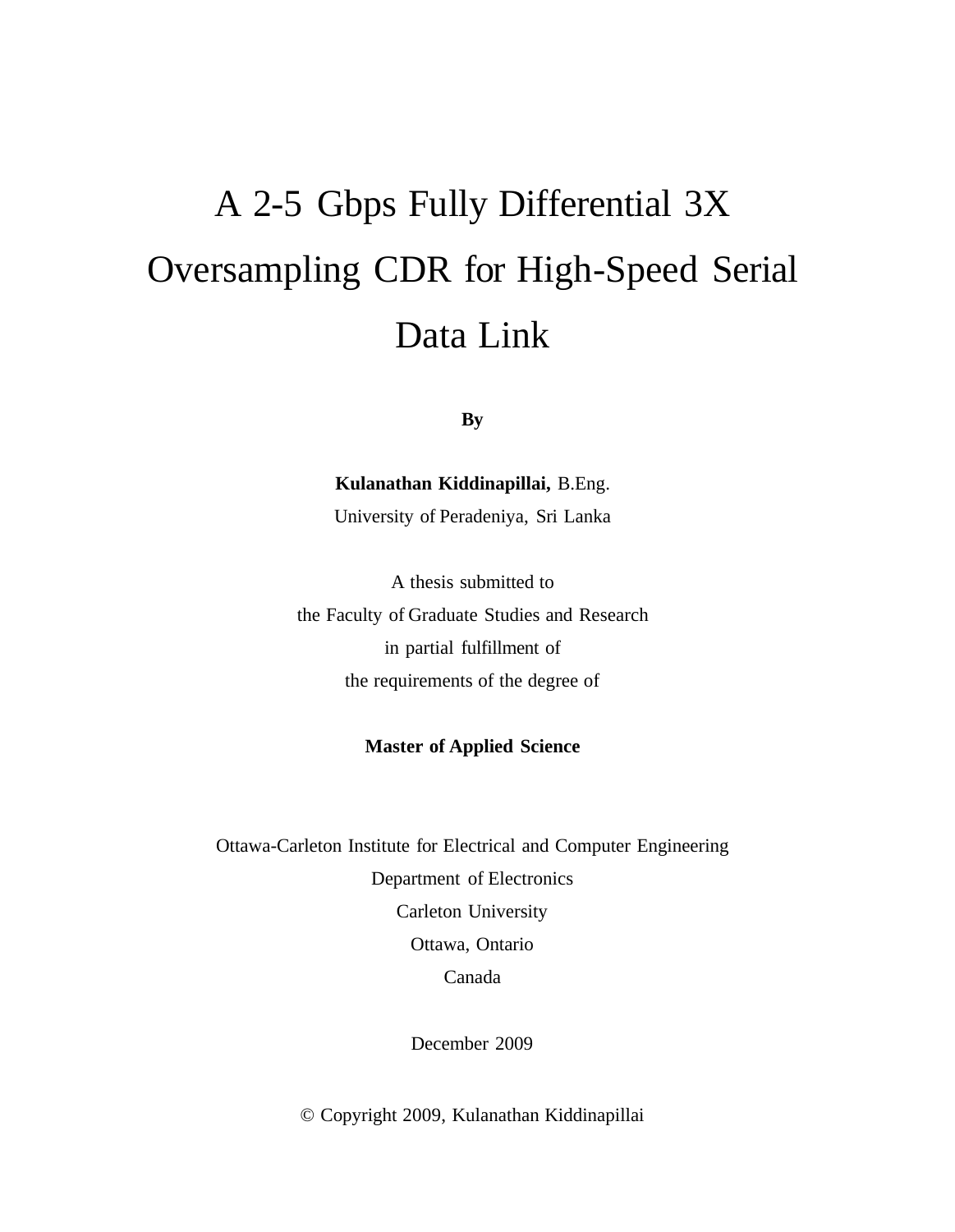**Library and Archives** Canada

Published Heritage **Branch** 

395 Wellington Street Ottawa ON K1A 0N4 Canada

Bibliotheque et Archives Canada

Direction du Patrimoine de I'edition

395, rue Wellington OttawaONK1A0N4 Canada

> Your file Votre reference ISBN: 978-0-494-63461-5 Our file Notre reference ISBN: 978-0-494-63461-5

#### NOTICE: AVIS:

The author has granted a nonexclusive license allowing Library and Archives Canada to reproduce, publish, archive, preserve, conserve, communicate to the public by telecommunication or on the Internet, loan, distribute and sell theses worldwide, for commercial or noncommercial purposes, in microform, paper, electronic and/or any other formats.

The author retains copyright ownership and moral rights in this thesis. Neither the thesis nor substantial extracts from it may be printed or otherwise reproduced without the author's permission.

In compliance with the Canadian Privacy Act some supporting forms may have been removed from this thesis.

While these forms may be included in the document page count, their removal does not represent any loss of content from the thesis.

## $1+1$ **Canada**

L'auteur a accorde une licence non exclusive permettant a la Bibliotheque et Archives Canada de reproduire, publier, archiver, sauvegarder, conserver, transmettre au public par telecommunication ou par Nnternet, prefer, distribuer et vendre des theses partout dans le monde, a des fins commerciales ou autres, sur support microforme, papier, electronique et/ou autres formats.

L'auteur conserve la propriete du droit d'auteur et des droits moraux qui protege cette these. Ni la these ni des extraits substantiels de celle-ci ne doivent etre imprimes ou autrement reproduits sans son autorisation.

Conformement a la loi canadienne sur la protection de la vie privee, quelques formulaires secondaires ont ete enleves de cette these.

Bien que ces formulaires aient inclus dans la pagination, il n'y aura aucun contenu manquant.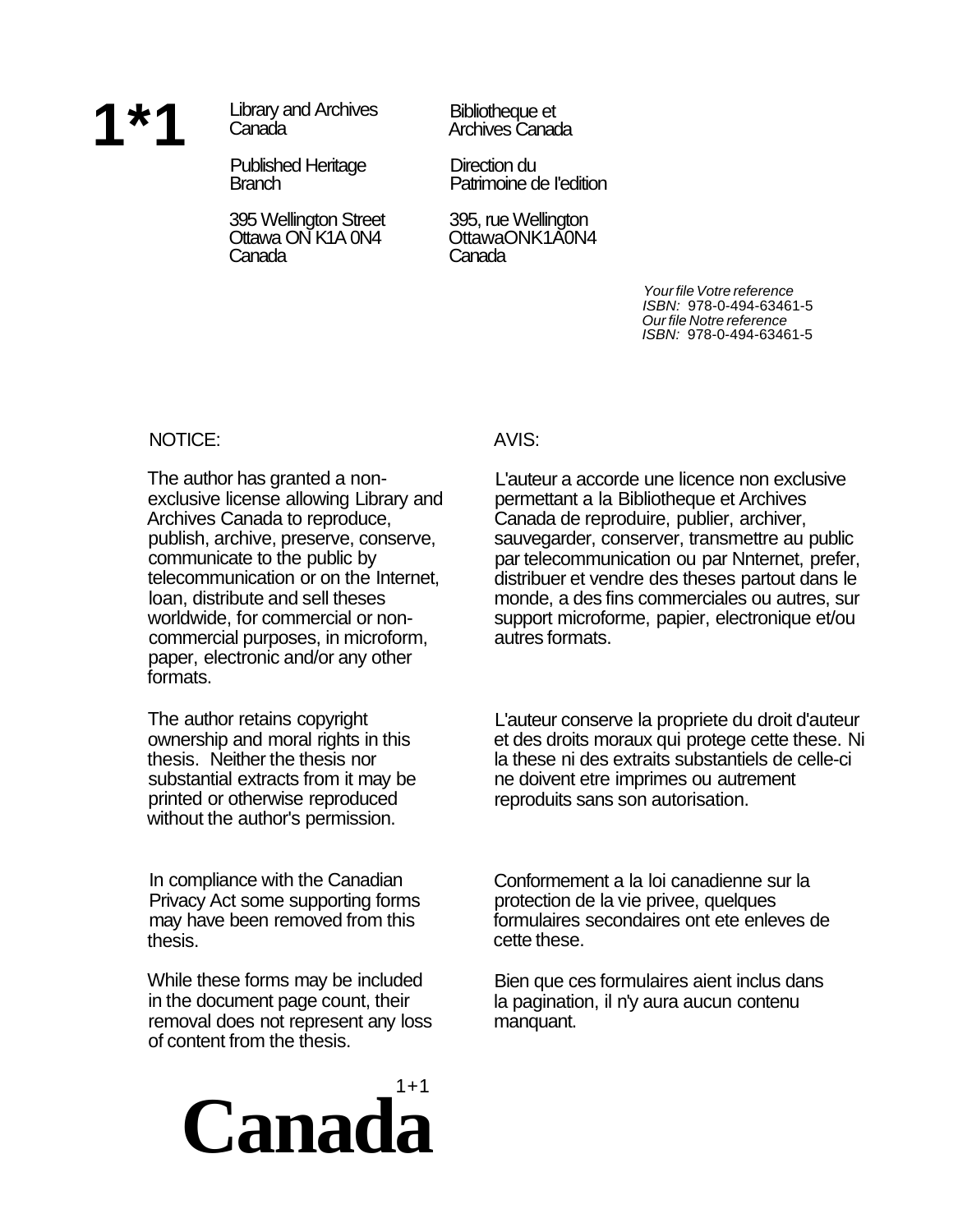The undersigned recommend to the Faculty of Graduate Studies and Research acceptance of the thesis

# "A 2-5 Gbps Fully Differential 3X Oversampling CDR for High-Speed Serial Data Link"

Submitted by Kulanathan Kiddinapillai, B.Eng. in partial fulfilment of the requirements for the degree of **Master of Applied Science** 

> Prof. T.A. Kwasniewski Thesis Supervisor

Chair Department of Electronics

> Carleton University December 2009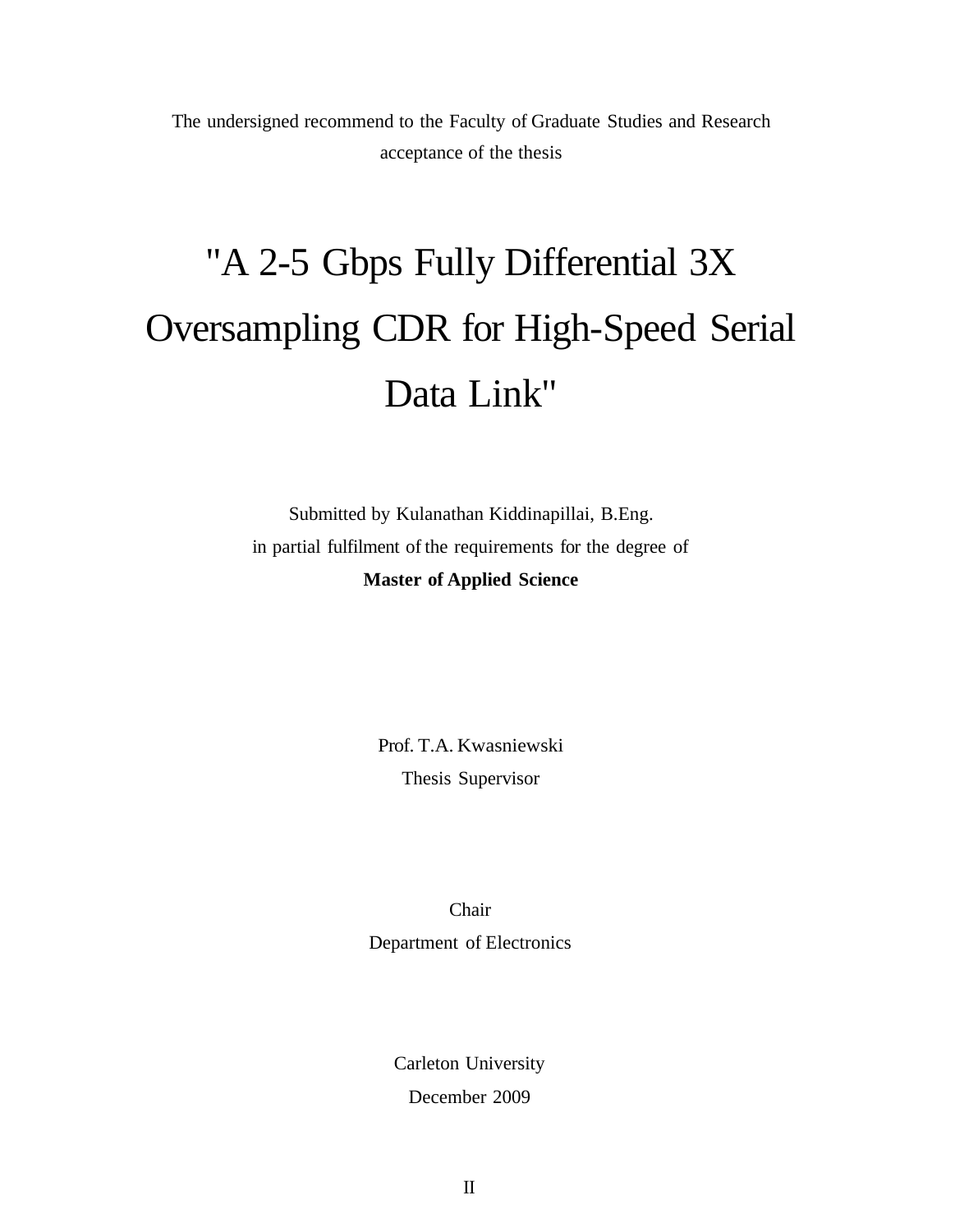### **Abstract**

This thesis reports a fully differential 3X oversampling clock and data recovery (CDR) circuit for burst-mode high-speed serial data link. The CDR operates at a multiple data rate from 2 to 5 Gbps. The architecture of the CDR replaces the analog VCO and loop filter, used in an analog PLL based CDR, with digital circuits. The CDR uses a digital threshold decision technique to improve the jitter tolerance performance.

First the system level CDR analysis is reported, which includes the CDR architecture and operating principle, and derivation of jitter tolerance and acquisition time. It is critical to know the amount of jitter that can be tolerated by the CDR in order to recover the data with satisfied bit error ratio (BER) performance. The jitter tolerance of the CDR is estimated by an event-driven simulation model developed in Matlab. The simulated results show a very close match to the theoretical values. The CDR has a high frequency jitter tolerance of 0.67 UI and an acquisition time of 8 Baud periods.

The complete design flow is executed for the CDR circuit in 65 nm CMOS process technology. The whole CDR is designed based on current mode logic (CML) circuits. The functionality of the CDR is verified by post-layout simulation with pseudo random bit sequence (PRBS) of  $2^7$  - 1. The waveforms of incoming data, recovered data and clock are presented. The power consumption and chip area also obtained from postlayout simulation. The CDR consumes 39 mW of power from 1.1 V supply at 5 Gbps. The core CDR circuit occupies an area of  $0.013 \text{ mm}^2$ . The performance parameters of the CDR are compared with recently reported digital CDRs.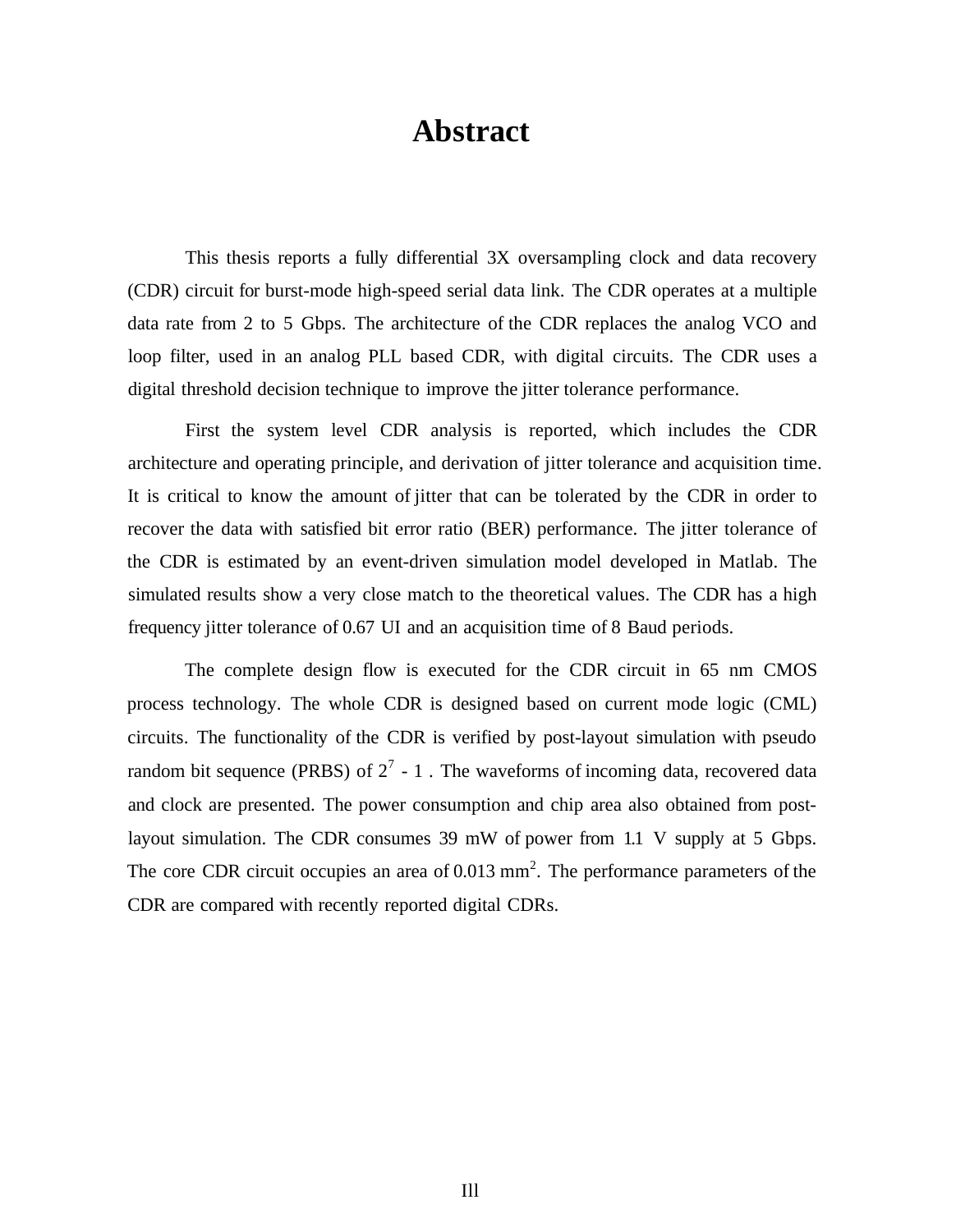### **Important Information**

The information used in this thesis comes in part from the research program of Dr. Tad A. Kwasniewski and his associates in the VLSI in Communications group. The research results appearing in this thesis represent an integral part of the ongoing research program. All research results in this thesis including tables, graphs, and figures but excluding the narrative portions of the thesis are effectively incorporated into the research program and can be used by Dr. Kwasniewski and his associates for education and research purposes, including publication in open literature with the appropriate credits. Matters of intellectual property may be pursued cooperatively with Carleton University and Dr. Kwasniewski where and as applicable.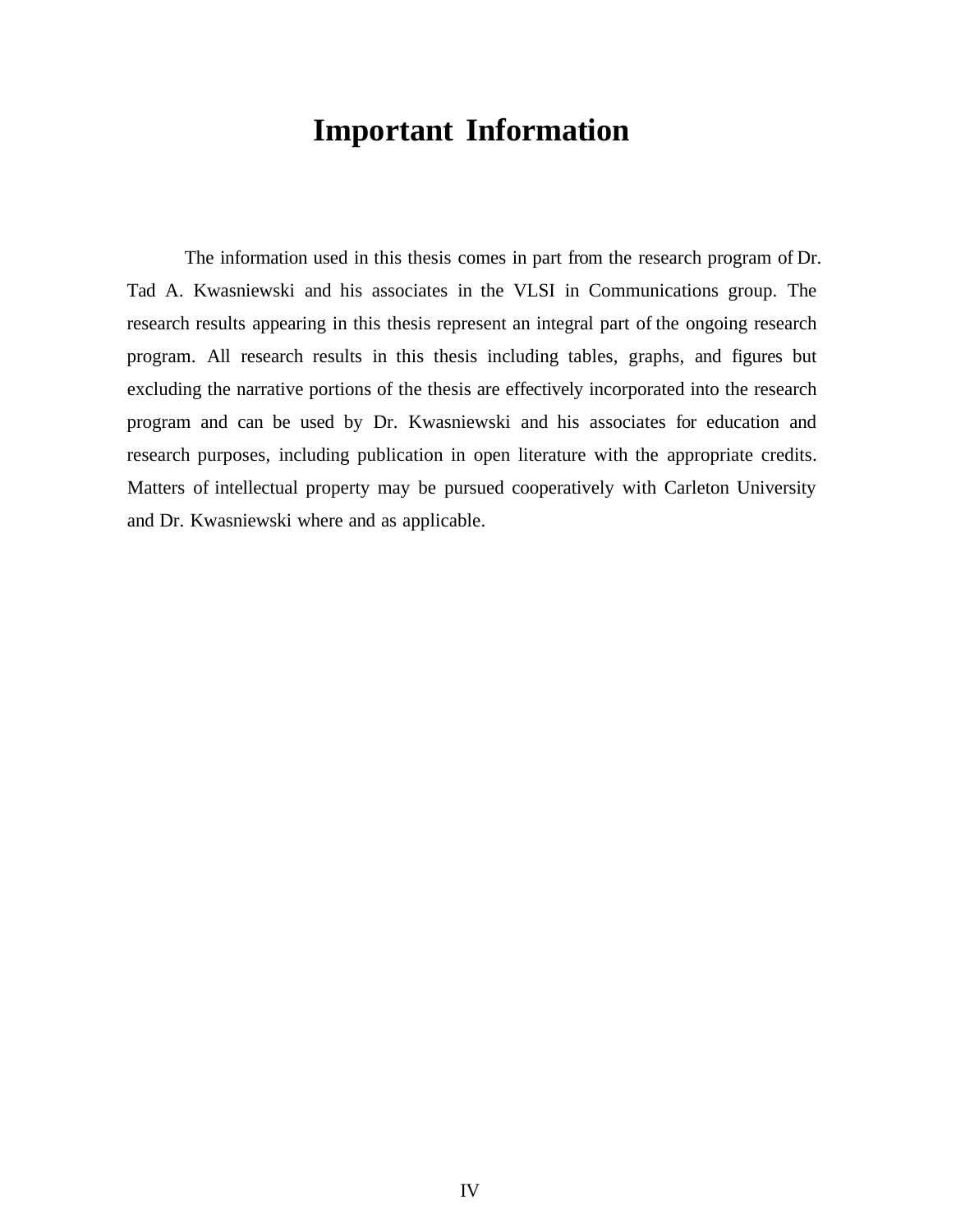### **Acknowledgements**

First I would like to thank my thesis supervisor Prof. Tad Kwasniewski for providing me the guidance and mentorship with patient and kindness during my graduate studies. His advice and help have been invaluable in guiding me to complete this work. I am always grateful for the time worked with him.

I also would like thank my colleagues who have helped me in my thesis and course work, special thanks to Sivakumar Kanesapillai and Guohui Situ. I also would like to express my appreciation to Dr. Dianyong Chen for his useful discussions. I am also grateful to faculty members, staffs of Department of Electronics who have helped me during my stay at Carleton University. All source of financial support for this study are greatly appreciated.

Last but not least I would like express my gratitude to my wife, Vasuki for her love, moral support and patient during my studies. This would not be possible without her understanding and help in managing a good balance between the family and school. I would also like to thanks my kids Madhusha and Harish for their love and support. They always make the life enjoyable and fun. 1 am always very grateful to my parents, siblings and friends for their continuous support and encouragement in making my career successful.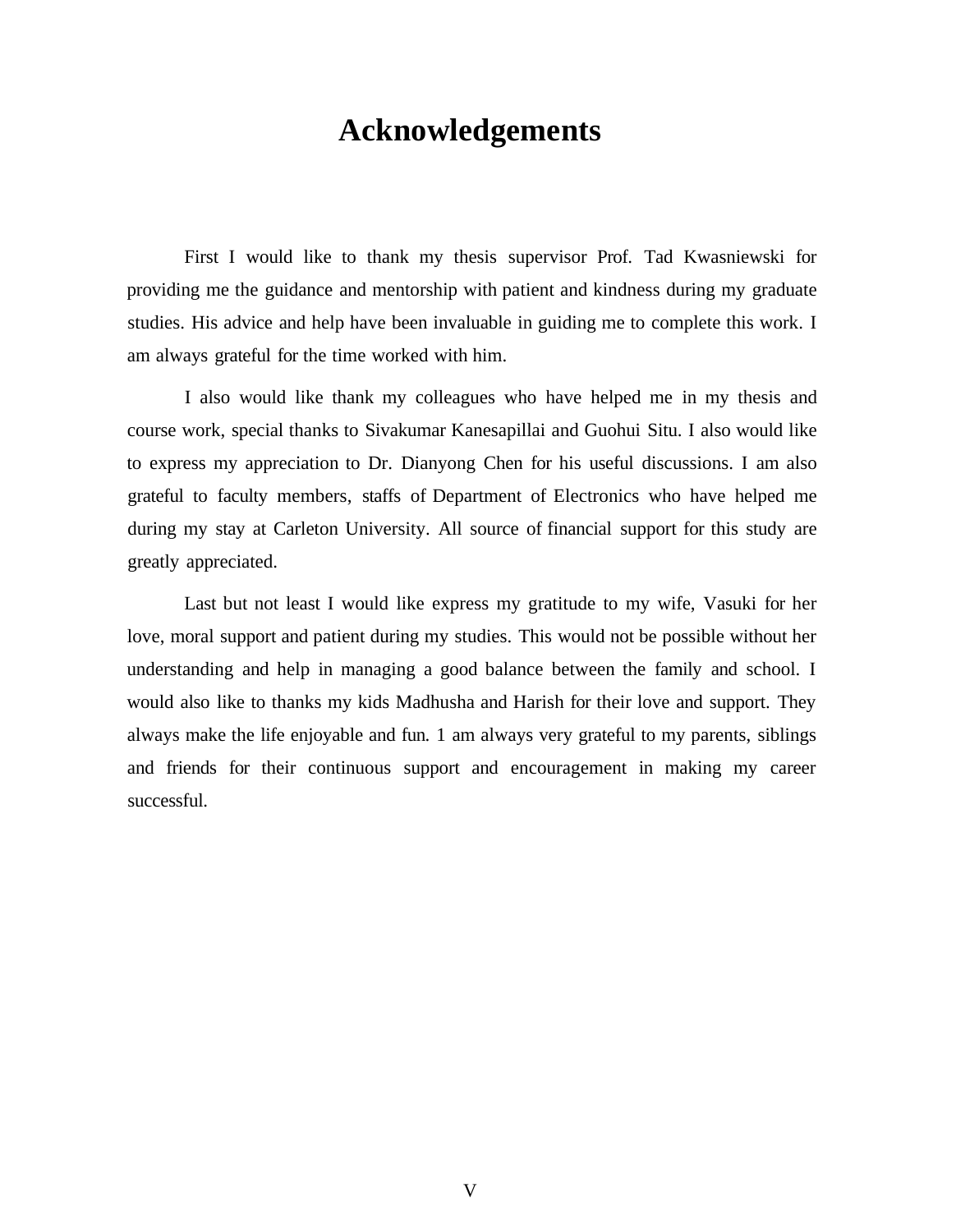## Table of Contents

| 1.1 |                           |
|-----|---------------------------|
| 1.2 |                           |
| 1.3 | Clock and data recovery 3 |
| 1.4 |                           |
|     |                           |
| 1.5 |                           |
| 1.6 |                           |
|     |                           |
| 2.1 |                           |
| 2.2 | Data Format 6. 6          |
| 2.3 |                           |
|     | 2.3.1                     |
|     | 2.3.2                     |
|     | 2.3.3                     |
|     | 2.3.4                     |
| 2.4 |                           |
| 2.5 |                           |
|     |                           |
| 3.1 |                           |
| 3.2 |                           |
|     | 3.2.1                     |
|     | 3.2.1.1                   |
|     |                           |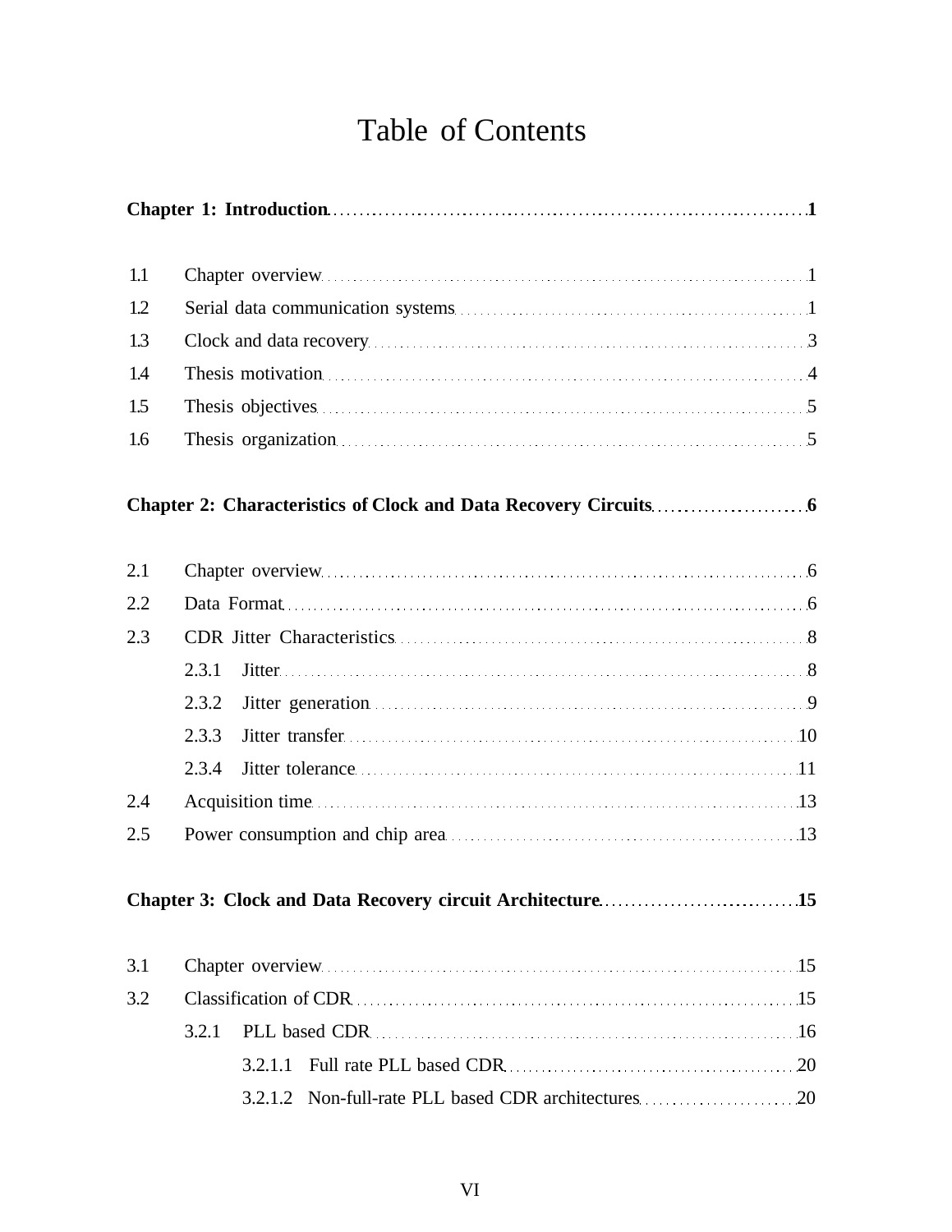### **Chapter 4: Current Mode Logic Circuits 30**

| 4.3 CML operating principle material contact the contract of the contract of the contract of the contract of the contract of the contract of the contract of the contract of the contract of the contract of the contract of t |  |
|--------------------------------------------------------------------------------------------------------------------------------------------------------------------------------------------------------------------------------|--|
|                                                                                                                                                                                                                                |  |
| 4.5 CML buffer design considerations expansion and the SML buffer design considerations                                                                                                                                        |  |
|                                                                                                                                                                                                                                |  |

#### **Chapter 5: System Level Analysis and Simulation of Proposed CDR................. 40**

| 5.1 |       |            |  |  |  |  |                            |                                                                                                                                                                                                                                |  |
|-----|-------|------------|--|--|--|--|----------------------------|--------------------------------------------------------------------------------------------------------------------------------------------------------------------------------------------------------------------------------|--|
| 5.2 |       | System     |  |  |  |  | level analysis of proposed | $CDR$ 40                                                                                                                                                                                                                       |  |
| 5.3 |       |            |  |  |  |  |                            |                                                                                                                                                                                                                                |  |
| 5.4 |       | Simulation |  |  |  |  |                            | setup for CDR jitter tolerance estimation 46                                                                                                                                                                                   |  |
| 5.5 |       |            |  |  |  |  |                            | Conventional simulation expansion of the state of the state of the state of the state of the state of the state of the state of the state of the state of the state of the state of the state of the state of the state of the |  |
| 5.6 |       |            |  |  |  |  |                            |                                                                                                                                                                                                                                |  |
|     | 5.6.1 |            |  |  |  |  |                            |                                                                                                                                                                                                                                |  |
|     |       |            |  |  |  |  |                            |                                                                                                                                                                                                                                |  |
|     | 5.6.3 |            |  |  |  |  |                            | Event handler (1994) and the set of the set of the set of the set of the set of the set of the set of the set of the set of the set of the set of the set of the set of the set of the set of the set of the set of the set of |  |
| 5.7 |       |            |  |  |  |  |                            |                                                                                                                                                                                                                                |  |
|     | 5.7.1 |            |  |  |  |  |                            |                                                                                                                                                                                                                                |  |
|     | 5.7.2 |            |  |  |  |  |                            |                                                                                                                                                                                                                                |  |
|     | 5.7.3 |            |  |  |  |  |                            | Phase detector 52                                                                                                                                                                                                              |  |
|     | 5.7.4 |            |  |  |  |  |                            |                                                                                                                                                                                                                                |  |
|     | 5.7.5 |            |  |  |  |  |                            | Phase rotator 55                                                                                                                                                                                                               |  |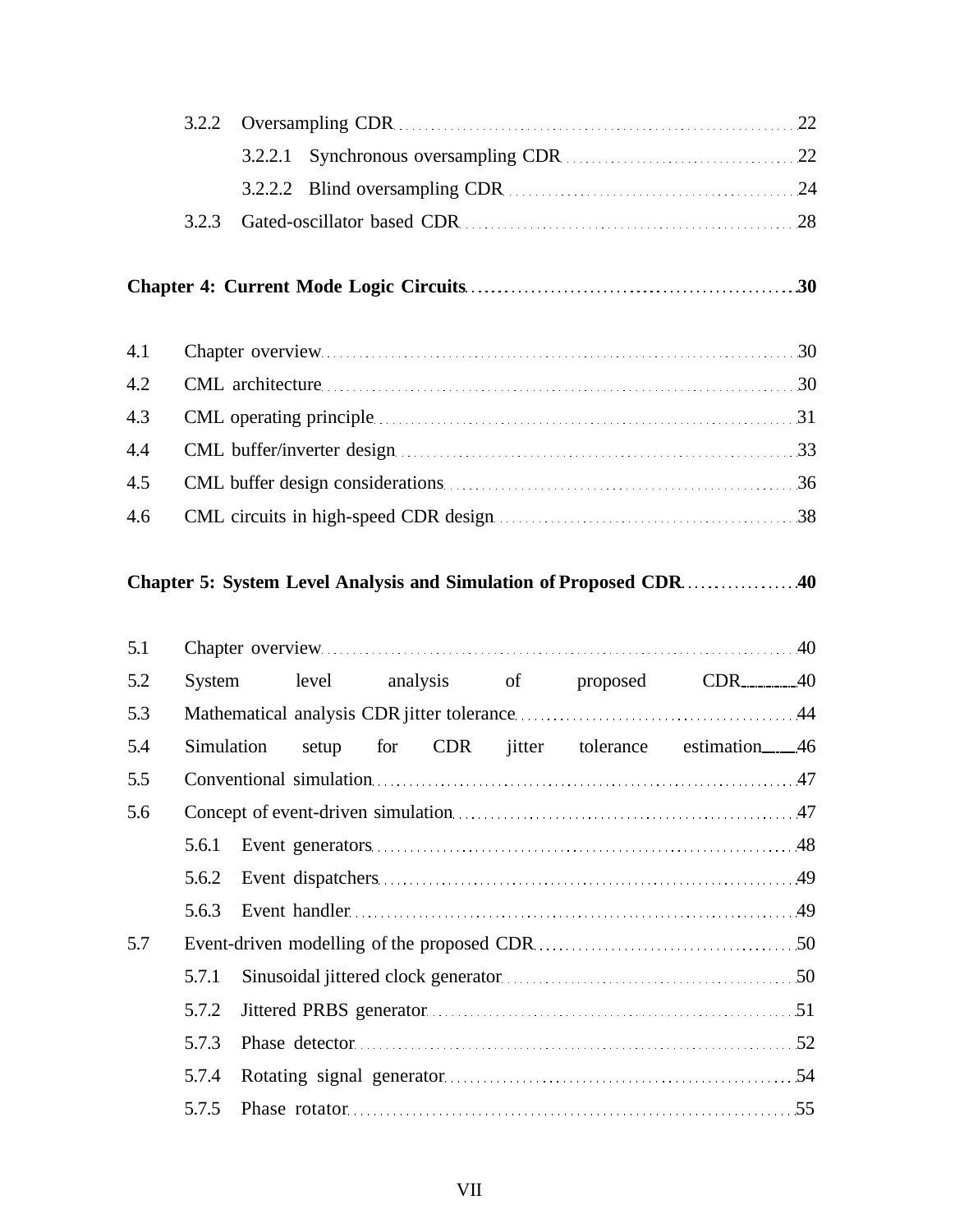|     | 5.7.6    |  |             |                   |  |  |                     |  |
|-----|----------|--|-------------|-------------------|--|--|---------------------|--|
| 5.8 |          |  |             |                   |  |  |                     |  |
|     |          |  |             |                   |  |  |                     |  |
| 6.1 |          |  |             |                   |  |  |                     |  |
| 6.2 |          |  |             |                   |  |  |                     |  |
|     | 6.2.1    |  |             |                   |  |  |                     |  |
|     | 6.2.2    |  |             |                   |  |  |                     |  |
|     | 6.2.3    |  |             |                   |  |  |                     |  |
|     | 6.2.4    |  |             |                   |  |  |                     |  |
|     | 6.2.5    |  |             | PRBS generator 66 |  |  |                     |  |
| 6.3 |          |  |             |                   |  |  |                     |  |
| 6.4 | Critical |  | <i>path</i> | analysis of the   |  |  | $CDR$ <sub>69</sub> |  |
| 6.5 |          |  |             |                   |  |  |                     |  |
|     |          |  |             |                   |  |  |                     |  |
| 7.1 |          |  |             | Conclusion 74     |  |  |                     |  |
| 7.2 |          |  |             |                   |  |  |                     |  |
|     |          |  |             |                   |  |  |                     |  |
|     |          |  |             |                   |  |  |                     |  |
|     |          |  |             |                   |  |  |                     |  |
|     |          |  |             |                   |  |  |                     |  |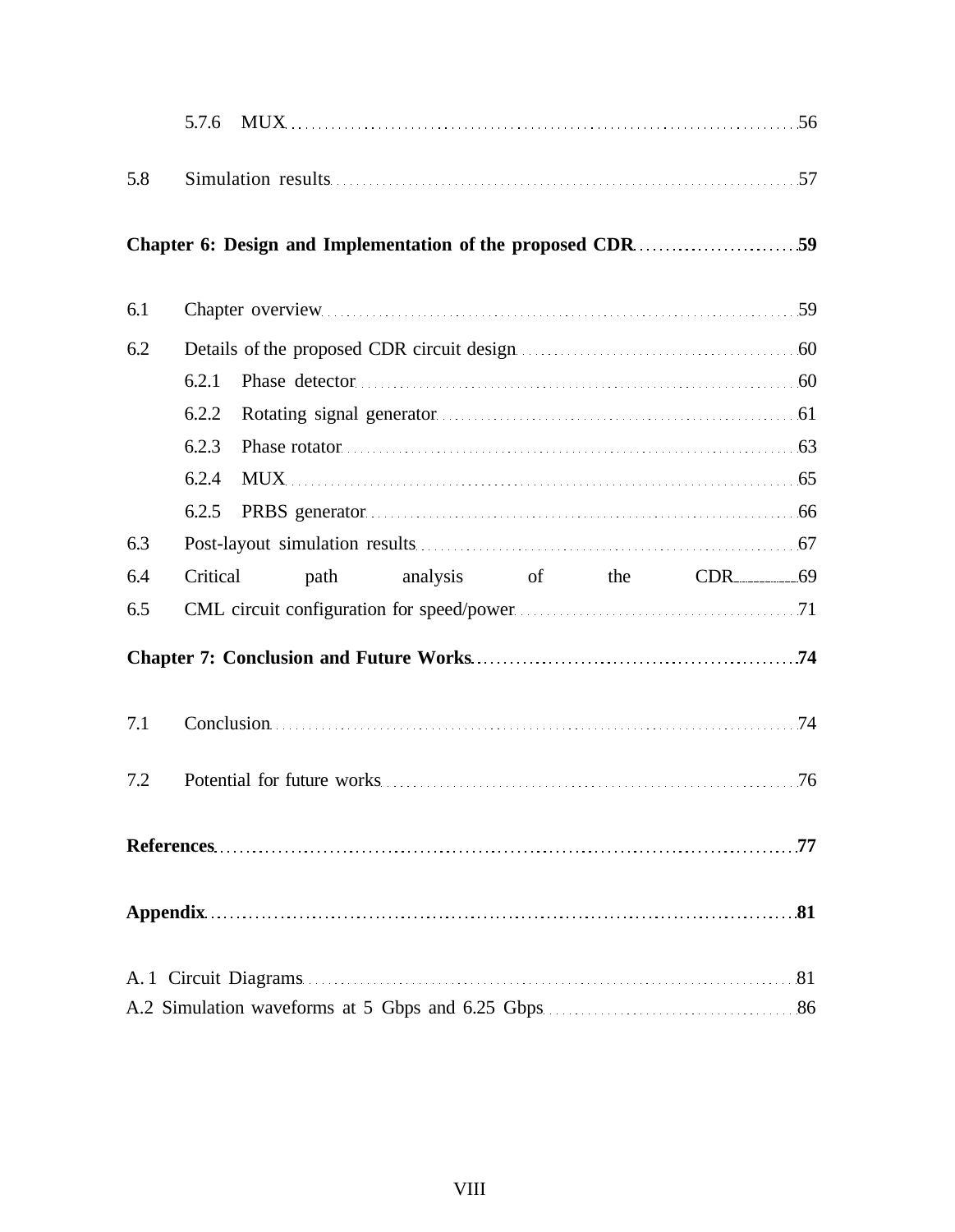## List of Acronyms and Abbreviations

| <b>BER</b>    | <b>Bit Error Ratio</b>                           |
|---------------|--------------------------------------------------|
| <b>CCO</b>    | <b>Current Controlled Oscillator</b>             |
| <b>CDR</b>    | Clock and Data Recovery                          |
| <b>CML</b>    | <b>Current Mode Logic</b>                        |
| <b>CIKMUX</b> | Clock MUX                                        |
| CP            | Charge Pump                                      |
| <b>CS</b>     | <b>Clock Selection</b>                           |
| <b>DFF</b>    | Data Flip Flop                                   |
| DLL           | Delay Locked Loop                                |
| <b>DFE</b>    | Decision Feedback Equalizer                      |
| DJ            | Deterministic Jitter                             |
| <b>DMUX</b>   | Data MUX                                         |
| <b>DSCP</b>   | Data Sampling Clock Phase                        |
| <b>FIFO</b>   | First In First Out                               |
| <b>GPON</b>   | <b>Gigabit Passive Optical Network</b>           |
| <b>IEEE</b>   | Institute of Electrical and Electronic Engineers |
| ISI           | Inter Symbol Interference                        |
| <b>NEXT</b>   | <b>Near End Cross Talk</b>                       |
| <b>NRZ</b>    | Non-Return-to-Zero                               |
| <b>OC</b>     | <b>Optical Carrier</b>                           |
| <b>OSR</b>    | <b>Oversampling Ratio</b>                        |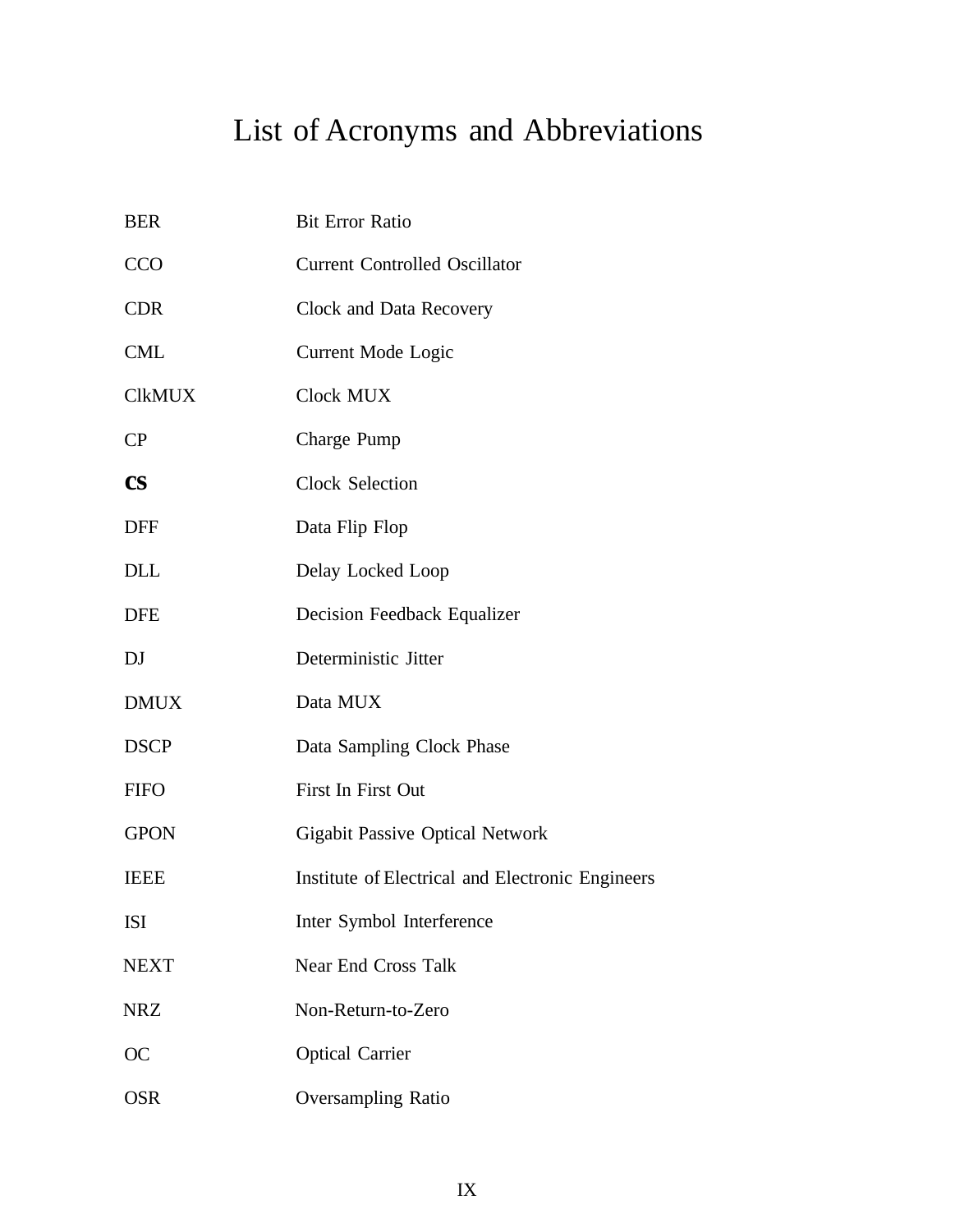| PD           | <b>Phase Detector</b>                |
|--------------|--------------------------------------|
| <b>PDF</b>   | Probability Density Function         |
| PLL          | Phase Locked Loop                    |
| <b>PON</b>   | Passive Optical Network              |
| <b>PR</b>    | <b>Phase Rotator</b>                 |
| <b>PRBS</b>  | <b>Pseudo Random Binary Sequence</b> |
| <b>PSD</b>   | <b>Power Spectral Density</b>        |
| RJ           | Random Jitter                        |
| <b>RSG</b>   | <b>Rotating Signal Generator</b>     |
| RZ           | Return-to-Zero                       |
| <b>SNR</b>   | <b>Signal to Noise Ratio</b>         |
| <b>SONET</b> | <b>Synchronous Optical Network</b>   |
| TW           | Time Window                          |
| UI           | Unit Interval                        |
| <b>VCO</b>   | <b>Voltage Controlled Oscillator</b> |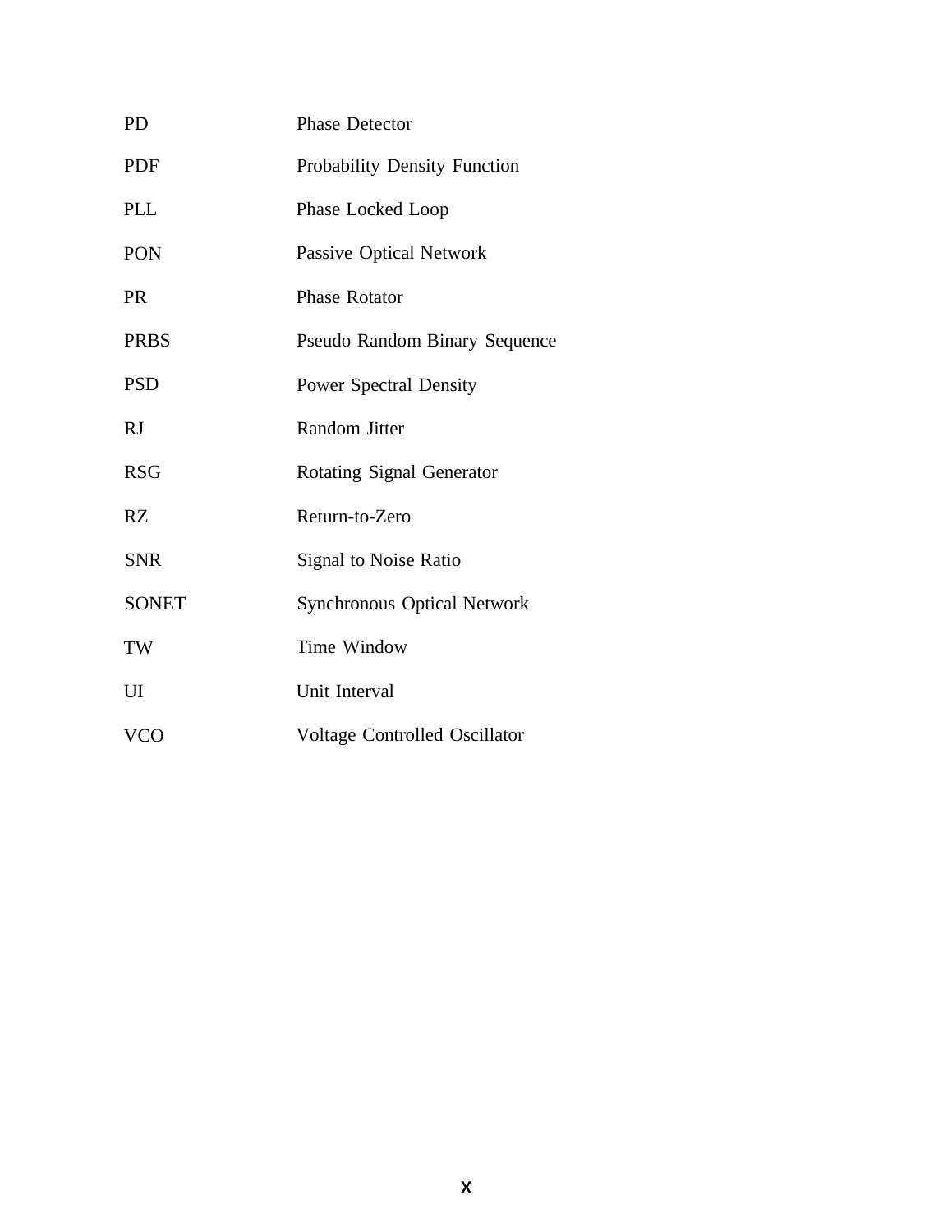## List of Figures

| Fig. 1.1    | Block  | diagram                                                                                               | of     | highspeed | serial | $link$ 2            |  |
|-------------|--------|-------------------------------------------------------------------------------------------------------|--------|-----------|--------|---------------------|--|
| Fig. 1.2    |        |                                                                                                       |        |           |        |                     |  |
| Fig. 2.1    |        |                                                                                                       |        |           |        |                     |  |
| Fig. 2.2    | Power  | spectrum                                                                                              |        | of        | NRZ    | $data$ 7            |  |
| Fig. 2.3    | Effect | $\circ$ f                                                                                             | jitter | on        | clock  | signal <sub>8</sub> |  |
| Fig. 2.4    |        |                                                                                                       |        |           |        |                     |  |
| Fig. 2.5    |        |                                                                                                       |        |           |        |                     |  |
| Fig. 3.1    |        | Analog PLL based CDR architecture manufacture 16                                                      |        |           |        |                     |  |
| Fig. 3.2    |        | Hogge's phase detector [6] 17                                                                         |        |           |        |                     |  |
| Fig. 3.3    |        | Alexander phase detector [6] Martin Martin 18                                                         |        |           |        |                     |  |
| Fig. 3.4    |        |                                                                                                       |        |           |        |                     |  |
| Fig. 3.5    |        |                                                                                                       |        |           |        |                     |  |
| Fig. 3.6    |        |                                                                                                       |        |           |        |                     |  |
| Fig. 3.7    |        | Statistical transfer function [29] <i>manufacture contains the statistical</i> transfer function [29] |        |           |        |                     |  |
| Fig. 3.8    |        |                                                                                                       |        |           |        |                     |  |
| Fig. 3.9    |        |                                                                                                       |        |           |        |                     |  |
| Fig. $3.10$ |        |                                                                                                       |        |           |        |                     |  |
| Fig. 3.11   |        |                                                                                                       |        |           |        |                     |  |
| Fig. 3.12   |        |                                                                                                       |        |           |        |                     |  |
| Fig. 3.13   |        |                                                                                                       |        |           |        |                     |  |
| Fig. 3.14   |        | 5X oversampling CDR [4] 27                                                                            |        |           |        |                     |  |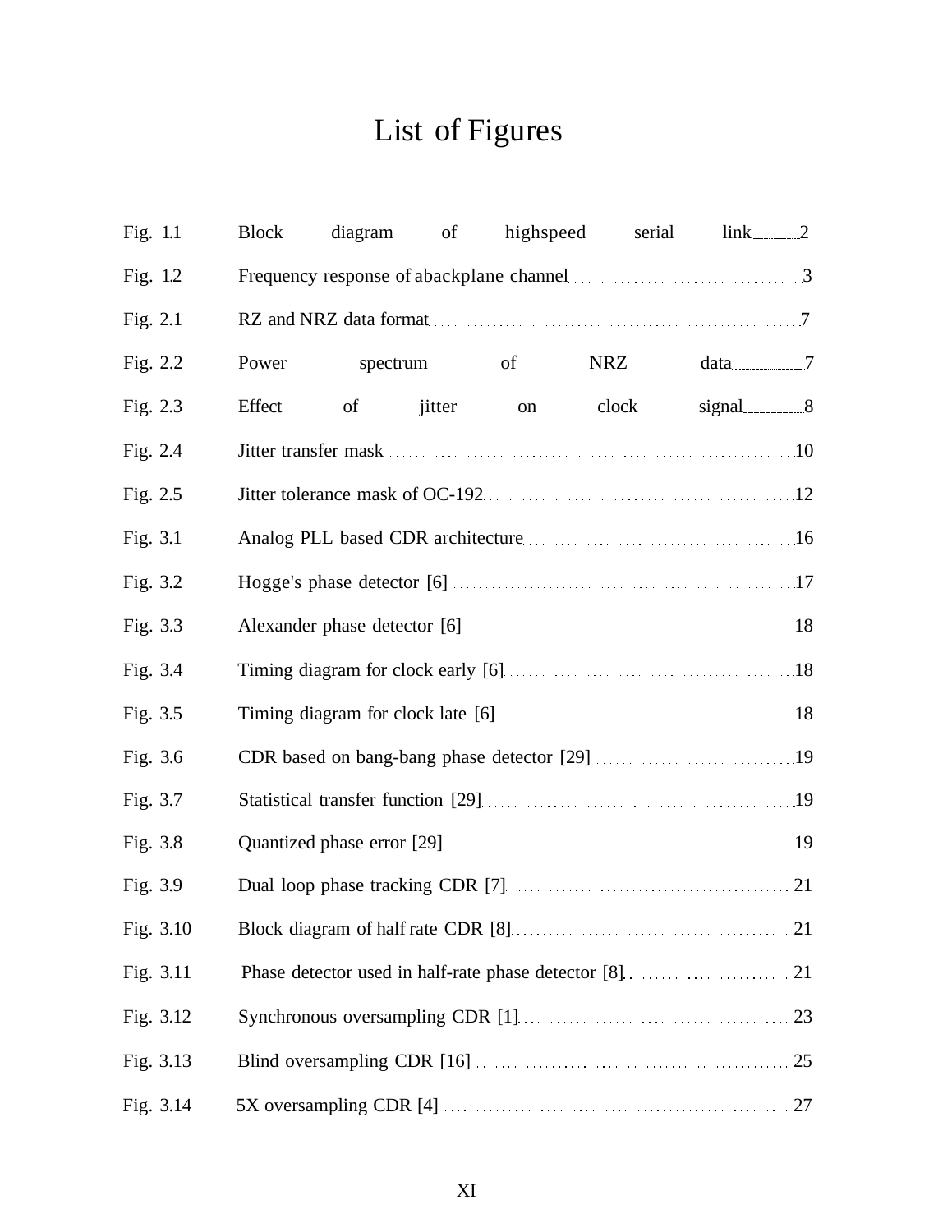| Fig. 3.15  | Phase averaging CDR [19] 28                                           |  |
|------------|-----------------------------------------------------------------------|--|
| Fig. 3.16  |                                                                       |  |
| Fig. 4.1   |                                                                       |  |
| Fig. 4.2   |                                                                       |  |
| Fig. 4.3   | CML buffer (inverter) 33                                              |  |
| Fig. 4.4   |                                                                       |  |
| Fig. 4.5   |                                                                       |  |
| Fig. 4.6   | RC network 36                                                         |  |
| Fig. 4.7   |                                                                       |  |
| Fig. 4.8   |                                                                       |  |
| Fig. 4.9   | CML Data Flip-Flop 2000 2000 2000 2000 39                             |  |
| Fig. 5.1   | Functional<br>Block<br>Diagram of<br>proposed<br>$CDR$ <sub>-41</sub> |  |
| Fig. 5.2   | $-T/3$ 43<br>Phase<br>of<br>error                                     |  |
| Fig. 5.3   |                                                                       |  |
| Fig. 5.4   |                                                                       |  |
| Fig. 5.5   |                                                                       |  |
| Fig. 5.6   |                                                                       |  |
| Fig. 5.7   | tolerance<br>of proposed<br>CDR <sub>___________</sub> 58<br>Jitter   |  |
| Fig. $6.1$ | Functional Block Diagram of proposed CDR (Repeated) 59                |  |
| Fig. $6.2$ |                                                                       |  |
| Fig. 6.3   | diagram of the rotating signal generator 63<br>Circuit                |  |
| Fig. 6.4   |                                                                       |  |
| Fig. 6.5   |                                                                       |  |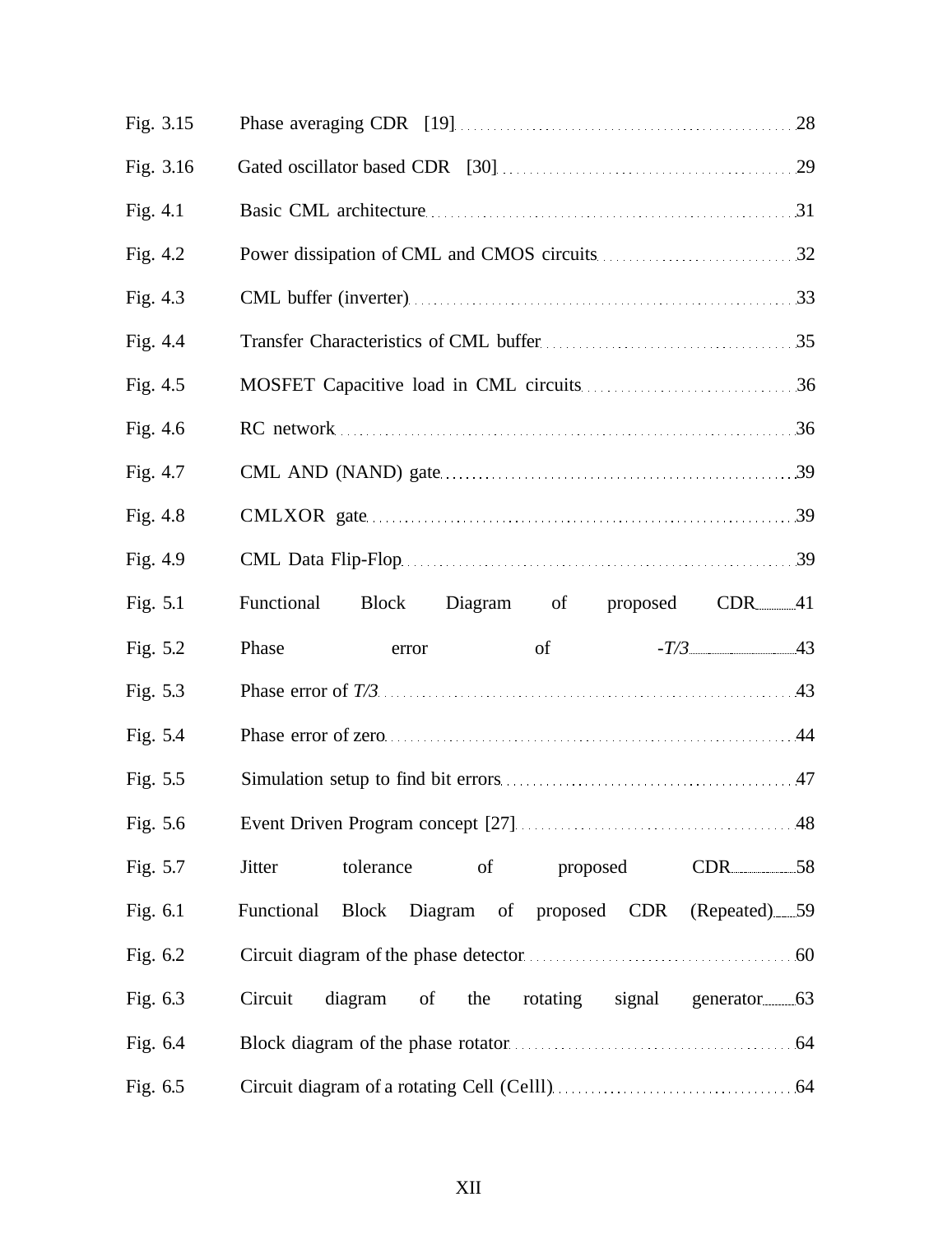| Fig. 6.6    | Rotation of the CDR phase 1996 and 1997 and 1997 and 1997 and 1997 and 1997 and 1997 and 1997 and 1997 and 199             |  |  |  |
|-------------|----------------------------------------------------------------------------------------------------------------------------|--|--|--|
| Fig. 6.7    |                                                                                                                            |  |  |  |
| Fig. 6.8    |                                                                                                                            |  |  |  |
| Fig. 6.9    | CDR layout 67                                                                                                              |  |  |  |
| Fig. $6.10$ |                                                                                                                            |  |  |  |
| Fig. 6.11   |                                                                                                                            |  |  |  |
| Fig. 6.12   | $f_T$ variation against current of a NMOS transistor $\frac{W}{W}$ $\frac{2\text{jum}}{\text{s}}$ in 65 nm<br>L $60nm_{M}$ |  |  |  |
|             |                                                                                                                            |  |  |  |
| Fig. 6.13   | Modification of critical CML circuits using external signal 22 22                                                          |  |  |  |
| Fig. 6.14   | Modification of critical CML circuits using metal fix 73                                                                   |  |  |  |
| Fig. Al     |                                                                                                                            |  |  |  |
| Fig. A2     | diagram of the transition detector 82<br>Circuit                                                                           |  |  |  |
| Fig. A3     | diagram of the L-R generating logic 83<br>Circuit                                                                          |  |  |  |
| Fig. A4     | Circuit diagram of the rotating signal generator 33                                                                        |  |  |  |
| Fig. A5     |                                                                                                                            |  |  |  |
| Fig. A6     |                                                                                                                            |  |  |  |
| Fig. A7     |                                                                                                                            |  |  |  |
| Fig. A8     |                                                                                                                            |  |  |  |
| Fig. A9     |                                                                                                                            |  |  |  |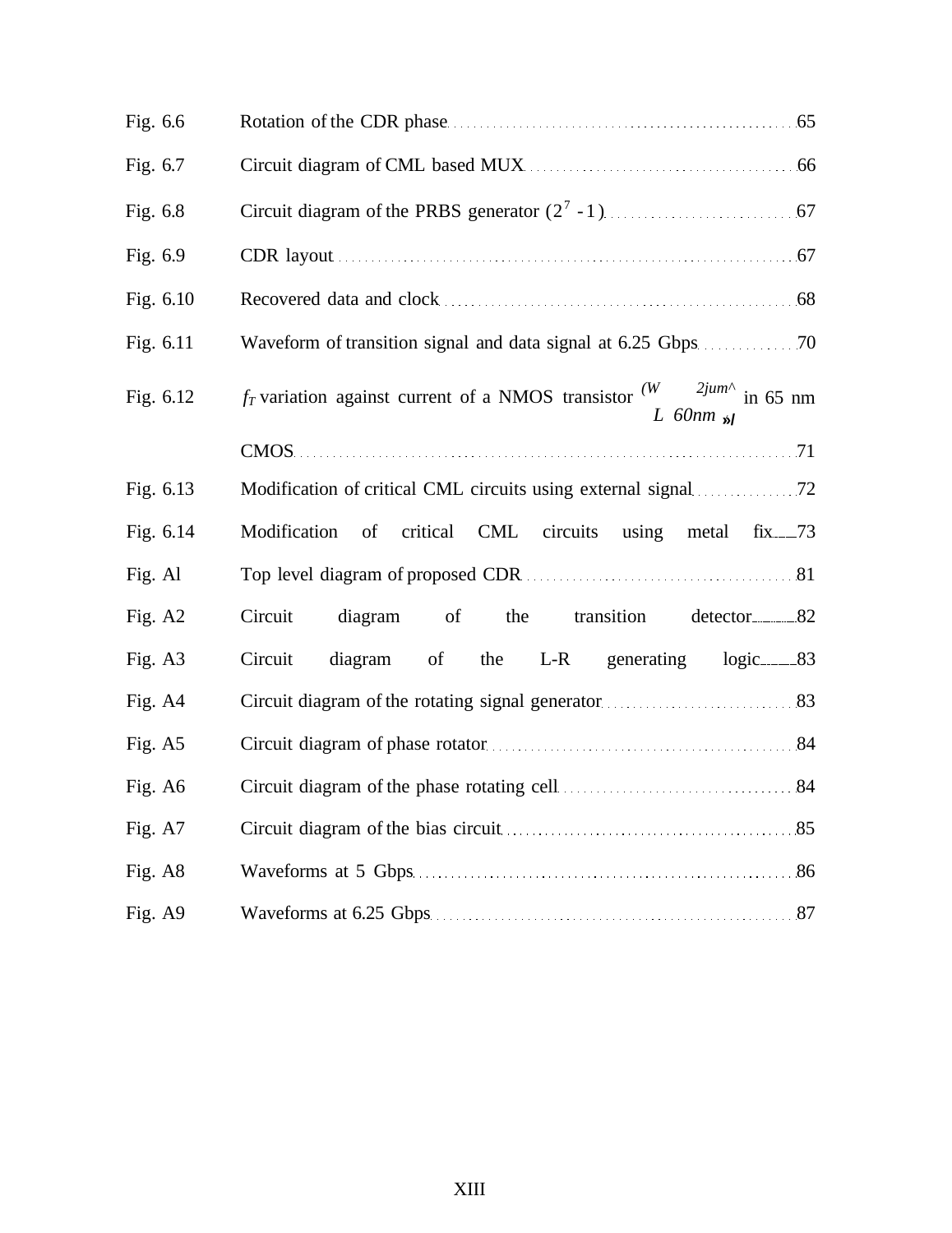## List of Tables

| Table 5.1 |  |
|-----------|--|
| Table 6.1 |  |
| Table 6.2 |  |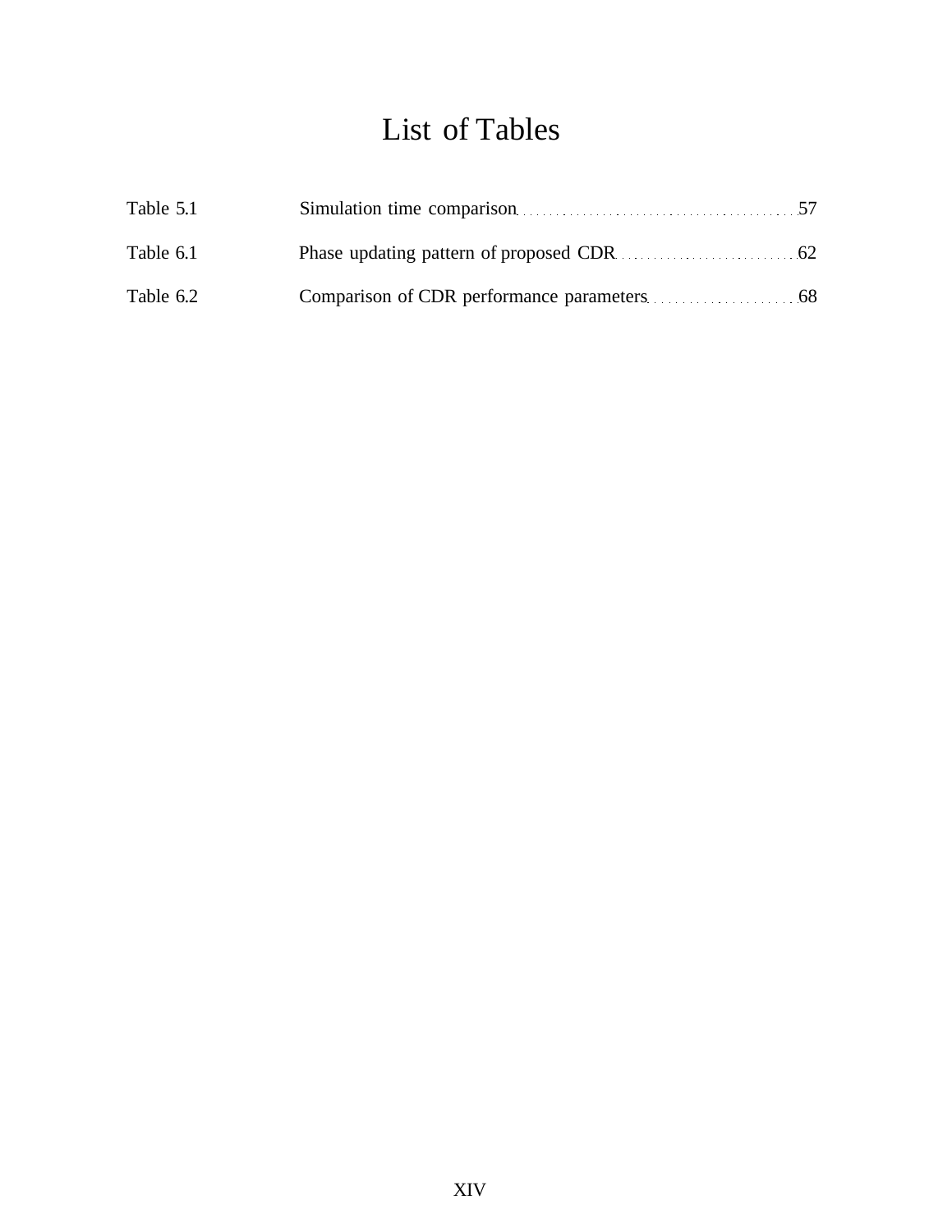## List of Symbols

| $\frac{1}{x}$ J W r -                         | Resistor                    |
|-----------------------------------------------|-----------------------------|
| $\rm II$                                      | Current Source<br>Capacitor |
| $\bf I$                                       | NMOS Transistor             |
| 3:                                            | <b>MUX</b>                  |
| DFF<br>$\rightarrow$                          | <b>DFF</b>                  |
| <b>DFF</b><br>$\cdot \rangle$<br>$\mathbf{I}$ | DFF with Set/Reset          |
| $\vert$                                       | AND gate                    |
| $3D2$<br>$f2$                                 | XOR gate                    |
|                                               | OR gate                     |
| $-$ >                                         | <b>Buffer</b>               |
| T                                             | Vdd                         |
| $\mathbf{X}$                                  | Ground                      |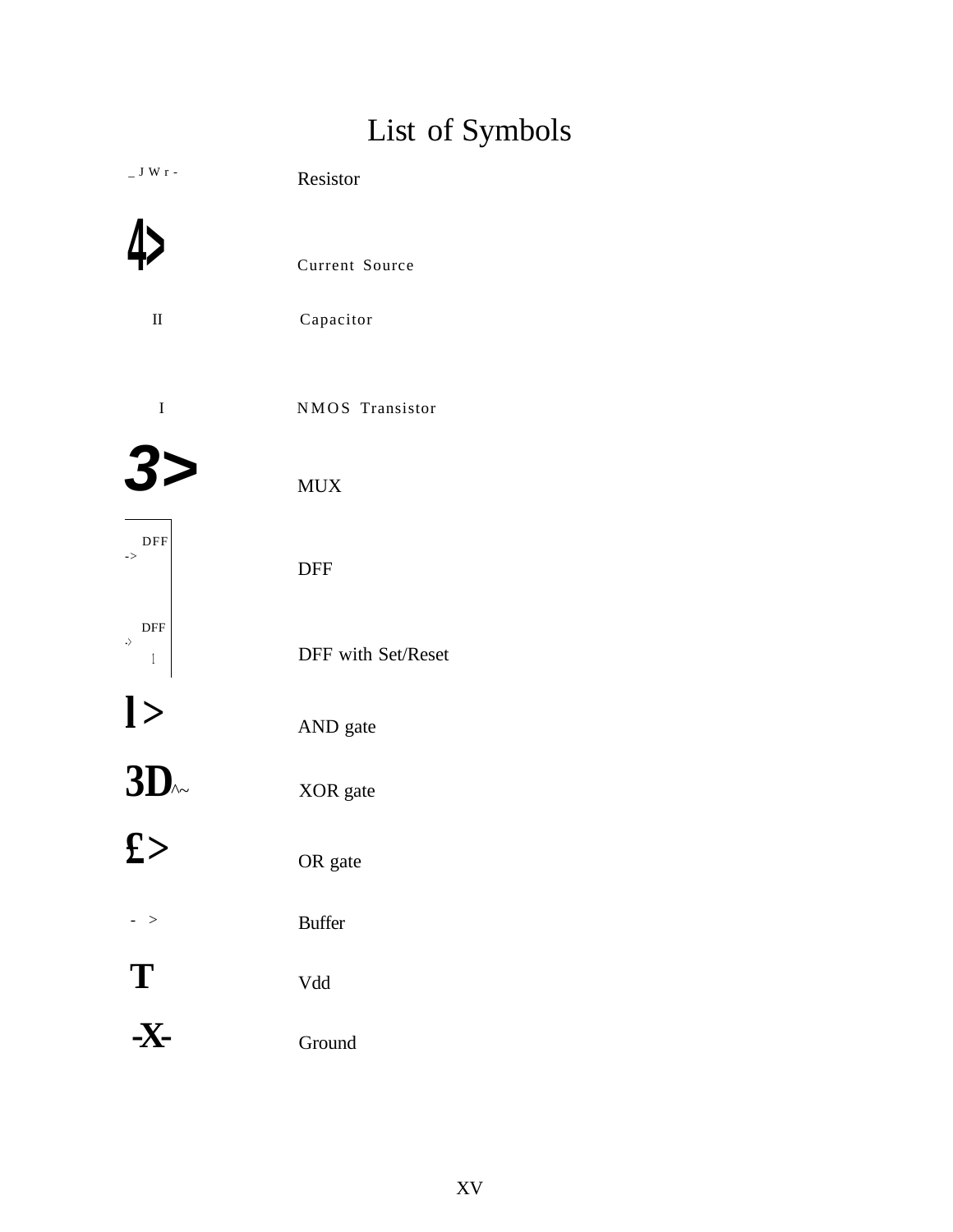### Chapter 1

## *Introduction*

#### *1.1 Chapter overview*

This chapter provides a description of a high-speed serial data communication system and explain the motivation and objectives. Chapter is concluded with the organization of the thesis.

#### *1.2 Serial data communication systems*

Today's data communications systems require higher bandwidth in order to support broad band applications such as video conferencing, e-commerce and other digital multimedia applications. The requirement for more bandwidth demands a communications system be capable of operating at multi-gigabits per second (Gbps) of data rates. Fig. 1.1 is a block diagram of a typical high speed serial data communications system such as Synchronous Optical Network (SONET), chip to chip interconnects and backplane links. At the transmitter side the data signal and the clock signal are combined to one single line in order to preserve timing information at these high data rates. The data signal is synchronized with the transmitter clock and launched into the dispersive channel. As the signal travels through the dispersive channel, the signal is subjected to channel impairments such as frequency dependant loss, reflections, and cross talk from adjacent channels.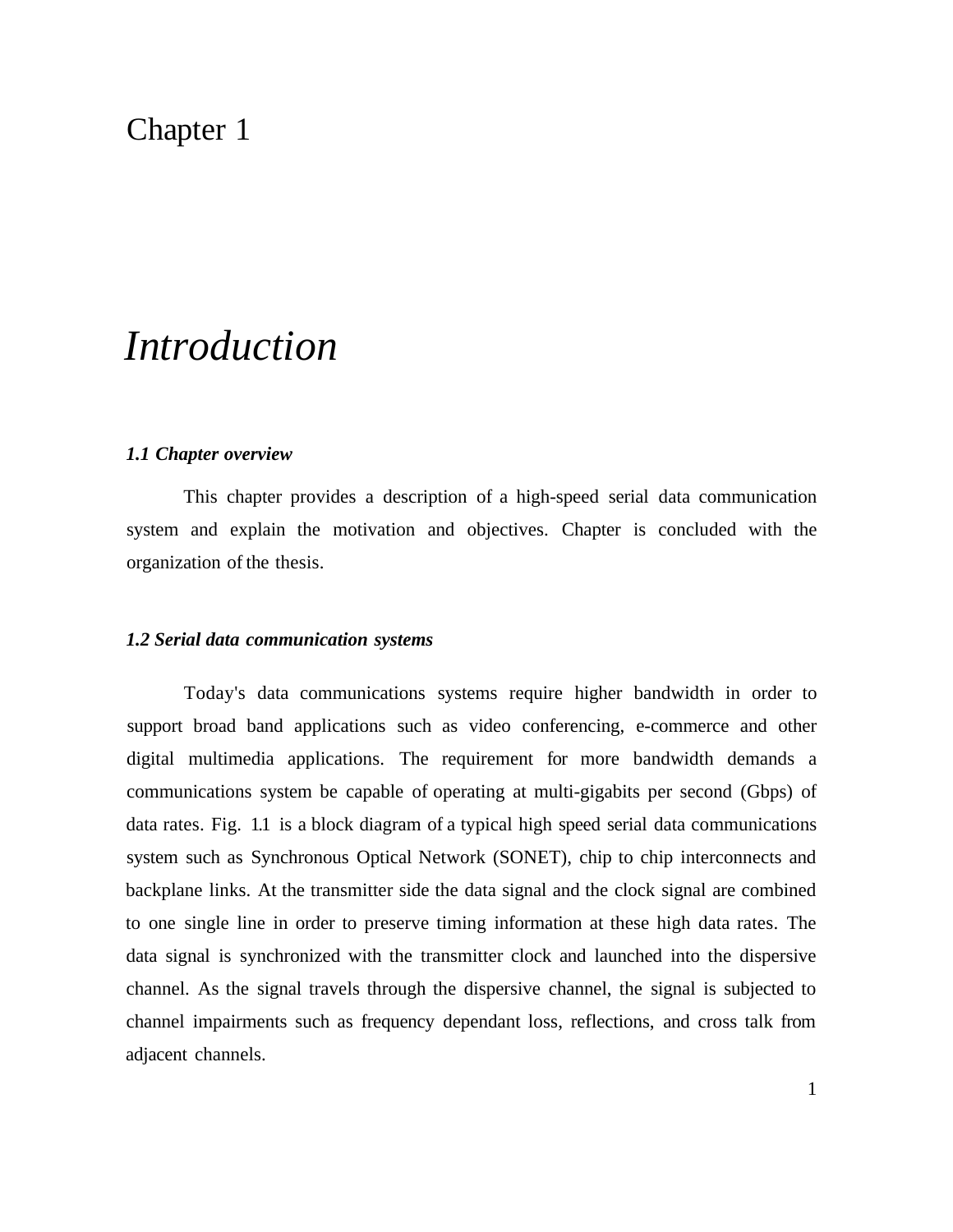A pre-emphasis equalization block is used to compensate for the loss introduced in the channel. The Pre-emphasis block pre-distorts the signal by amplifying the high frequency signal components because the channel attenuates the signal at a high frequency more severely than that at a low frequency [26] (see Fig. 1.2). At a relatively lower gigabits data transmission, a pre-emphasis equalizer alone may be enough to compensate for the channel impairments.



Fig. 1.1 Block diagram of high speed serial link

When the data rate is further increased, these channel impairments will become more significant and create severe inter-symbol interference (ISI), causing the signal power to degrade further. A pre-emphasis equalization will not be able to compensate for the losses and distortion at higher data rates, thus an equalizer is needed at the receiver side. A decision feed back (DFE) equalizer is used to remove the ISI introduced by the channel. A DFE usually estimates the ISI from previously detected symbol. The estimated ISI is subtracted from the currently detected data symbol.

In addition to the ISI problem at these higher data rates, the near end cross talk (NEXT) from adjacent aggressor lines becomes a major noise contributor. This is because the signal power decreases with frequency but the NEXT magnitude increases with frequency [26] (see Fig. 1.2). This cross talk effect will reduce the signal-to-noise (SNR) at the receiver. Moreover NEXT introduces a bounded uncorrelated jitter to the data signal by altering the zero crossing points; the jitter causes the data eye opening to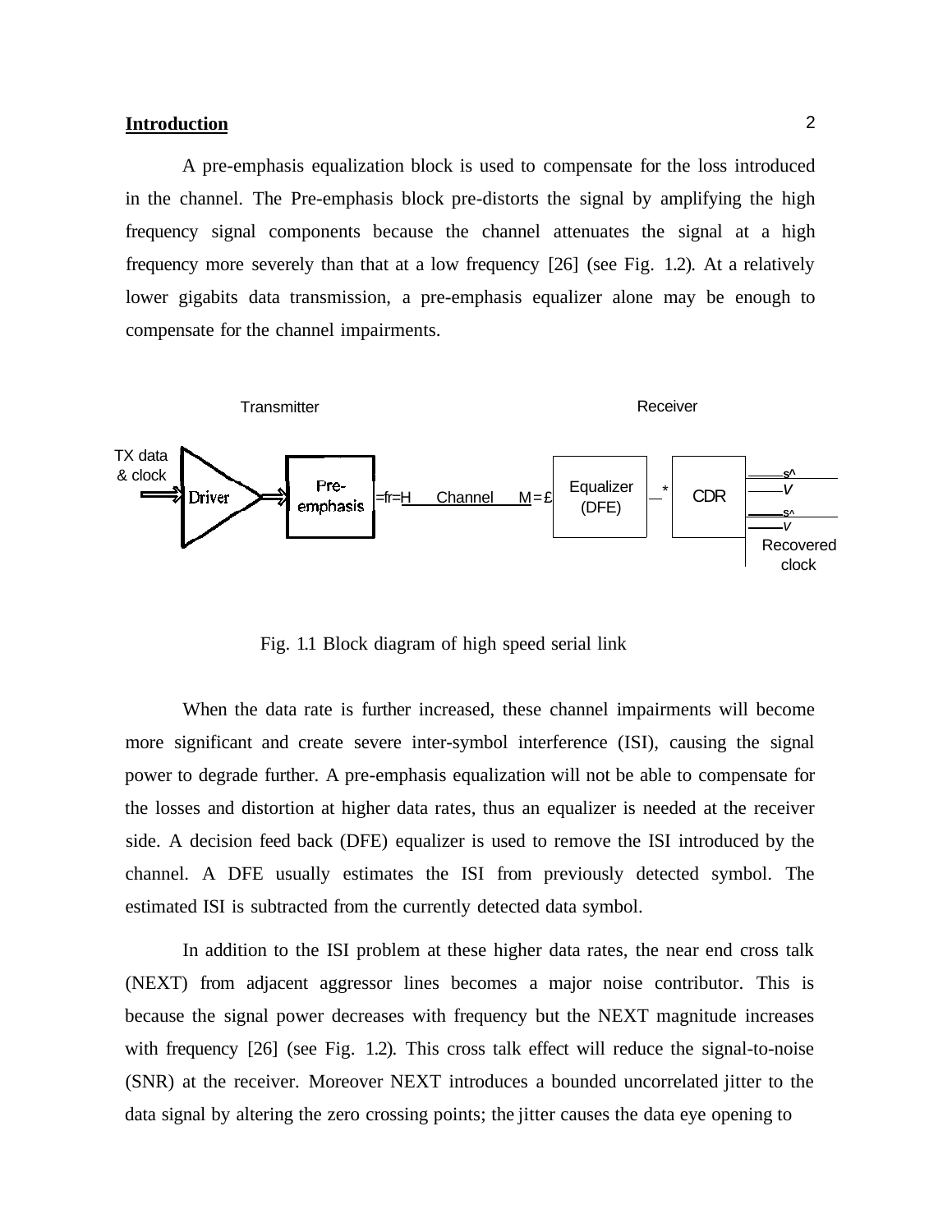be narrower consequently increasing the bit error ratio (BER). A NEXT cancellation technique should be included at the receiver to make sure signal integrity at such high data rates is preserved.



Fig. 1.2 Frequency response of a backplane channel [26]

The data received in serial data communication systems are both asynchronous and noisy, requiring that a clock be extracted to allow synchronous operations [6]. Furthermore, the data must be "retimed" such that the jitter accumulated during transmission is removed [6]. A circuit that is capable of extracting the clock timing information and recovering the data is essential at the receiver.

#### *1.3 Clock and data recovery (CDR)*

Narrow band filtering and phase locked loops (PLL) are two conventional methods used to extract the clock signal. Since non-return-to-zero (NRZ) signalling, which has zero energy at the clock frequency, is used in serial data communication, narrow band filtering requires a non-linear circuit to extract the spectral component at the clock frequency.

Analog PLL is widely used in conventional CDR circuits. An analog PLL circuit consists of a phase detector, a charge pump, a loop filter and a voltage controlled oscillator (VCO). The loop filter used in a PLL based CDR circuit usually has a narrower bandwidth to reduce the jitter, thus providing better BER performance. However, the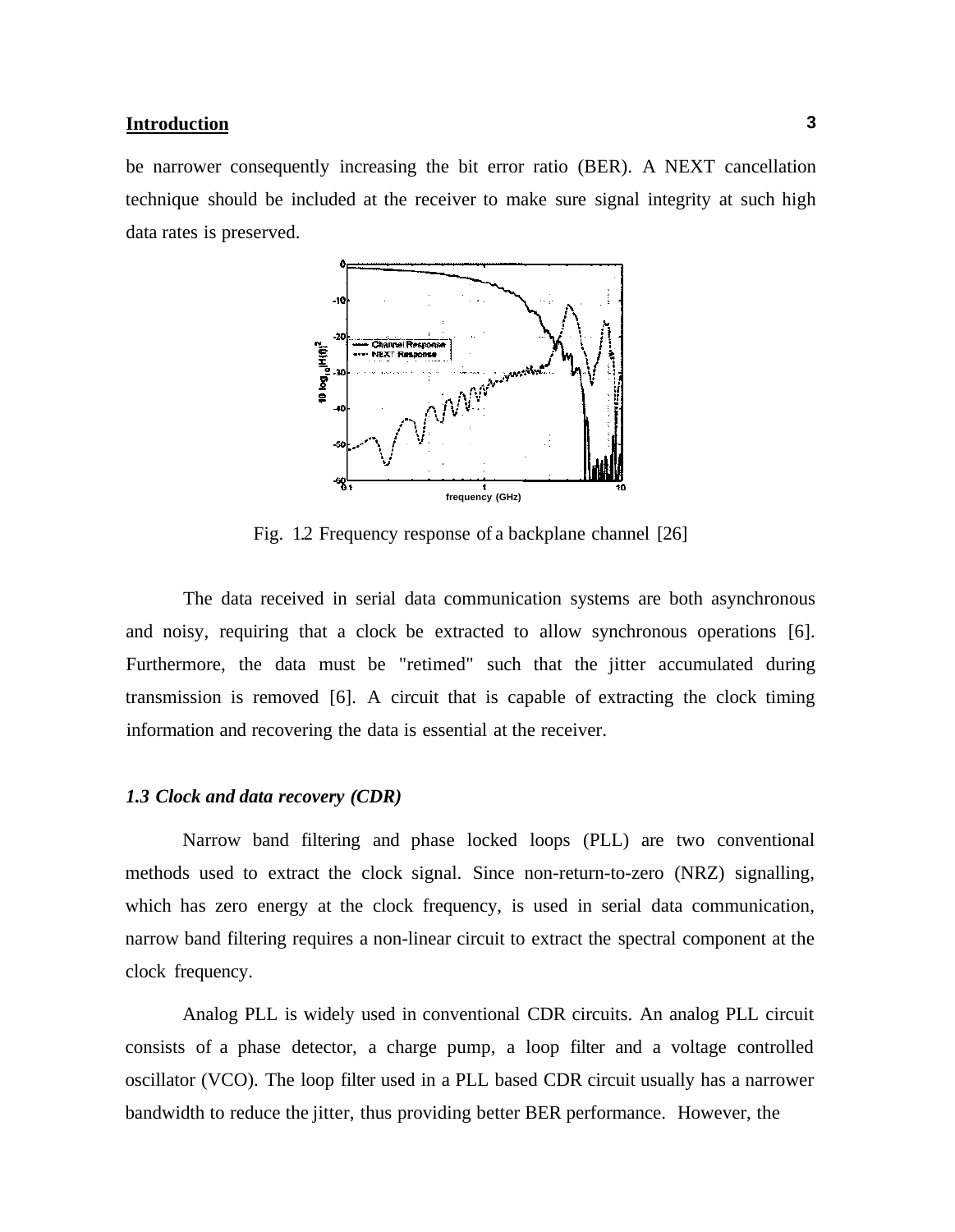narrow bandwidth will result in a longer acquisition time. A longer acquisition time requires an increased number of preamble bits and this increased number of bits will reduce the efficiency of the CDR [4]. Longer acquisition time makes the PLL based CDR unsuitable for burst-mode applications such as gigabit passive optical networks (GPON), which require fast acquisition [30]. Also the passive components used in analog PLL based CDR require a larger chip area and consume more power [30]. Analog CDRs are susceptible to leakage and prohibit quick production-level testing [14].

An oversampling CDR may be a good alternative to address the issues encountered in analog PLL based CDRs. In an oversampling CDR, a free running clock with a number of phases is used to generate a certain number of data samples within the Baud period. These data samples are digitally processed to select the clock phase that is closest to the center of the data eye. An oversampling CDR replaces the VCO and loop filter with digital equivalent circuits that are easily portable to different technologies. In recent years, oversampling CDR design has caught the attention of researchers and some significant findings have been published showing successful implementation [1] [2] [4] [18] [19].

#### *1.4 Thesis motivation*

Therefore an oversampling CDR that has a short acquisition time would be a good candidate for burst-mode high speed serial data communications applications such as GPON. Designing a CDR that can operate at more than a single data rate is an attractive option because it can be used for different applications, even in different system standards such as OC-48, OC-192. This thesis presents a fully differential fast acquisition 3X oversampling CDR circuit that is capable of operating from 2 to 5 Gbps. This CDR, which replaces analog components used in a conventional CDR with digital circuits, consists of a phase detector, a rotating signal generator, a phase rotator and two MUXs.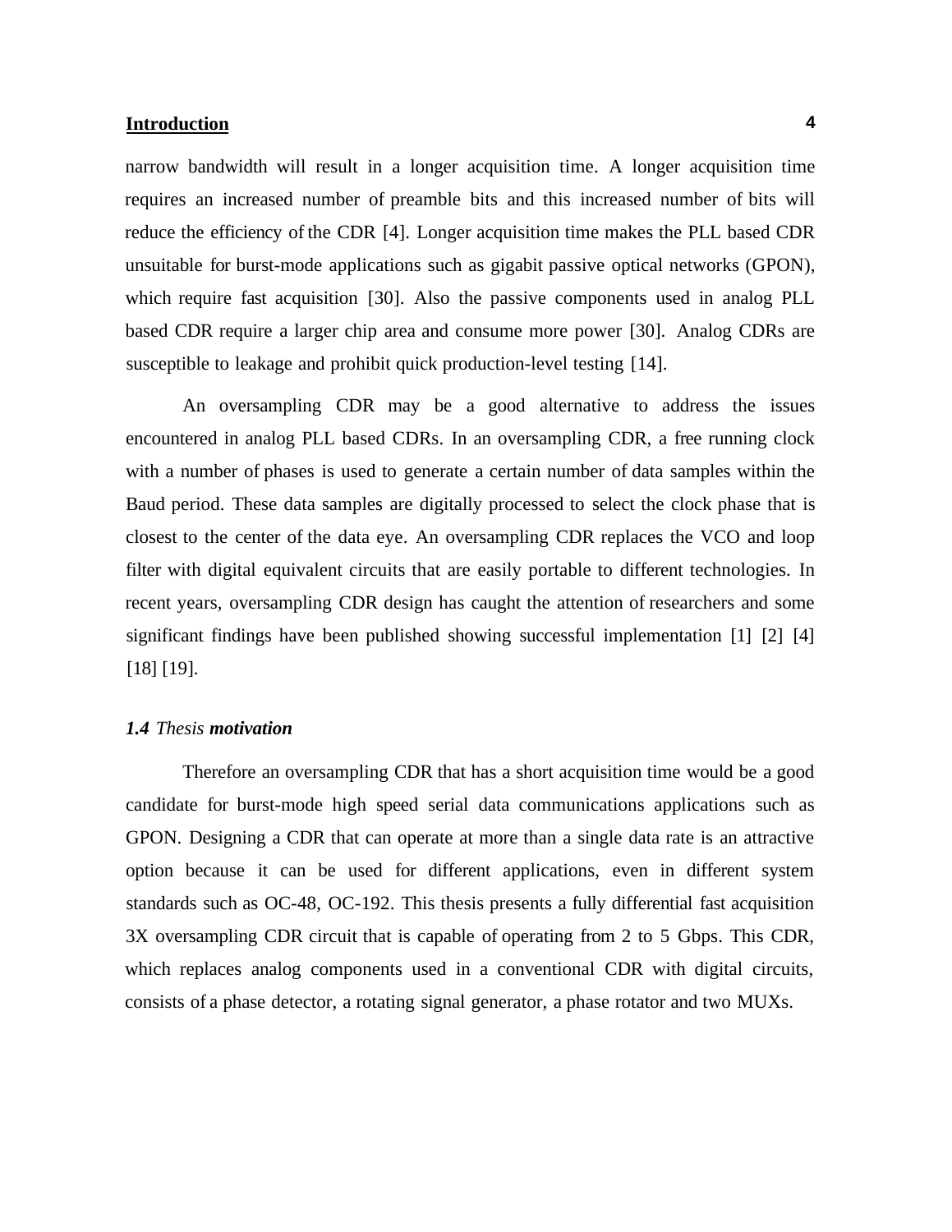#### *1.5 Thesis objectives*

- Design an oversampling CDR that can work up to a data rate of 5 Gbps with lower power consumption and fast data acquisition.
- Develop an event-driven simulation model for the CDR in Matlab to estimate the jitter tolerance of the CDR. Also compare the simulation time of both event-driven simulation and conventional fixed-time-step simulation.
- Derive the jitter tolerance of the CDR analytically and verify with the simulation results.
- Execute a complete design flow of the CDR in 65 nm CMOS process technology, which includes: presenting the CML based circuit details and operation of each CDR functional blocks, completing the CDR layout and verifying the CDR operation by post-layout simulation.

#### *1.6 Thesis organization*

This thesis is organized as follows; chapters 2 and 3 describe the background theory related to CDR circuits. Chapter 2 focuses on CDR characteristics including its jitter performance parameters, data format. In chapter 3, different CDR architectures, including oversampling CDR and their working principles, are discussed. Chapter 4 presents current mode logic (CML) circuit overview, basic CML buffer design and application of CML logic in high-speed serial link. Chapter 5 describes the system level analysis of the proposed CDR, which includes analytical derivation of CDR jitter tolerance and acquisition time. Chapter 5 also presents the jitter tolerance estimation of the CDR using an event-driven model developed in Matlab. Chapter 6 presents the details of CMOS implementation of the proposed CDR and operating principles, and also reports the post-layout simulation results and a comparison of CDR performance parameters with recently published digital CDRs. The thesis concludes in chapter 7, with the summary of this research work (conclusion) including contributions and some suggestion for future works.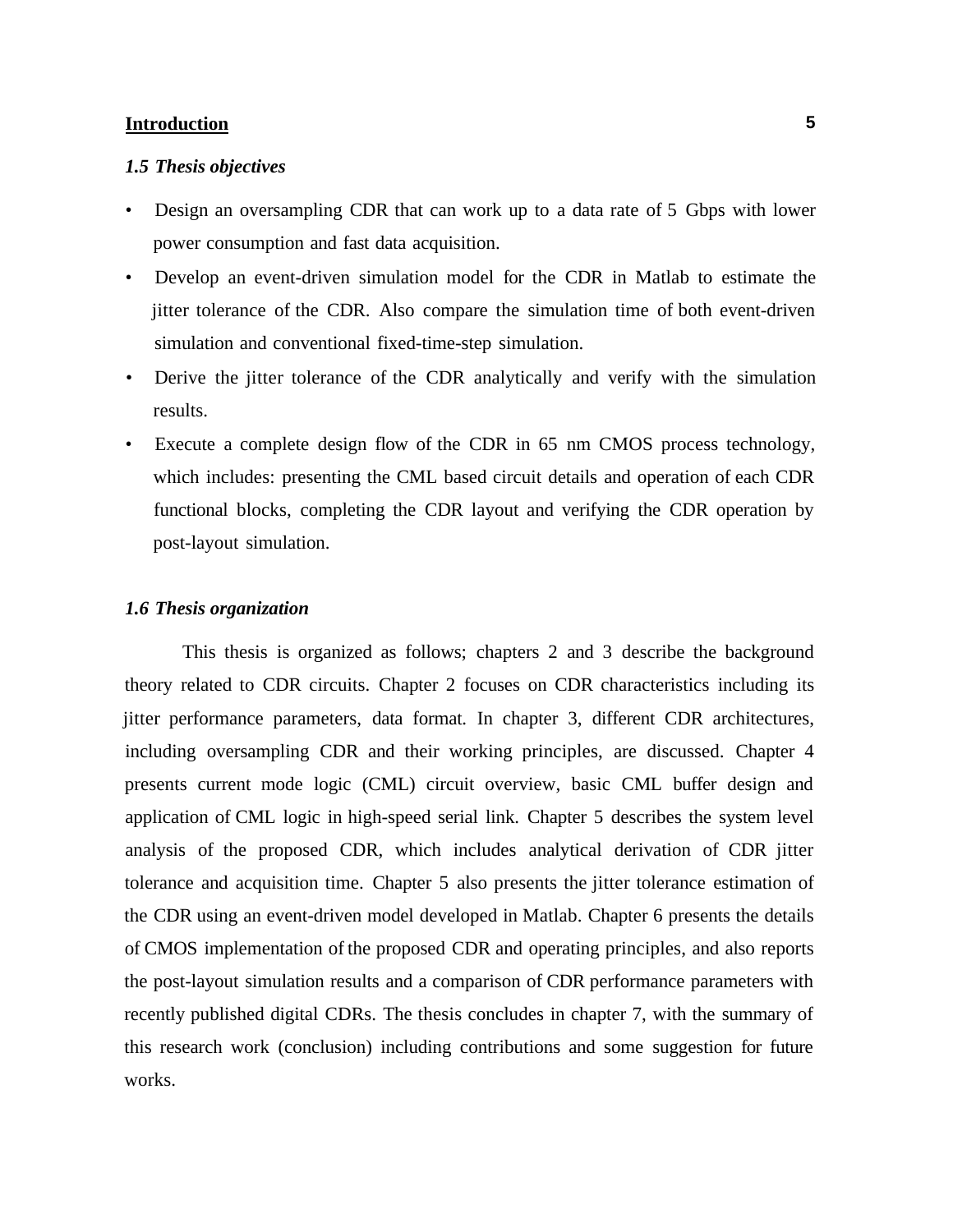### Chapter 2

# *Characteristics of Clock and Data Recovery Circuits*

#### *2.1 Chapter overview*

This chapter describes the data format used in the CDR, and CDR performance parameters such as jitter generation, jitter transfer, jitter tolerance, acquisition time, and power consumption and chip area.

#### *2.2 Data format*

Binary data can be represented by a return-to-zero (RZ) or non-return-to-zero (NRZ) format. An example of the binary sequence '1011001' is represented using both formats in Fig. 2.1. In an RZ data format, a bit T is represented only for the first half Baud period *(T)* and the bit '0' stays the same at zero for the full period. Shorter pulse duration in RZ data format causes larger bandwidth requirement. The advantage of RZ format is that it requires a lower signal-to-noise ratio (SNR) for detection at the receiver compared to NRZ, thus the RZ format is preferred in high speed long-haul transmission [6]. On the other hand, in an NRZ data format, a bit '1' and '0' are represented for the full bit period. In the NRZ format, bandwidth requirement is smaller than that of the RZ format, which makes NRZ transmission the most commonly used data format in a high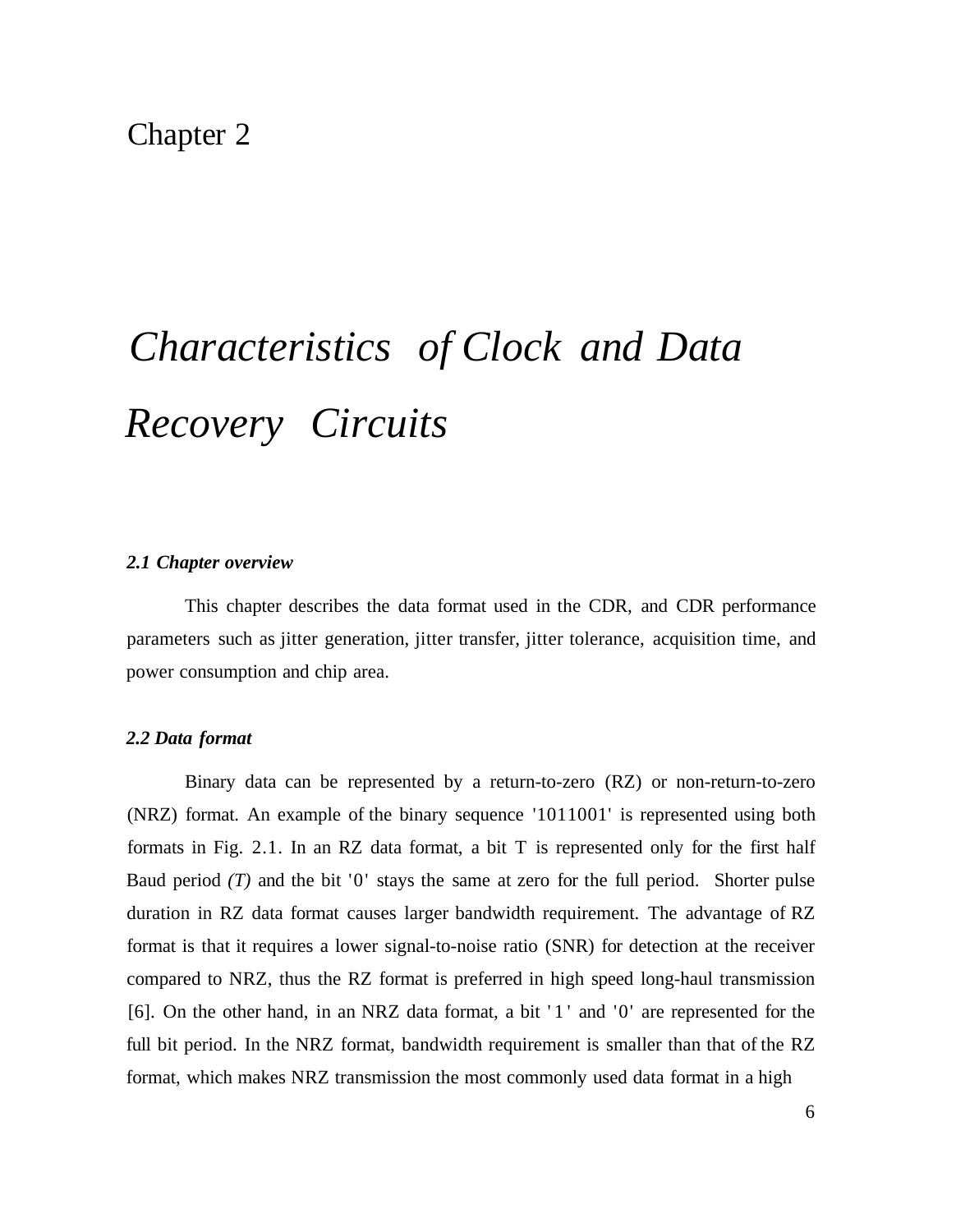#### **Characteristics of Clock and Data Recovery Circuits**

speed serial data communication.



Fig. 2.1 RZ and NRZ data formats

However, the probability of NRZ data containing consecutive ones or zeros is high, so the CDR at the receiver needs to produce the clock continuously. The NRZ data do not have any spectral components at the Baud rate, *1/T,* and at any frequency that is an integer multiple of the Baud rate, which is illustrated by its power spectral density (PSD) as shown in Fig. 2.2. The expression for PSD is given by the following equation:

$$
P_{NRZ}(f) = nTf = Sinc(Tf)
$$
 (2.1)



Fig. 2.2 Power spectrum of NRZ data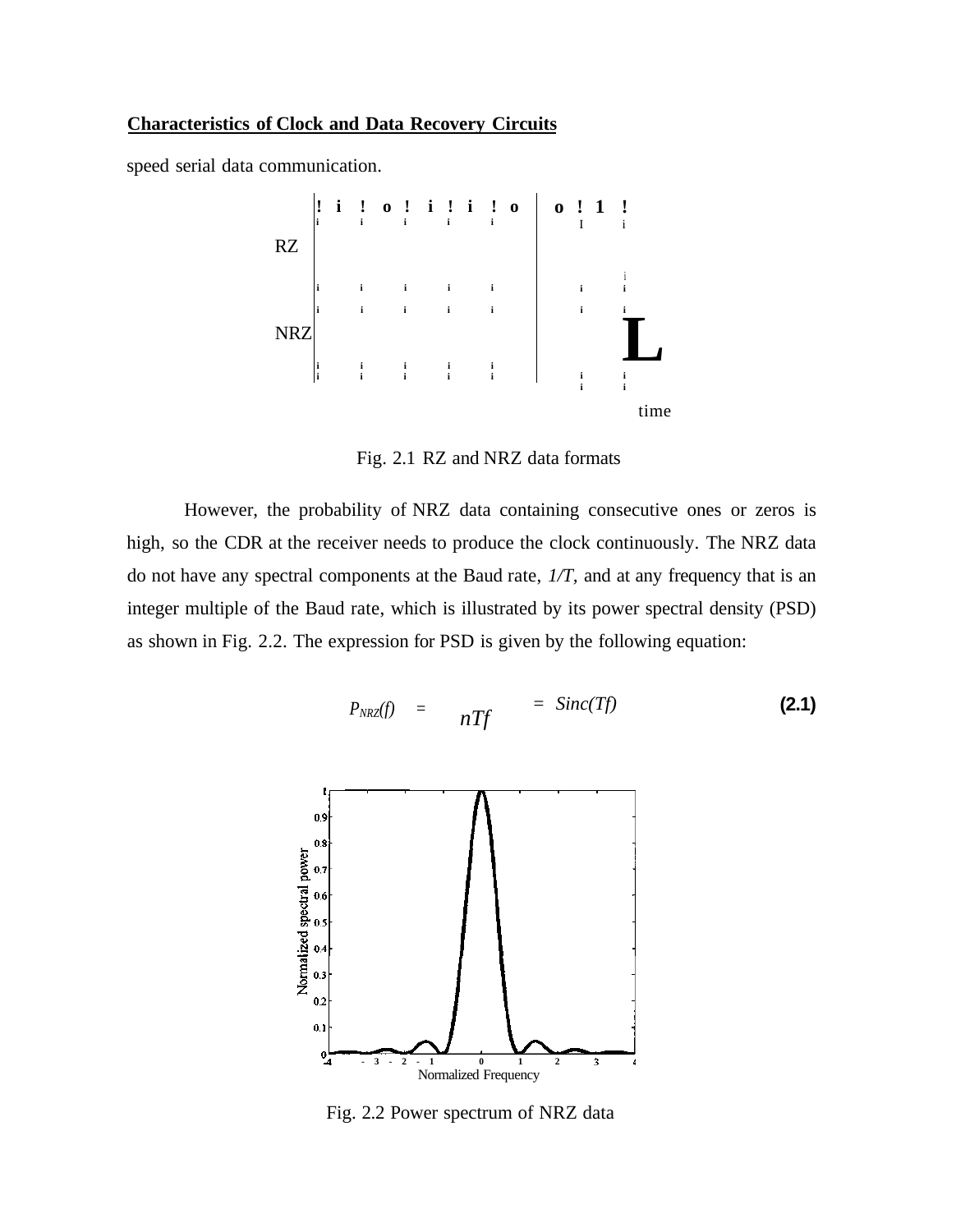The absence of energy at the Baud rate makes NRZ data detection more difficult, and NRZ formatted data require regeneration of spectral energy at the Baud rate by means of a non-linear operation.

#### *2.3 CDR jitter characteristics*

#### *2.3.1 Jitter*

Jitter is defined as the deviation of a signal's transition point from its ideal position in time [13], thus the period of the signal varies from its nominal period. The effect of jitter on the edge of a clock signal is shown in Fig. 2.3. If the timing variation is faster than 10 Hz it's called jitter. If it's slower than 10 Hz, it's called wander [22].



Fig. 2.3 Effect of jitter on clock signal

Commonly jitter is divided into two categories: random jitter (RJ) and deterministic jitter (DJ) [13]. The probability density function (PDF) of random jitter is considered to be Gaussian distributed because the major contributor of random jitter is thermal noise, which has a Gaussian distributed PDF [22]. Deterministic jitter is composed of three components. The first component is periodic jitter, which refers to the periodic variation of the zero crossing point with respect to the ideal position. Major sources of periodic jitter are power supply noise and ground bounce. The second DJ component is data dependant jitter (DDJ). As the name implies, any jitter that is correlated with the data pattern is considered to be DDJ, which includes inter symbol interference (ISI) and duty-cycle distortion [23]. The third component is the bounded uncorrelated jitter that is caused by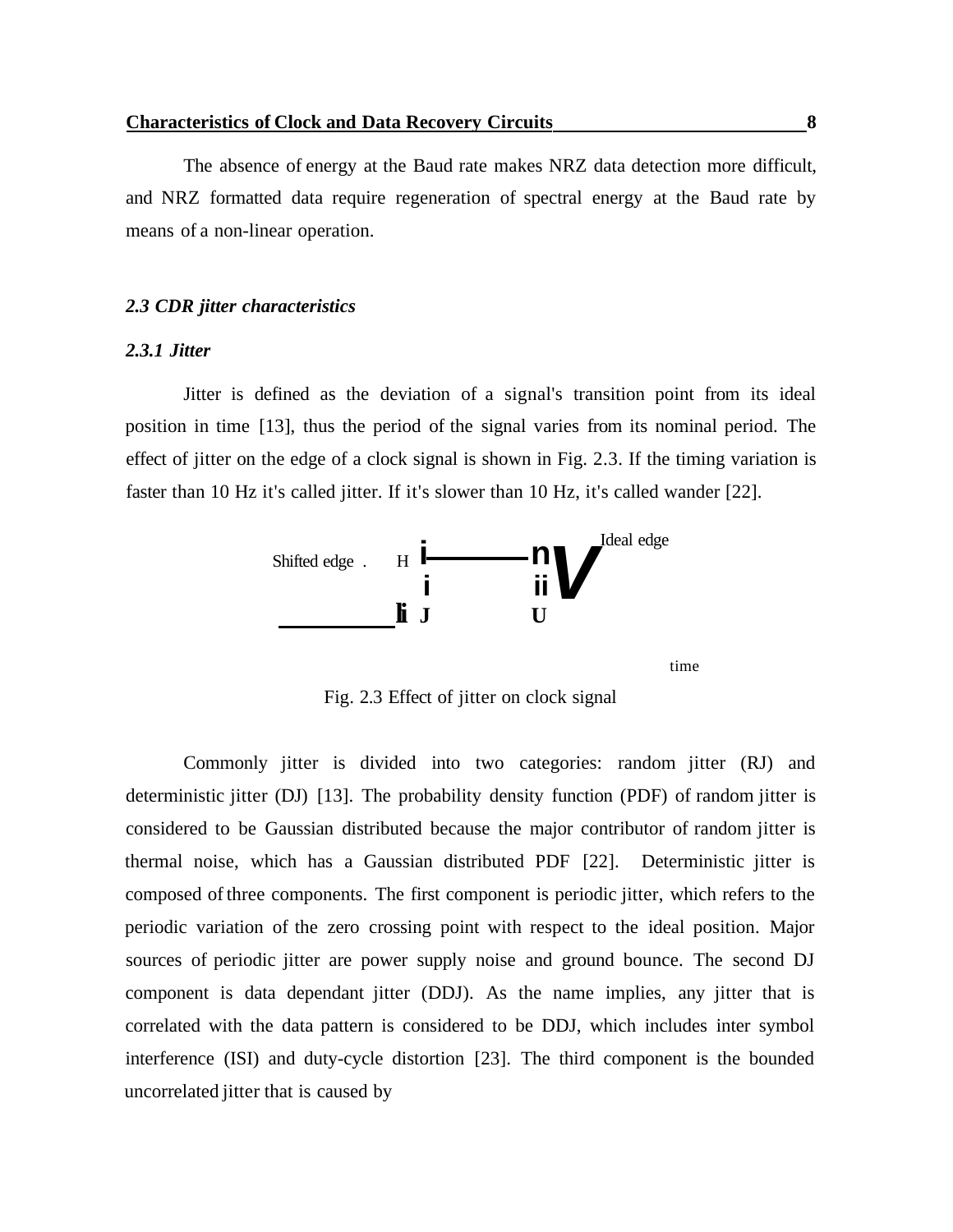#### **Characteristics of Clock and Data Recovery Circuits 9**

signal coupling from adjacent channel. The bounded uncorrected jitter is uncorrected with the channel's own data, but it has a direct correlation with the adjacent data stream. There are three jitter performance parameters defined for the CDR, those are jitter generation, jitter transfer and jitter tolerance.

#### **2.3.2 Jitter generation**

Jitter generation of a CDR is the measure of intrinsic jitter generated by the CDR, and it is measured at the output of the CDR. Jitter generation is preferred to be specified in peak-to-peak value because its transient's exhibit steep amplitude variation, which often causes the error [22]. Root mean square value can also be used to measure jitter generation, but it fails to provide information on peak value. The maximum jitter generation in a clock or data signal for the SONET OC-192 standard, which has the data rate of 10 Gbps, is specified as 0.1 UI peak-to-peak or 0.01 UI rms.

Jitter generation can be measured by applying a data signal synchronized with a jitter free clock and measuring the amount of jitter at the output of the CDR. The jitter measurements may not be made over all frequencies as jitter at all frequencies does not affect the signal. In a PLL based CDR any jitter above the loop bandwidth does not affect the signal. Recommended bandwidth measurement for SONET OC-48 and OC-192 standards are specified as 12 kHz-40 MHz and 50 kHz-80 MHz respectively [22].

In a PLL based analog CDR, jitter generation is mainly caused by the phase noise of the VCO and the ripple on the VCO control line. Therefore this specification mainly targets closed loop systems. Reduced loop bandwidth reduces the jitter generation in a PLL based CDR, but it would degrade the jitter tolerance performance. But in an oversampling CDR, the absence of a feedback loop relaxes the jitter generation specification requirement compared to a phase locking CDR.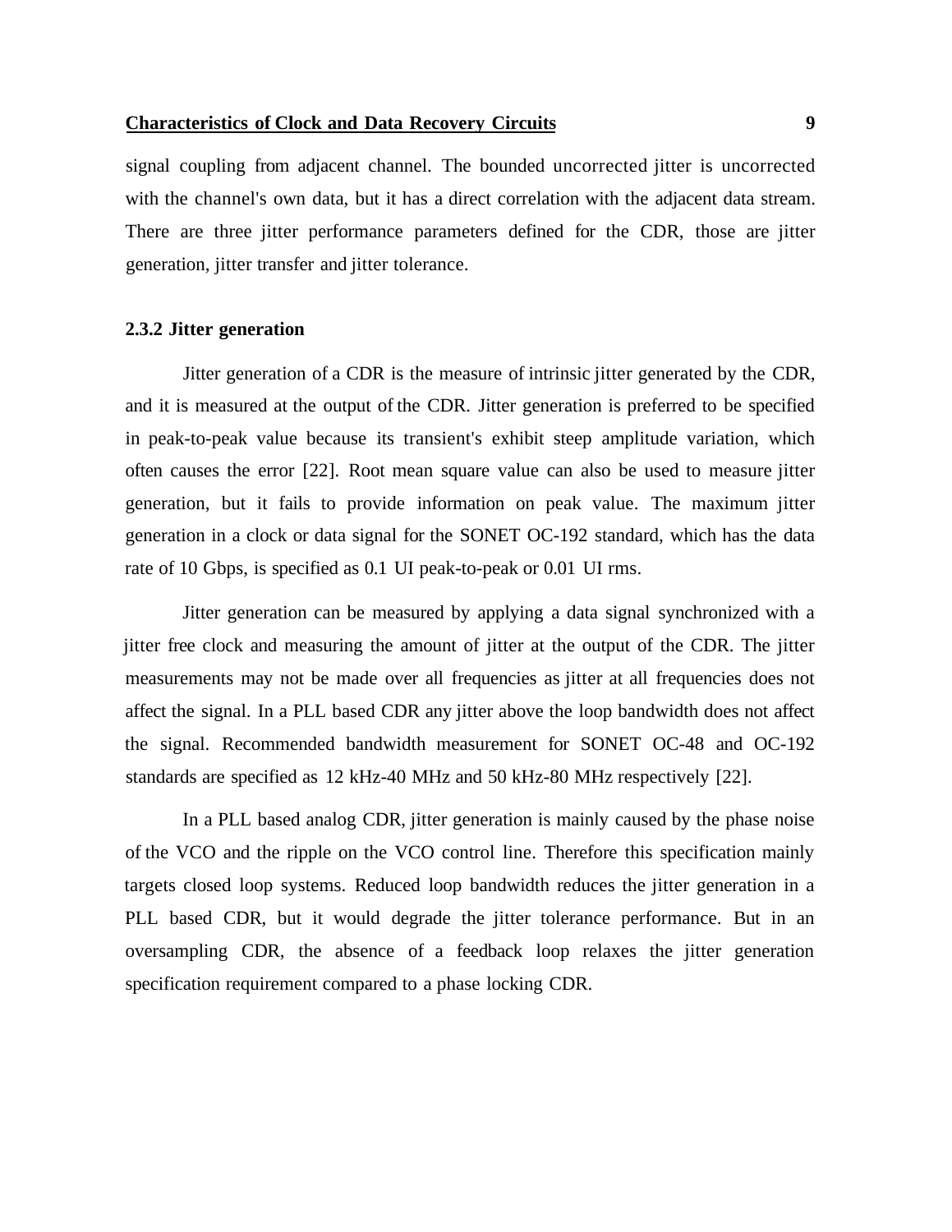#### **2.3.3 Jitter Transfer**

Jitter transfer refers to a ratio of the amplitude of jitter at the output of a CDR to the amplitude of jitter at the input; it is a measure of how the CDR attenuates the jitter at different frequencies. The jitter transfer parameter of a CDR needs to satisfy the jitter transfer specification (mask) of the communication standard used in order to attain the required BER performance. However a high speed transmission system usually does not verify whether jitter transfer of the CDR meets the specification, instead it is ensured that the BER requirement of that communication standard are met. However, Jitter transfer measurements are more important for a cascaded CDR in long transmission systems with regenerators, where additional jitter in one device can accumulate and cause error on a subsequent device [22].

The jitter transfer of the SONET specification is shown in Fig. 2.4. The corner frequency  $(f_c)$  and maximum jitter transfer (gain) are the required jitter transfer specification of a CDR, and the roll-off beyond  $f_c$  is 20 dB/decade. The attenuation of jitter will be lower for jitter at a low frequency than at a high frequency, because of the intrinsic jitter of the system [24]. The CDR operation must fall within the acceptable region where jitter gain is below 0.1 dB at the flat region, and the 3-dB bandwidth of the CDR is less than the mask cut-off frequency.



Fig. 2.4 Jitter transfer mask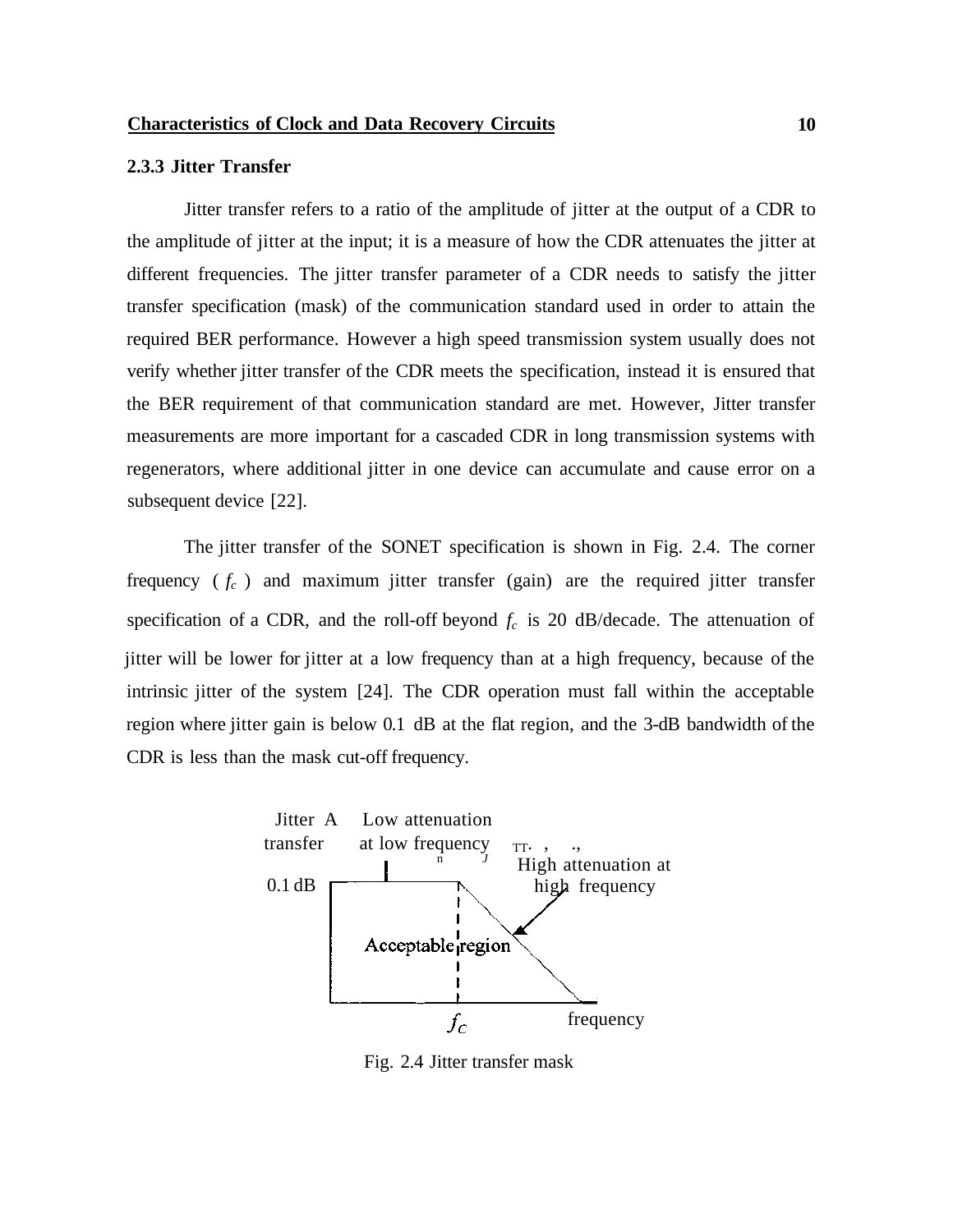#### **Characteristics of Clock and Data Recovery Circuits 11**

In a PLL based CDR, closed loop behaviour produces a low pass filtering effect on the incoming jitter. Therefore the jitter frequencies above the loop bandwidth is attenuated significantly thus lower loop bandwidth reduces the jitter transfer. However lower loop bandwidth will degrade the jitter tolerance performance.

#### **2.3.4 Jitter Tolerance**

Jitter tolerance can be referred to as the measure of the ability of a CDR circuit to detect the input data signal using the required BER specification in the presence of worstcase jitter. Jitter tolerance of the CDR needs to satisfy the jitter tolerance specification in order to recover the data with satisfied BER performance. Usually jitter tolerance is measured as the maximum peak-to-peak amplitude of a sinusoidal jitter that can be accommodated by the CDR without exceeding the BER specification; it can be interpreted as a phase modulation of the input signal by sinusoidal jitter. The allowable amplitude varies with the frequency of the sinusoidal jitter; different communication standards provide different jitter tolerance mask over a frequency range.

The jitter tolerance characteristics of a CDR with the OC-192 jitter tolerance mask is shown in Fig. 2.5. The dotted line refers to the jitter tolerance of the CDR. When the jitter frequency is higher than the jitter corner frequency  $(\ell_{C1})$  the CDR is unable to track the phase changes in the received data. Thus maximum allowable jitter that remains constant (A UI) is referred to as the jitter tolerance at high jitter frequency. Jitter at a frequency lower than *fcl* can be tracked up to a certain peak-to-peak jitter amplitude, and because of the CDR loop characteristics the amplitude variation can have a slope of 20 dB/decade [4]. The solid curve in Fig. 2.5 represents the SONET OC-192 mask. For a given frequency any tolerable jitter larger than the corresponding mask value is acceptable as illustrated in Fig. 2.5.

In phase tracking CDRs, jitter tolerance can be increased by increasing the corner frequency, which will move the jitter tolerant curve towards the acceptable region. However increased *fci* will result in increased jitter generation and increased jitter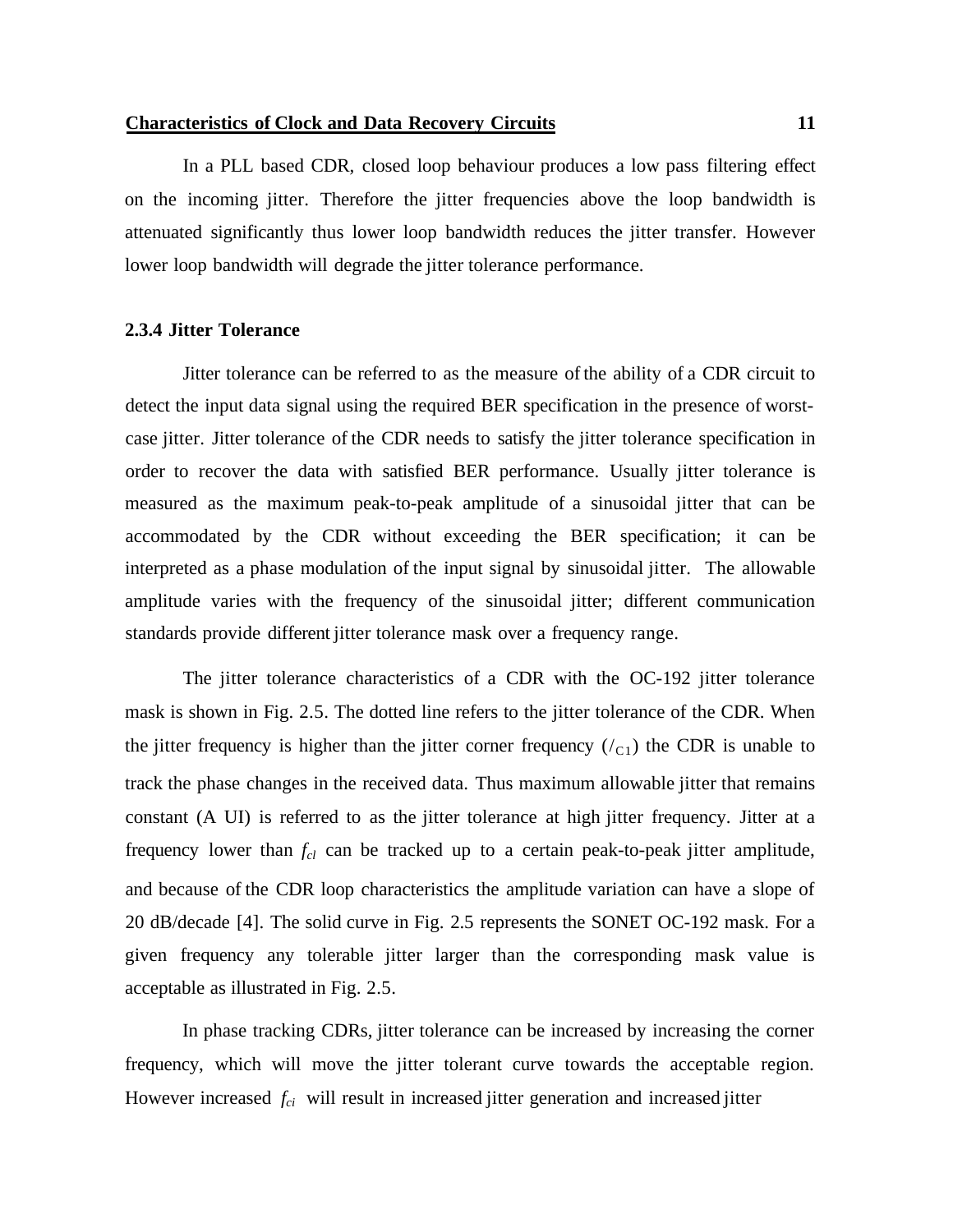

transfer and it may also cause the loop to be unstable [25].

Fig. 2.5 Jitter tolerance mask of OC-192

In an oversampling CDR, the oversampling ratio *(N)* is the key parameter that determines the jitter tolerance performance. The smallest possible phase step is *UI/N,*  which can also be interpreted as the quantization error, for the oversampling ratio of N. At high jitter frequencies, data transition may not appear within a jitter period. At these high frequencies, the amount of jitter that can be tolerated  $(JTol_{p-p})$  is equal to the difference between the Baud period and the quantization error. If the jitter amplitude is larger than  $JTol_{p-p}$  the clock may sample the adjacent data, which produces erroneous results.

$$
JTol_{p\text{-}p} \qquad 1 \qquad N \qquad \text{UI} \tag{2.2}
$$

At low frequencies (below/ $_{\text{Cl}}$ ), the CDR can track the jitter by updating the sampling phase up to a certain jitter amplitude. The jitter tolerance at low frequencies depends on the phase updating speed of the CDR, faster phase updating will increase low frequency jitter tolerance. A higher oversampling ratio reduces the phase updating speed, thus degrading the low jitter tolerance performance. A higher oversampling ratio also increases the complexity of the circuits. However, according to (2.2), a higher oversampling ratio increases the jitter tolerance at high jitter frequencies. So there is a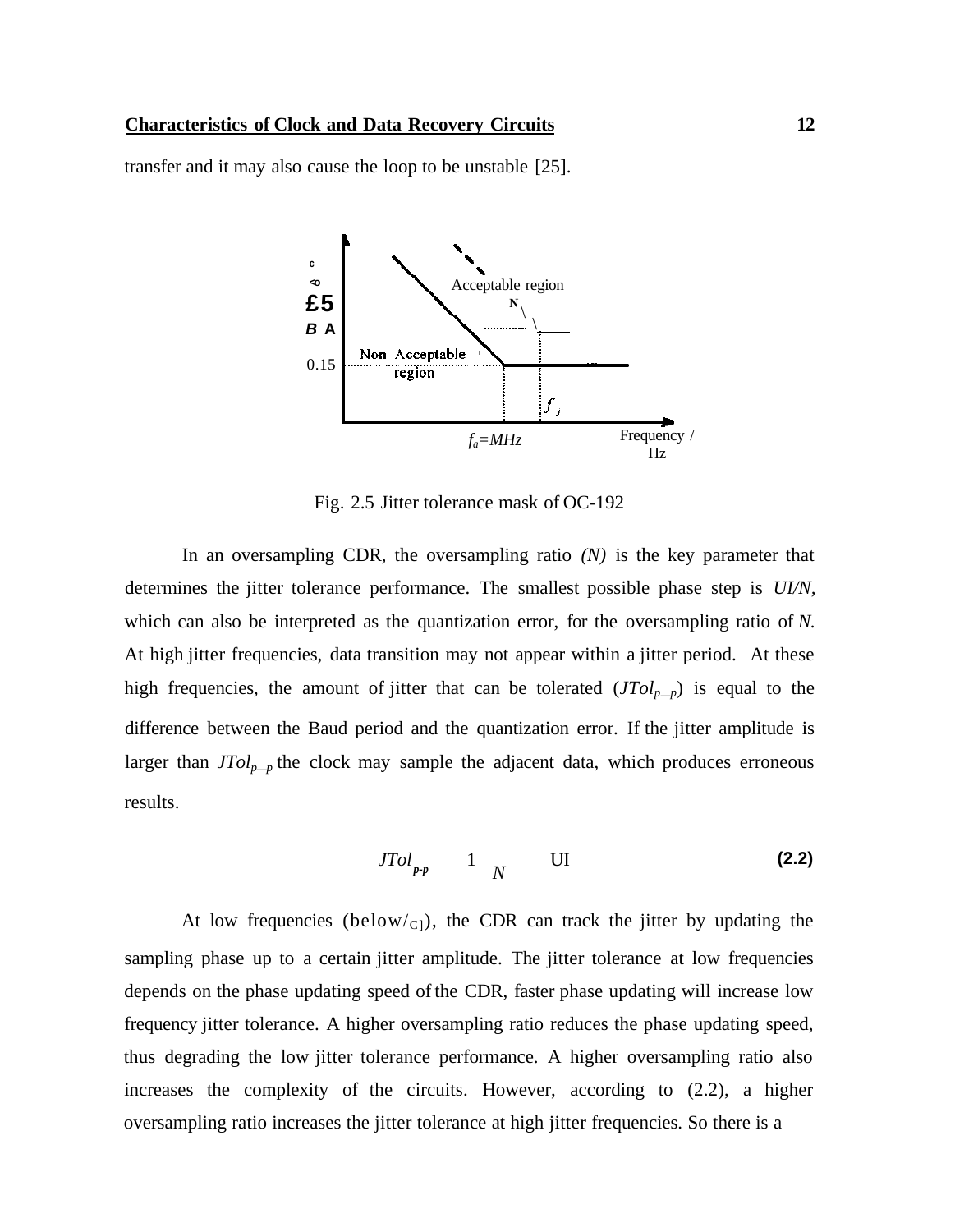#### **Characteristics of Clock and Data Recovery Circuits 13**

trade off between selecting the proper oversampling ratio and satisfying both low and high frequency jitter tolerance requirements, and keeping reasonable circuit complexity.

#### *2.4 Acquisition time*

For a PLL based CDR, the acquisition time refers to the time taken by the loop to achieve lock without any cycle slip for a given initial frequency offset  $(A)$  and phase offset (\$) between the local clock (VCO) and incoming data [12]. The acquisition time of a linear PLL based CDR, with an initial frequency offset of A/ and a zero initial phase offset, is given by the following equation [12],

**(2.3)** 

where  $f$ , and  $co_n$  are the damping ratio and natural frequency of the denominator of the closed loop transfer function respectively,  $(j>_f)$  is the maximum peak-to-peak oscillation amplitude. Increased loop bandwidth may also speed up the acquisition for a given initial  $A / [5]$ .

In an oversampling CDR, the acquisition time can be expressed as the time taken by the CDR to update the phase of the sampling clock without making any errors. So it depends on how often the CDR circuit is designed to update the phase. It is possible to have the shortest acquisition time of one bit period by updating the phase correctly in each period. In general, for any type of CDR, acquisition time is one of the important figure-of-merit parameters; shorter acquisition time is preferred as it reduces the required number of pre-amble bits, thus increasing the efficiency.

#### *2.5 Power consumption and chip area*

Power consumption and the chip area of CDR are two secondary parameters to be minimized. As the data rate increases saving power is critical. CML based circuit has an opportunity to trade power for speed. In an oversampling CDR, the oversampling ratio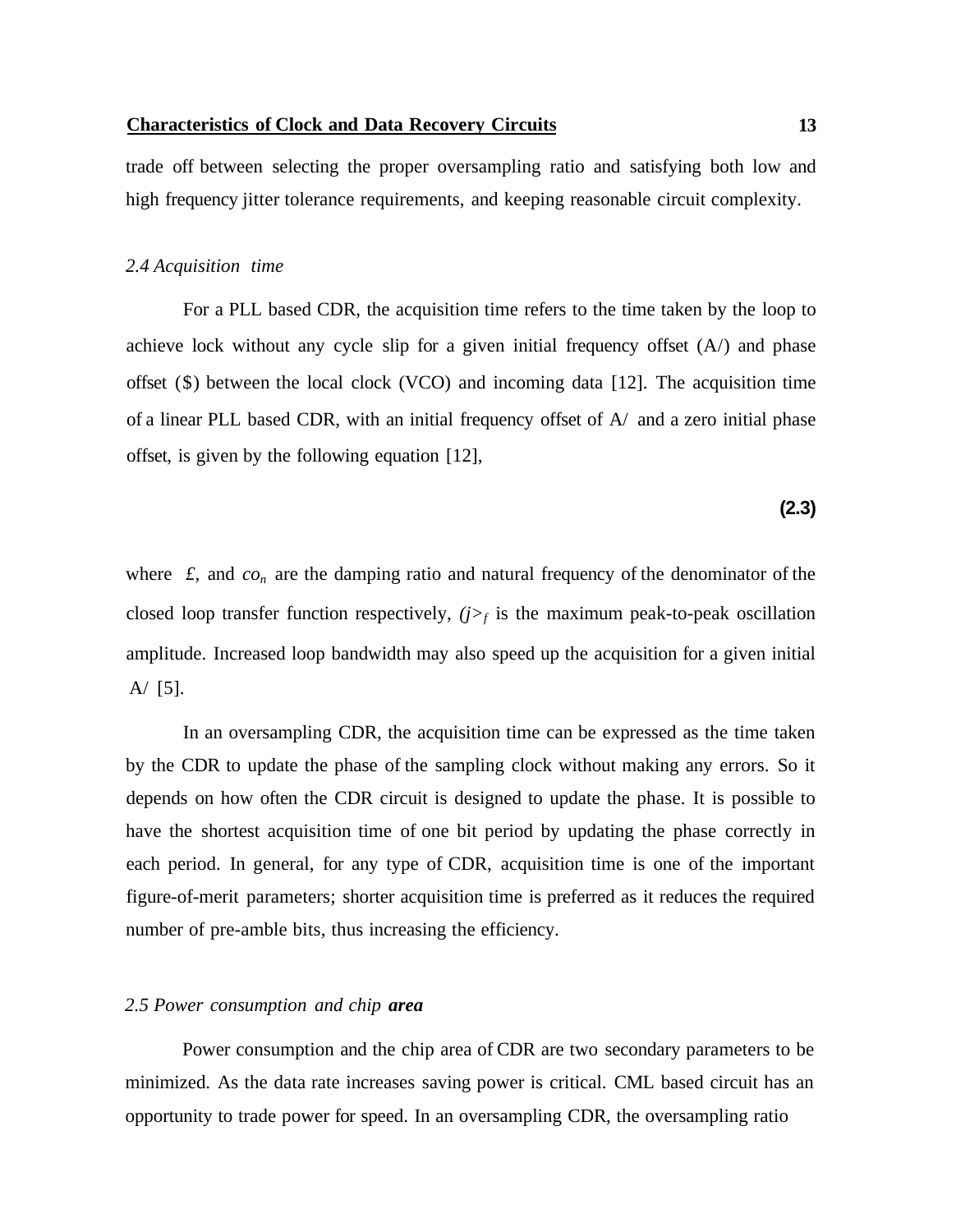(OSR) is a key parameter that determines the performance parameters. Increasing the OSR will increase the complexity of the CDR, thus increasing the power consumption and chip area.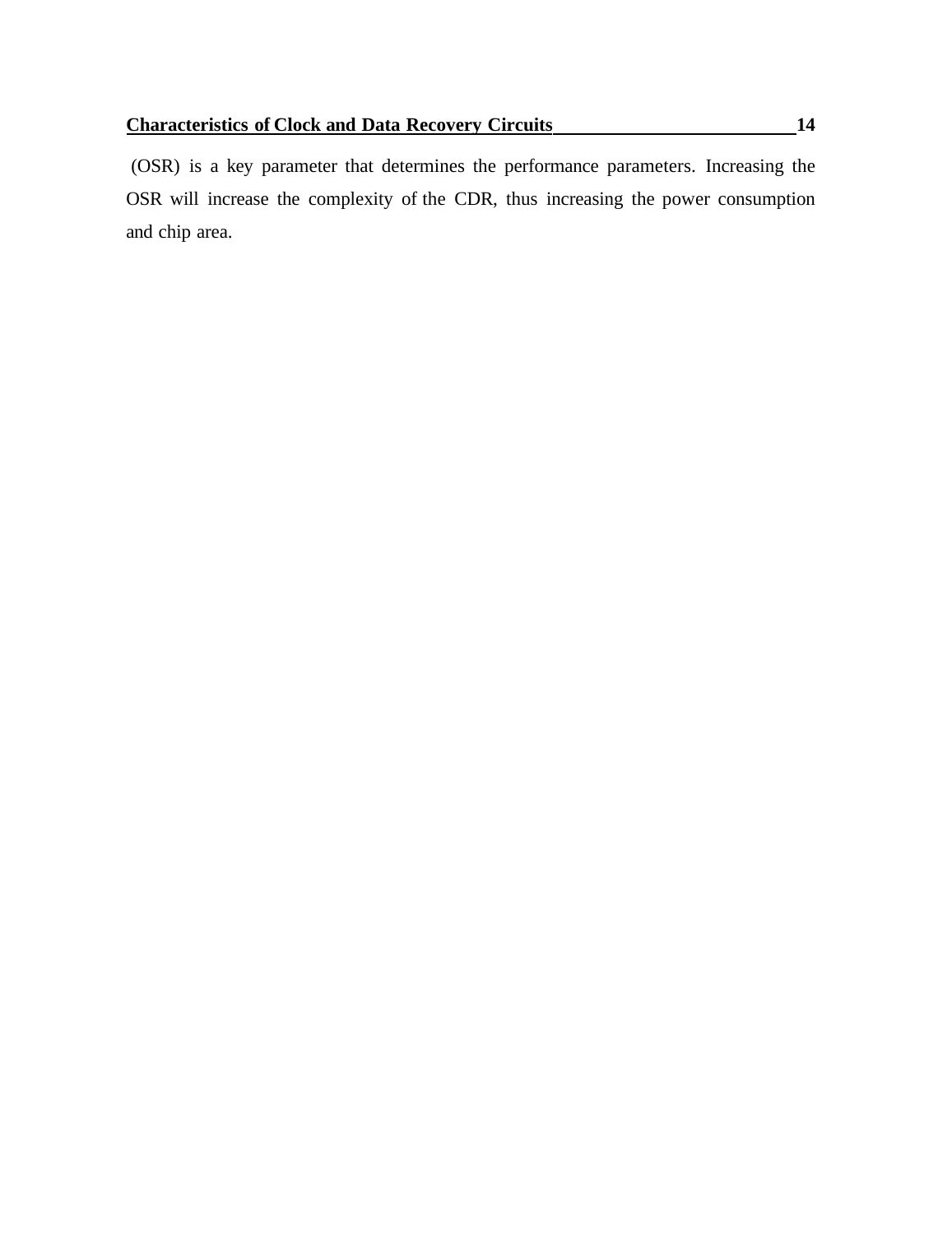### Chapter 3

# *Clock and Data Recovery Circuit Architectures*

#### *3.1 Chapter overview*

This chapter first describes the classification of CDRs based on the phase relation between the data and the clock signals. Then some commonly used CDR architecture and its operating principles are discussed.

#### *3.2 Classification of CDRs*

CDR architectures can be classified into three categories according to the phase relationship between the received input data and the local clock at the receiver [30]. Those three categories are listed below:

- Feedback phase tracking topologies, PLL based CDR, delay locked loop (DLL) based CDR are two main architectures in this category,
- Oversampling based CDR architecture,
- Topology that uses phase alignment but not feedback phase tracking, including a gated oscillator and high-Q band pass filtering.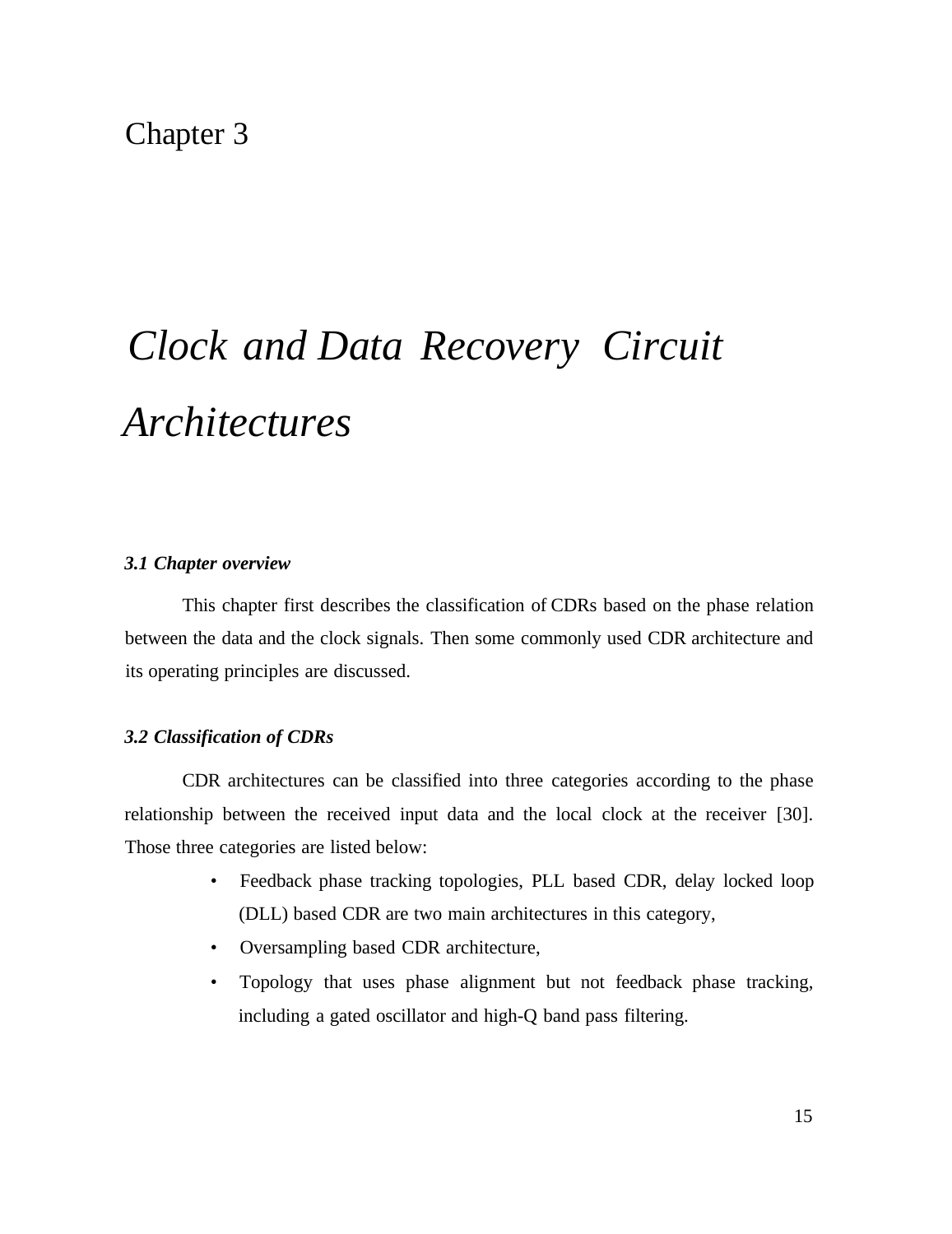#### *3.2.1 Phase locked loop (PLL) based CDR*

Fig. 3.1 shows a block diagram of a conventional PLL based CDR architecture that consists of a phase detector (PD), a charge pump (CP), a loop filter, a voltage control oscillator (VCO) and a retiming circuit. The phase detector (PD) compares the phase of the data signal to that of the internal clock signal and generates the difference as the phase error, and the phase error is applied to the charge pump (CP). The CP adds charges to, or subtracts charges from, the loop filter depending on whether the phase error is positive or negative, respectively. The output voltage of the loop filter is used to set the frequency of the voltage controlled oscillator (VCO). At the phase locked condition, the zero crossing of the incoming data signal and internal clock signal coincide, which means that the VCO frequency is kept constant. The internal clock signal from the VCO is sent back to the PD as well as to the retiming circuit, where the incoming data is retimed by the clock signal to recover the data.



Fig. 3.1 Analog PLL based CDR architecture

There are two types of phase detectors used in CDR circuits, one is the linear phase detector and other is the binary phase detector. The output signal of a linear phase detector is proportional to the magnitude of the phase difference between the data signal and the clock signal.

At the phase locked condition, a proportional response of the phase detector creates low activity on the charge pump and control voltage of the VCO, which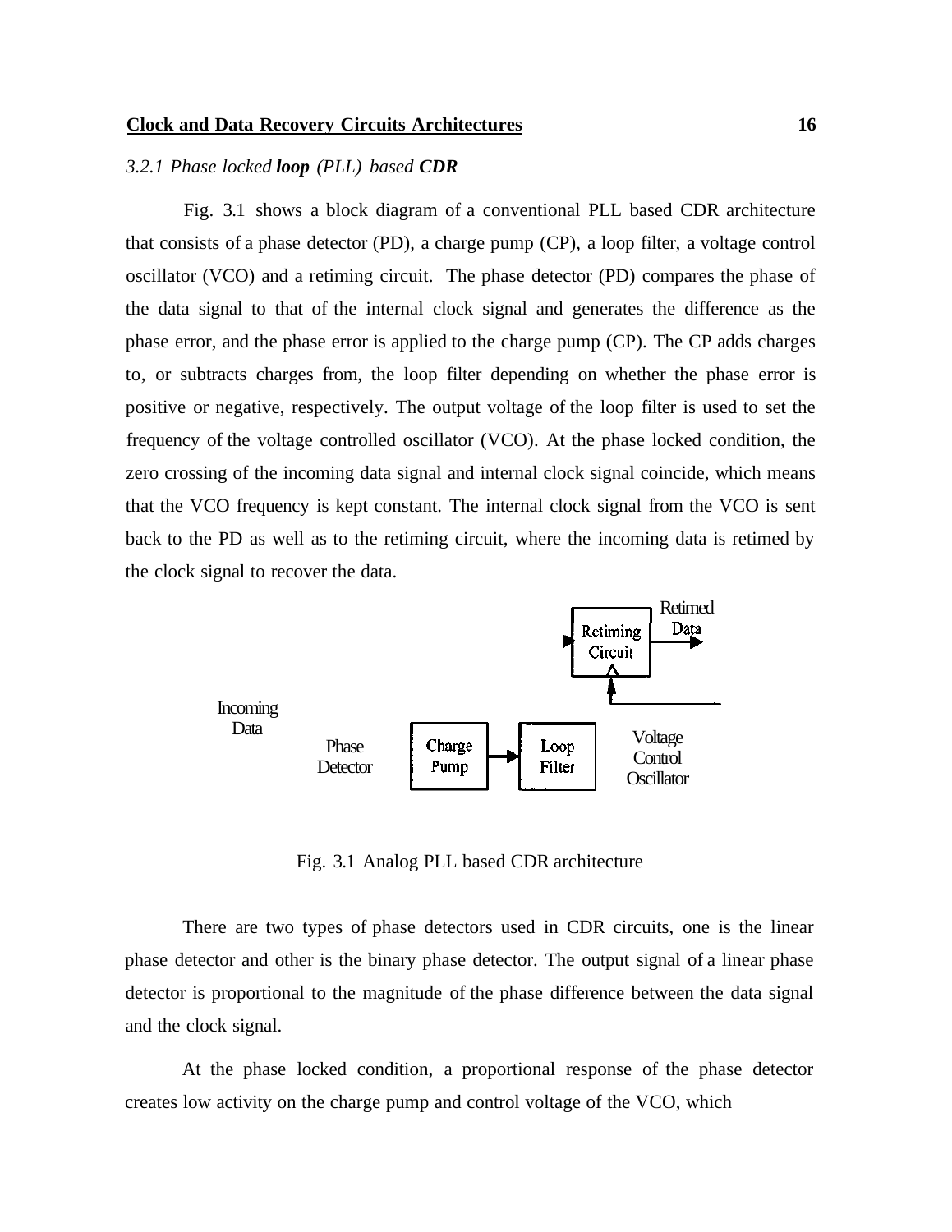leads to better jitter performance [5]. The linear nature of the phase detector allows us to analyze the circuit in the system level easily using linear PLL theory. A major drawback of linear phase detectors is that they fail to uniquely represent the phase error information for various data patterns [6]. Fig 3.2 shows the architecture of the Hogge's PD, which is the most widely used linear PD in CDRs. In Hogge's PD, the above problem is solved by having two pulses; one pulse is proportional to the phase error (Y), and the other pulse has a constant width *ofT/2* (reference pulse, X). However due to the finite *Clk-to-Q*  delay *{AT)* in the flip-flop under the locked condition, width of the proportional pulses are *AT* larger than the reference pulses. This phase offset is a serious issue at high speed because *AT* is not negligible compared to Baud period (T). There are linear phase detectors such as modified Hogge's phase detector that does not have above mentioned problem. However modified Hogge's phase detector is more complex. Binary phase detectors are considered a good candidate at high speed because of its quantization and less complex architecture, thus most of the commercial high speed CDR circuits use binary phase detectors.



Fig. 3.2 Hogge's phase detector [6]

Binary phase detectors generate an output signal that has only two stages depending on whether the edge of the clock signal arrives *early* or *late* with respect to the edge of the data signal, regardless of the absolute value of the phase difference between them. Continuous movement of the clock edge around the zero crossing of the data signal leads to a higher charge pump activity, thus increasing the clock jitter. Fig. 3.2 shows the architecture of the Alexander phase detector, which is a commonly used binary phase detector in CDR circuits [5]. As shown in the Fig. 3.3, three different samples are taken: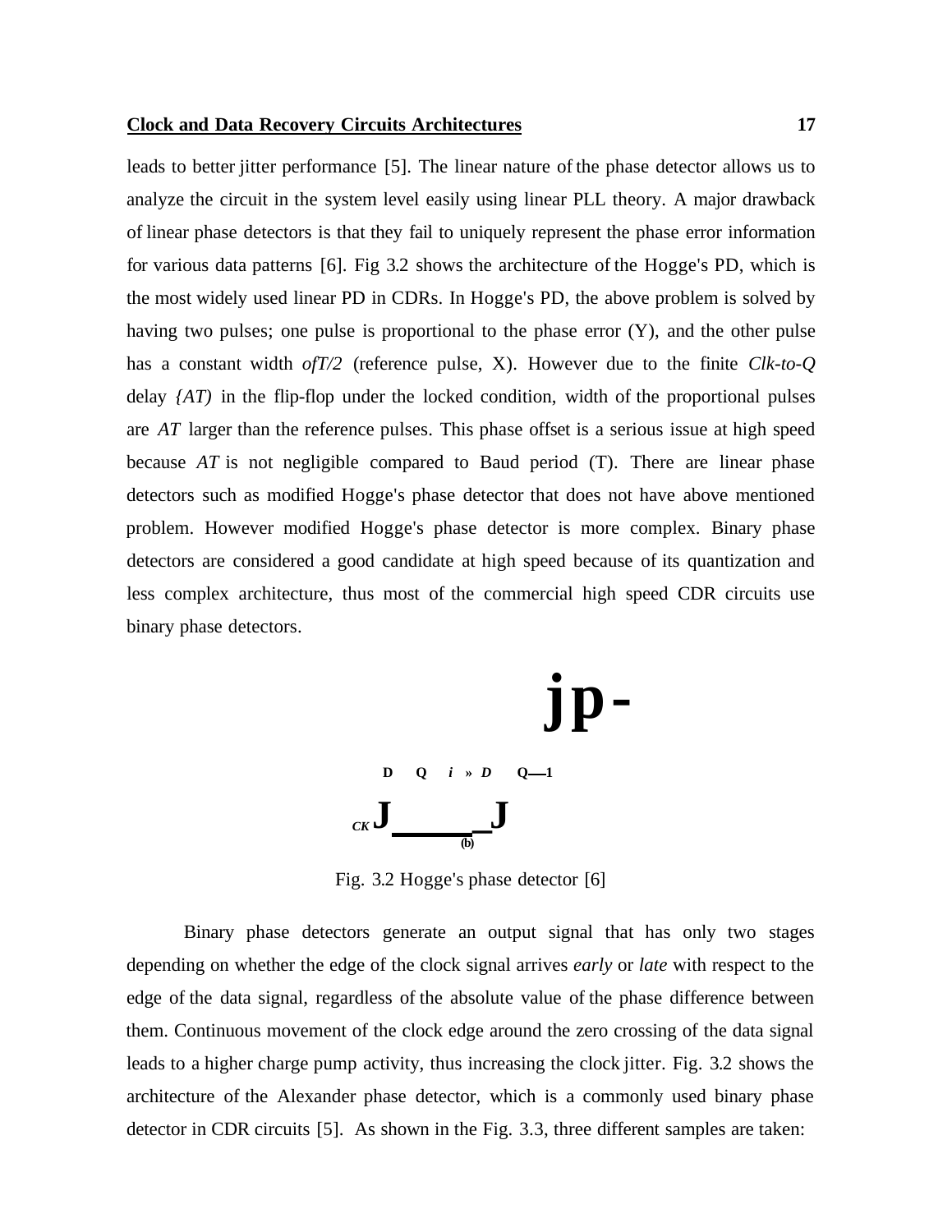sample SI is the previous data bit, sample S2 represents the current data bit sample at the zero crossing point, and sample  $S3$  is the current bit. An early signal  $(X)$  is generated when  $S \mid * S2 = S3$  shown in Fig. 3.4. A late signal (Y) is generated when  $51 = S2 * S3$ , as shown in Fig. 3.5.



Fig. 3.3 Alexander phase detector [6] Fig. 3.4 clock early [6] Fig. 3.5 clock late [6]

Even though binary phase detectors are not easy to do system level analysis, in [29] a harmonic balance analysis is used to model a bang-bang type binary phase detector. Fig. 3.6 shows the model of the bang-bang type phase detector in the CDR loop. Statistically, the transfer function of bang-bang type phase detector has a finite slope due to the dithering of the clock jitter [29] as shown in Fig. 3.7. The slope  $(K_{PD})$  of the transfer curve is  $nl\mathcal{S}_{lin}$ , where  $\langle \rangle_{lin}$  can be obtained by statistical analysis of the RMS sum of random jitter for the serial data and the clock [29].

The above phase detector model is used to derive jitter tolerance of the CDR. In the jitter tolerance test, the phase error between the data sampling clock and data signal is assumed to be sinusoidal $[0_e(t) = 2rtA_{sj}$  sine\* 7). The Fig. 3.7 shows the quantized phase error  $(Q<sup>{\prime</sup>_{e}(t))$  in time domain, where the phase error value is clipped when the phase error amplitude is larger than  $K_{PD}O_{liri}$ . A harmonic analysis is used to obtain the analytical expression for the quantized error using Fourier series. Only the first order harmonic is taken into account given that the error due to ignoring the higher order harmonic is less than 15% [29]. As a result the quantized error is approximated as,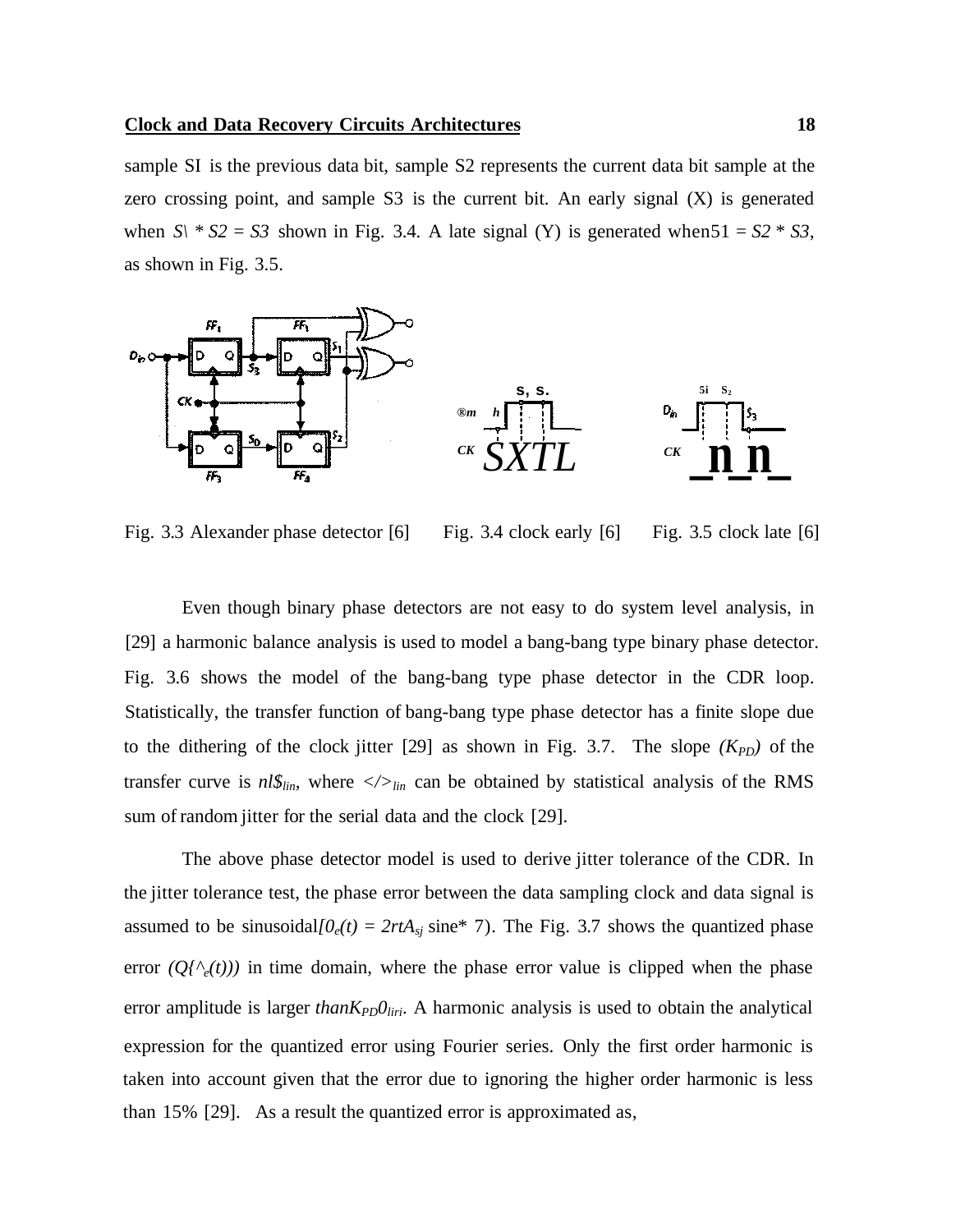$$
e(\wedge(0)^*6, \sinfl>_{jy}(0 \qquad (3.1)
$$

Where  $b_x$  is a constant depends on  $K_{PD}$ , jitter frequency (*a*>.) and amplitude ( $A_{sj}$ ). Using the above equations, the describing function of the bang-bang phase detector is derived as [29],

$$
N[A_{sj}] = Q\langle \langle l \rangle_e | l \langle t \rangle_e | t \rangle. \tag{3.2}
$$

This describing function is used to derive the CDR open loop transfer function as

$$
H_{ol}(z) = N(A_{sj})LF(z)LO(z)
$$
\n(3.3)

where  $LF(z)$ ,  $LO(z)$  are transfer function of loop filter and local oscillator. Therefore the phase error is given by,  $1$ *1 + HAz)*  (3-4)

(3.4) is used to derive the jitter tolerance  $(J_{Tol})$  as,

$$
J_{To} = (1 + \Lambda(z)) \max(A) = (1 + H_{ol}(z)) A_{\text{sin}}
$$
 (3.5)



Fig. 3.6 CDR based on bang-bang phase detector [29]



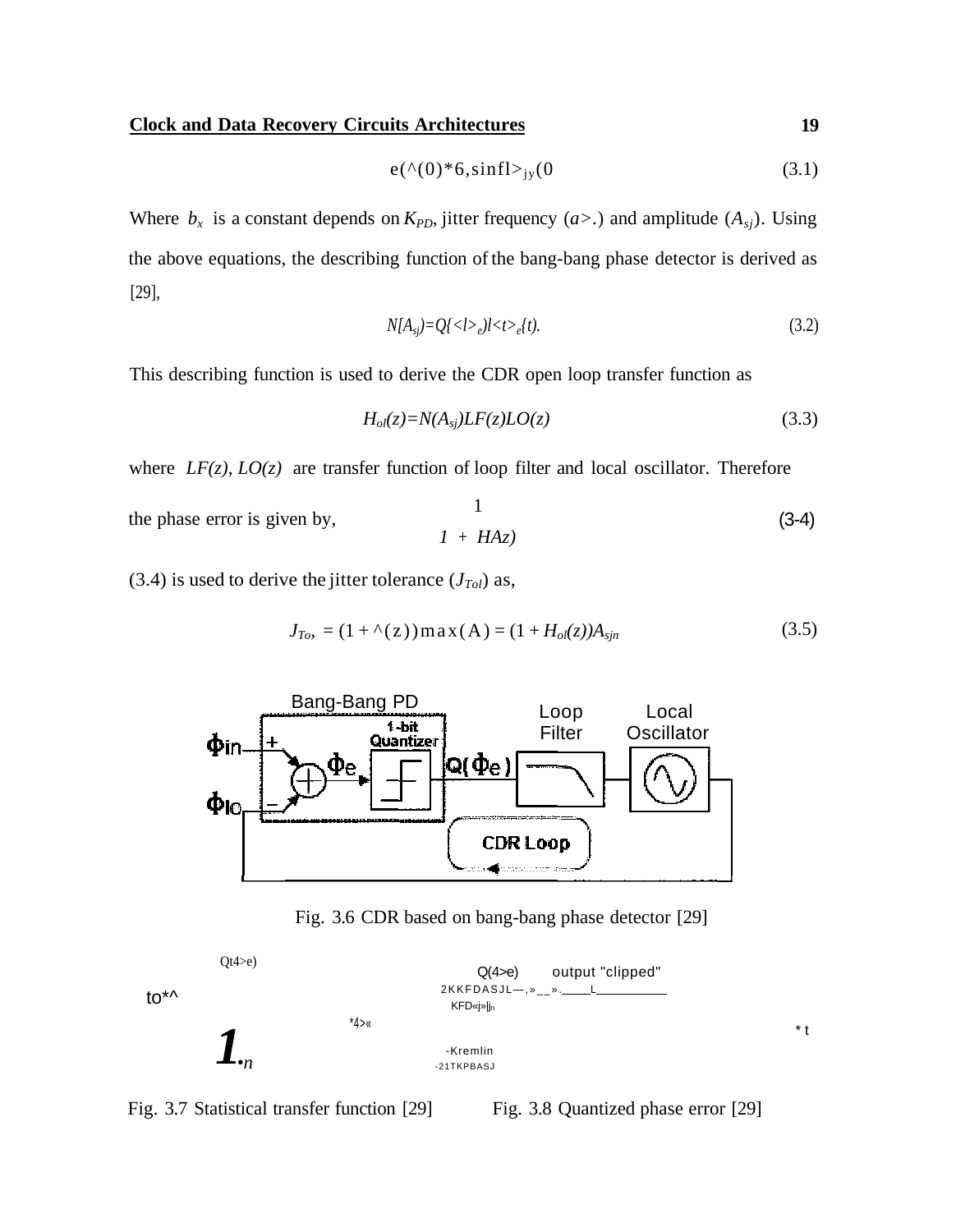The PLL based CDR can be further divided into two major groups depending on whether the data rate and clock frequency are equal or not, those are full-rate and nonfull-rate PLL based CDRs.

#### *3.2.1.1 Full-rate PLL based CDR*

In a full rate PLL based CDR, the data edges are compared with the rising or falling edge of the clock in order to generate the phase error. Thus the clock frequency is equal to the data rate. Fig. 3.9 shows a full-rate PLL based analog CDR reported in [7]. This CDR employs dual loop architecture, a frequency acquisition loop (Loopl) and a phase locked loop (Loop2). The frequency acquisition loop compares the VCO frequency to the reference frequency. When the difference falls below a certain value the loopl is disengaged, and the frequency is considered to be acquired. The frequency acquisition loop facilitates to achieve a large frequency acquisition range. After the VCO frequency acquires with the reference clock, the CDR switches to normal operation where the phase locked loop takes control and locks into the incoming data stream. The precision phase alignment is achieved by the phase locked loop, which provides better jitter tolerance performance. The lock detector controls the switching between the frequency acquisition loop and the phase locked loop. Data is recovered at the DFF that retimes the data using the extracted clock from the VCO.

The major advantages of this full-rate architecture are: simple structure, robust to operate with different data patterns, and lower high frequency jitter due to the increased loop bandwidth. However it has some disadvantages such as: CDRs require higher clock speed that results in a VCO with a large power consumption and dual loop architecture adds extra hardware cost.

#### *3.2.1.2 Non full-rate PLL based CDR architectures*

The major drawback of a full-rate CDR is that it requires a high speed VCO clock signal at a high data rate. A CDR, in which the VCO frequency can be reduced to half of the data rate by sampling the data at the rising and the falling edges of the clock, is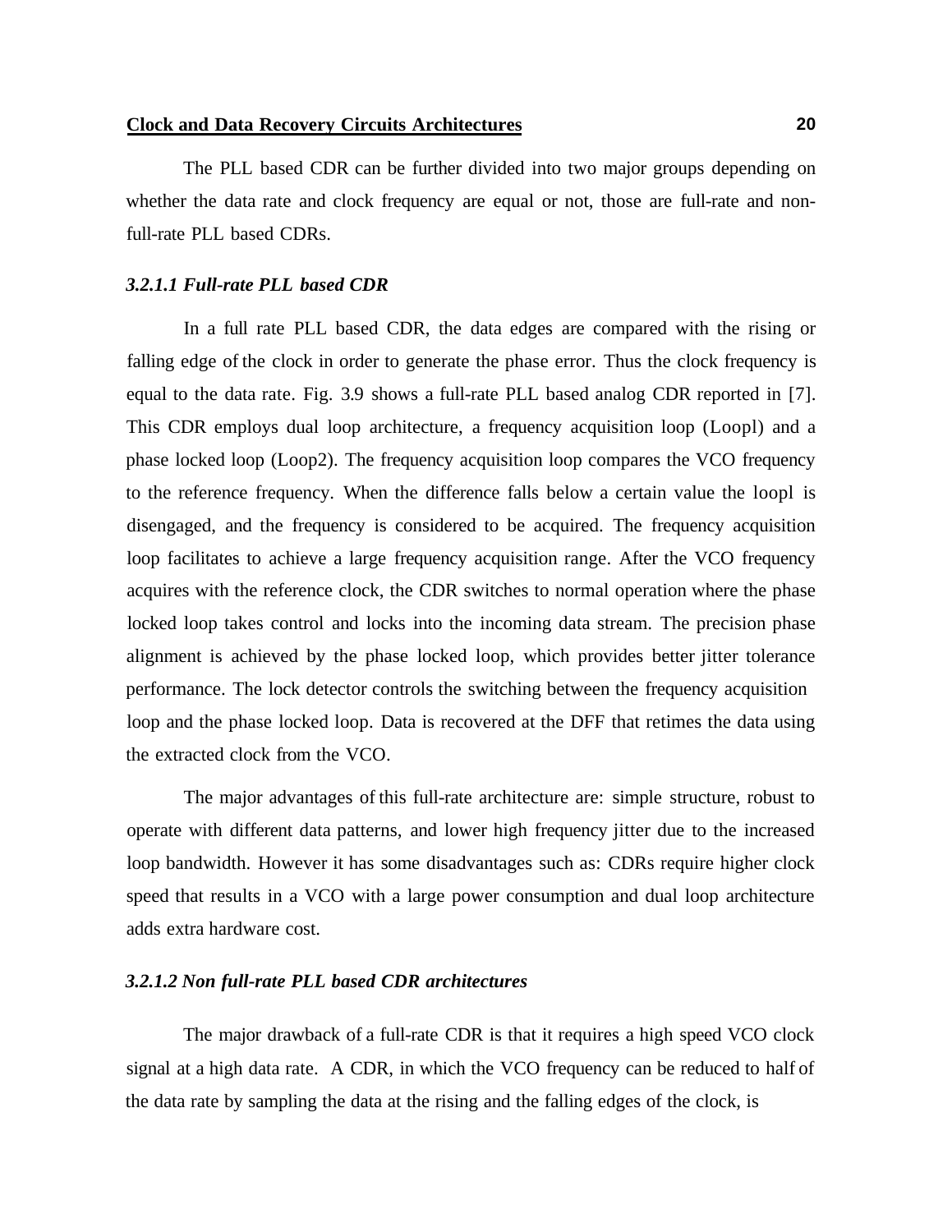defined as a half rate CDR architecture. A half rate CDR employing linear and binary phase detectors is reported in [8] and [9] respectively. The half rate CDR shown in Fig. 3.10 reported in [8] has a similar architecture as that shown in Fig. 3.1, except the phase detector.





Fig. 3.11 shows the phase detector, which compares the edges of 10 Gbps of data to both the rising and falling edges of the 5 GHz VCO clock signal, generating two pulses. One pulse width is proportional to phase difference between the data and clock and the other pulse width is kept constant at *T/2.* Data is retimed as *D5GA* and *D5GB* at the phase detector, and a multiplexed full rate data *D10G* is produced at the PD.



Fig. 3.10 Block diagram of half rate CDR [8]

Fig. 3.11 PD used in half-rate CDR [8]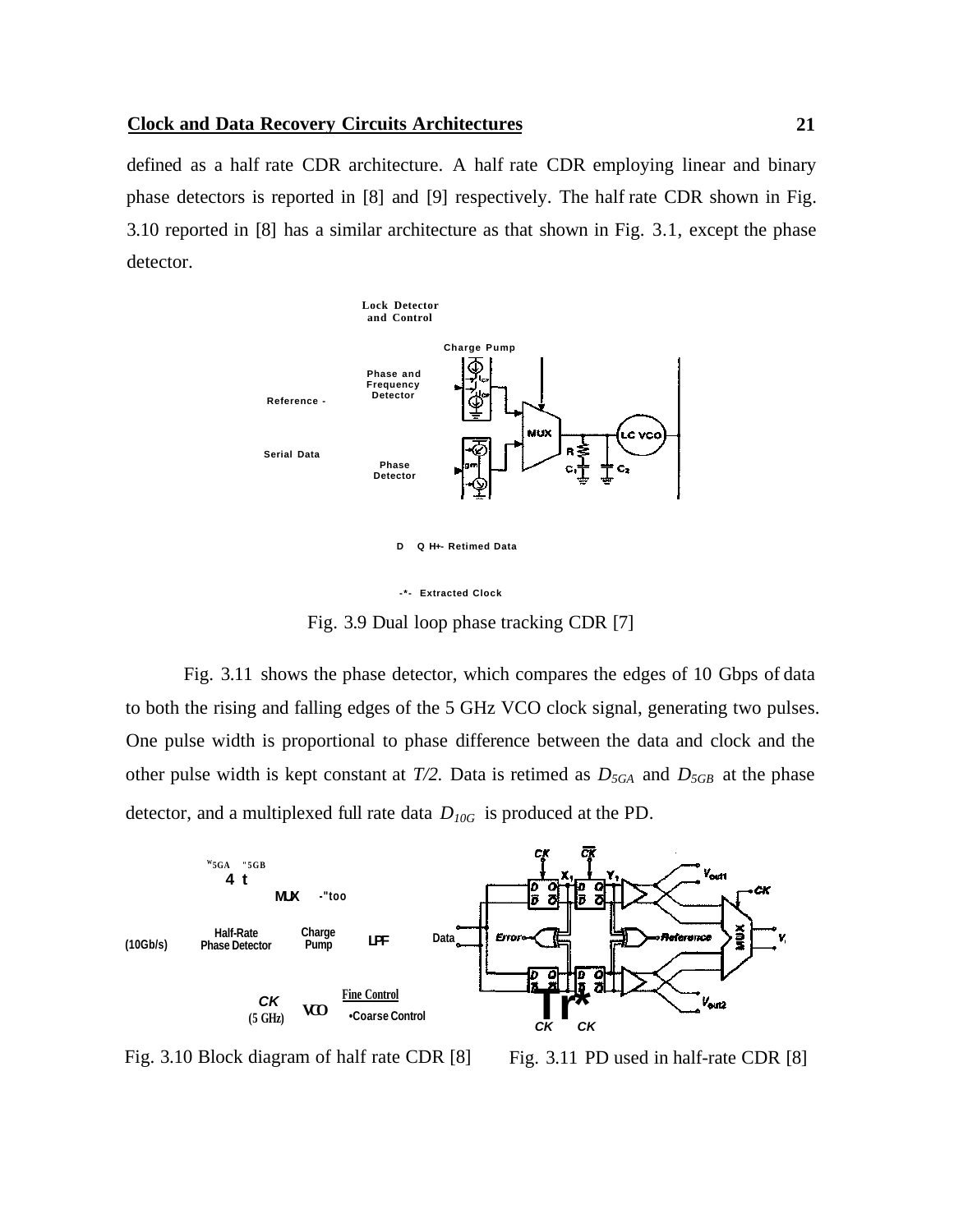Advantages of this CDR are reduced power consumption and chip area, resulting from reduced VCO speed and design simplicity. The major drawback of the half-rate architecture is the clock duty cycle distortion, defined as the deviation of the clock duty cycle from 50%. This duty cycle distortion will cause both the falling and rising edges to move away from the center of the data bit because both edges are used to sample the data. Also the half-rate CDR usually does not employ any frequency acquisition loop, therefore the CDR has shorter frequency acquisition range.

#### *3.2.2 Oversampling based CDR*

In oversampling techniques, a free running internal clock with a number of phases is used to generate a certain number of data samples within a Baud period. These data samples are digitally processed to select the clock phase that is more close to the center of the data eye. Oversampling CDR circuits can be classified in two major groups according to whether the clock phase is adjusted to track the data eye or not: Synchronous oversampling CDR and the blind oversampling CDR. In a synchronous oversampling CDR, the sampling clock is adjusted step by step to track the data eye. On the other hand, blind oversampling CDR does not adjust the clock phase to track the data eye. Instead the clock phase that is aligned closer to the data eye is used to sample the data.

#### *3.2.2.1 Synchronous oversampling CDR*

A synchronous oversampling CDR can be considered as a digital version of the phase tracking analog CDR, because it adjusts the clock phase step by step in a cyclic manner to track the center of the data eye. Synchronous oversampling CDR becomes a good candidate to alleviate the drawbacks of the analog PLL based CDR such as, larger power and chip area

A 2.5 Gbps synchronous oversampling CDR with a reduced power consumption and chip area was reported in [1]. The circuit description and operation are briefly explained below. Fig. 3.12 shows the block diagram of the CDR circuit, which consist of four functional blocks: a bang-bang type phase comparator (PC), an *UP/DOWN* decision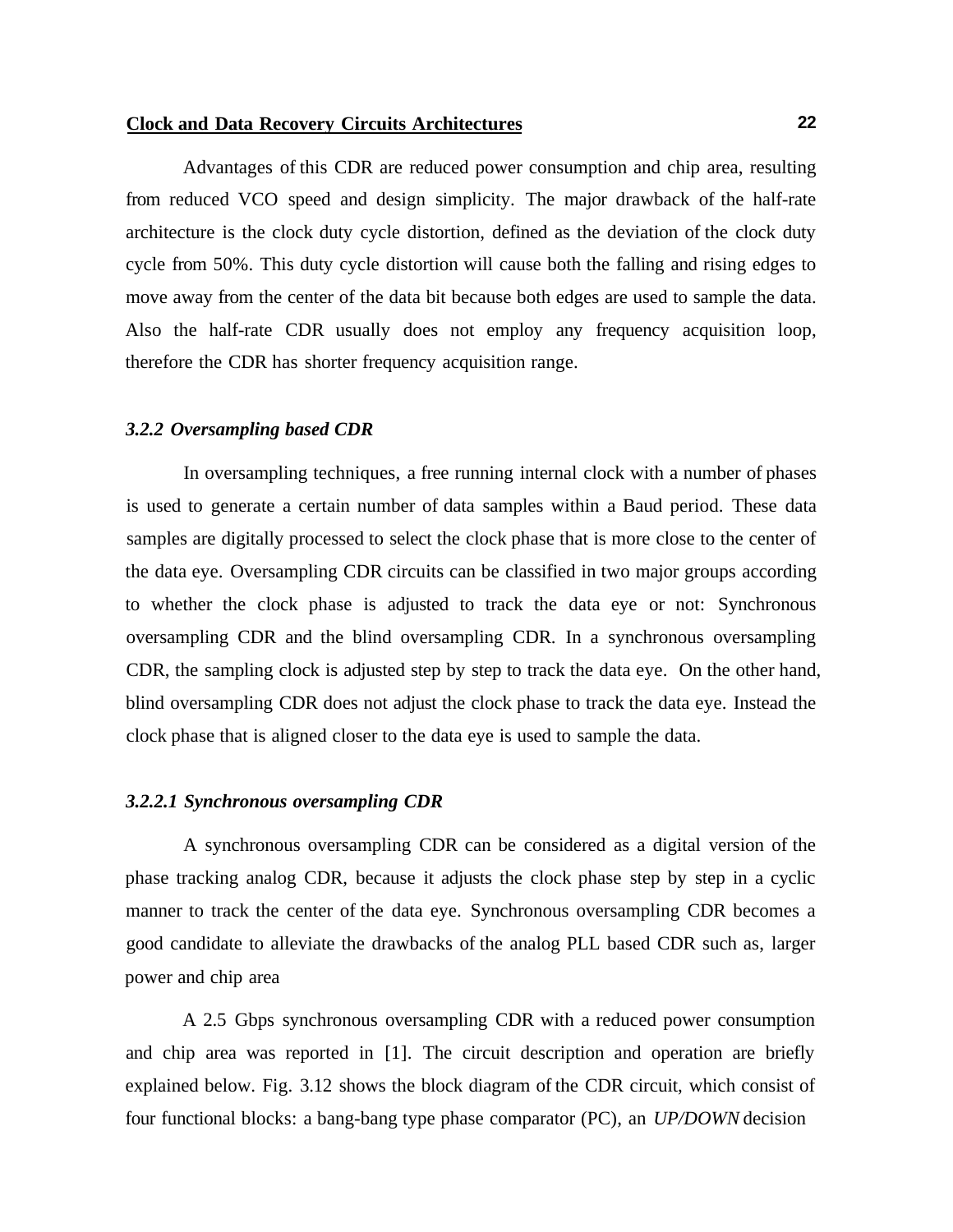circuit, a clock phase pointer, and a clock interpolator/clock selector. The phase comparator contains two delayer elements that have a fixed delay of 774 is used to detect the data transition. The incoming data is processed for group *of ND* bits. Within a group of 8 bits *(ND =16),* the first four odd clock edges are compared to the corresponding data edges, and PC generates an *UP* or *DOWN* signal when the edge of the data leads or lags that of the clock respectively.



Fig. 3.12 Synchronous oversampling CDR [1]

The major components of the *UP/DOWN* circuit are the temporary buffers. Buffers stores the *UP* and *DOWN* request signal received from phase comparator for a group of data. Within the group of *ND* data bits, when the buffers receive only an *UP* or *DOWN* signal an increment *(INC)* or decrement *(DEC)* signal is generated respectively. If the buffer collects both an *UP* and *DOWN* signal, neither an *INC* nor a *DEC* signal is outputted.

When the clock phase pointer (CPP) receives an *INC* signal it increases the count to delay the clock phase. On the other hand if it receives a *DEC* request the count is decreased to advance the clock phase. The cyclic structure of the CPP allows for switching of the clock phase infinitely beyond one UI, which helps to trace excess data wander. The CPP block is clocked by *1/ND* time of the recovered clock, so the CPP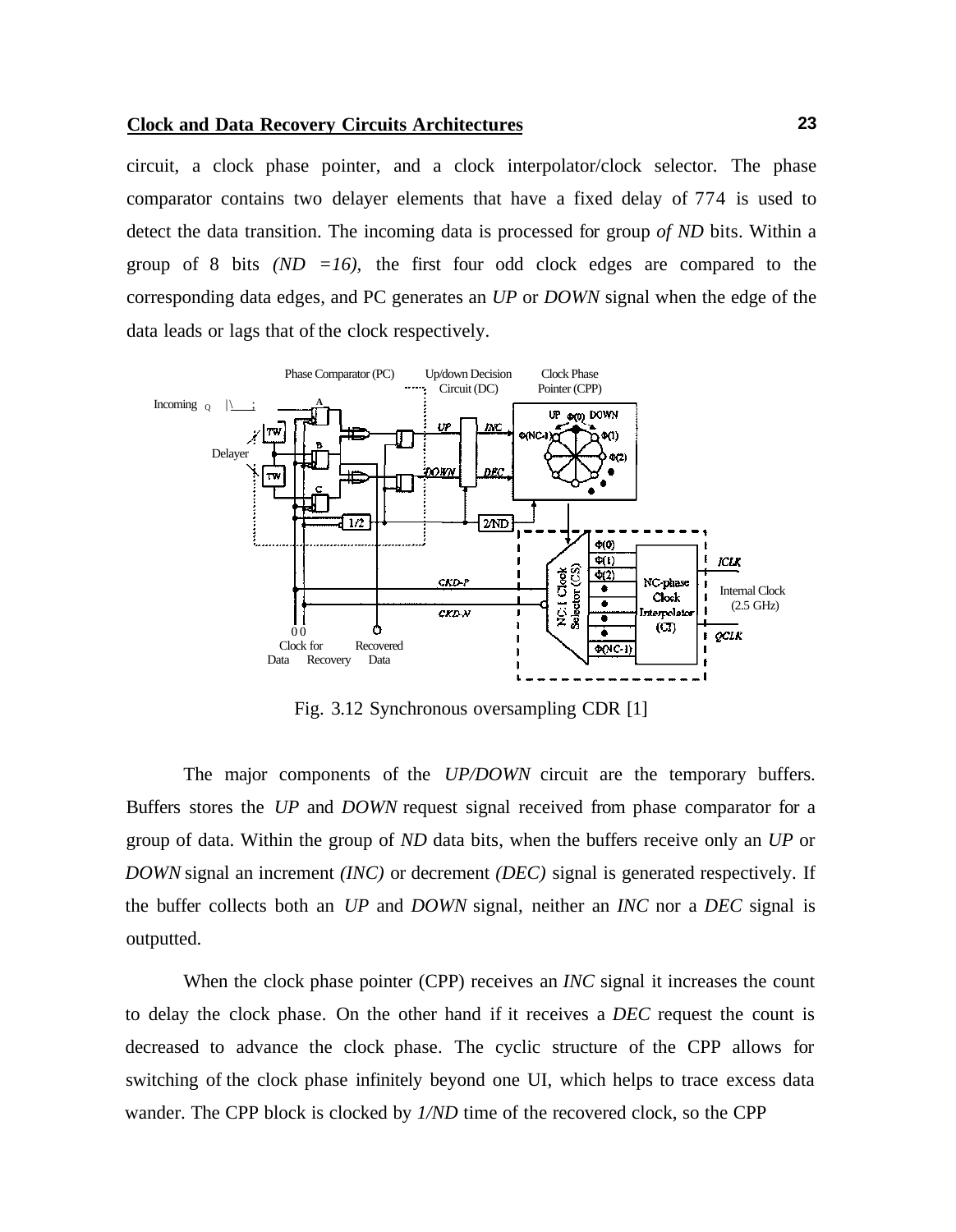updates the phase once for *ND* data bits. The last block consists of two sub block. The first block is the clock interpolator that generates an *NC (NC=8)* number of clock phases from the internal in-phase (ICLK) and quadrature phase (QCLK) clocks. The clock selector block receives the command from the CPP and selects one clock phase as the recovered clock from an *NC* number of clock phases.

This synchronous architecture has some major advantages. The first advantage is the reduced power and chip area, which is achieved by the increased phase updating period of *ND* bits and the reduced clock distribution network. The clock phase aims to track the center of the data eye step by step. This eye tracking technique helps to achieve a better jitter tolerance performance and makes the CDR able to operate in noisier environment. However this CDR has some drawbacks. It has a longer acquisition time *(ND* bits) because the sampling clock phase is updated for every *ND* bits, the fixed delay element prohibits the CDR circuit to operate at different data rate, and the design requires a different clock rate for each block, which results in more clock dividers, leading to higher hardware cost.

#### *3.2.2.2 Blind oversampling CDR*

Unlike an analog or digital PLL based CDR, the blind oversampling CDR does not have a feedback system to track the center of the data eye. But its feed forward architecture determines the center of the data eye from the transition information extracted from the multiple samples in the phase detector. The absence of a feed back loop provides a faster response to a change in clock phases, unlike the phase tracking CDR where the feedback loop bandwidth constraint puts a limit on how fast the CDR responds to phase change. The digital architecture simplifies the design process and allows the design to transfer easily to another modern process technology. The digital process also has the advantage of having better immune to noise [17], thus generating less jitter.

A block diagram of a blind oversampling CDR reported in [16] is shown in Fig. 3.13. First the received signal is sampled by a multiphase internal clock, generating a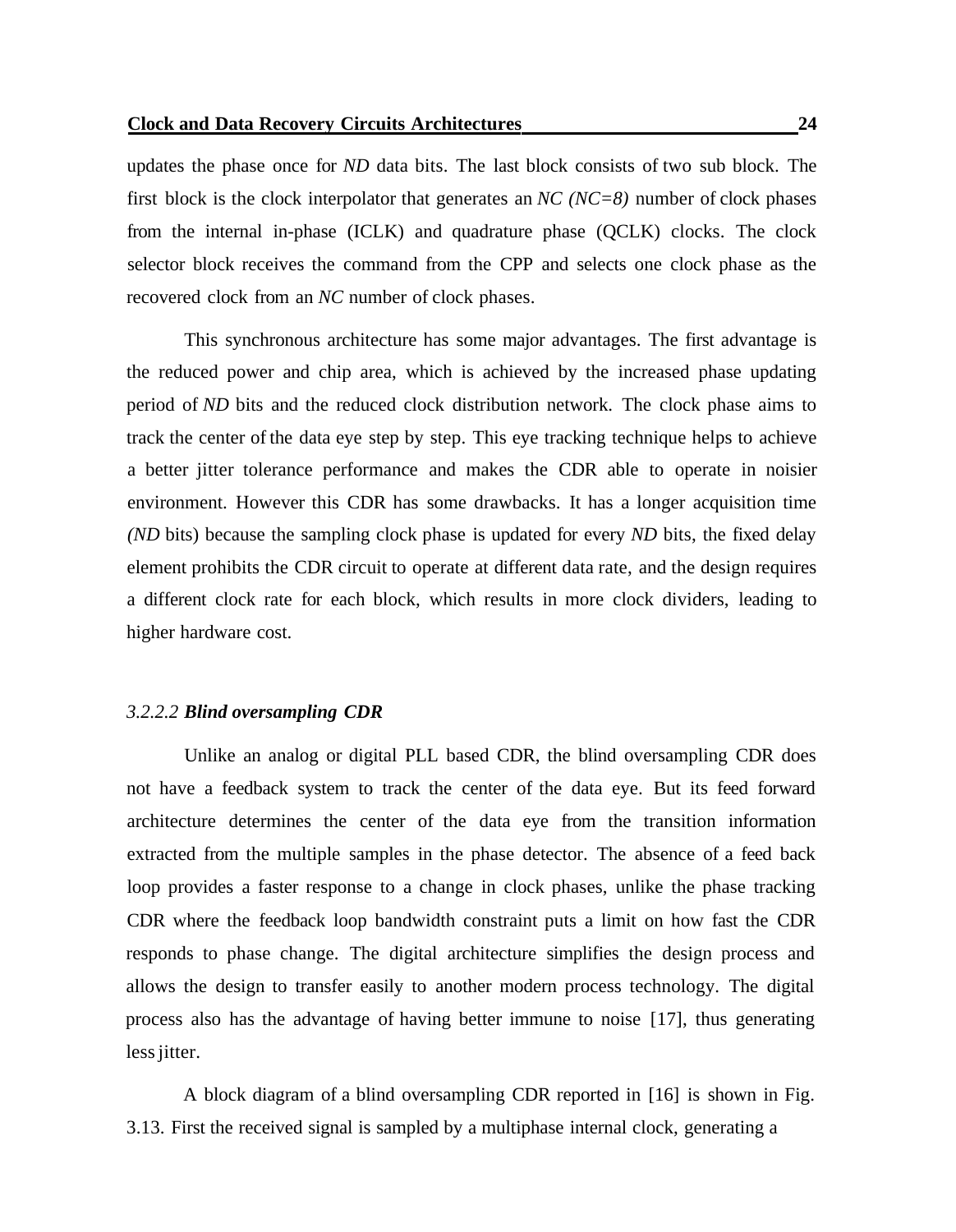certain number of samples *(N)* within a Baud period, where *N* is the over sampling ratio.

The phase detector detects the data transition from the set of samples expecting a transition within the set of samples for each Baud period. In the absence of a transition the data is selected according to the phase that is one Baud period after the previous phase information. The transition phase information is sent to a multiplexer that extracts the corresponding data samples as the recovered data. The CDR consists of a first-in, first-out (FIFO) block that is used to absorb any cyclic slip between the local clock and the clock information embedded in the received signal. This is because the absence of a feedback architecture there is no phase tracking between the local clock and the received clock information, which may result with a phase offset of many *UI.* 

Even though the blind oversampling CDR has the above mentioned advantages the CDR has the following disadvantages: Multi-phase clock phases causes extra hardware cost to the design, A low over sampling ratio (3) degrades the high frequency jitter tolerance as higher phase resolution results in a larger static phase error. On the other hand very high oversampling ratio leads to a reduction the phase tracking ability at low jitter frequency. There is a trade off in choosing a suitable oversampling ratio, which is limited to 3 or 5 as the typical values [17].



Fig. 3.13 Blind oversampling CDR [16]

Fig. 3.14 shows a 5X oversampling CDR that uses an eye tracking technique reported in [4] that consists of a phase detector, a rotating clock generator, and a phase point rotator. Multi-phase clocks are generated from a local clock in DLL. The phase detector is made of 3 sub blocks. The first block is the sampler, which samples the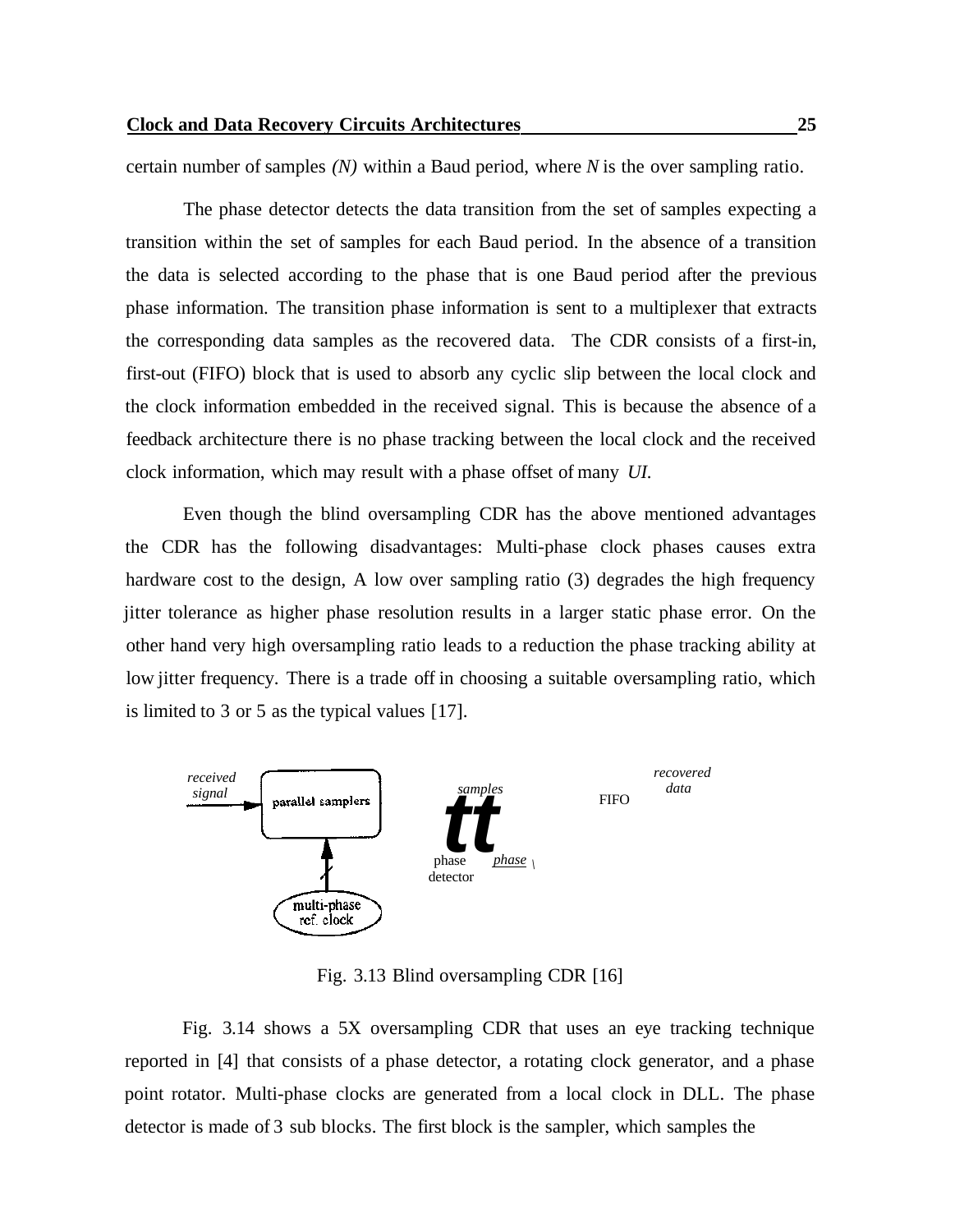incoming data by 5 clock phases equally spaced by *0.2T* time intervals, and generates 5 data samples within each Baud period. The transition detection block detects the data transition information from the over sampled data and send them to the digital threshold detection (DTD) block. The phase point rotator block generates 5 phase selection signals, *a, b, c, d, e,* which correspond to the 5 clock phases, *clkl, clk2, clk3, clk4, clk5*  respectively. Of the 5 phase selection signal, one is active *{high)* for each Baud period, and the active signal is called the 'hot-coded signal'. The other 4 signals are set to be inactive *(low)*. The data sampling phase position is compared with the data transition information in the digital threshold detection block, and generates the phase error. The phase error value will be a multiple of the phase resolution, which is *0.2T* for an oversampling ratio of 5. When the data transition occurs *earlier* (or *later)* than the sampling phase position by  $k$  phase resolution the phase error will be  $-k \times 0.2T$  (or *+ kx0.2T).* 

As the name implies the DTD block compares the phase error with a threshold value, and if the magnitude of the phase error exceeds the threshold value of  $2x0.27$ , it outputs *L* or *R* signal according to whether the phase error is negative or positive respectively. Otherwise no signal will be outputted. Even though the *L* and *R* signals are estimated in each Baud period phase updating is not performed at each Baud period. The rotating clock generator works as a filter that keeps track of phase error information within the previous 8 Baud period. The phase rotating signal *(ROT)* is outputted from the rotating clock generator if an *L* or *R* signal is received provided that no *R* or *L* signal appeared within the previous 8 symbols respectively.

Assume that initially phase selection signal 'c' is set to be active. When the phase pointer receives the *ROT* signal, as well as the *L* or *R* signal from DTD, the phase pointer advances *(c to b)* or retard (c *to d)* the hot coded signal, depending on whether the received signal is *L* or *R,* by a one phase step *(0.2T).* 

The advantages of this CDR are: simple and low complex digital logic circuit, reduced power consumption and chip area, ability to operate at a variable data rate up to 2-3 Gbps, and the digital eye tracking techniques allows the CDR to achieve high jitter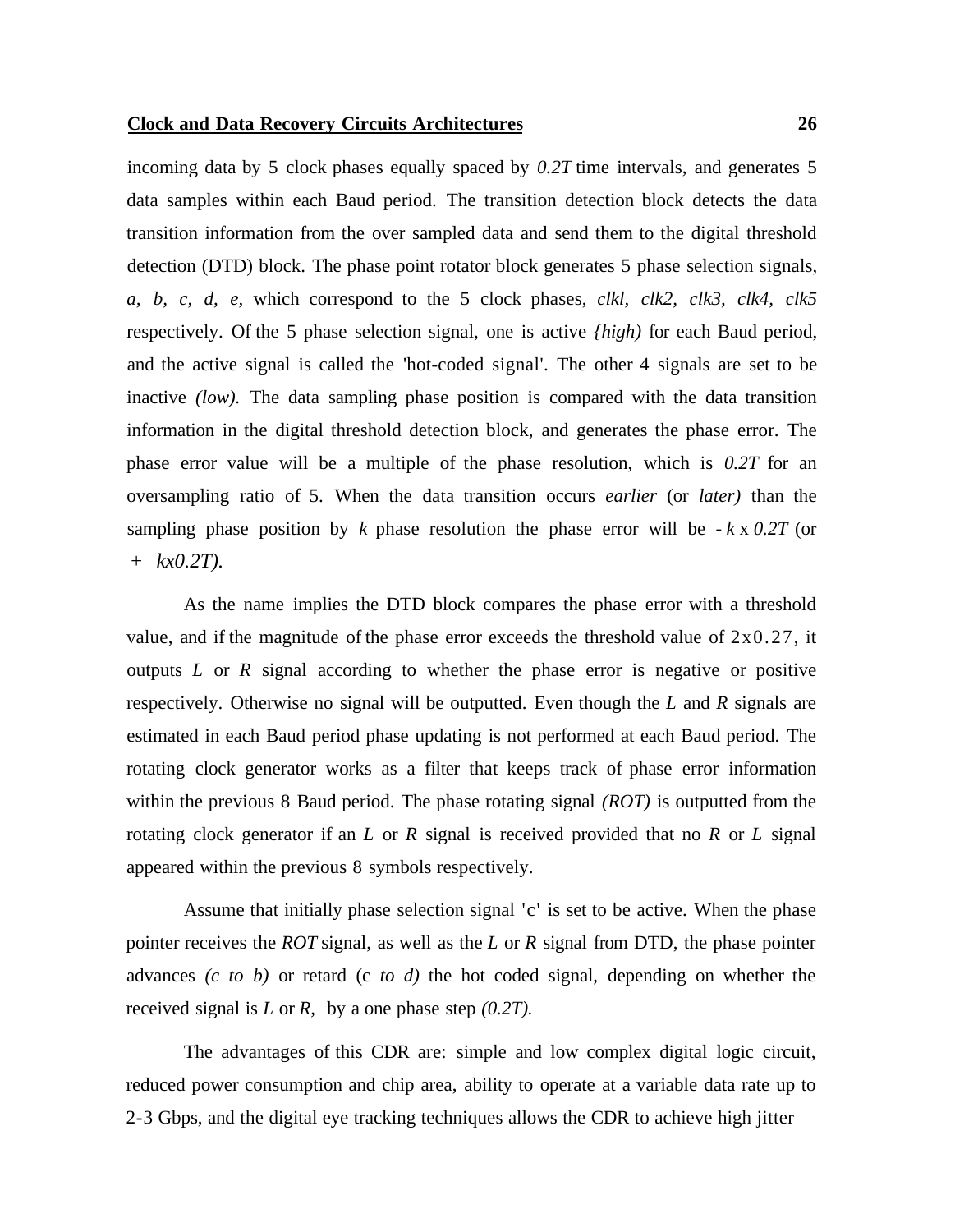tolerance performance. However the multi-phase clock distribution contributes to a large portion of power consumption.



Fig. 3.14 5X oversampling CDR [4]

Another blind oversampling CDR reported in [19] that uses a phase averaging technique is shown in Fig. 3.15. First the incoming data is retimed, and then the oversampled data is sent through two different paths. One path is the data path where the data is saved in buffers, and the other path is the control path where the phase information is extracted. Phase averaging is done in two stages. In the first stage, the phase information of a block of 10 bits of data is calculated by taking the average of all the edge phase values, and compared with the previous phase pointer to generate an *Up/Down* signal. A larger number of bits of data would lead to better receiver performance at the expense of increased hardware cost.

In the second stage of phase averaging, two different voting algorithms are used, and those are unanimous and majority voting algorithms. Most of the high frequency jitter is filtered out at the first stage, and the unanimous voting algorithm reduces the phase error better than the majority voting algorithm. The architecture includes a forward path at the second stage of phase averaging, through which the phase information of the latest block is sent directly to the phase pointer, providing latency of one cycle. This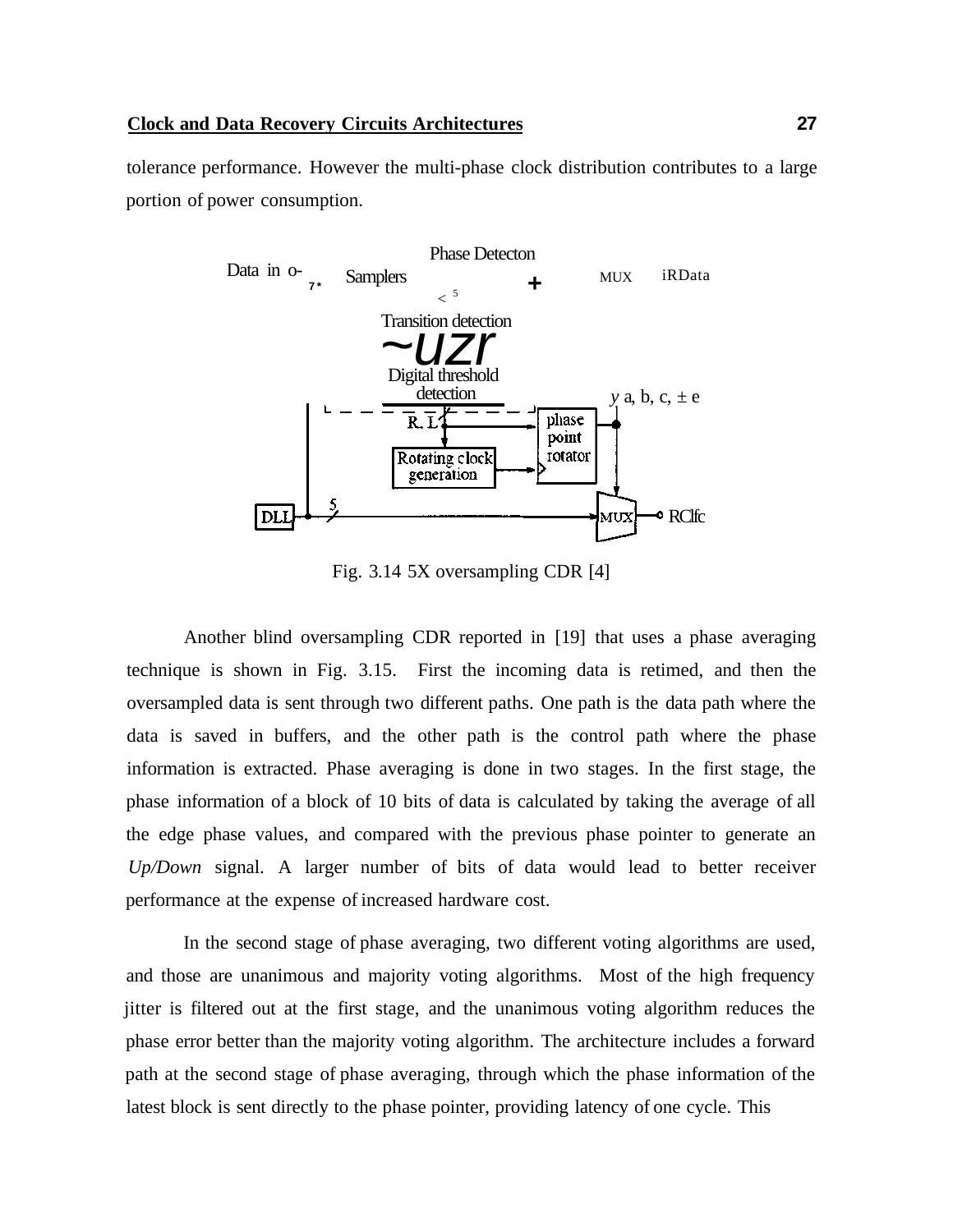latency can be easily matched in the data path by adding a buffer that has one cycle of latency, and avoiding the phase point lag caused by the latency introduced by the two averaging stages in the control path. So the possible instability at intermediate frequencies is avoided.

The advantages of this CDR are: The higher oversampling ratio reduces the quantization error and achieves better high frequency jitter performance, and the power consumption is moderately low. However this CDR may have longer acquisition time due to the phase averaging in each window size. Increased window size will result in a longer acquisition time.



Fig. 3.15 Phase averaging CDR [ 19]

#### *3.2.3 Gated-oscillator based CDR*

Fig. 3.16 shows a gated-oscillator based CDR architecture reported in [30] that consists of a current controlled oscillator (CCO) and an edge detector. The edge detector block generates an *ED* signal at each data edge based on the delay line and the XOR gate. At a data edge, the *ED* signal is set to low for a duration determined by the delay line and the CDR locks the output clock *(Clkout*) to high through the first stage of the oscillator.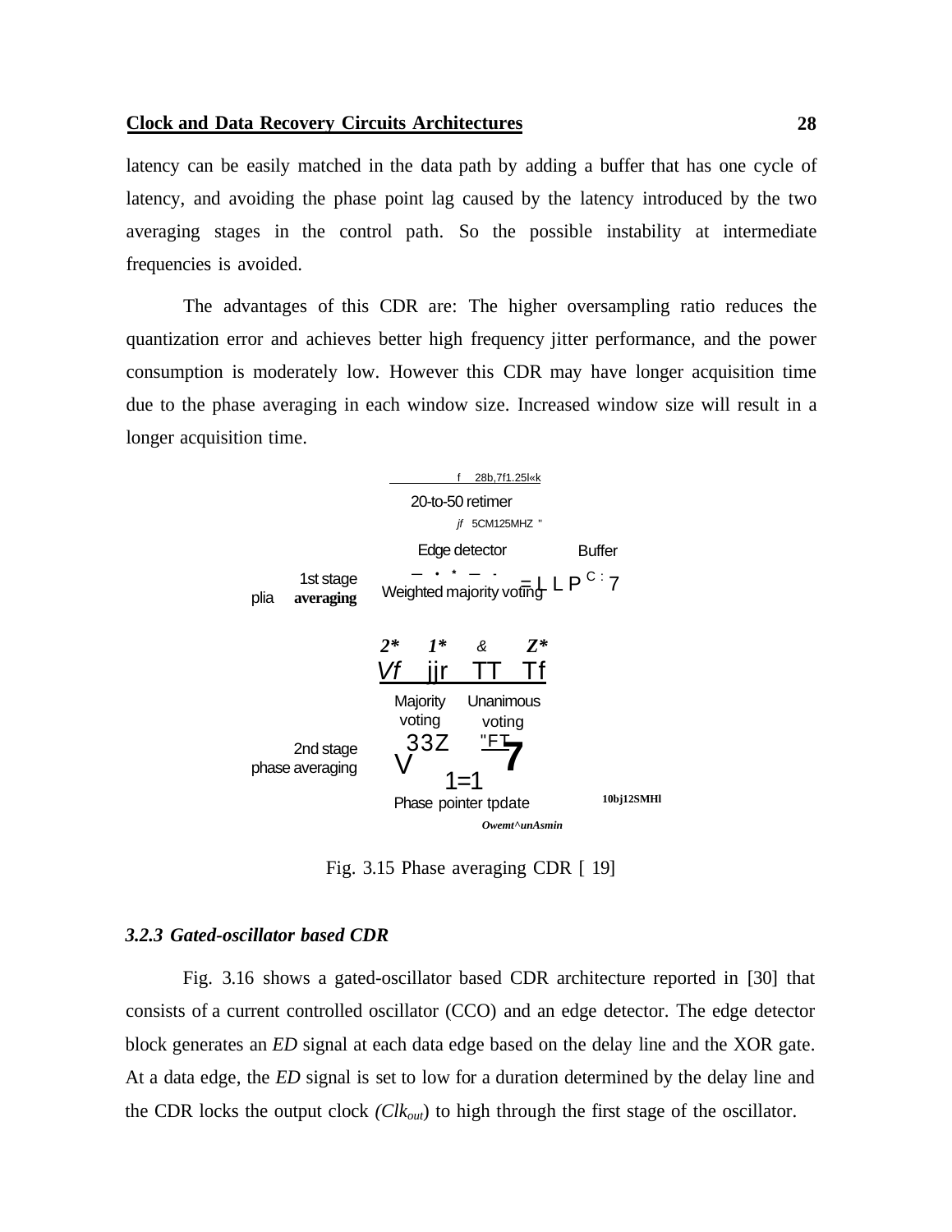The oscillator releases and returns to its free oscillation frequency as determined by the controlling current and last received data edge. The delay introduced by the delay line is eliminated by sampling the delayed data *(DDjn*) instead of the incoming data *(Din).* The delay at the XOR gate and the delay mismatch between the NAND gates are compensated by the dummy gates. The sampler uses the clock output to sample the compensated delayed data to recover the data.

The gated-oscillated based CDR topology is commonly used in passive optical network applications that require fast clock recovery and data acquisition [30]. This topology is simpler and the less complex design has lower power. The major drawback of the gated-oscillator topology is that it has no jitter rejection because its broadband open loop design has no bandwidth filtering [30]. Another disadvantage is that phase alignment between the incoming data and recovered clock is sensitive to process, temperature and supply voltage variation. Another drawback is that the gated controlled based CDR is more difficult to transfer from one process technology to another [30].



Fig. 3.16 Gated oscillator based CDR [30]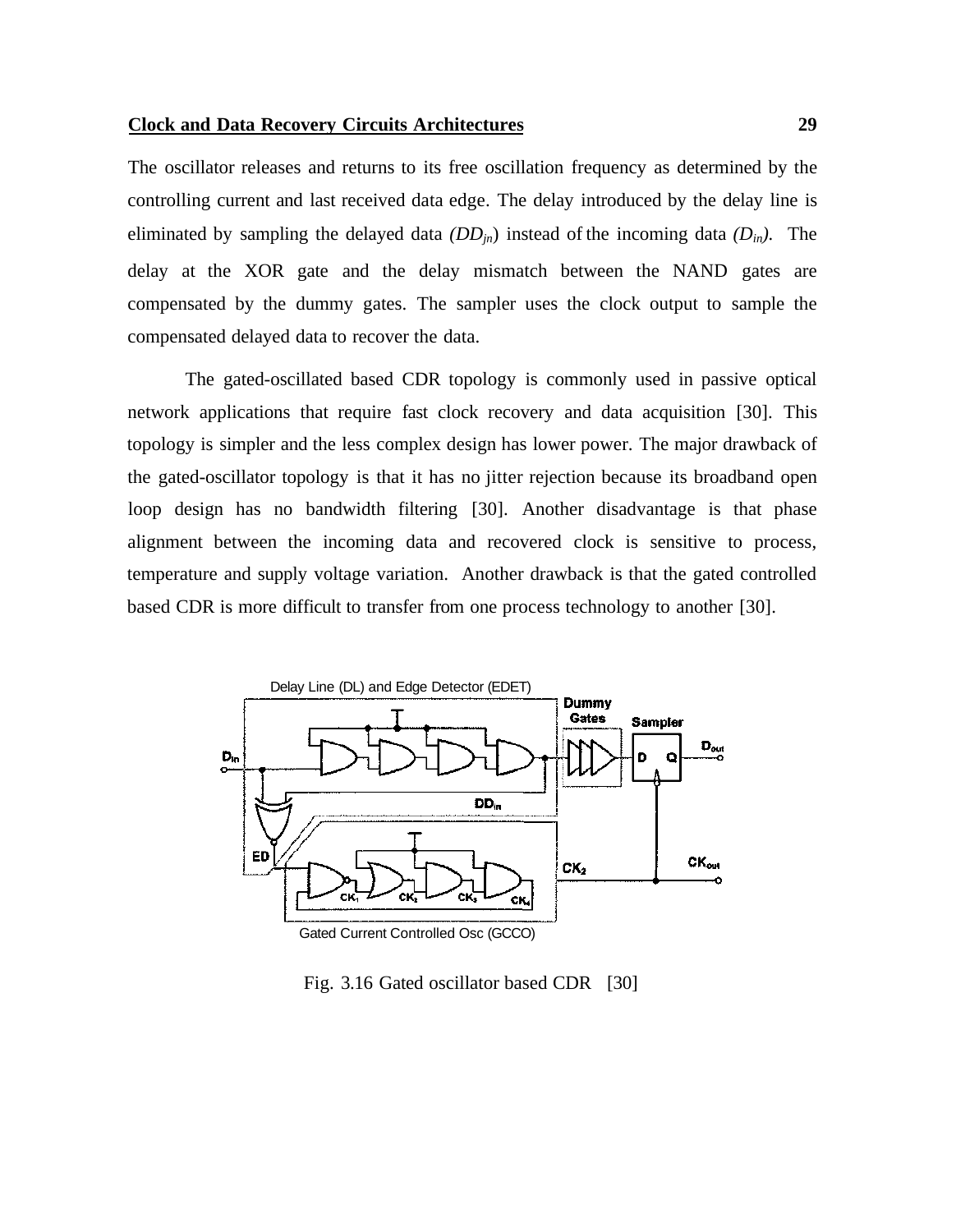### Chapter 4

# *Current Mode Logic (CML) Circuits*

#### *4.1 Chapter overview*

This chapter first describes the CML architecture and working principles. Then a CML buffer design and the design consideration are presented. The chapter also reports the advantages of CML based CDR design at high speed serial data communications systems.

#### *4.2 CML architecture*

A common CML architecture is shown in Fig. 4.1, where the input and output signals are in differential format, and the current is steered between two pull-up resistors. The voltage swing is determined by the current *(I)* and the resistor *(R).* Generally a voltage swing of 200 mV- 400 mV is considered to be good value [15]. Unlike a standard CMOS logic circuit, where the voltage swing is rail-to-rail, the CML circuit voltage does not swing rail-to-rail. Therefore CML logic is considered one of the fastest logic styles, and this is considered to be the prime advantage of the CML circuit. Some other advantages of CML circuits, compared to the standard CMOS logic are: because of differential signalling the CML circuit is immune to common-mode noise, the constant dc current leads to less switching noise [15], since the signal is always accompanied by its complementary signal, no discrete inverters are required. The CML circuits normally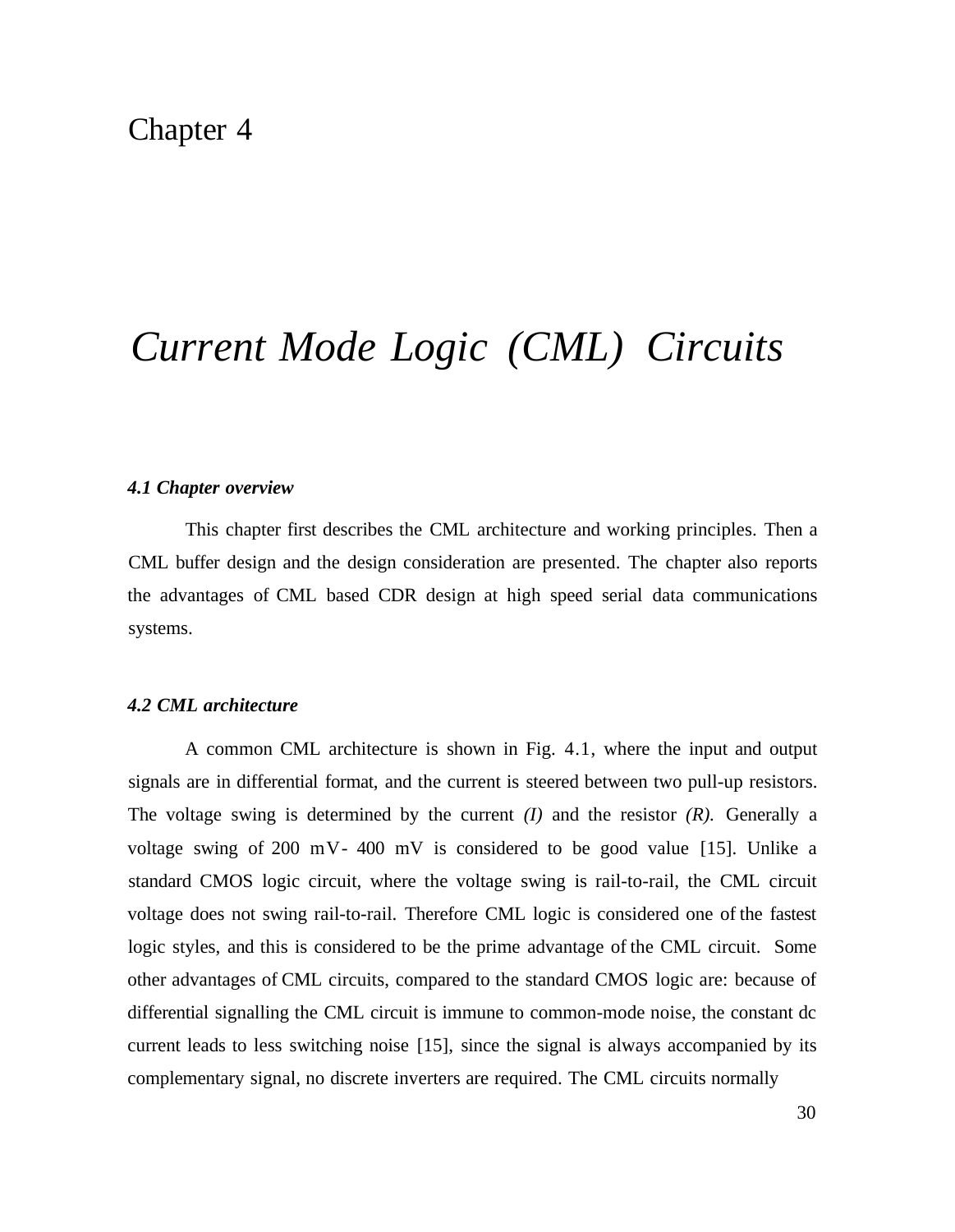#### **CML Circuits in CDR design 31**

consume static power but its total power dissipation at high frequencies is lower than that of the standard CMOS logic circuit.



Fig. 4.1 Basic CML architecture

#### *4.3 CML operating principle*

In the CML architecture shown in Fig. 4.1, there are M numbers of differential inputs (Vil+/Vil- ViM+/ViM-) and a differential output (V0+/V0-). The current *(I)*  is switched between one of the two output branches depending on the pull-down network. The highest output voltage  $(V_{oh})$  and lowest output voltage  $(V_{ol})$  are given by,

$$
f_{\rm{max}}(x)=\frac{1}{2}x^2+\frac{1}{2}x^2+\frac{1}{2}x^2+\frac{1}{2}x^2+\frac{1}{2}x^2+\frac{1}{2}x^2+\frac{1}{2}x^2+\frac{1}{2}x^2+\frac{1}{2}x^2+\frac{1}{2}x^2+\frac{1}{2}x^2+\frac{1}{2}x^2+\frac{1}{2}x^2+\frac{1}{2}x^2+\frac{1}{2}x^2+\frac{1}{2}x^2+\frac{1}{2}x^2+\frac{1}{2}x^2+\frac{1}{2}x^2+\frac{1}{2}x^2+\frac{1}{2}x^2+\frac{1}{2}x^2+\frac{1}{2}x^2+\frac{1}{2}x^2+\frac{1}{2}x^2+\frac{1}{2}x^2+\frac{1}{2}x^2+\frac{1}{2}x^2+\frac{1}{2}x^2+\frac{1}{2}x^2+\frac{1}{2}x^2+\frac{1}{2}x^2+\frac{1}{2}x^2+\frac{1}{2}x^2+\frac{1}{2}x^2+\frac{1}{2}x^2+\frac{1}{2}x^2+\frac{1}{2}x^2+\frac{1}{2}x^2+\frac{1}{2}x^2+\frac{1}{2}x^2+\frac{1}{2}x^2+\frac{1}{2}x^2+\frac{1}{2}x^2+\frac{1}{2}x^2+\frac{1}{2}x^2+\frac{1}{2}x^2+\frac{1}{2}x^2+\frac{1}{2}x^2+\frac{1}{2}x^2+\frac{1}{2}x^2+\frac{1}{2}x^2+\frac{1}{2}x^2+\frac{1}{2}x^2+\frac{1}{2}x^2+\frac{1}{2}x^2+\frac{1}{2}x^2+\frac{1}{2}x^2+\frac{1}{2}x^2+\frac{1}{2}x^2+\frac{1}{2}x^2+\frac{1}{2}x^2+\frac{1}{2}x^2+\frac{1}{2}x^2+\frac{1}{2}x^2+\frac{1}{2}x^2+\frac{1}{2}x^2+\frac{1}{2}x^2+\frac{1}{2}x^2+\frac{1}{2}x^2+\frac{1}{2}x^2+\frac{1}{2}x^2+\frac{1}{2}x^2+\frac{1}{2}x^2+\frac{1}{2}x^
$$

$$
V_{oh} = Vdd,
$$
\n<sup>(4.1)</sup>

$$
V_{ol} = Vdd-AV,\tag{4.2}
$$

$$
Voltage swing (AV) = IR
$$
\n(4.3)

Since the current is steered continuously the total power dissipation can be written as

$$
P_{CML} = IVdd \tag{4.4}
$$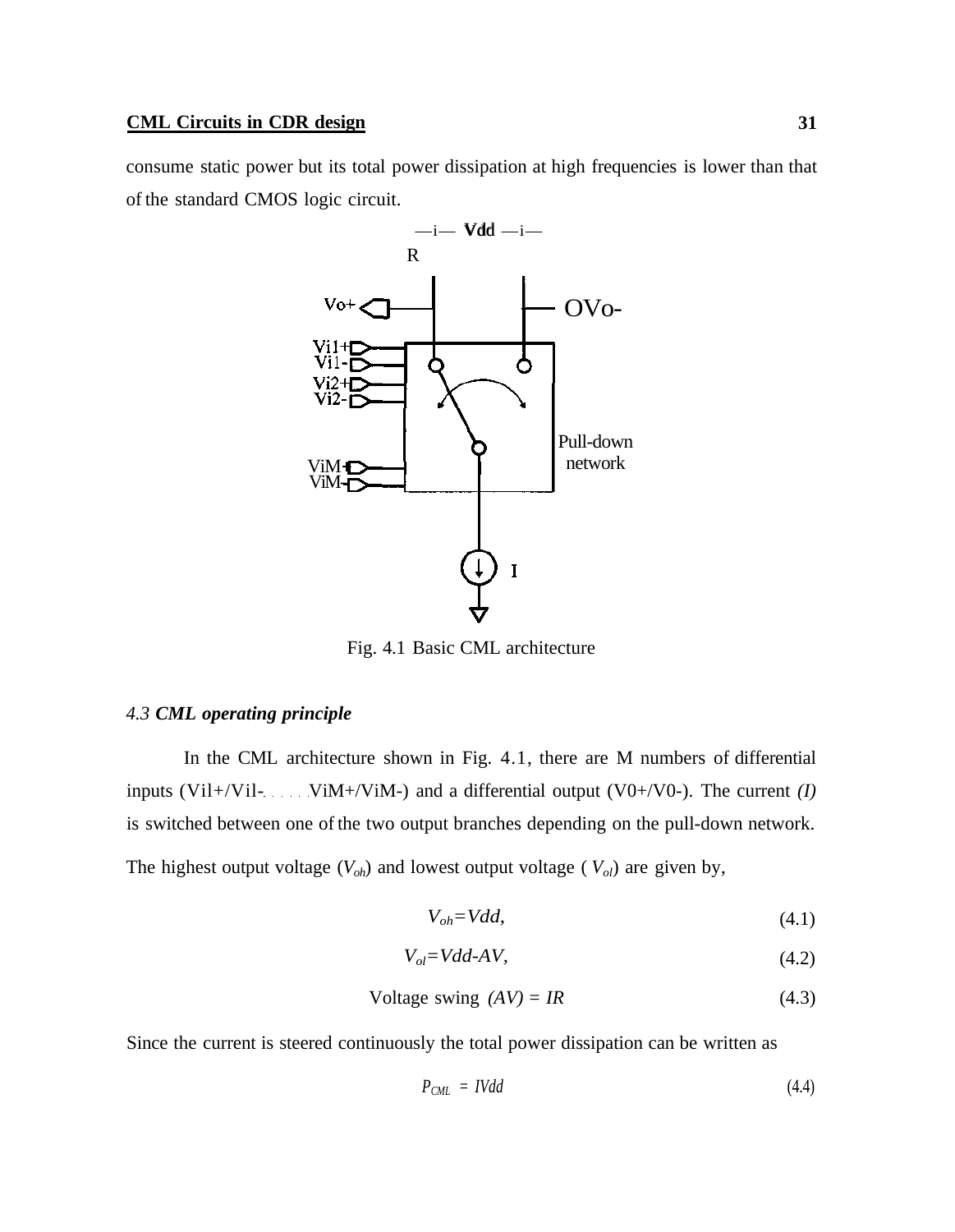#### **CML Circuits in CDR design 32**

The power dissipation of standard CMOS circuit is given by the following equation [31]

$$
P_{C}Mos = C_{L} (Vdd)^{2} f \tag{4.5}
$$

where the  $C_L$  is the load capacitance and/is the frequency of operation.

According to equations (4.4) and (4.5), the power dissipation variation against the operating frequency of CML and standard CMOS circuits are plotted in Fig. 4.2. The standard CMOS circuits have lower power dissipation at low frequencies, however their power increases linearly with the frequency. The CML power dissipation does not change with the frequencies. Therefore at high frequencies, any frequency above  $f_0$ , the CML circuits dissipate less power than the standard CMOS circuits. The propagation delay of a CML circuit  $(T_{CML})$  can be derived as [32]

$$
C_{\text{CML}} \sim C_{\text{L}} R \tag{4.7}
$$

According to (4.7), to reduce the propagation delay of a given CML circuit (to increase the speed), value of *R* needs to be reduced since the *CL* is already fixed by the circuit that is driven by the CML circuit. If the value of *R* is reduced the current needs to be increased in order to maintain the voltage swing. Increasing current will increase the power dissipation. So there is a trade-off between power and speed. This trade-off can be considered as one of the advantages of CML, i.e. it is possible to trade power for speed.



Fig. 4.2 Power dissipation of CML and CMOS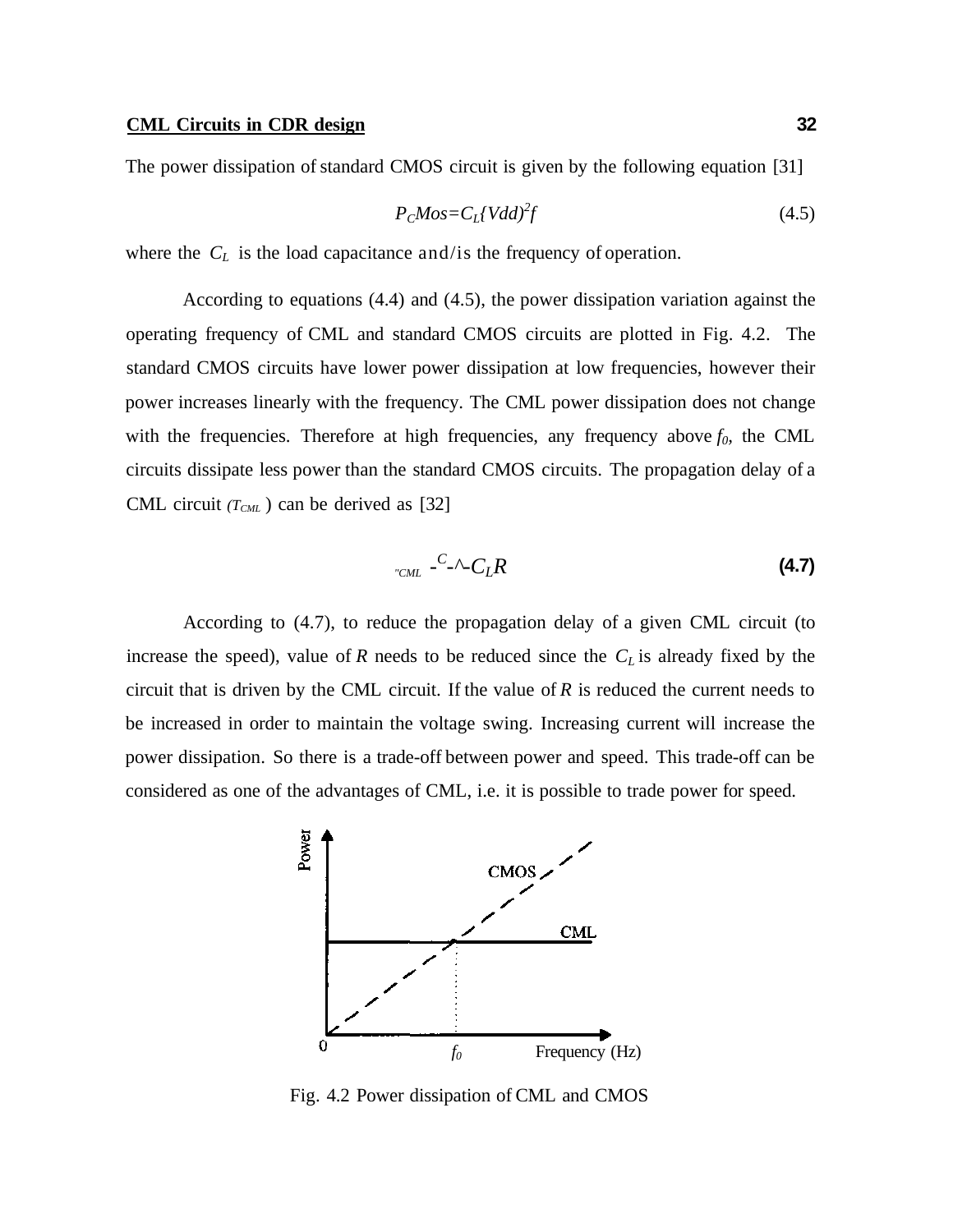#### *4.4 CML Buffer/Inverter design*

Fig. 4.3 is a circuit diagram of a CML buffer that operates as an inverter when the output terminals are interchanged (shown within the parenthesis). Both differential pair transistors are identical and have the width to length ratio of *W/L.* The length of the differential pairs is usually kept at a minimum for the process technology used. The current source transistor's (M3) length is kept at a length larger than the minimum value.



Vss <Q>-

Fig. 4.3 CML buffer (inverter)

As shown in the Fig. 4.3, assume the current through the transistors Ml and M2 is  $/$ , and $/$ <sub>2</sub>, respectively. When Ml and M2 are at saturation, ignoring the effect of channel length modulation, the current  $\ell$ , and  $I_2$  can be expressed as follows

(4.8)

$$
(4.9)
$$

where  $V_{GSl}$  and  $V_{GS2}$  are the gate to source voltage of transistors Ml and M2, and K is constant, as given by the following equation,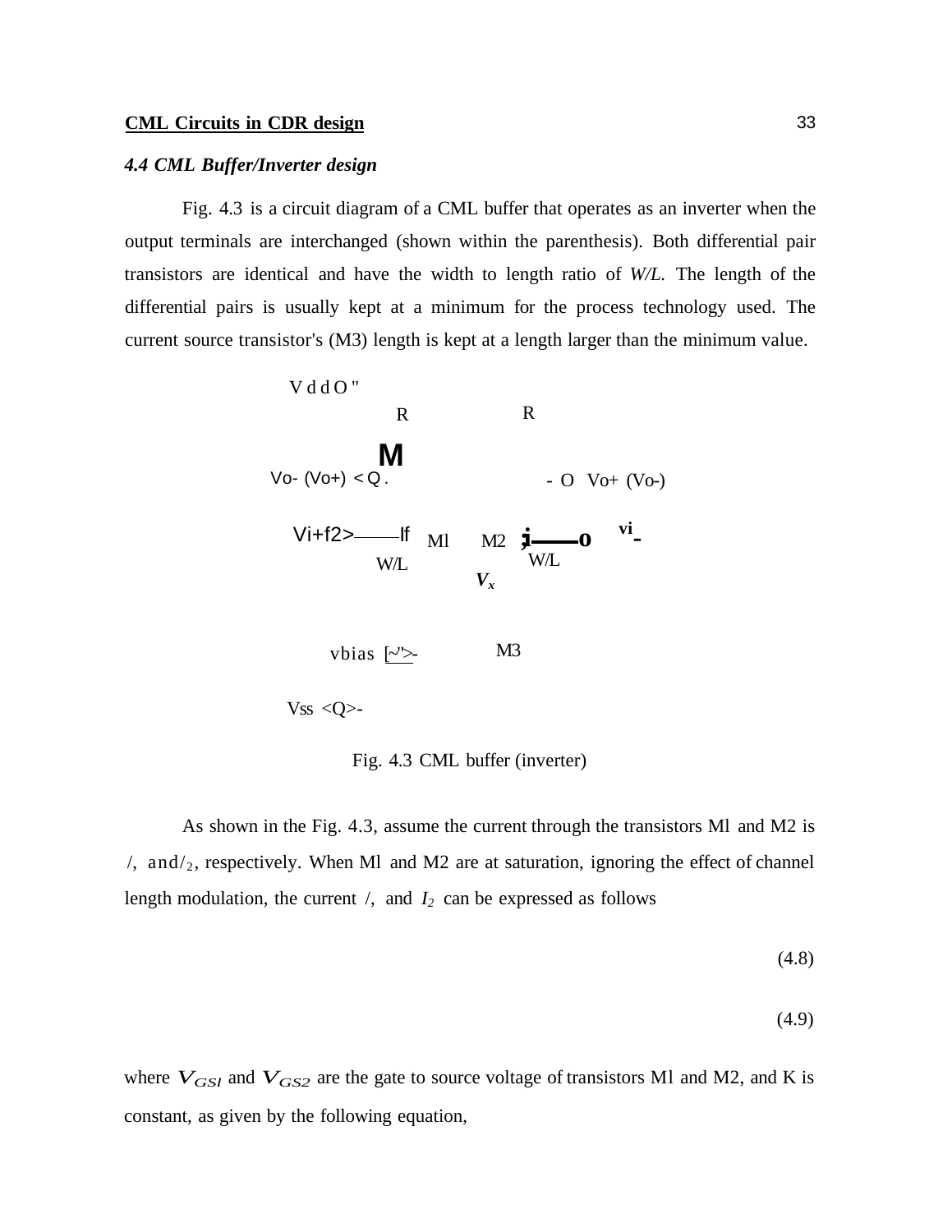#### **CML Circuits in CDR design 34**

$$
K = f i_N C_N \qquad W \tag{4.10}
$$

where  $/J_N$  is the permeability of the NMOS transistors and  $C_{ox}$  is the oxide capacitance per unit area. *VT* is the threshold voltage of differential pair transistors. Since Ml and M2 are identical transistors their K values are the same. The differential input voltage  $V_j$  and total current *(I)* can be written as

$$
V_{1} = V_{1}^{+} - V_{1}' \tag{4.11}
$$

$$
I = I_{l+1}I_2 \tag{4.12}
$$

The gate to source voltages can be expressed in terms of input voltages  $V_t^+$ ,  $V_i$  and  $V_x$  as follows, where  $V_x$  is the common source voltage,

$$
*_{GS} \sim *i \qquad *X \tag{4.13}
$$

$$
*_{GS2} \sim "i \qquad *X \tag{4.14}
$$

Using (4.13) and (4.14), the  $V_{in}$  can be rewritten as

$$
V = V - V \tag{4.15}
$$

Using (4.8), (4.9), (4.12) and (4.15), a quadratic equation for  $I_x$  is obtained and shown in (4.16).

$$
I, -1I, + \begin{pmatrix} 1 & , & K \\ 1 & , & K \\ 4 & iv; + \frac{1}{4} & v \end{pmatrix} = 0
$$
 (4.16)

 $(4.16)$  is solved to get solution for  $\ell$ , and $\ell_2$ , which are shown below

$$
h = -\frac{1}{2}W - \frac{1}{2}W
$$
 (4.17)

$$
\Lambda_{K-}^m \quad V^{\Lambda} \tag{4.18}
$$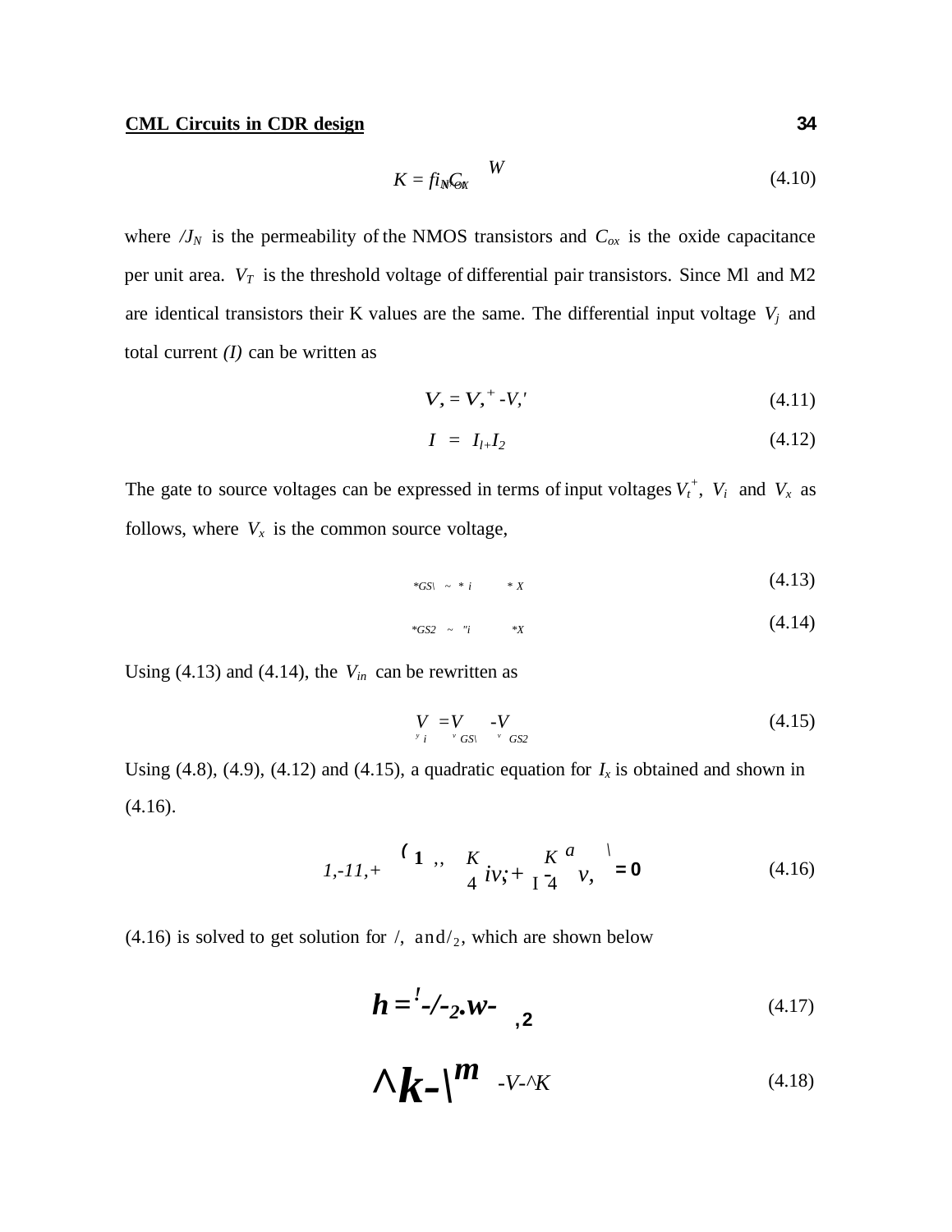Using (4.17) and (4.18), the variation of current  $\ell$ , and  $I_2$  against the input differential voltage *(V,)* are shown in Fig. 4.4 (DC transfer characteristics). In order to find the maximum or minimum value of  $/j$ , (4.17) is differentiated with respect to  $V_i$  and equated to zero

$$
\frac{dI_{\text{IL,I}}}{dV,} \quad l_B \quad \mathbf{\pounds}^* \qquad \wedge \qquad \qquad \frac{1}{K_{-K}} \quad i - V, K) = 0 \tag{4.19}
$$

From (4.19), value of  $V_t$ , and the corresponding/),  $I_2$  values are obtained as,

$$
V_i|_M = \pm \sqrt{\frac{2I}{K}} = \pm \sqrt{\frac{2I}{\mu_N C_X} \frac{W}{L}}
$$
(4.20)  

$$
h = i, o
$$

When *V*, is equal to  $V_M$  (or  $-V_M$ ),  $\ell = \ell$  (or  $I_2 = I$ ) and  $I_2 = 0$  (or  $\ell = 0$ ), where the current is steered completely by one of the branches. This behaviour is clearly shown in the transfer characteristics (see Fig. 4.4). It can be noted that, in order to switch the transistors completely, the differential input voltage should be greater than J<sup>^I</sup> .



Fig. 4.4 Transfer characteristics of CML buffer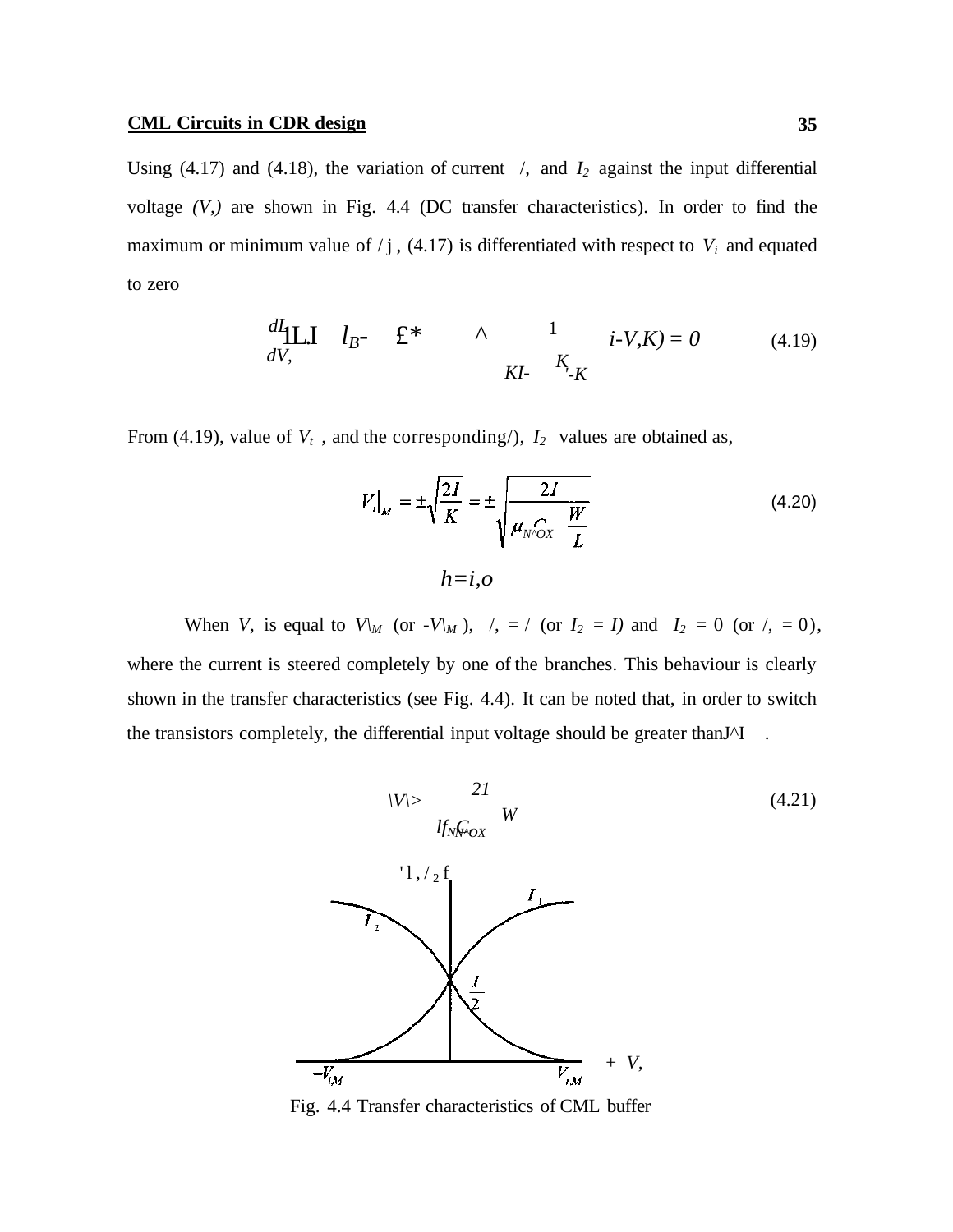#### *4.5 CML buffer design considerations*

CML circuits are designed with the voltage swing of 400 mV to ensure complete current-switching as the CDR has cascaded logic gates. When designing a CML buffer with a voltage swing of 400 mV for 5 GHz signal, the following analysis is considered. Assume the capacitive load seen at the output terminal of the buffer due to a single fan out is  $C_w$  which is the addition of input capacitance of the gate that is driven by the buffer, transistor parasitic capacitance and layout capacitance. For a typical circuit, it is assumed that the buffer is driving a fan out of 2, and thus total load capacitance  $(C_L)$ would be *2CU*. Fig 4.5 shows the total capacitive load seen at the output terminal of the buffer and Fig. 4.6 shows the equivalent RC network.

R



Fig. 4.5 MOSFET Capacitive load in CML Fig. 4.6 RC network

Consider that a 5 GHz square wave signal  $(V_{in})$  is applied at the input of the RC network. For initial estimation, the  $C_{L1}$  is assumed to be 10 fF. Therefore the total load capacitance is 20 fF. The time constant of the RC network would be *RCL.* The transient output voltage (*Voul*) can be expressed as

$$
V_{\text{out}} = V_{\text{in}} \frac{1}{1 - e^{L}} \int_{0}^{R} E_{\text{out}} \qquad (M1)
$$

where / is the time.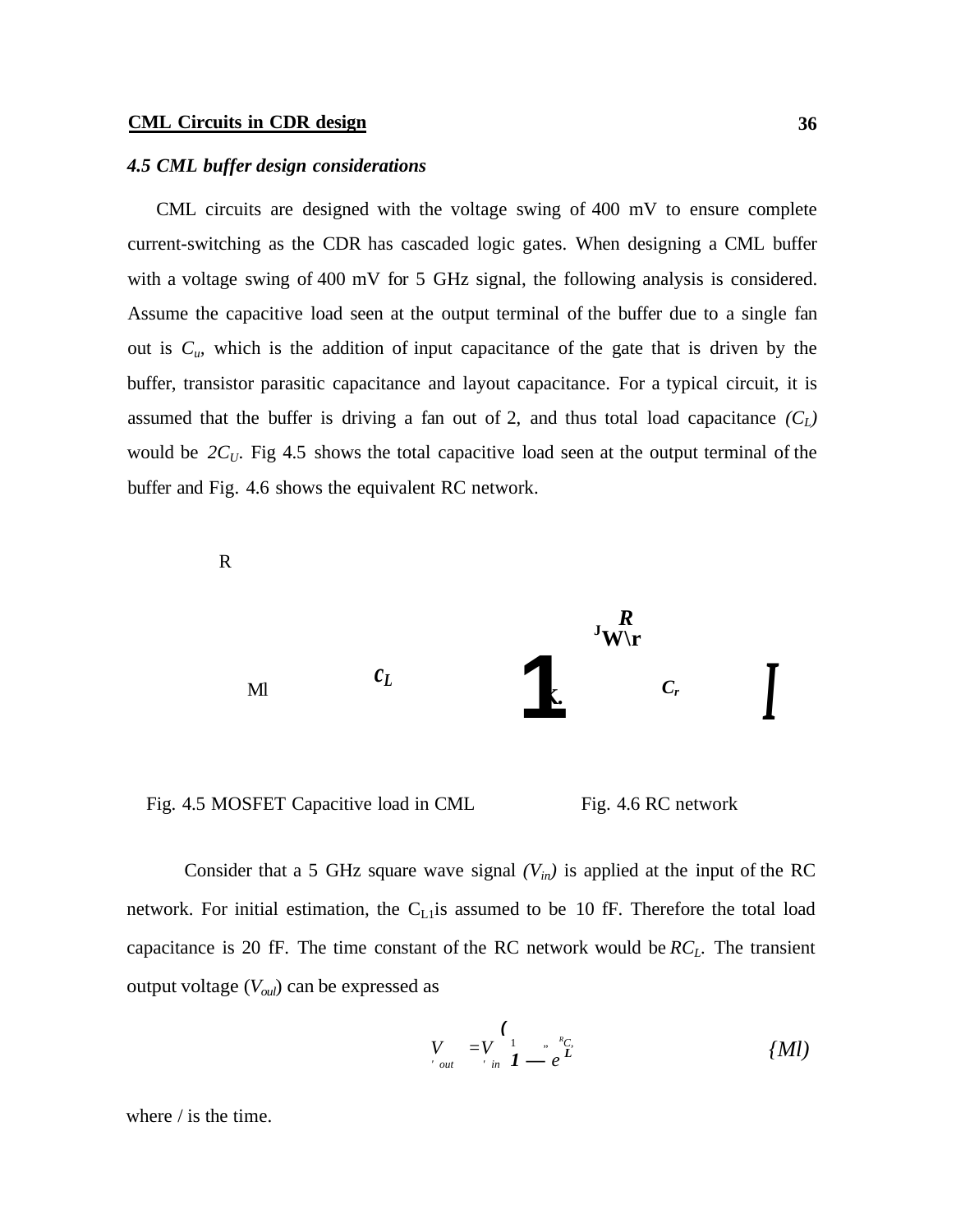Equation (4.22) shows the voltage variation across the capacitor during charging. Assume that time to switch the logic from logic 'low' to 'high' is as *5RCL* [15], where the voltage is charged to 99.3% of the final voltage. However the circuit will start to switch when the input is half of the final voltage. The time to switch the logic level *(5RCL)* should be less than half of the signal period *(T12)* in order to ensure that the output voltage reaches the maximum swing [15]. This condition can be used to calculate the maximum operating frequency for a given *R* and *CL* value.

$$
5 \times Q < | \tag{4.23}
$$

Since the frequency of operation is already taken as 5 GHz, *T* is equal to 200 ps. From (4.23) the maximum value of *R* that provides a satisfactory rise/fall time can be estimated as follows,

$$
** \t\t Ir\t\t 2 \t x 5 \t x CL\t\t (4-24)
$$

Equation (4.24) gives the maximum value of R as 1 *kQ*. Now the current required *(I)* to drive this load can be calculated for the given voltage swing of 400 mV.

• 
$$
^{\circ} - ^{4}F = 400^{\circ}
$$
  
1000Q

These values are used as the initial parameter in CML buffer design. All the other gates are designed based on the buffer design. If any gates have to drive a double fan out  $(2C_L)$ , the parameters are scaled accordingly, and the value of the resistor  $(R)$  is halved to make sure the condition stated in (4.21) is met. Since the resistor value is halved, the current *(I)* has to be doubled in order to maintain the voltage swing of 400 mV. The sizes of transistors are also doubled to handle the doubled current.

In a real circuit the charging time could be assumed to be less than  $5i$ ? $C<sub>L</sub>$  and eventually that would lead to switching failure unless the current is increased.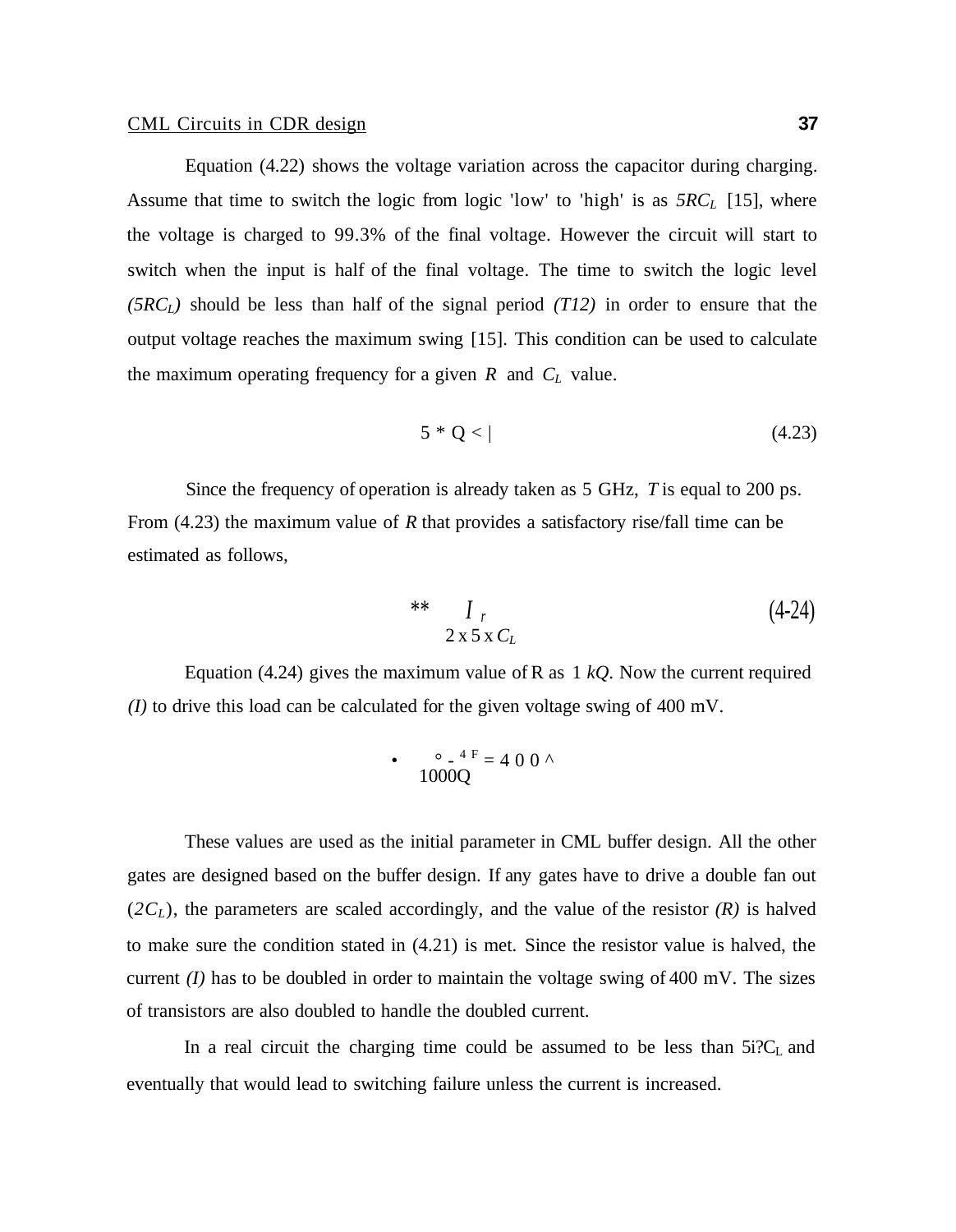#### *4.6 CML circuits in high-speed CDR design*

The whole CDR circuit design is performed using CML circuit. Fig. 4.7 shows the circuit diagram of CML based AND/NAND gate that can also be used as OR/NOR combination by interchanging the inputs. A CML based XOR gate and D-flip flop are shown in Fig. 4.8 and Fig 4.9, respectively.

There are several benefits of using CML circuits. The first benefit is that the differential nature of CML circuits gives them excellent common mode noise immunity, and their current steering nature allows for greater performance than any other logic family [21]. Since the differential signals are defined with respect to each other, any noise affecting both signals will be cancelled out. The second benefit is that CML circuits can operate with a lower signal voltage and a higher operating frequency at lower supply voltage than static CMOS circuits [20]. Therefore CML logic is a better choice when designing multi-gigabit CDRs. The next advantage is that the constant current flow in CML causes a very small amount of noise to be injected into the substrate, whereas the single ended logic family, like standard CMOS, injects a lot of noise into the substrate. Finally, with a CML circuit the signal is always accompanied by its complementary signal. Since the inverted signal is always available in CML logic no separate inverter is needed to produce the inverted signal. However single ended logic, such as standard CMOS, requires a separate inverter to produce an inverted signal, and that extra inverter introduces a phase offset to the inverted signal with respect to the original signal.

One of the drawbacks of CML logic is the constant current flow, and therefore CML circuits consume more power than the other logic family. Another disadvantage is that the CML design is considered to be more challenging than the static CMOS circuit design.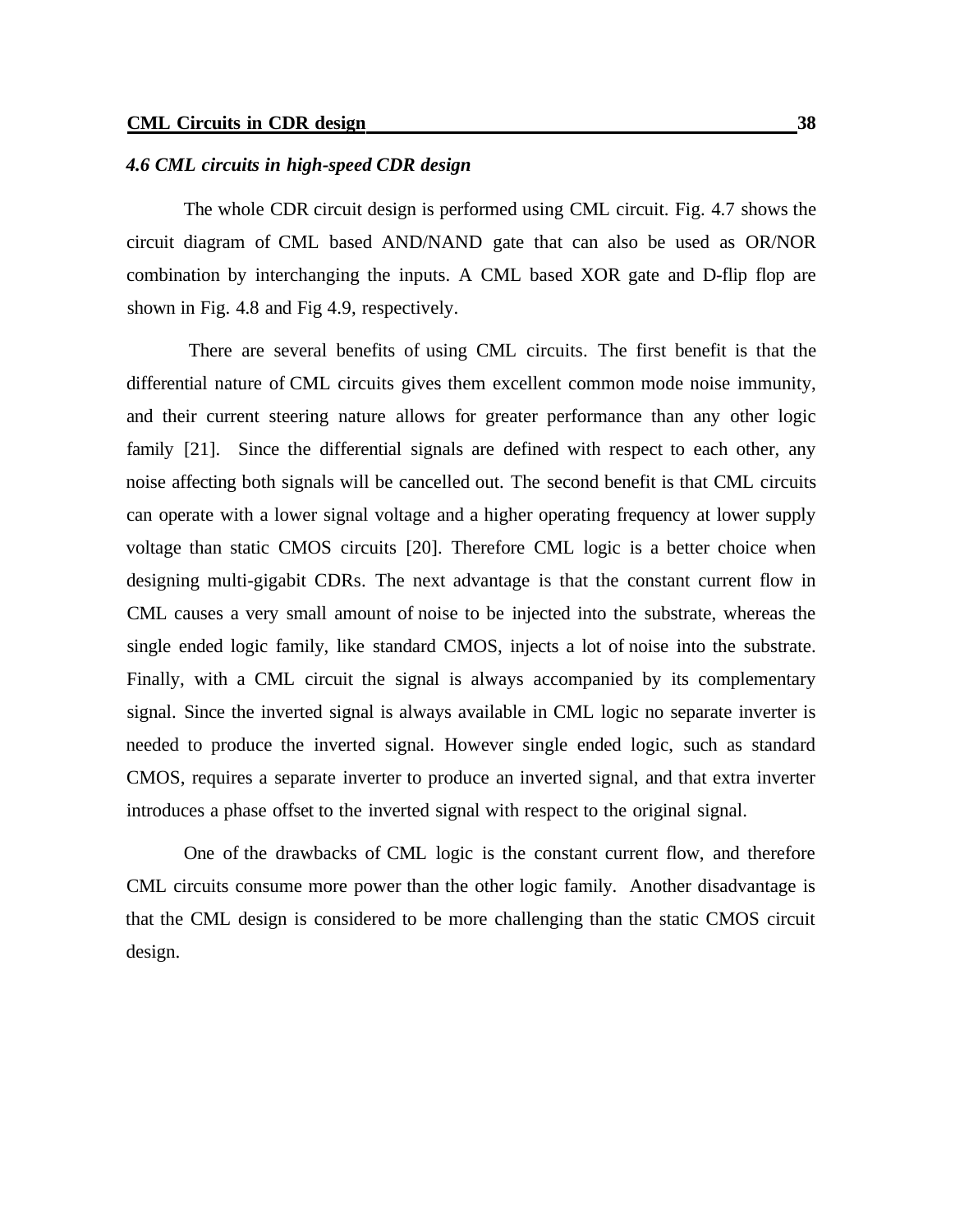



Fig. 4.9 CML D-Flip Flop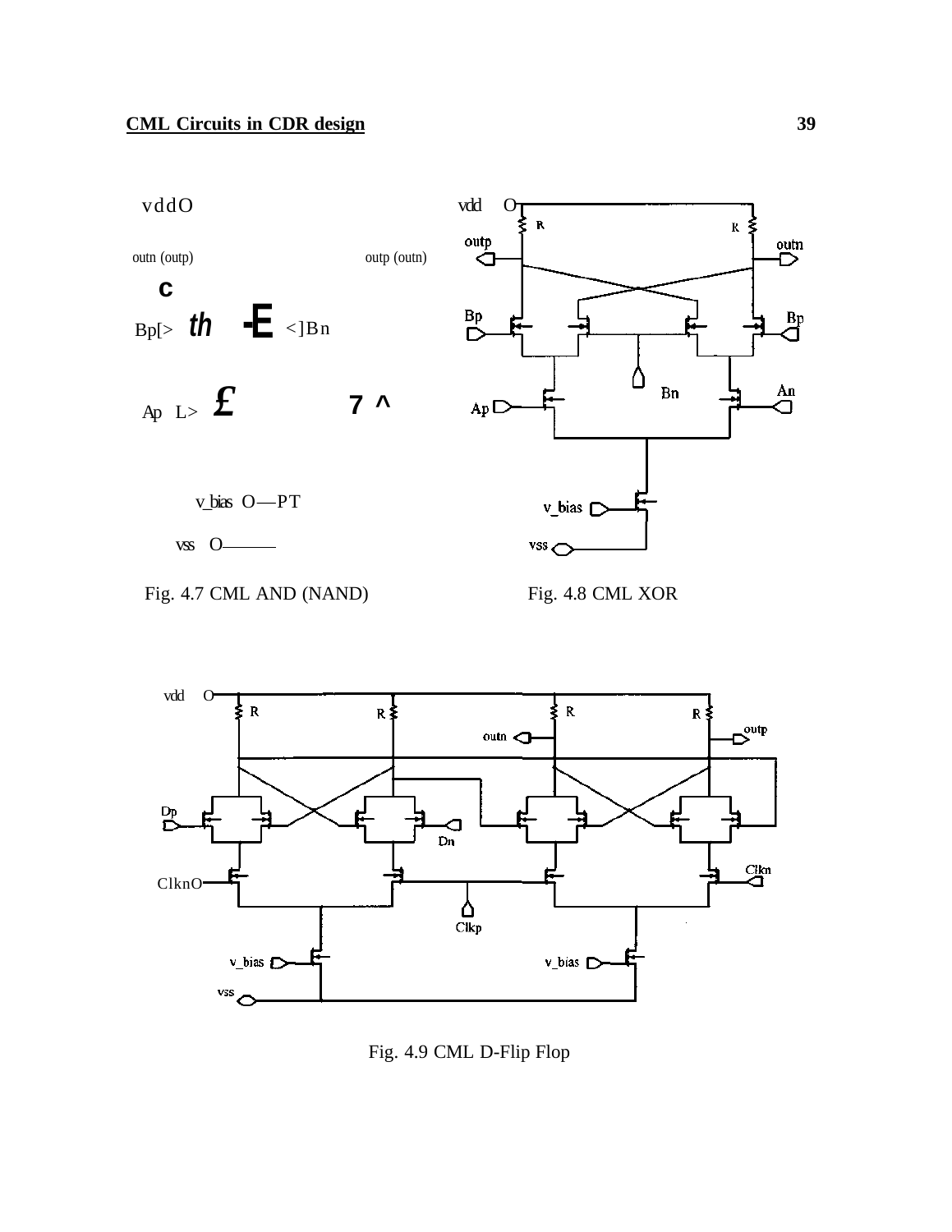## Chapter 5

# *System level Analysis and Simulation of proposed CDR*

#### *5.1 Chapter overview*

In this chapter, I propose a 3X oversampling Clock and data Recovery circuit (CDR) that uses a digital threshold decision technique to achieve high jitter tolerance performance. First, the system level operating analysis of the CDR is described using functional block diagrams. Then mathematical analysis and derivation of the CDR jitter tolerance are presented. Next, in order to derive jitter tolerance of the CDR, an eventdriven modelling of the CDR is developed and presented. The chapter concludes with a presentation of event driven simulation results.

#### *5.2 System level analysis of proposed CDR*

Fig. 5.1 shows the block diagram of the proposed 3X oversampling CDR that consists of a phase detector (PD), a rotating signal generator (RSG), a phase rotator (PR), a MUX for data recovery (DMUX), and another MUX for clock extraction (ClkMUX). The CDR has a fully differential architecture, in Fig. 5.1, all the signal paths, which are shown in single line, represent the differential signal.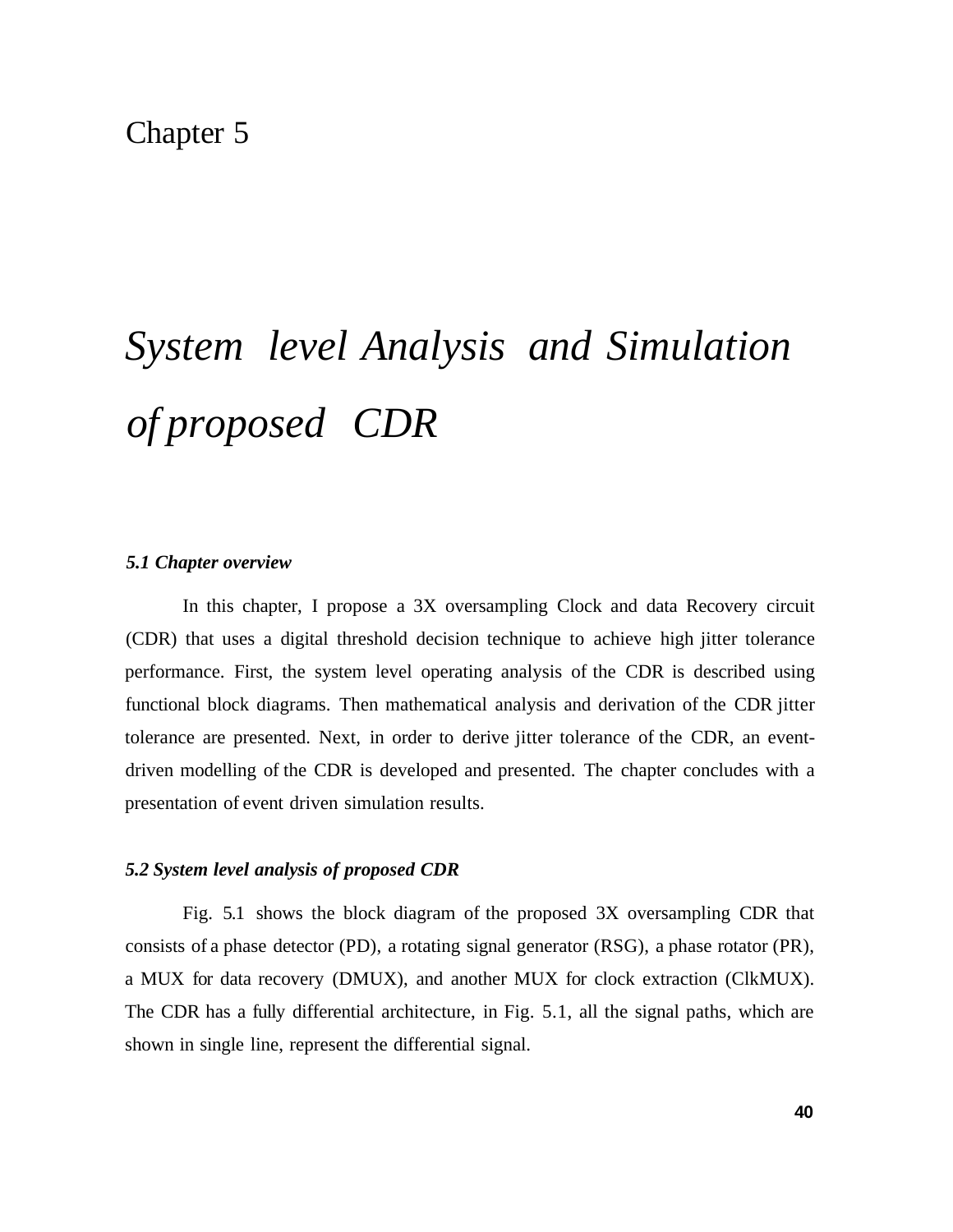#### **System level Analysis and Simulation of proposed CDR 41**

The data is sampled in each Baud period by three clock phases *{Clkl, Clkl* and *Clk3)* separated by a *T/3* time interval. One of the three clock phases is dynamically selected as the Data sampling clock phase (DSCP), which is the clock phase from which the sample is taken as the recovered data. The DSCP is continuously adjusted by the CDR so that the DSCP is kept close to the middle of the data eye, so as to reduce the BERoftheCDR.

In order to achieve such a dynamic adjustment of the DSCP point, the rising edge of the DSCP is compared with the data transition edge to generate a phase error between them at the phase detector. The phase error is defined as the phase difference between the DSCP and the middle phase, which is the  $2<sup>nd</sup>$  phase after the data transition, and thus the phase error is produced as a multiple of *T/3.* In an ideal case, the middle phase is aligned with the DSCP (see Fig. 5.4), which is also the center of the data eye, thus producing a zero phase error. So in the case of zero jitter, an ideal case, the DSCP will be  $2<sup>n</sup>$  clock phase after the data transition. The phase error is assumed to be zero in the absence of a data transition.



Fig. 5.1 Functional Block Diagram of proposed CDR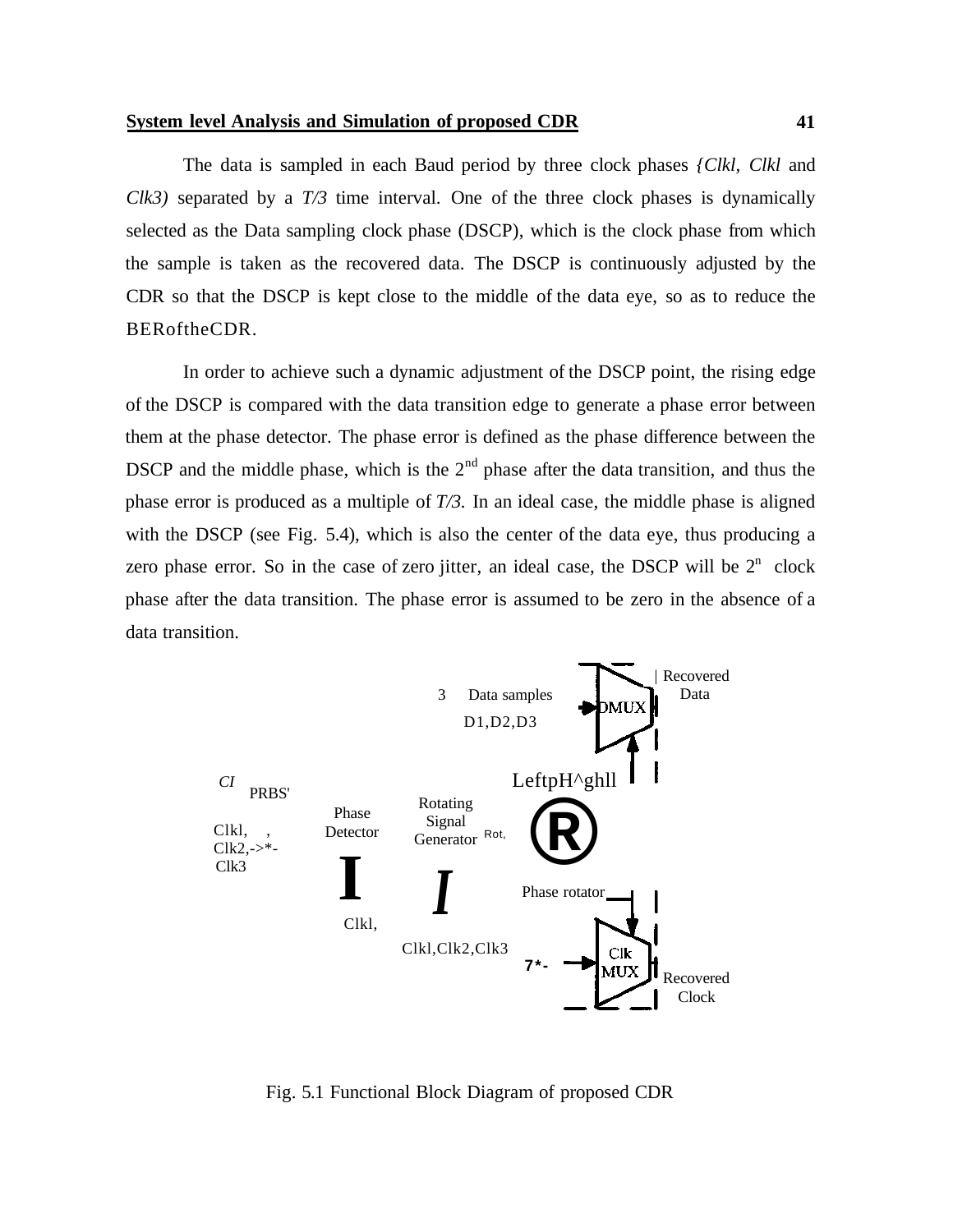The phase detector generates a request signal *L,* if the data transition point is leading in time with respect to that of the zero phase error position, as shown in Fig. 5.2, thus generating a phase error of  $-773$ . A request signal R is outputted if the data transition point is lagging in time with respect to that of the zero phase error point and generating a phase error of *T/3* (see Fig. 5.3). The *L* and *R* signals indicate that the current DSCP is to be rotated left (advanced in time), and right (retarded in time) in order to keep the DSCP closer to the center of the data eye. According to the proposed technique, *L* and *R* signals are generated only if the magnitude of the corresponding phase error is larger than *T/3.* If the magnitude of the phase error is less than *T/3,* the current DSCP will remain unchanged. The *T/3* is considered as the decision threshold of the CDR.

However, in order to improve high frequency jitter tolerance performance, the CDR does not update the current DSCP in every Baud period, even though *L* and *R*  request signals are produced. The DSCP position is updated once within each timing window (TW) of an eight Baud period. Updating in each eight Baud period will force the CDR to accumulate low frequency jitter, thus degrading the low frequency jitter tolerance performance. However updating the DSCP once in each TW leads to high frequency jitter averaging, which is the most common way to improve high frequency jitter tolerance performance.

Since the clock phase is updated at the end of the 8 Baud period interval, the CDR has a data acquisition time of an 8 Baud period. The suggested specification for a data acquisition time of 2.5 Gbps Gigabit passive optical networks (GPON) is 44 bits [11]. Therefore the proposed CDR is well suited for a GPON application.

The RSG collects the *L* and *R* signals within each TW and stores them, and generates a command signal according to the following conditions,

- (1) generate *RotL,* if RSG finds at least one *L* signal but no *R* signal within a TW
- (2) generate *RotR,* if RSG finds at least one *R* signal but no *L* signal within the TW

If both *L* and *R* signals are present within any TW, no command signal will be generated.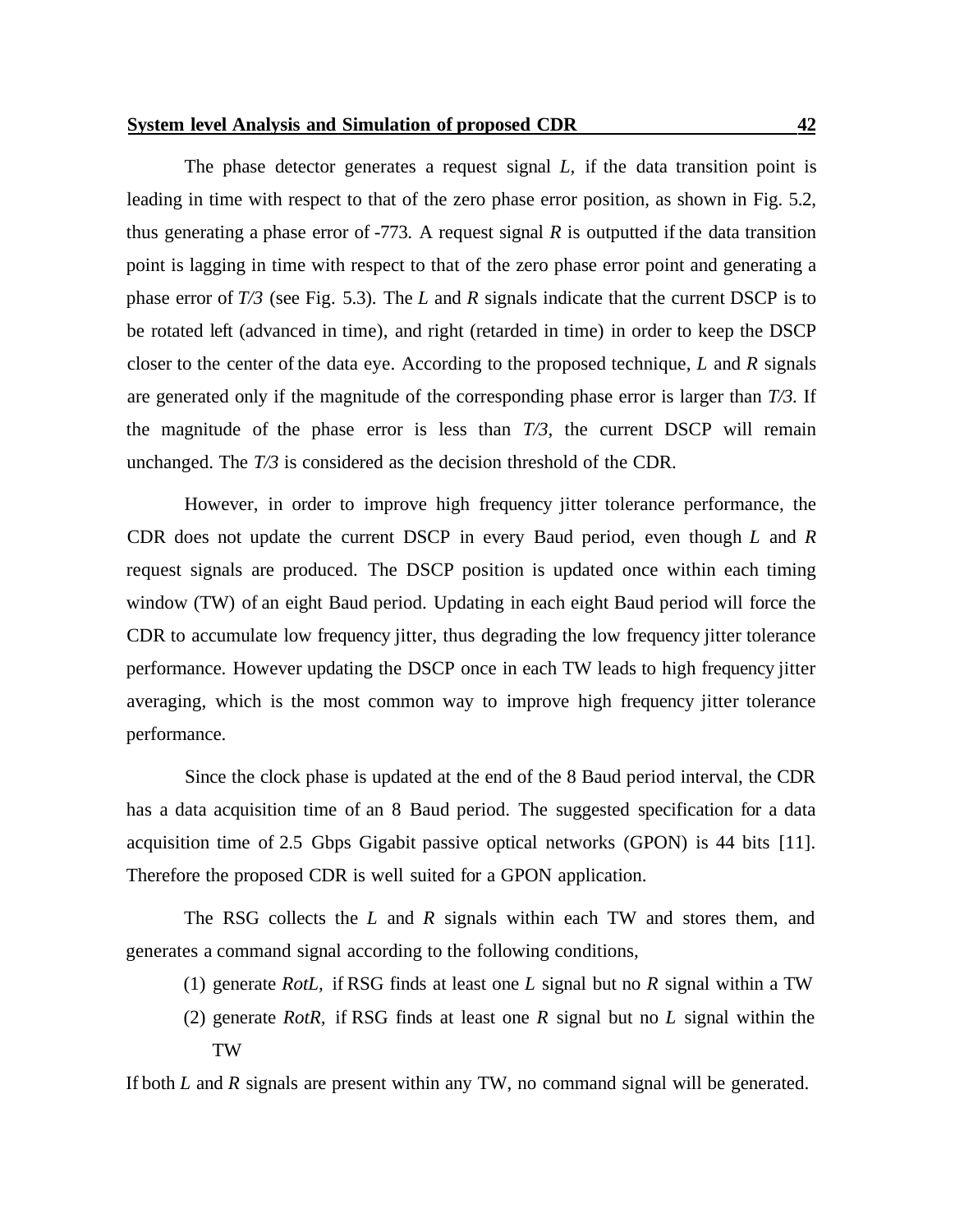#### **System level Analysis and Simulation of proposed CDR 43**

The command signal *RotL* or *RotR* is sent to the phase rotator. The phase rotator outputs three clock selection signals *(CS1, CS2* and *CS3).* At any given time, one of three clock signals will be active (logic '1'), which corresponds to the DSCP point. For example if *CS2* is high the DSCP will be *Clk2.* When the phase rotator receives a request signal *L* (or *R)* and an active *RotL (or RotR)* signal, it rotates the clock selection signal left (or right), thus rotating the DSCP point left (or right) by *T/3.* 

Figures 5.2-5.4 show the three different scenarios that are possible between the data transition point and the DSCP. In the case where binary data of '0100', with a Baud period of *T* is assumed, the phase relation between the data transition and the DSCP, from the second bit, is considered. All three clock phases are marked as 1, 2 and 3, and the DSCP point is shown by a solid arrow. The first scenario is shown in Fig. 5.2, where the data transition is leading and generating a phase error of- $T/3$ , and therefore the DSCP is switched from *Clk2* to *Clk 1* (rotated left) at the next bit. Then the DSCP is kept as *Clkl*  as there is no phase error is detected.

In Fig. 5.3, a phase error of *T/3* is detected. Thus the DSCP is rotated right from *Clk2* to *Clk 3,* and then kept unchanged as no phase error or data transition is detected. The ideal case is shown in Fig. 5.4 where the DSCP and the middle phase are aligned resulting in a zero phase error. Therefore the DSCP remains as *Clk 2.* 

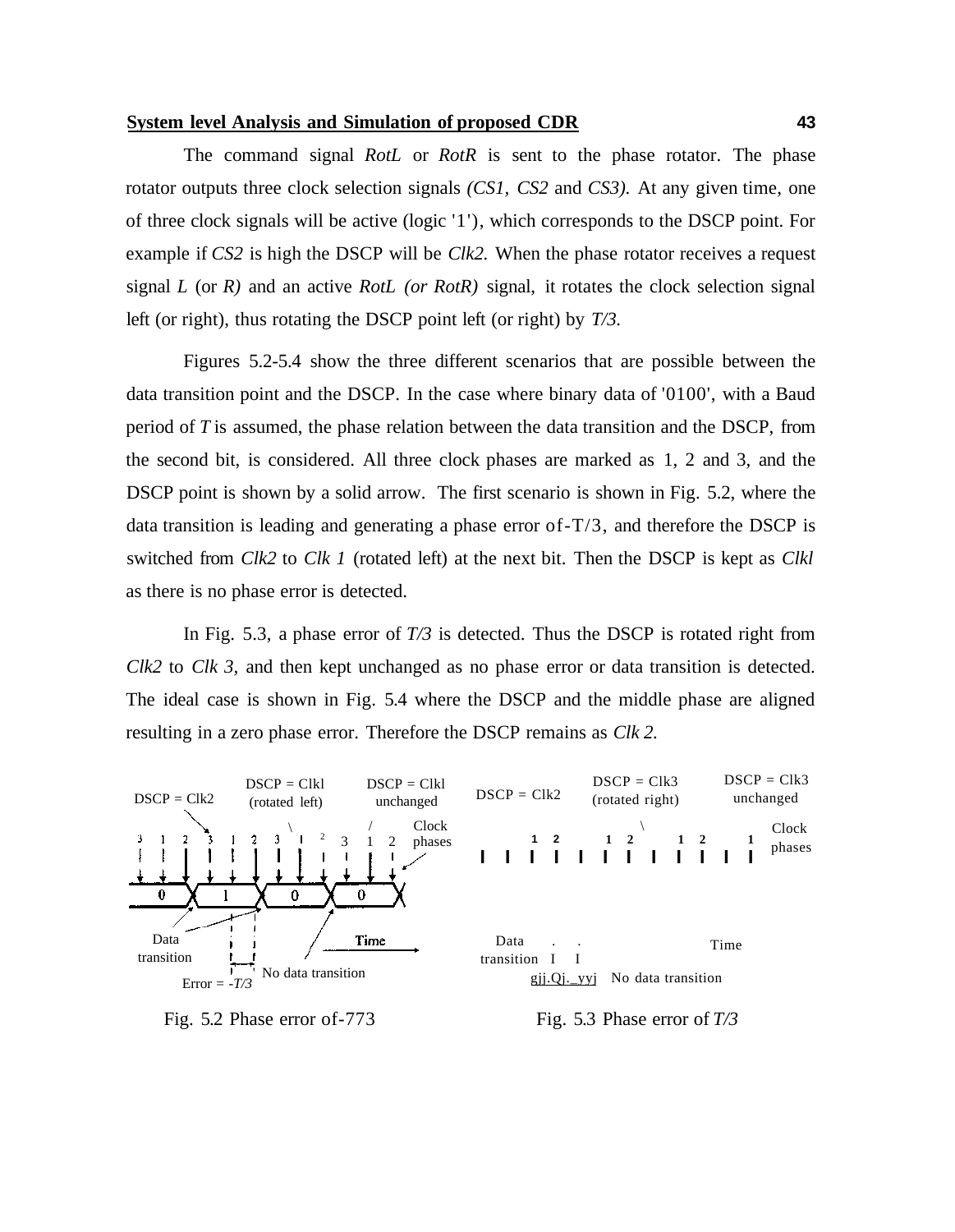#### DSCP =Clk2 (Unchanged)

12 3 12 3 12 3 12 3 Clock phases  $\mathsf{ii}^\prime$   $\alpha$   $\mathsf{ii}^\prime$ **I I**   $\big)$ CLX^DO\_X Time

Fig. 5.4 Phase error of zero

#### *5.3 Mathematical Analysis of CDR Jitter Tolerance*

The incoming data is accompanied with jitter that is assumed to be sinusoidal. A sinusoidal jitter at jitter frequency /. can be expressed as

$$
\langle \rangle = 277A J \sin[2n f j t] \text{ rads}, \tag{5.1}
$$

where *Aj* is jitter amplitude in Unit Interval (UI).

From (5.1), the phase change speed (PCS) can be obtained by differentiating the jitter function with respect to the time.

$$
PCS = \wedge^{J} \wedge \text{''} = Aj \{ in)^{2} \text{fj} \cos(2nf\text{)} \text{ rad/sec}, \tag{5.2}
$$

From (5.2), the maximum phase change speed (MPCS) is evaluated in terms of normalized jitter frequency, which is the ratio between jitter frequency and Baud rate.

$$
MPCS = Ajiln)^{2} \text{fjrad I sec} = A_{j} 2nF_{j} \quad \text{UI/UI} \tag{5.3}
$$

Since the phase is updated by 1/3 *UI* once in eight Baud periods, the minimum phase updating speed (MPUS) can be expressed as,

$$
MPUS = \{ \langle B \rangle D_{Trans} \} \tag{5.4}
$$

Where *DTrans* is the minimum transition density of the incoming data, where the transition density is defined as the number of transition per number of baud periods.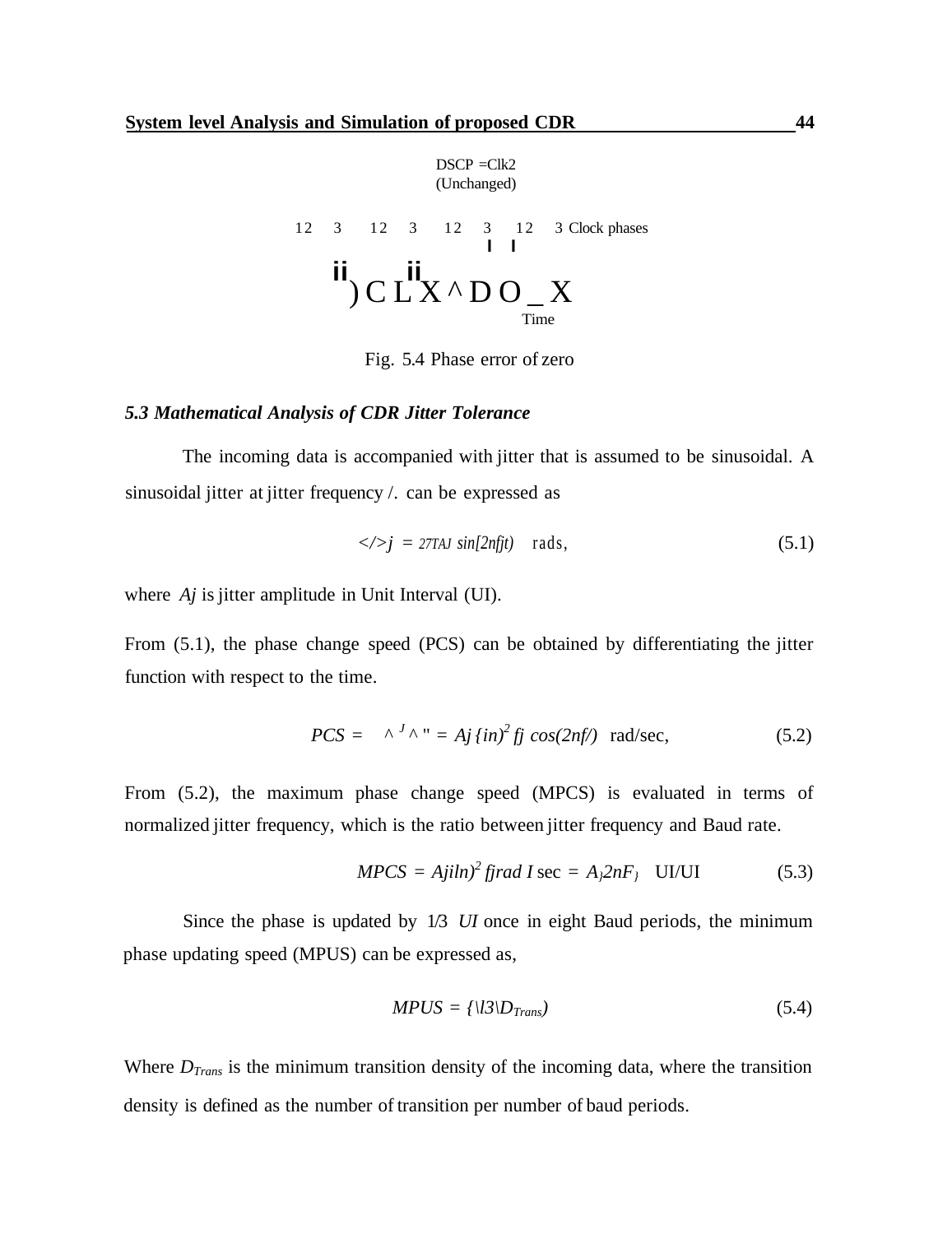This minimum phase updating speed should be larger than the MPCS determined in (5.3) in order to avoid bit errors. The maximum peak-to-peak low frequency jitter amplitude  $f_{\text{TOL} - \text{LOW}}$  that can be tolerated by the CDR is obtained as,

$$
JTOL-LOWV~^{(*)}) = -z \qquad 7T \sim \qquad P--7
$$

If PRBS\* data is used as the source of data to the CDR, the low frequency jitter tolerance can be expressed by the following equation,

$$
\mathbf{D}_{\boldsymbol{T}} \mathbf{I}
$$
\n
$$
T_{\text{TOL-WW}_{PRBS}} - \frac{\mathbf{D}_{\boldsymbol{T}} \mathbf{I}}{\wedge \frac{\text{Trans } \mathbf{I}_{PRBS}}{F}}
$$
\n
$$
T_{\text{TOL-WW}_{PRBS}} - \mathbf{I}
$$

In this analysis PRBS of length  $2<sup>7</sup>$  -1 (PRBS7) is used as incoming data to the CDR. The minimum transition density of the PRBS7 data is 1/13, and it occurs at once in 127 bits [10]. The maximum peak-to-peak low frequency jitter tolerance of the CDR  $u_{Tnr}$ ,  $_{nw}$  I ) for PRBS7 data can be expressed as,  $V$   $TOL\_LOW \rvert_{PRBS7}$  )

$$
J_{TOL-WW_{PPBSI}} = \langle \wedge \bigcup_{\cup_{i}} II \qquad (5.7)
$$

At high jitter frequencies, the jitter period is smaller than at low jitter frequencies, so data transition may not occur within one jitter period. Between two transitions, which is larger than a jitter period, the average phase change is equal to  $A<sub>j</sub>$ , which should be less than the phase change limit of 1/3 UI for a 3X oversampling CDR. So the peak-to-peak high frequency jitter *Jtol (ill)* can be determined as

$$
J_{tol}(Ul) = \langle \tag{5.8}
$$

\* Pseudo random binary sequence (PRBS) is used as the source of random data in digital communication circuits. The longer the length of the sequence the better the approximation of a truly random sequence.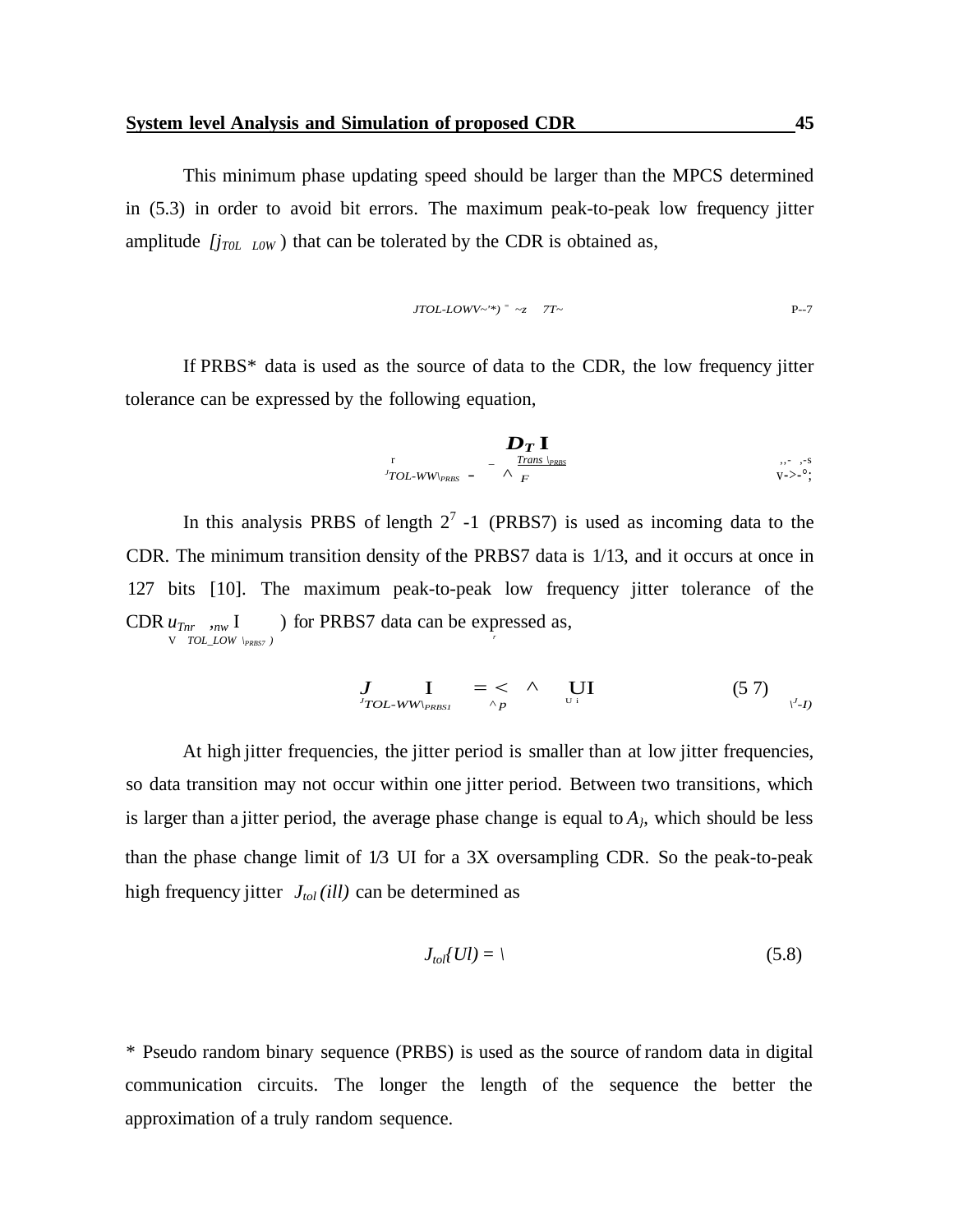From the low frequency jitter function (5.7), and the high frequency jitter function (5.8), the normalized jitter corner frequency  $\langle F_c \rangle_{pRBS7}$  can be calculated as.

$$
F1 = \qquad \qquad (5.9)
$$

Equation 5.7 can be rewritten in log scale as,

$$
M^{TOL} \_L_{OfV|PRBSI}) = \log^{\wedge} -J - \log F, \tag{5.10}
$$

From equation 5.10, the slope of the low frequency jitter variation is found as  $-1$  (20) dB/decade).

#### *5.4 Simulation Setup for CDR Jitter Tolerance Estimation*

Jitter tolerance is evaluated as the amount of peak-to-peak sinusoidal jitter that can be tolerated by the CDR without an onset of errors or exceeding the specified BER [3]. Fig. 5.5 shows the simulation setup to find the bit error produced by the CDR. First, sinusoidal jitter is generated for a given jitter frequency and amplitude which is then combined with the PRBS data to produce the jittered data. The CDR receives the jittered data and three clock signals, and outputs the recovered data. The recovered data is compared with the original data at a bit error tester to produce the bit errors.

Since the jitter tolerance estimation is performed for the sinusoidal jitter (not random jitter) simulation runs until the occurrence of the first bit error. To find the jitter tolerance at a given jitter frequency  $( / . )$ , a jitter amplitude is set at an initial value  $(4)$ , and the bit error tester output is observed. If any bit errors are detected, the jitter amplitude is reduced by a small step, A4, and the simulation runs again. The amplitude at which errors stop to appear would be the jitter tolerance at that jitter frequency. Alternatively, if the initial amplitude produces no bit error, the jitter amplitude is stepwise increased by *M.,* until the CDR produces a bit error. The corresponding amplitude would be the jitter tolerance at that jitter frequency. In order to obtain the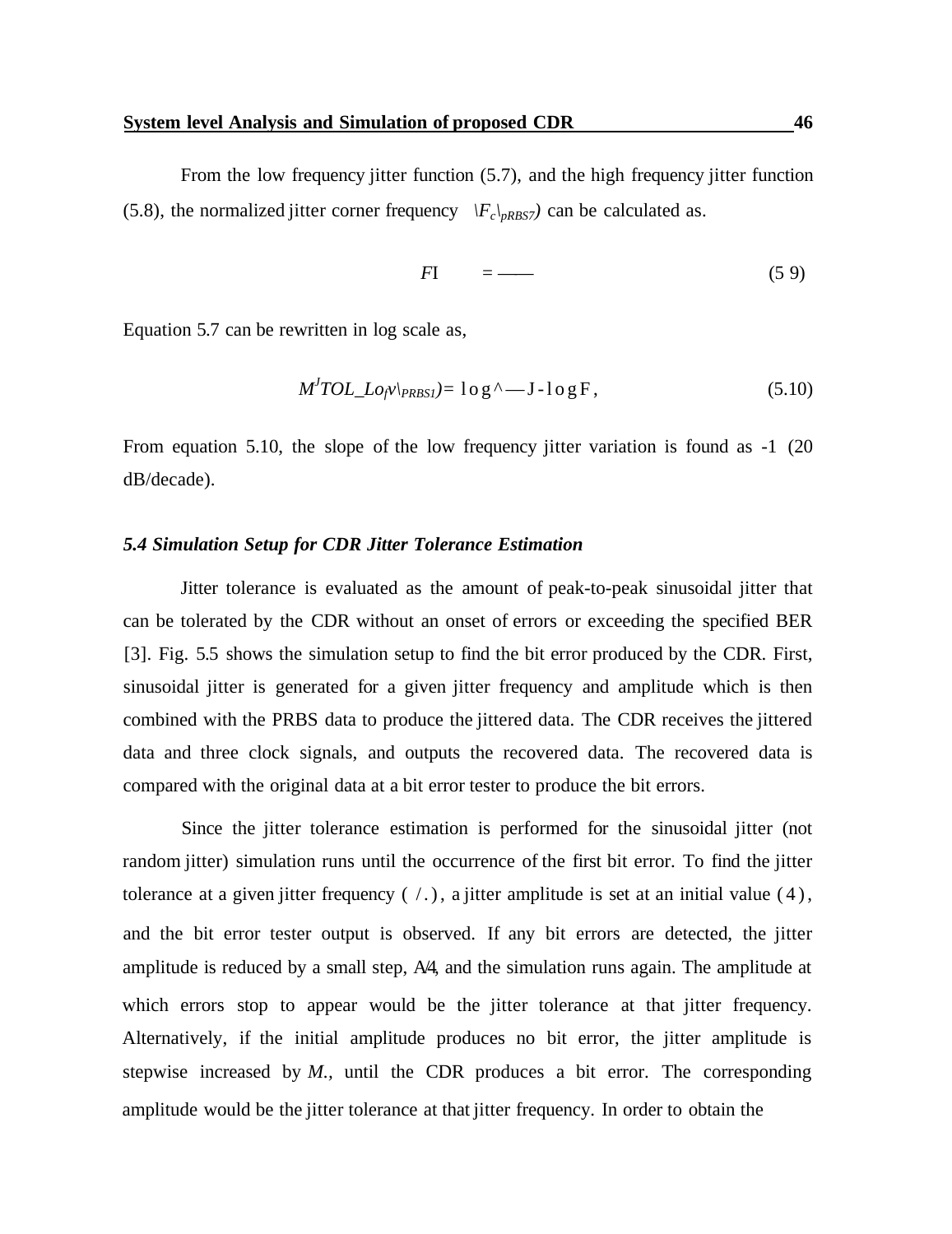#### **System level Analysis and Simulation of proposed CDR 47**

jitter tolerance over a frequency range, the frequency is changed by small frequency steps, A/] to define a set of discrete frequencies. The above procedure is repeated for each discrete frequency value to get the corresponding jitter tolerance.

#### *5.5 Conventional simulation*

Conventional simulation tools use a time sweep with a certain time step to calculate the signal level at each time point [28]. This type of simulation is called fixed-time-step simulation [28]. A simulation requires a sufficiently small time step to ensure that good timing resolution is achieved. A small time step results in a large number of signal points that needs to be evaluated. Therefore the simulation time will be dramatically increased for a simulation such as the one used to find jitter tolerance [4].

In the jitter tolerance simulation, the accuracy of the jitter tolerance value depends on the amplitude and frequency step sizes used. The smaller the step size, the better the accuracy. However, a smaller step size will require more iteration, thus increasing the simulation time.



Fig. 5.5 Simulation setup to find bit errors

#### *5.6 Concept of Event-Driven Modelling and Simulation*

In an event-driven simulation, only the time instants of interest are used. In an oversampling CDR, even though the real data and clock signals have values at all instants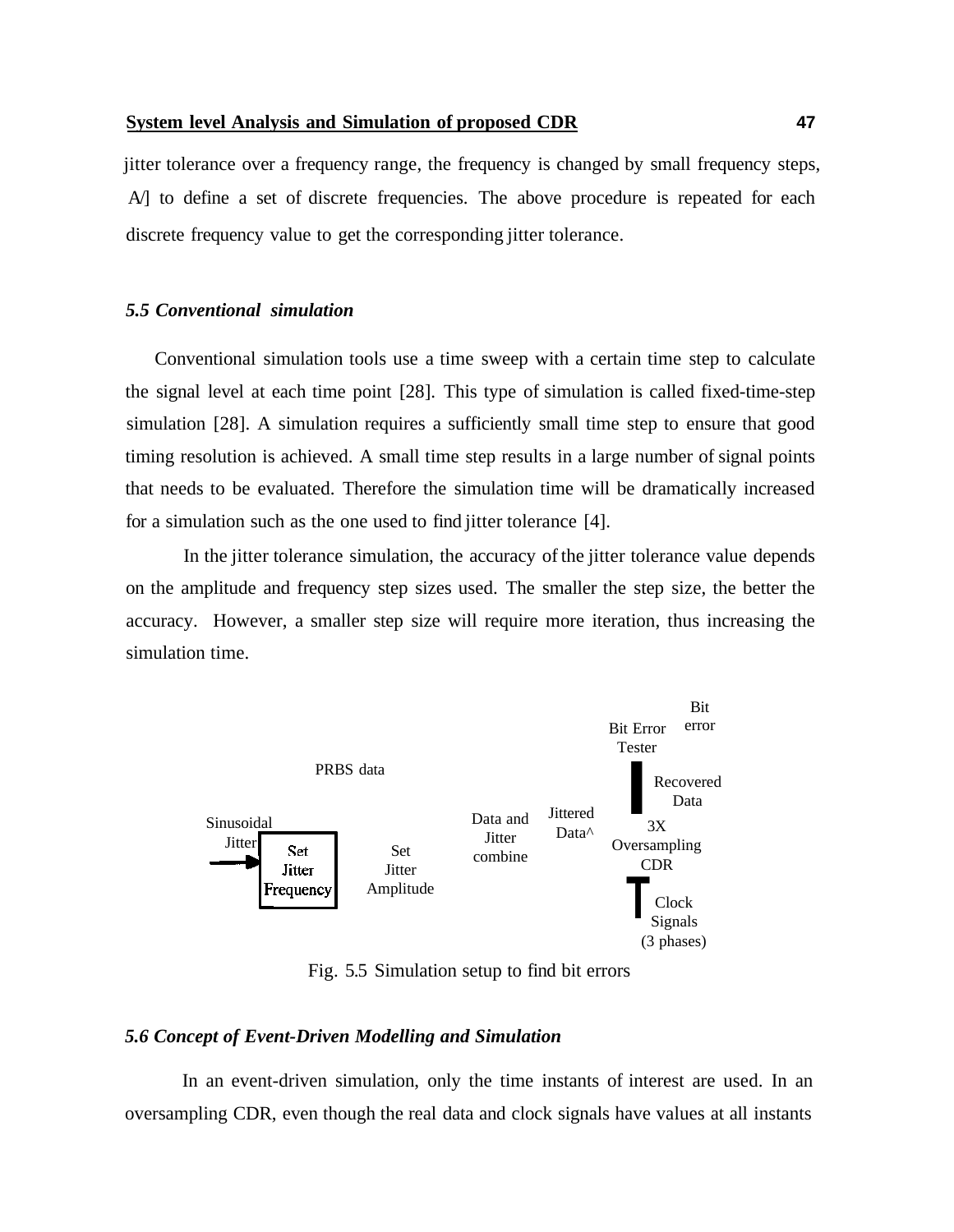of time, the transition time points are considered to be the time points of interest. By using only the time point of interest, the simulations are no longer driven by a regular increment of time, but rather they are driven by the events at the transition points. Eventdriven simulations require much less time than conventional fixed-time-step simulations to perform the same task [28].

In an event-driven simulation model, each event is defined by three fields: event time, event index, and event parameter [27]. Event time is the exact time instant at which the event is to be executed. Event index indicates the functional block in which the event is generated and executed. For example, the event index "PDindex" indicates that events are from the phase detector (PD). An event parameter is used to control different event tasks by assigning different event parameter values.

An event driven simulation model has three major time blocks, the event generator, event dispatcher and event handler. The data flow among these blocks is shown in Fig. 5.6 [27]. All the functional blocks are modelled within the event handler. For example, in a CDR system, the phase detector, and phase rotators are some of the functional blocks modelled in the event handler.



Fig. 5.6 Event driven program concept [27]

#### *5.6.1 Event Generators*

Events are generated by one of the functional blocks represented by the event handler, except for the events that are generated at the start of simulation by initializing each functional block at time zero with a parameter of zero. The Matlab code for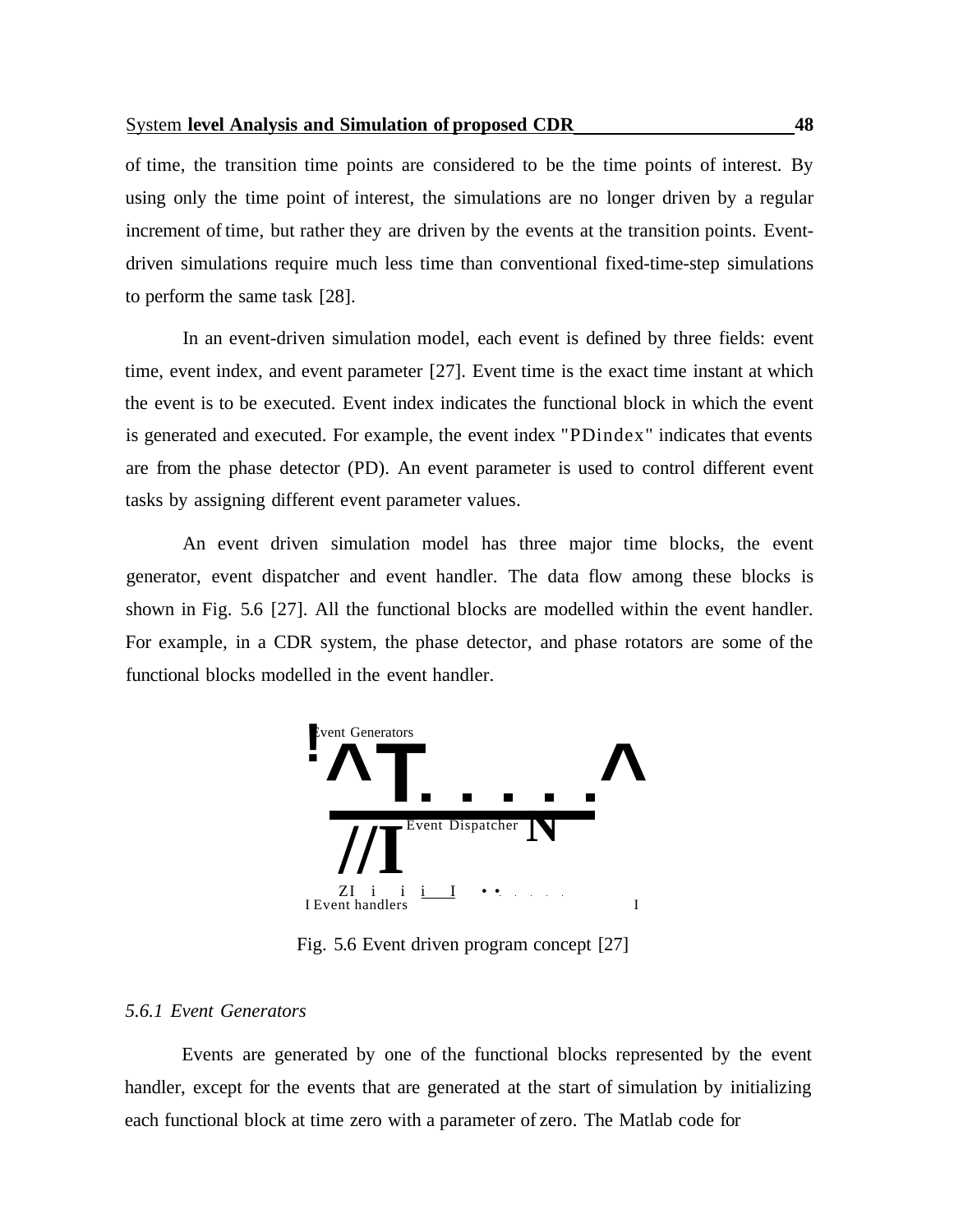initializing the functional blocks is shown in List 1 [27]. The Matlab function *<sup>i</sup>Add Evenf* is called to generate the event at time zero by passing the parameter of zero.

#### List 1: Matlab code to initialize the functional blocks [27]

*event('initialize) % reset all functional block by passing parameter ofO at time ofO event ('Add\_Event',@time=0, PRBS\_generator, parameter* = *0) event(Add\_Event', @time =0, Phase Detector, parameter =0) event ('Add\_Event',@time-0, Phase Rotator, parameter* = *0) event(Add\_Event', @time =0, Data\_MUX, parameter =0) end* 

#### *5.6.2 Event dispatcher*

The event dispatcher receives all the event requests in the order in which they are generated according to the functional operation of the CDR. Within the event dispatcher, an event management function sorts the events in an order in which the events are to be executed and stores them in a queue.

#### *5.6.3 Event handler*

The event handler executes the events in the order in which they appear in the queue. Once an event is executed by the event handler that event will be deleted from the queue. In addition to executing events, the event handler is also responsible for generating the subsequent event according to the CDR operation.

Each functional block is modeled by writing a Matlab function. A Matlab code for a functional block is shown in List 2 [27]. Each function is defined by two arguments: time and parameter. Different parameters (cases) are used to perform different event tasks. For example, in a clock generation function, at case 0 the first clock edge is generated at time zero (initialization) and at case 1 the next clock edge is generated after a time of clock period *(T).*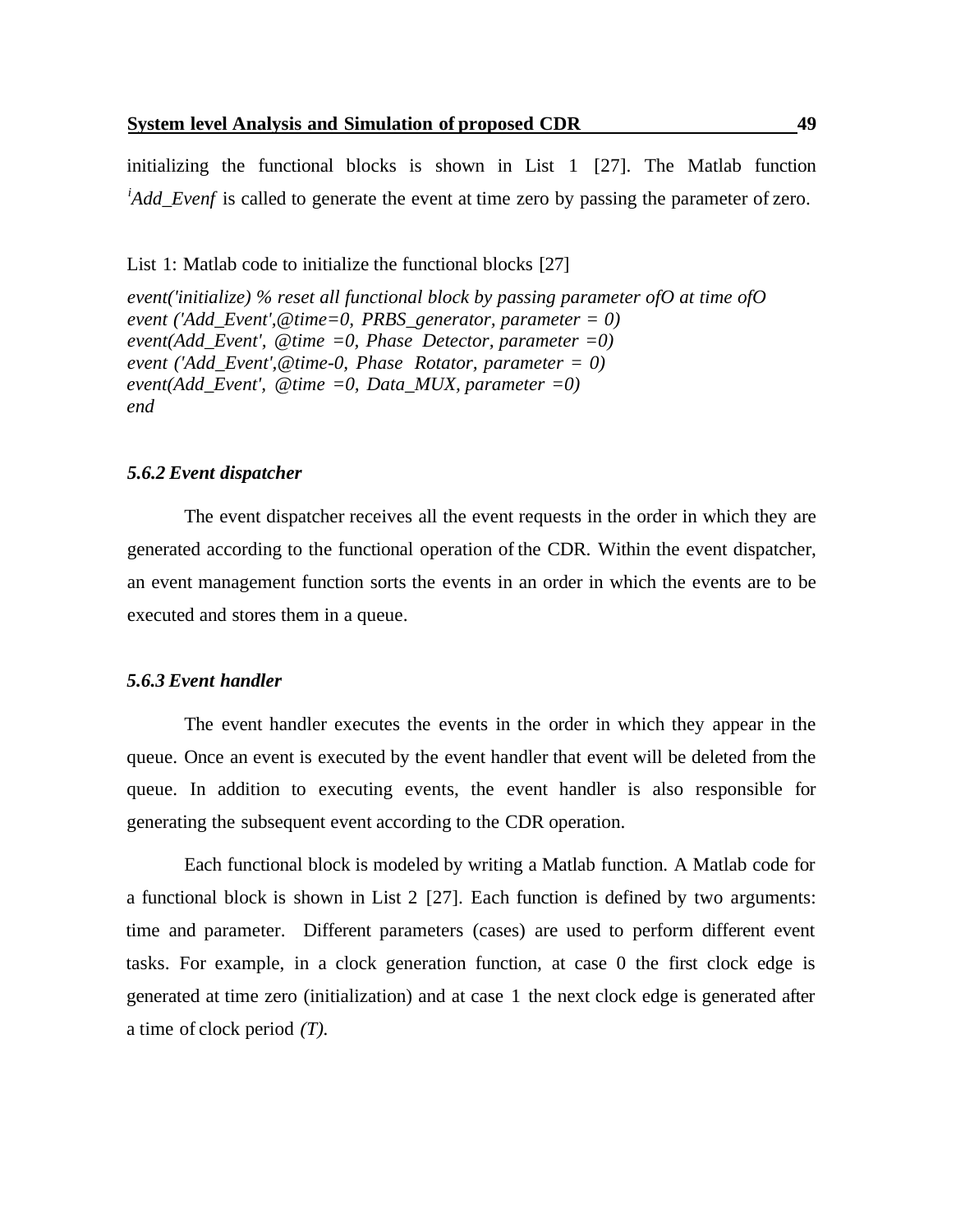#### **System level Analysis and Simulation of proposed CDR 50**

List 2. Matlab code for a functional block [27] *function Block\_Name(time, parameter) persistent vor 1, var2 switch parameter case 0 %initialize the block < initialization> case 1 <processing of event type 1> case 2 <processing of event type 2>* 

*Case N <processing of event type N> End* 

#### *5.7 Event-driven modelling of the proposed CDR*

The event driven model is developed for each functional block of the CDR system that is used to perform the jitter tolerance performance test of the CDR. The functional blocks are the Sinusoidal Clock Generator, Jittered PRBS generator, Phase Detector (PD), Rotating signal generator (RSG), Phase Rotator (PR) and data multiplexer (DMUX). The Matlab simulation model of each block is discussed in the following sections and finally the simulation results are presented. The detailed Matlab code is presented in appendix I.

#### **5.***7.1 Sinusoidal jittered clock generator*

In order to find the data edges, modulated by sinusoidal jitter, a phase modulated sinusoidal signal is analysed, which can be expressed as.

$$
A(t) = \sin(2nf_d t + 2TIA_J \sin(2\#^{\prime\prime}))), \qquad (5.9)
$$

where  $A(f)$  is sinusoidal phase modulated signal and  $f_d$  is the Baud rate.

List 3 shows the Matlab code of an event-driven functional model that outputs the jittered edges of the signal *A(f)* as the global parameter 'period'. The function 'Clock' has two fields, "time" and "para". The case statements are used to control the process, in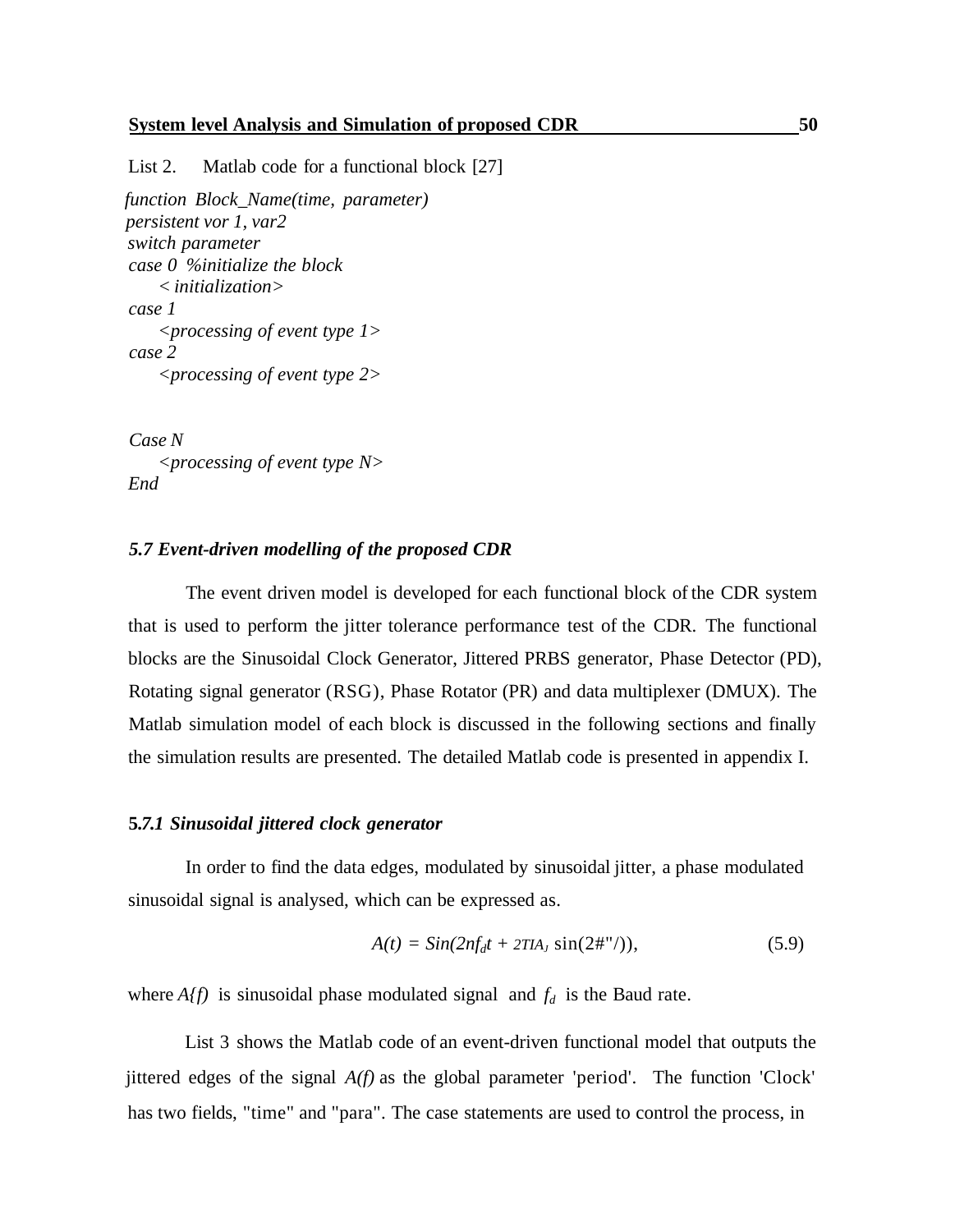'case 0', the event is initialized by generating an event with time zero. In 'case 1', the zero crossing point (zerocross) and even numbered zero-crossing (even\_zero\_cross) points are identified and the jittered period is calculated.

List 3: Matlab algorithm for jittered clock

```
function Clock (time, para) 
global Clocklndex, period, aj, fj 
persistent pointer, pointer!, zero cross, even_zero cross, PrevP 
switch para, 
case 0 % intialize the event 
       AddEvent (0, clock index, 1) 
       pointer =1; pointer2=0; pointer3=0; 
case 1 %find the zero crossing points and calculate jittered clock period (period) 
       for time=0:le-12:2*endtime 
               pointer = pointer+1; 
               P=sin((2 *pi *(fj) *time) + pi *aj*sin(2 *pi *(fj) *time))) 
               if((P<0) && (Prev_P>0)) \setminus((P>0) && (Prev_P<0))
                      pointer 2 =pointer2+1; 
                      zero _cross=time; 
                       if (rem(pointer2,2) ==0) 
                             pointer 3 =pointer3+1; 
                              even_zero_cross(pointer3)=zero cross; end 
                       if (pointer 3> 1) 
                             period(pointer3-)=even_zero_cross(pointer3)-
                                                  even_zero_cross(pointer3-l); end 
               end 
               Prev_P=P; 
        end 
end
```
#### **5.7.2 Jittered PRBS generator**

After generating the PRBS data pattern using a Matlab function (PRBS), jitter is added to the data by setting duration of each data bit by the corresponding jittered period. The Matlab code for functional block "JPRBS", shown in List 4, generates a PRBS data stream that is modulated by sinusoidal jitter at the data rate for a given period of time (endtime).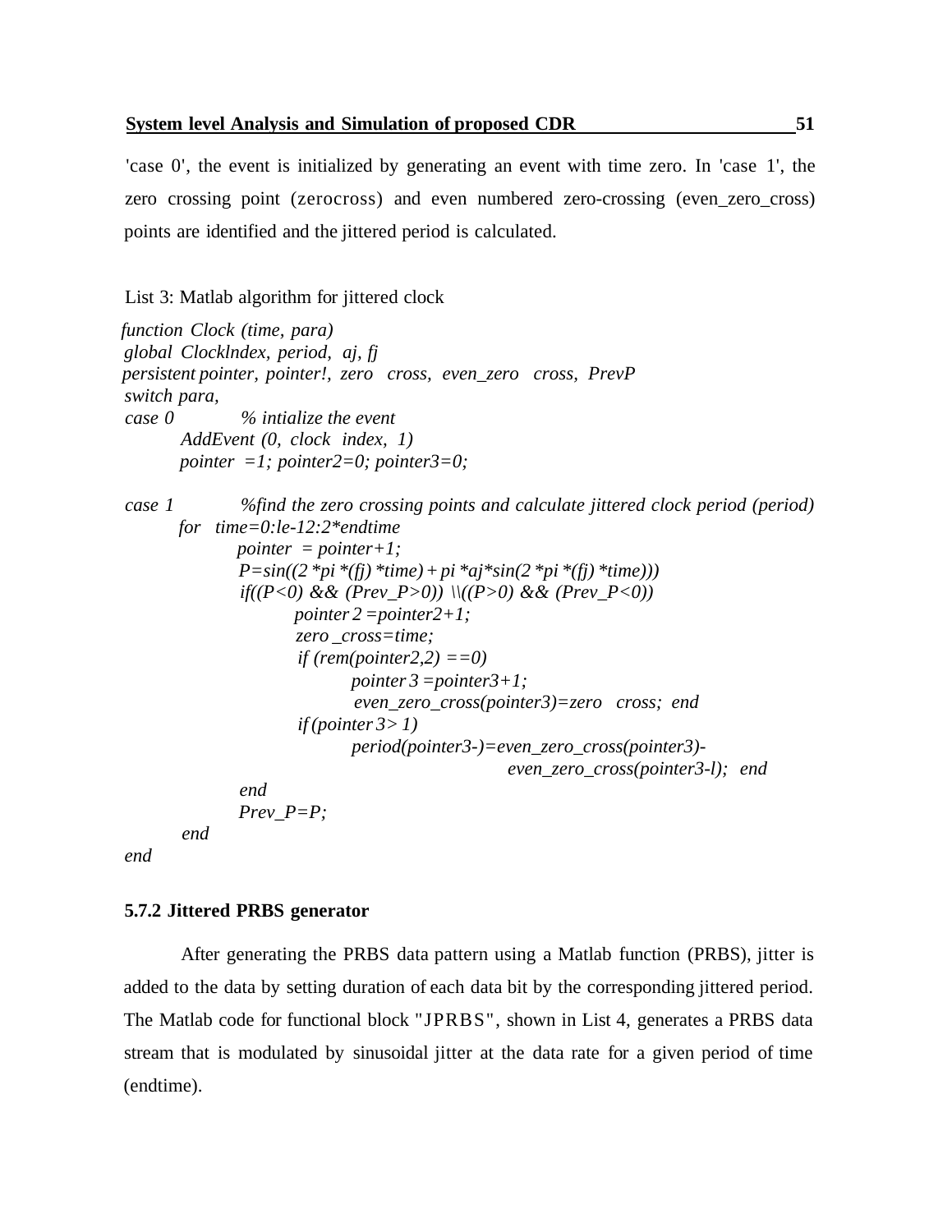First, in 'case 0', the event is initialized by generating an event at time zero. Also in 'case 0', the Matlab function 'PRBS' is called to make PRBS data bits available so that they can combine with jitter. A pointer is used to assign each data bit for the duration of the jittered period. This is done by generating (adding) a subsequent event at the time of "time+period(pointer)". The value of the 'period' (pointer) refers to the jittered period of the corresponding data bit. In other words, if one data edge is set at a time instant, the next data edge is set after the jittered period of time.

List 4: Matlab code for Jittered PRBS data

```
function J_PRBS(time,para) 
global J PRBS Index, Clocklndex, period, Datain, endtime 
persistent pointer, Data 
switch para 
case 0 % intialize the event and call the PRBS function to generate data 
       pointer = l;
       AddEvent (0, JPRBSIndex, 1); 
       Data = PRBS(initial, endtime); 
case 1 % Generate the Jittered PRBS Data 
       Datain(pointer) — Data(pointer); 
       Add_Event(time+period(pointer), JPRBSIndex, I); 
       pointer = pointer+1;
```
*end* 

#### **5.***7.3 Phase Detector*

The event-driven Matlab code for the phase detector is shown in List 5. In 'case 0', events are initialized at time zero and a parameter of zero. In case 1, three data samples, separated by T/3, are generated in each nominal Baud period (7), and adjacent samples are compared to detect the transition. If a transition is detected an event is triggered to case 2 where the center of the data eye (centerpoint) is compared with the DSCP point (samplepoint), and the phase error is calculated. In Case3, the current DSCP point is captured as a 'samplepoint' by the event that is triggered by phase rotator in order to compare the transition point with the DSCP point. Once the phase error is calculated an event is triggered to case 4, where the *L* and *R* signals are generated according to the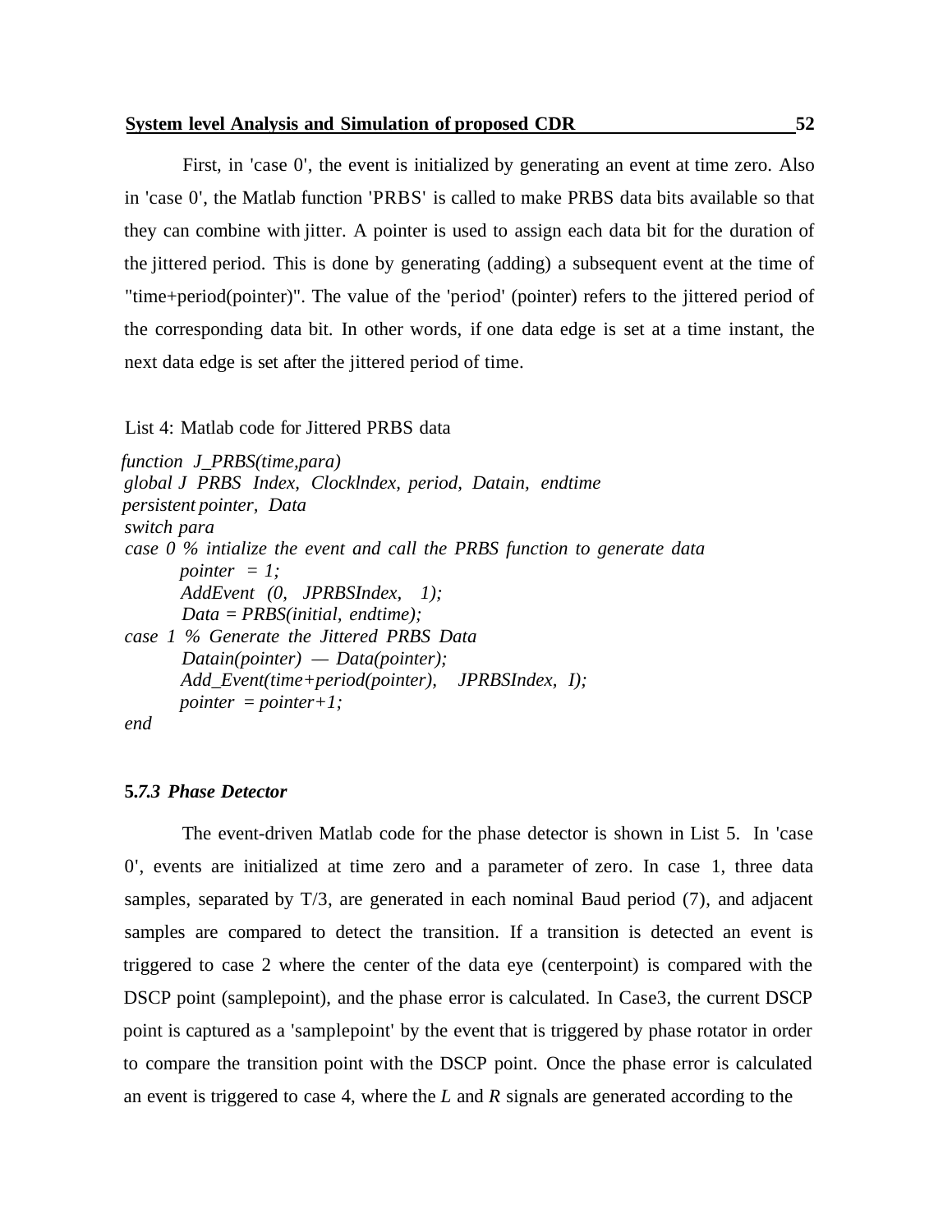sign of the phase error. The phase error and *L* and *R* signals are calculated only if a data transition is detected.

List 5: Matlab algorithm for phase detector

```
function PD(time,para) 
global PRBSIndex, PD Index, PRIndex, Datain, Data samples, L, R ; 
persistent pointer, pointer2, T, phase error, i, centepoint, samplepoint; state; 
switch para 
case 0 % intialize the events 
       pointer = 1; pointer2 =1; 
       Add_Event (0, PD Index, I); 
case 1 % generate the data samples 
       Data_samples(pointer2) = Data_in(pointer); 
       if (rem(pointer2,3) ~= 0) begin 
              Add_Event(time+T/3, PD Index, I); 
       end 
       if (Datasamples(i) ~= Datasamples (i-1) % detect the transition 
              AddEventftime, PD_Index,2); 
       end 
       pointer2 = pointer2+l; 
case 2 % Compare the data eye center (centerpoint) with samplepoint 
       centerpoint= time; 
       if state ==I 
              phase error = centerpoint -samplepoint; 
              Add Event (time, PDIndex, 4); 
       else 
              state =2;
       end 
case 3 % receives the timing information of DSCP from Phase Rotator (PR) 
       samplepoint=time; 
       if state ==2phase error =centerpoint-samplepoint; 
              Add_Event(time, PD Index, 4); 
       else 
              state =//
       end 
       Add_Event(time,RSG Index, 1); % send the current DSCP edge to RSG 
case 4 % generating L and R signals 
       if fphase error >0) 
              R = round (phase_error/(T/3));
```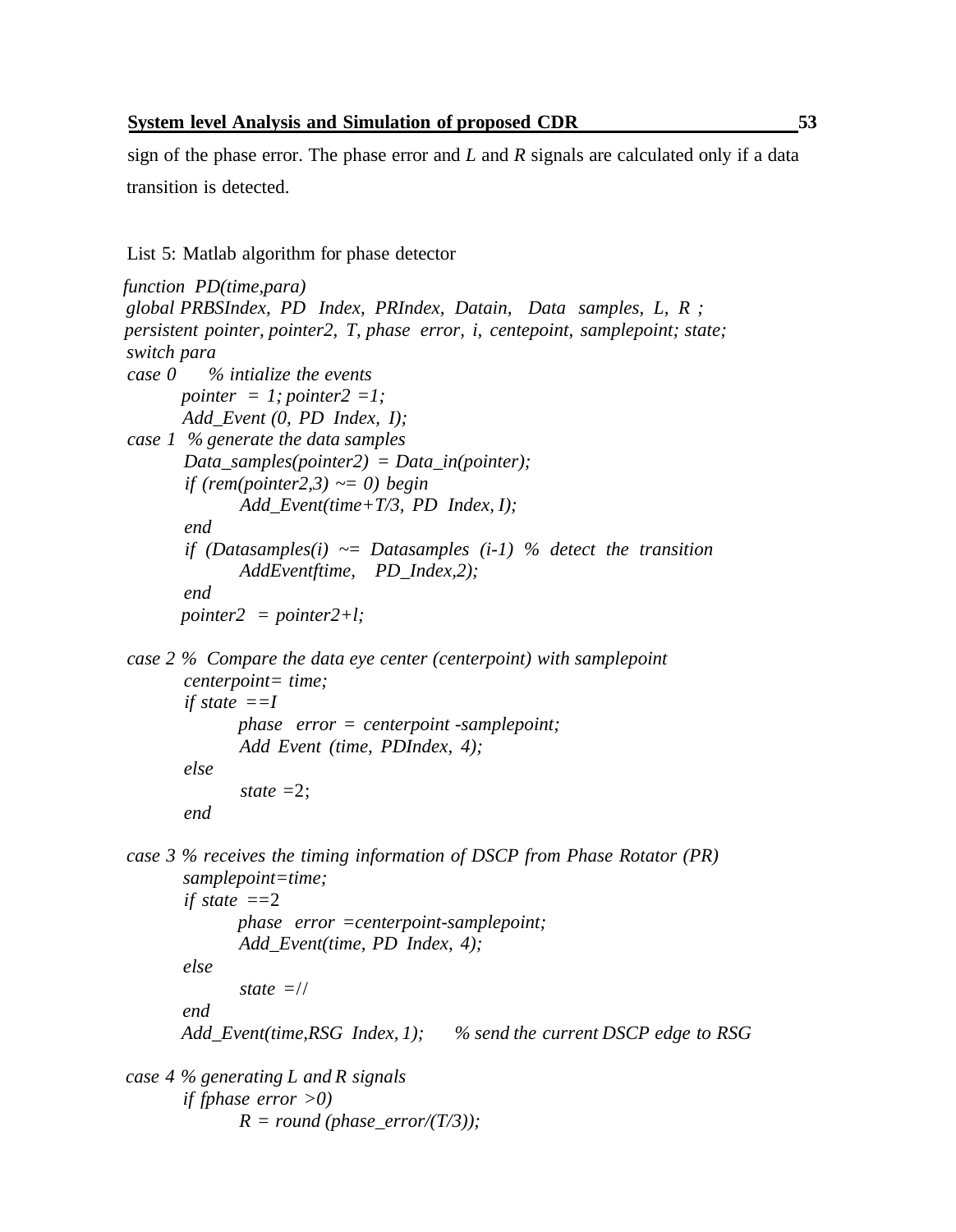```
else if(phase error <0) 
       L = round(-phase_error/(T/3));end
```
#### *5.1 A* **Rotating signal generator (RSG)**

*end* 

The phase rotation action is carried out once in a timing window (TW) of eight symbols. List 6 describes the Matlab code for RSG. *Ls* and *Rs* are the total number of request signal *L* and *R* within given TW respectively. The signal *Ls, Rs,* and command signals *RotL* and *RotR* are initialized in case 0. In case 1, the number of request signals *L* and *R* are counted within the TW and total number is stored as *Ls* and *Rs* respectively. The command signals are generated at the end of each TW according to the proposed decision technique. An event is triggered to the phase rotator to send the command signal *RotL* and *RotR* to the phase rotator to update the phase.

List 6: Matlab code for Rotating signal generator

```
function RSG (time,par a) 
global RSG Index, PD Index, PRJndex, L, R, RotL, RotR; 
persistent pointer, Ls, Rs; 
switch para 
case 0 % initializes events 
       pointer = 1; Ls=0; Rs=0; 
       RotR = 0; Rotj=0; 
       Add_Event (0, RSG Index, 1) 
case 1 
       if (rem(pointer,8) ==1) % reset the L, R count after each timing window (TW)
              Ls=0; and Rs=0; 
       end 
       Ls = Ls + 1; %counting number of L within TW
       Rs= Rs+1; 
       if(rem(pointer, 8) == 0)if(Rs = 0) && (Ls == 0)RotR = I;
                     Add Event (time, PRJndex, I); % send the DSCP to PR 
              elseif(Rs = 0) && (Ls \sim 0))
                     Rot_L= I; 
                     Add Event(time, PRJndex, 1); % send the DSCP to PR 
              Else
```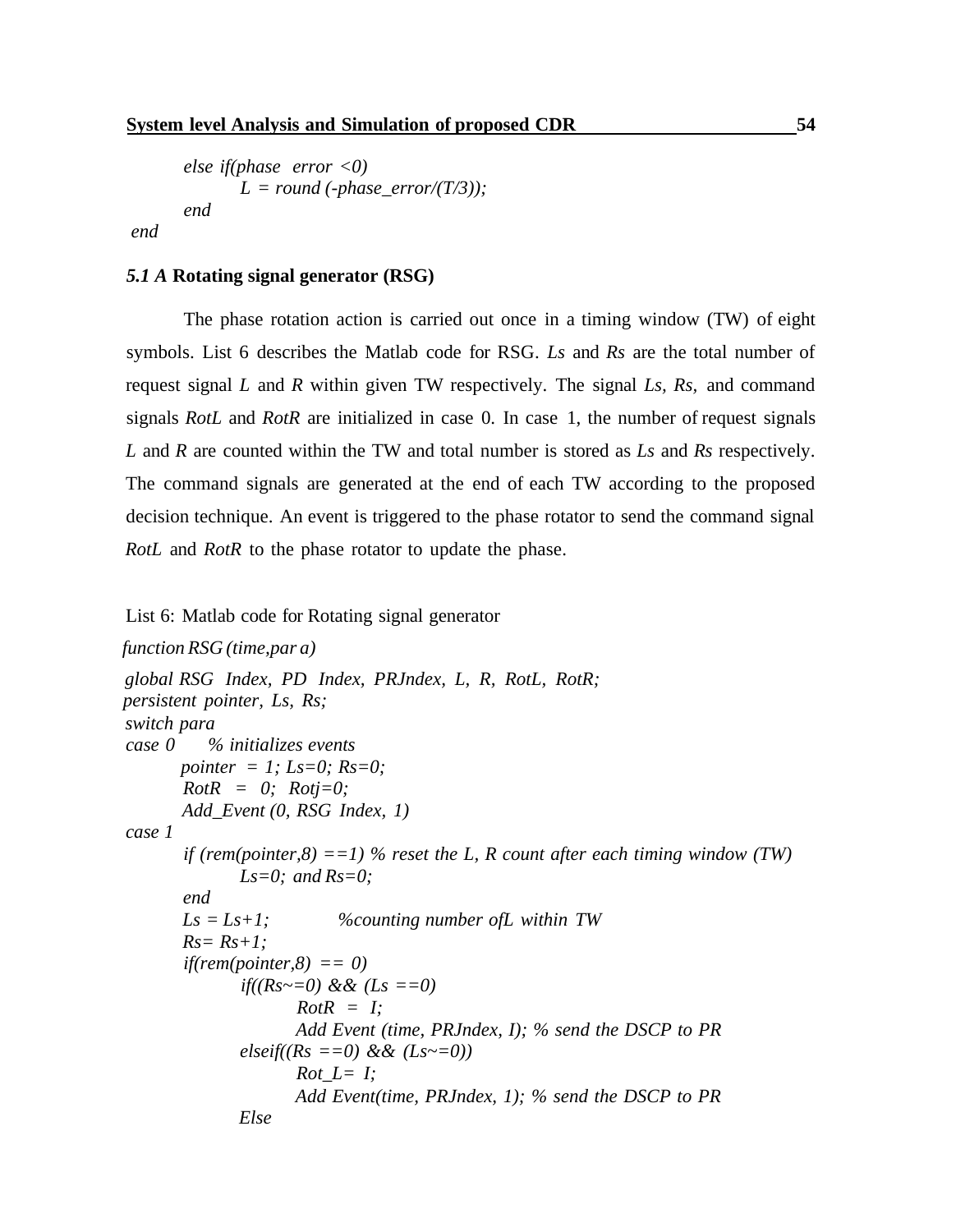```
RotL=0; 
      RotR = 0:
      Add_Event(time,PRJndex,l); % send the DSCP to PR 
end
```

```
else 
Rot J = 0; Rot R=0;
Add_Event(time,PRJndex,l); % send the DSCP to PR 
end 
pointer = pointer+I;
```
*end* 

#### *5.7.5 Phase rotator (PR)*

The Matlab code for the phase rotator module is shown in List 7. 'Case 0' is used to initialize the event by passing a parameter of zero at time zero. The phase rotation action is performed at case 1. For example, when PR receives a non-zero command signal *RotR,* the current DSCP point *(Clk2)* is retarded by adding '7/+773'. The updated DSCP point *(Clk3)* for the next symbol is defined by moving the current sampling phase by *4T/3.*  In the case of the request signal *L,* the next DSCP point is set by adding ' 7-773' to the current DSCP point. The DSCP point information (DataSamplesPt) is sent to the DMUX by triggering an event at case 2 to extract the corresponding data sample as the recovered data.

List 7: Matlab code for phase rotator,

```
function PR(time,para) 
global PRJndex, RSGJndex, L, R, RotL, RotR,, DataSamplePt, DMUXJndex; 
persistent pointer2, phase step; 
switch para 
case 0 % intialize events 
       pointer = 1; phase step =T/3; 
       AddJEvent (0, PRJndex, 1) 
case 1 
       if (rem(pointer,8) == 0) 
              if((Rot L=-0) && (RotR ~=0))
                    Add_Event(time+phase_step+T, PD Index, 3); 
                    Add_Event(time+phase_step+T, PRJndex, 2); 
                    Rot_R=0; 
              elseif((RotJ~0) & \&\&(RotR=0))Add_Event(time-phase_step+T, PD Index, 3);
```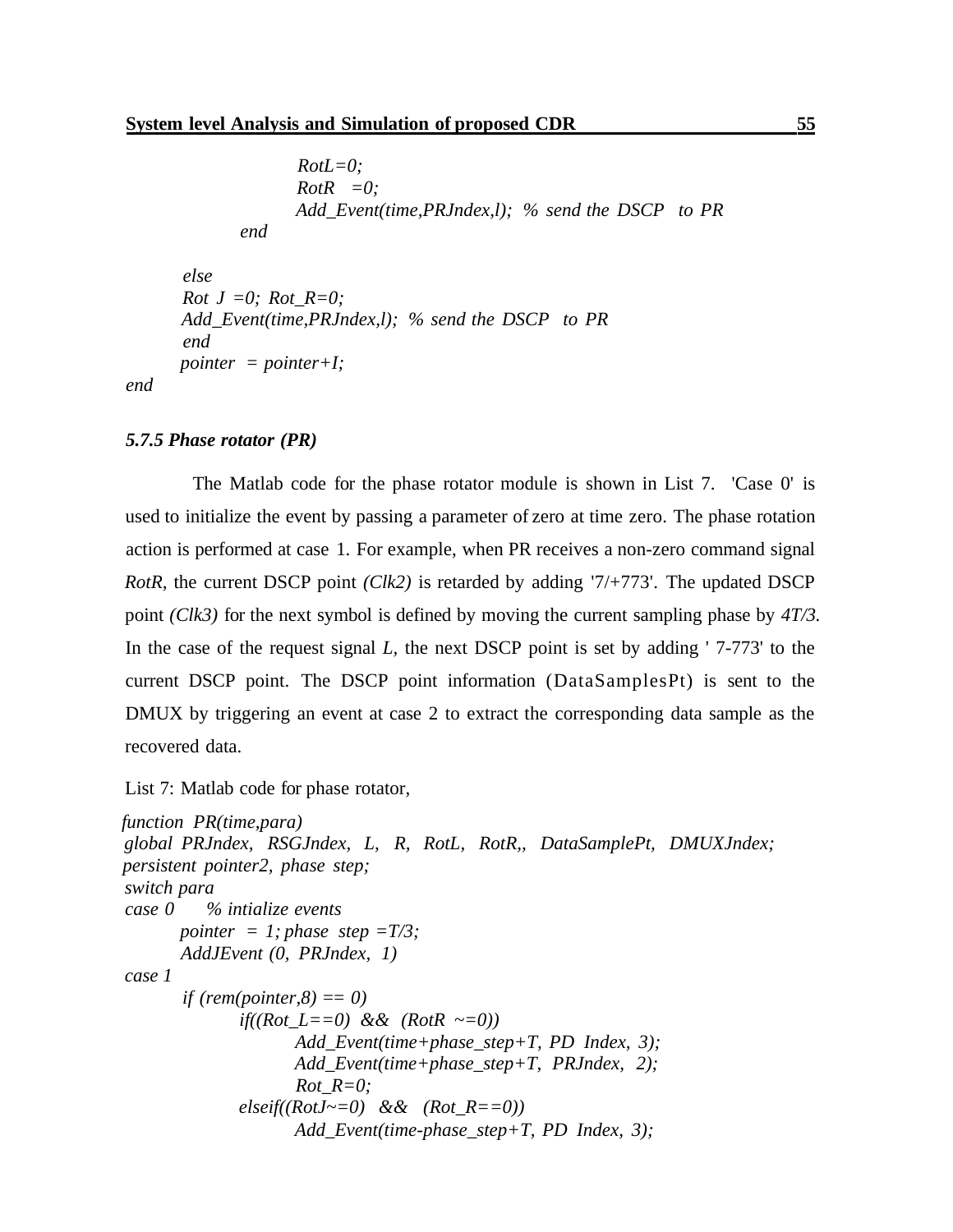```
Add_Event(time-phase_step+T, PR Index, 2); 
                     Rot_L=0; 
              else 
                     AddJEvent (time +T, PDIndex, 3); 
                     Add_Event(time+T, PRIndex, 2); 
                     Rot_R=0; Rot_L=0; 
       else 
              Add_Event(time +T, PDIndex, 3); 
              Add_Event(time+T, PRIndex, 2); 
              Rot_R=0; Rot_L=0; 
       end 
      pointer = pointer+1 ; 
       L = 0; R = 0; % reset L and R to zero after phase rotation
case 2 % send the current sampling clock phase information to the Data Recovering 
module (MUX) 
       DataSamplePt(pointer)= time; 
      Add_Event(time,DMUX_Index, I); 
end
```
#### *5.7.6 Data MUX (DMUX)*

DMUX receives the current DSCP point (Data\_Sample\_Pt) for each symbol as the control signal and the sampled data. The data sample that is sampled by the DSCP is output as the recovered data. List 8 shows the Matlab code for DMUX where case 0 is used to initialize the event. In case 2, the DSCP point information is received by an event that is triggered at the phase rotator. The DSCP timing information is captured as 'samplepoint', which is processed to find the corresponding sample number in the data stream. The detected sample for each symbol is extracted as the recovered data (RecoveredData). Recovered data is compared with original data, which is the input data to the CDR, to generate the bit error and (BER).

List 8: Matlab code for DMUX

*function DMUX(time,para) global Datasamples RecoveredData DMUXIndex* 

*persistent pointer, T, datasample time; switch para case 0 % Initialization of events pointer=I;*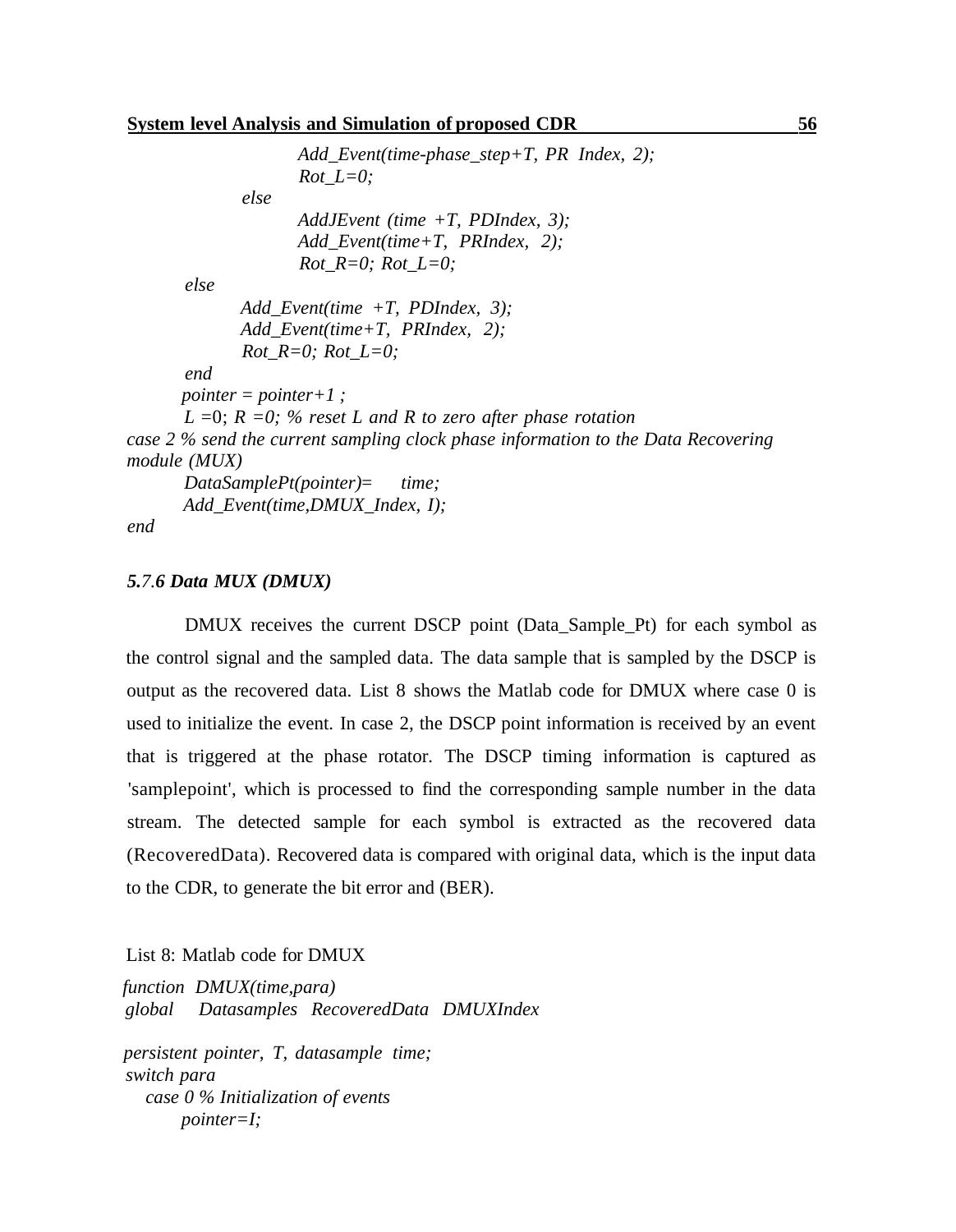*Add\_Event(0,DMUX\_Index, I); case 1 samplepoint = time % receives the data sampling points i=(round((samplepoint-prev\_samplepoint)/(T/3)));%identifythe corresponding %data samples within the symbol j=j+i; % defining the exact location of % the sample* 

```
Recovered_Data(pointer)=Data_samples(j); 
pointer =pointer+1; 
prev samplepoint=samplepoint; 
ij>rev=i;
```
*end* 

#### *5.8 Simulation Results*

First the simulation time of the conventional fixed-time-step model and the eventdriven model are estimated and compared. Table 1 compares the simulation time for both models. The fixed-time-step model uses a time step value of 1/100 of the Baud period. In both cases the simulation is run for 1000 Baud period intervals. The event-driven simulation is found to be 30 times faster than conventional simulation with fixed-timestep of 1/100 of baud period

Table 5.1 Simulation time comparison

|                 | Conventional    | Event-driven |  |
|-----------------|-----------------|--------------|--|
|                 | fixed-time-step |              |  |
| Simulation time | 120 s           | 4 S          |  |

To obtain the jitter tolerance of the CDR, the event-driven simulation is executed for 20,000 symbols of PRBS7 data. Since the 3X oversampling is employed total of 60,000 samples are processed. The variation of jitter tolerance against jitter frequency is obtained. The simulated result and theoretical values based on (5.7) and (5.8) are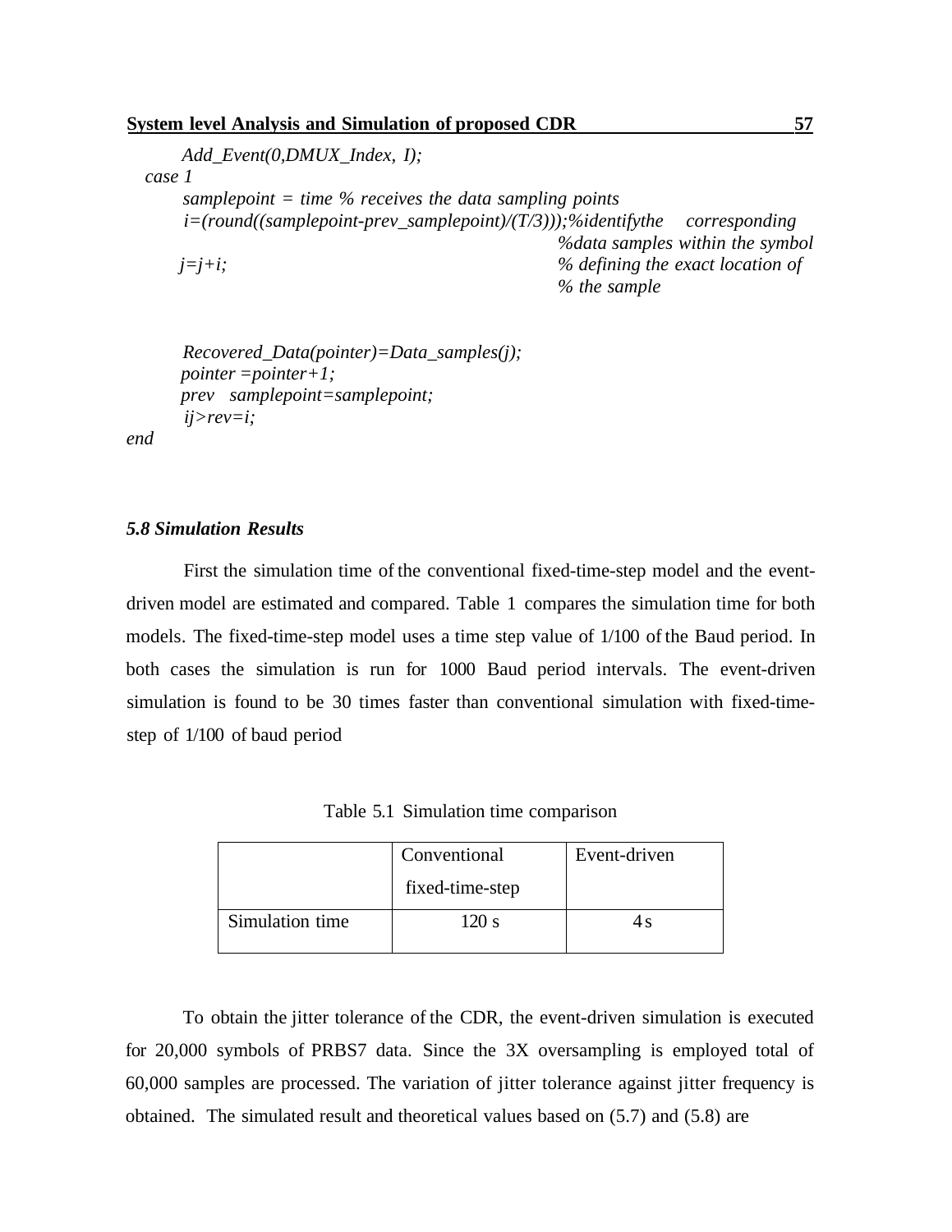presented in Fig. 5.7. The simulation results show a very close match to the theoretical values. The simulated high frequency jitter tolerance of 0.66 is very close to the theoretical value of 0.67 from (5.8). The normalized jitter corner frequency obtained from simulation (0.014) is close to the calculated value of 0.012 from (5.9). For a longer PRBS sequence (here PRBS 7) the error might be larger.

The Fig. 5.7 also shows the theoretical jitter tolerance for PRBS 15  $(2^{15} - 1)$  and PRBS23  $(2^{23} - 1)$ . It can be noted that jitter tolerance at high frequency is constant for the CDR regardless of the PRBS data pattern. However the low frequency jitter tolerance degrades for longer PRBS. This is because the longer PRBS has lower transition density thus reducing the updating speed of the CDR.



Fig 5.7: Jitter tolerance of proposed CDR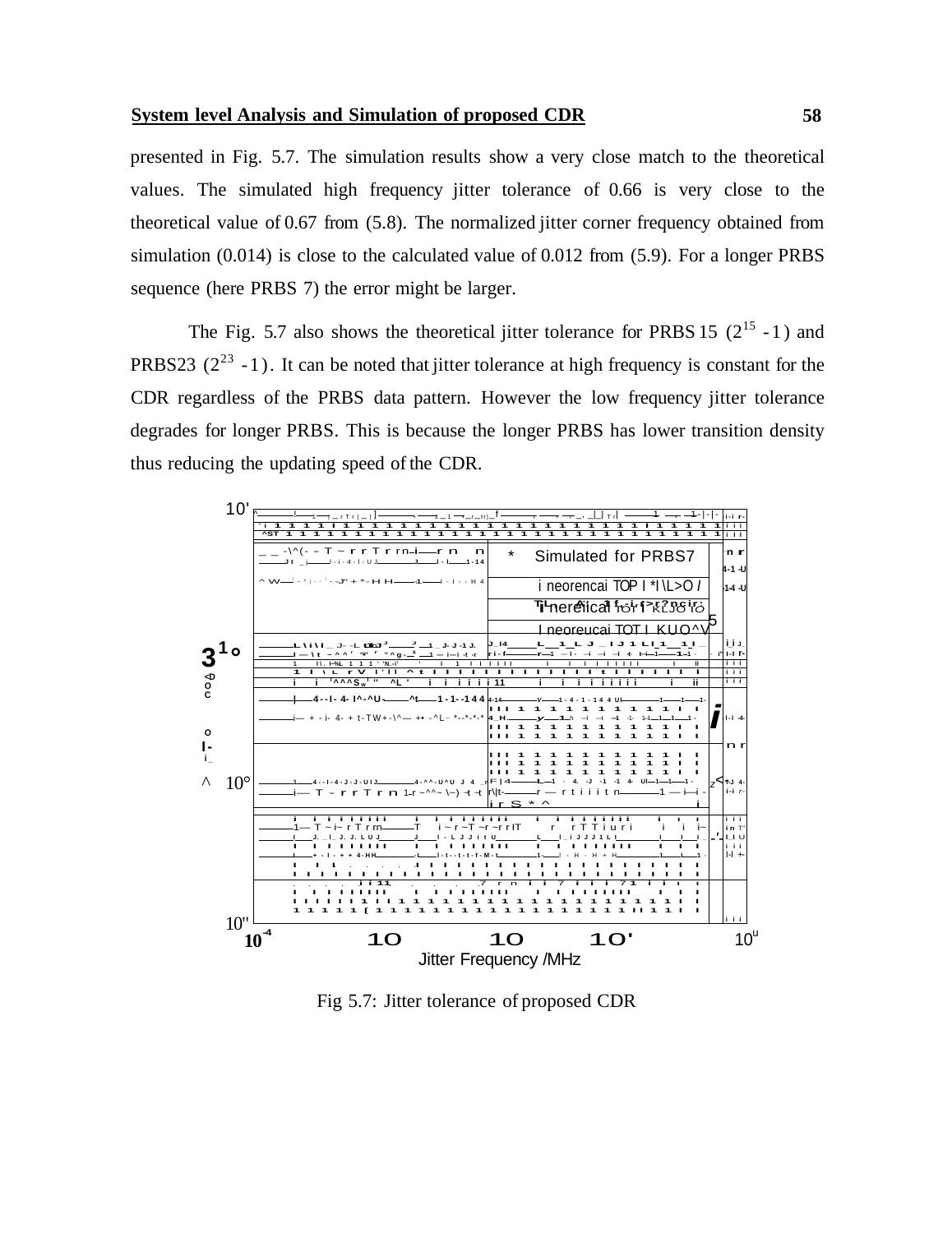### Chapter 6

# *Design and Implementation of the Proposed CDR*

#### *6.1 Chapter overview*

In this chapter, the circuit detail and working principle of each functional block of the proposed CDR are presented. All the functional blocks that are inside the dotted line (see Fig. 6.1), are integrated on a chip. The post-layout simulation results and the



Fig. 6.1 Functional Block Diagram of proposed CDR

(Fig. 5.1 is repeated for convenience)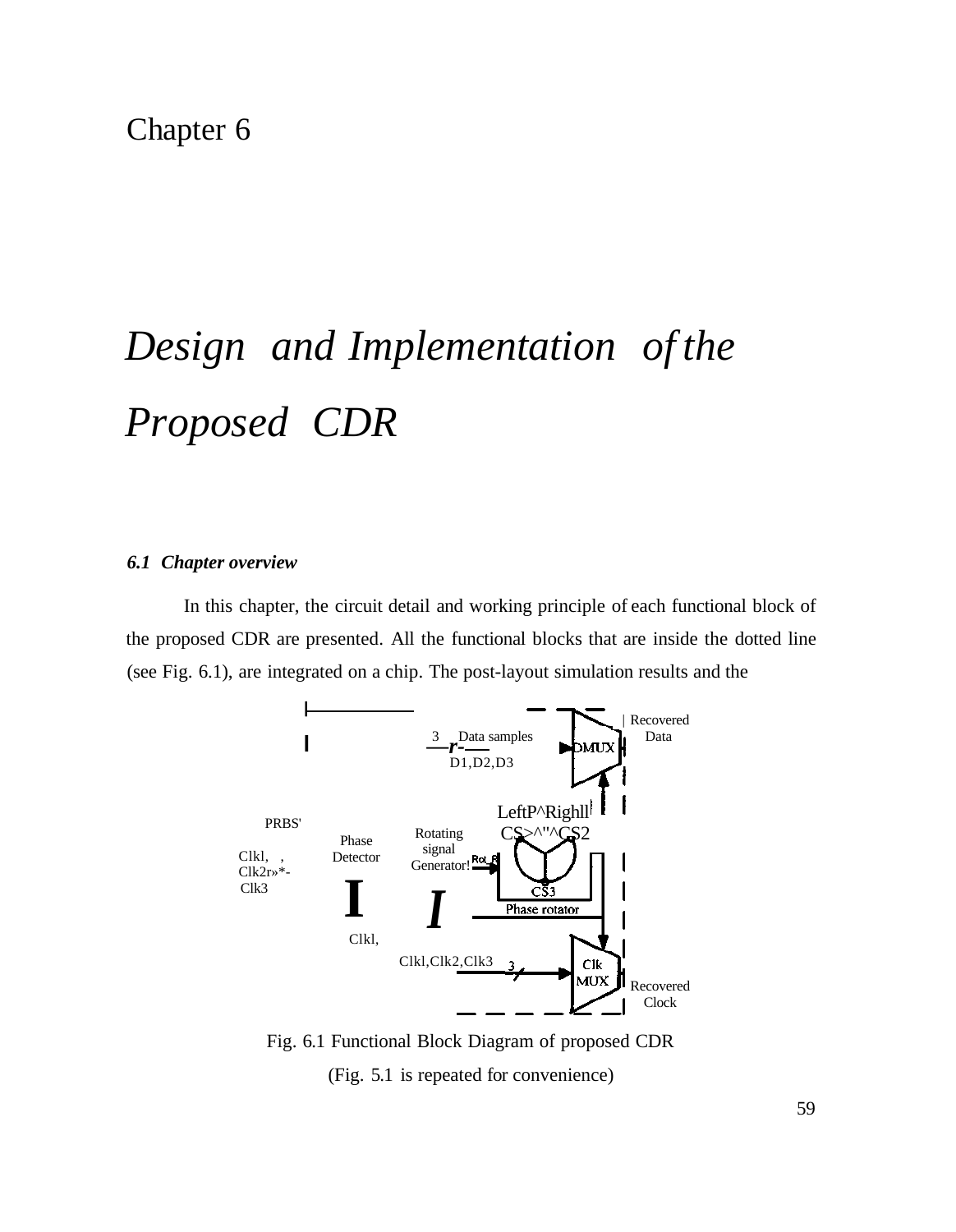comparison of the CDR performance parameters are also reported in this chapter. This chapter also reports the critical path failure analysis of the CDR and proposed circuit modifications to avoid circuit failures.

#### *6.2 Details of the proposed CDR circuit design*

The proposed CDR is implemented using CMOS 65nm process technology. The circuit details and operations of all the functional blocks of the CDR are explained in this section.

#### *6.2.1. Phase detector*

The phase detector can be divided into two sub-blocks, the transition detector and the L-R generating logic circuit, as shown in Fig. 6.2. At the transition detector, data is first sampled by the three clock phases *Clkl, Clk2* and *Clk3* and generated the data samples *Dl, D2* and *D3* respectively. XOR compares the adjacent samples in order to detect the transition. The output of the XOR and the clock signal whose data sample is not used as an input to the XOR, are applied to an AND gate and transition signals are produced. For example, when samples *Dl* and *D2* are applied to the XOR gate, the output is ANDed with *Clk 3* and generates transition signal *T12.* The AND operation removes the unwanted pulses and limits the pulse width of transition signals to *T/2.* 



Fig. 6.2: Circuit diagram of the phase detector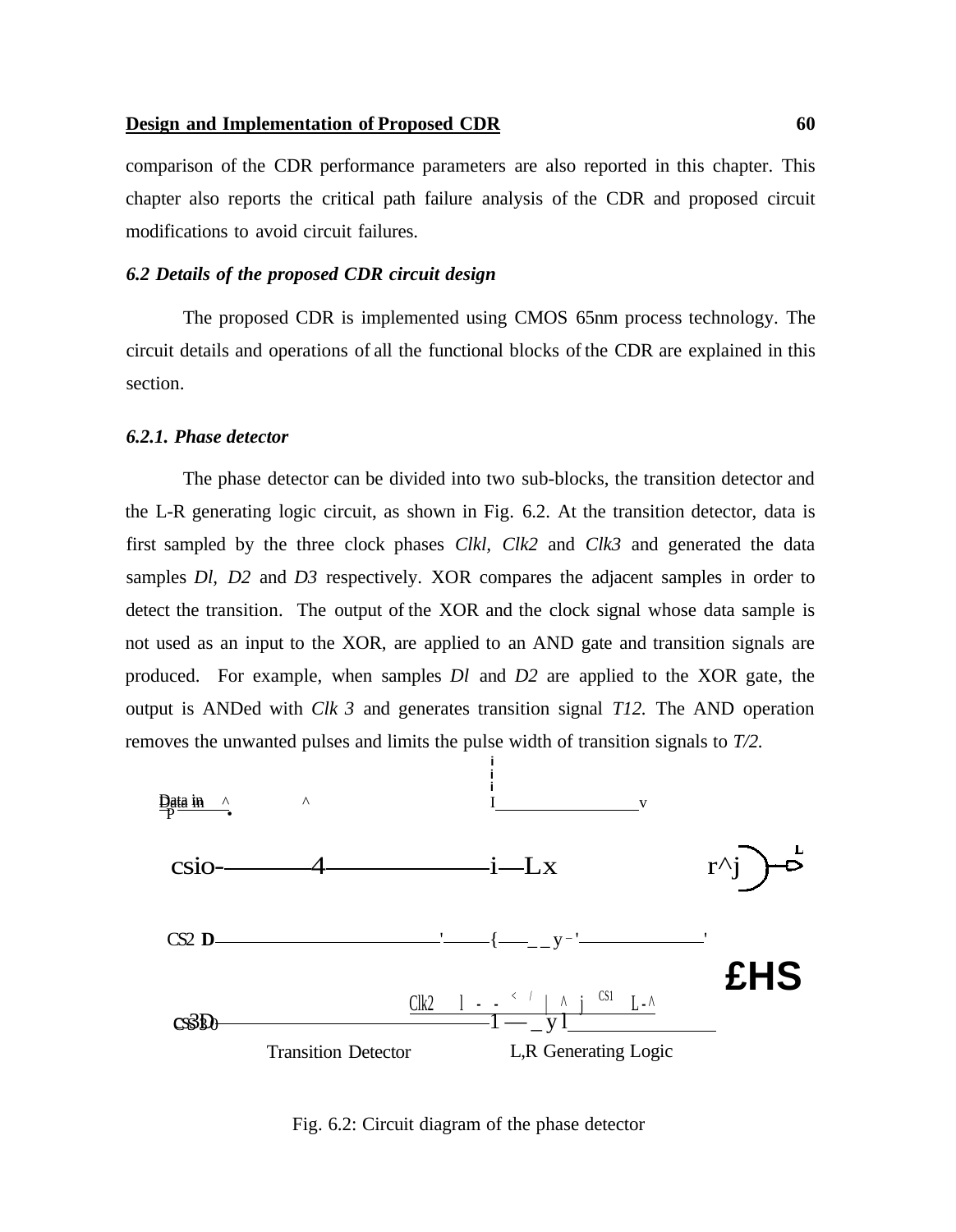The L-R generating logic receives the transition signals and processes them with clock selection (CS) signals. The CS signals are the output from the phase rotator; at a given time instant only one of three CS signals will be active (high). The active CS signal selects the corresponding clock phase signal as the current DSCP. For example, if the *CS1* is at logic 'high', the DSCP will be *Clkl.* The transition signals are ANDed with corresponding CS signals to determine the direction of rotation that has to be performed to keep the DSCP closer to the data eye. For example, the presence of a transition signal 772 implies that there is a data transition between *Clkl* and *Clk2,* and therefore *Clk3* will be closer to the data eye. If *Clk3* is the DSCP, there is no phase rotation action needed, i.e. neither *L* nor *R* signal is to be generated. Referring the L-R generating logic in Fig. 6.1, the transition signal *T12* is ANDed with *CS2* and *CS1,* and since *CS1* and *CS2* are not active signals, both *L* and *R* signals at zero. If the DSCP is *Clkl,* in order to move the DSCP closer to center of the data eye, the DSCP has to be moved away from the data transition point. Since the current DSCP *(Clkl)* is located on the left side of the data transition, the DSCP has to be rotated left to *Clk3.* The *L* and *R* signal is expressed in terms of transition signal and CS signals

$$
L = Tl2\text{-}CSl + T23\text{-}CS2 + T3l\text{-}CS3\tag{6.1}
$$

$$
i? = n2-CS'2 + 7'23-CS3 + 7'31C5'1
$$
 (6.2)

Table 6.1 shows the required request signal *(L* or *R)* and the updated DSCP for all the combination of transition signals and CS signals. Depending on the incoming data and its associated jitter, the transition point may vary, i.e. the transition signal may vary.

#### *6.2.2 Rotating signal generator (RSG)*

A gate level circuit diagram of the RSG is shown in Fig. 6.3. The circuit shown below the dotted line is a frequency divider and the output of the DFF7 has a frequency that is 1/8 of the input clock frequency. Two AND gates and an OR gate are used to generate a narrow pulse *(TW\_pulse),* with a pulse width of *T,* once in an eight Baud period. The OR gate allows the CDR to synchronize with reset signal *(RESET).*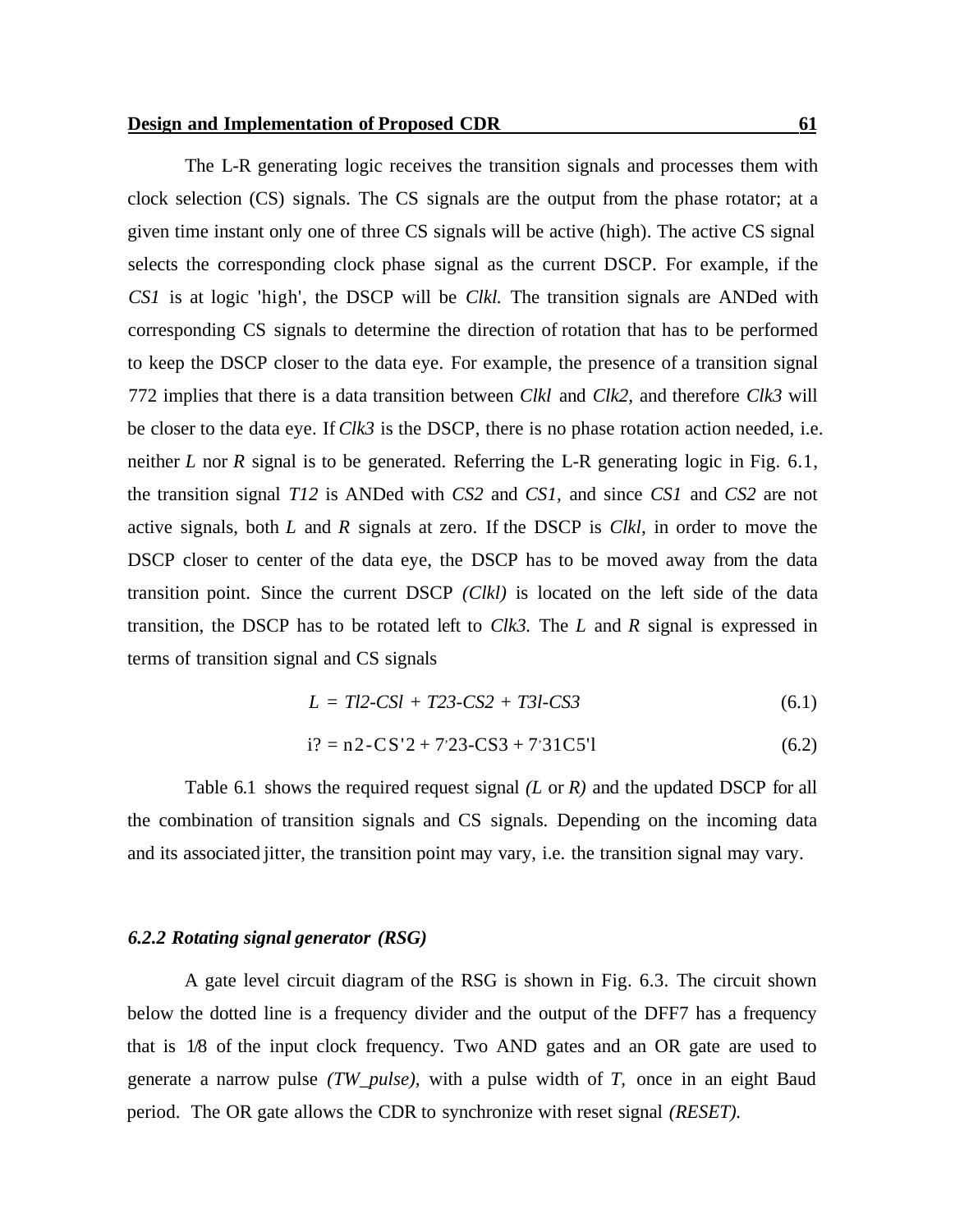The timing window is defined by the time duration between the two adjacent *TW\_pulses.* 

| Transition |                 |                   | L, R             | Updated         | Updated           |
|------------|-----------------|-------------------|------------------|-----------------|-------------------|
| Signal     | CS              | <b>DSCP</b>       | signal           | CS              | <b>DSCP</b>       |
| 772        | CS1             | CM                | L                | CS3             | $\boldsymbol{cm}$ |
|            | CS <sub>2</sub> | Clk2              | $\boldsymbol{R}$ | CS3             | $\boldsymbol{cm}$ |
|            | CS3             | $\boldsymbol{cm}$ | -                | CS <sub>3</sub> | $\boldsymbol{cm}$ |
| T23        | CS1             | CM                | -                | CS1             | CM                |
|            | CS <sub>2</sub> | CM                | L                | CS1             | CM                |
|            | CS <sub>3</sub> | Clk3              | $\boldsymbol{R}$ | CS1             | CM                |
| T31        | CS1             | CM                | $\boldsymbol{R}$ | CS1             | CM                |
|            | CS <sub>2</sub> | CM                |                  | CS1             | CM                |
|            | CS <sub>3</sub> | $\boldsymbol{cm}$ | L                | CS1             | CM                |

Table 6.1: Phase updating pattern of proposed CDR

The *TW\_pulse* is used to reset the DFF1 and DFF2, which are clocked by request signals *L* and *R,* respectively. For example, when the DFF1 receives *L* signal the flip-flop triggers logic T at the output, and keeps the logic until the DFF1 is reset by the next *TW\_pulse.* At the start of each timing window, the DFF1 and DFF2 outputs are reset, which allows the circuit to collect the request signals *L* and *R* within that timing window. The outputs of DFF1 and DFF2 are applied to a XOR gate that outputs logic '0' if both DFF outputs are logic '1' . Otherwise it outputs logic '1' . XOR output is sent to two flipflops DFF3 and DFF4. DFF1 and DFF2 outputs are reset from logic '1 ' to logic '0' if the DFFs receive any *L* or *R* signals. Rising edge of the inverted output of DFF 1 and DFF2 is used to clock the DFF3 and DFF4, respectively. The RSG outputs the command signal *RotL* or *RotR* at the end of the timing window.

For example if only an *L* (or *R)* signal is received, DFF3 (or DFF4) receives logic ' 1' at its data input and outputs a logic ' 1' at *RotL* (or *RotR).* The *RotL* and *RotR*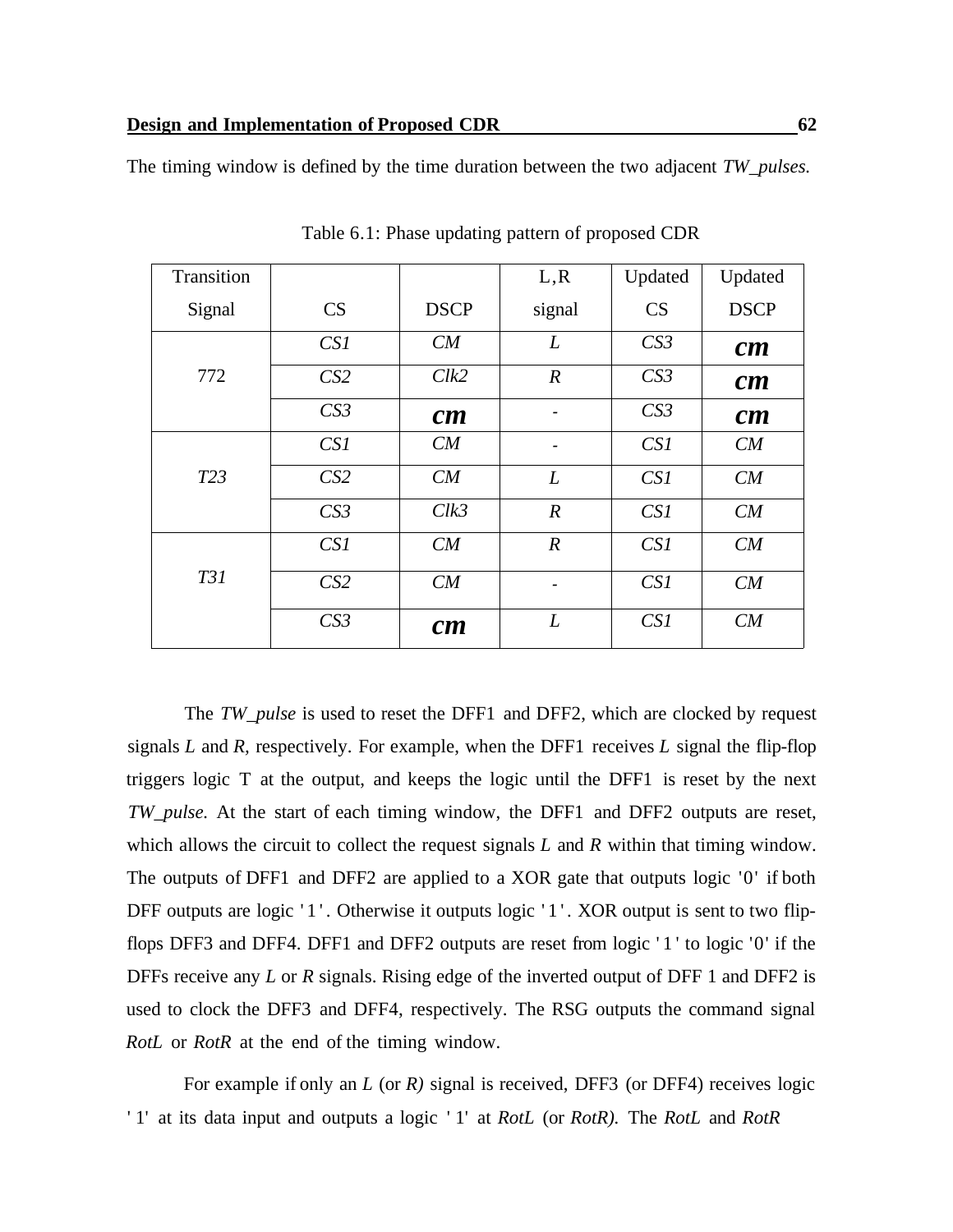signals are reset to logic '0' at the middle of the timing window to enable the DFF3 and DFF4 output line to capture the request for the next timing window, respectively.



Fig. 6.3 circuit diagram of the rotating signal generator

#### *6.2.3 Phase rotator*

Fig. 6.4 shows the top level diagram of the phase rotator, which has three rotating cells. A detailed circuit diagram of the rotating cell is shown in Fig. 6.5. Celll and cell3 uses a flip-flop with reset (DFF-R), and cell2 uses a flip-flop with set (DFF-S). When the CDR reset is asserted the *CS2* will be triggered to logic '1' , and *CS1* and *CS3* will be set to logic '0'.

When the phase rotator receives command signal *(RotL* or *RotR)* the phase rotator rotates the active clock signal depending on whether the request is left or right. For example assume that the current clock selection signal is *CS2,* and the phase rotator receives *RotL.* At rotating celll, *VL* is high and *VR* is low, so NAND1 outputs a logic '1' , and thus NAND3 produces a logic '1' . The rising edge of the *RotL* signal triggers the DFF-R and switches CS1 to logic '1 ' (active). Rotating cell2 has both *VL* and *VR*  low, which makes the NAND1 and 2 outputs to be logic ' 1', and so the DFF-S data input will be at logic '0'. The rising edge of the *RotL* signal triggers the DFF and passes the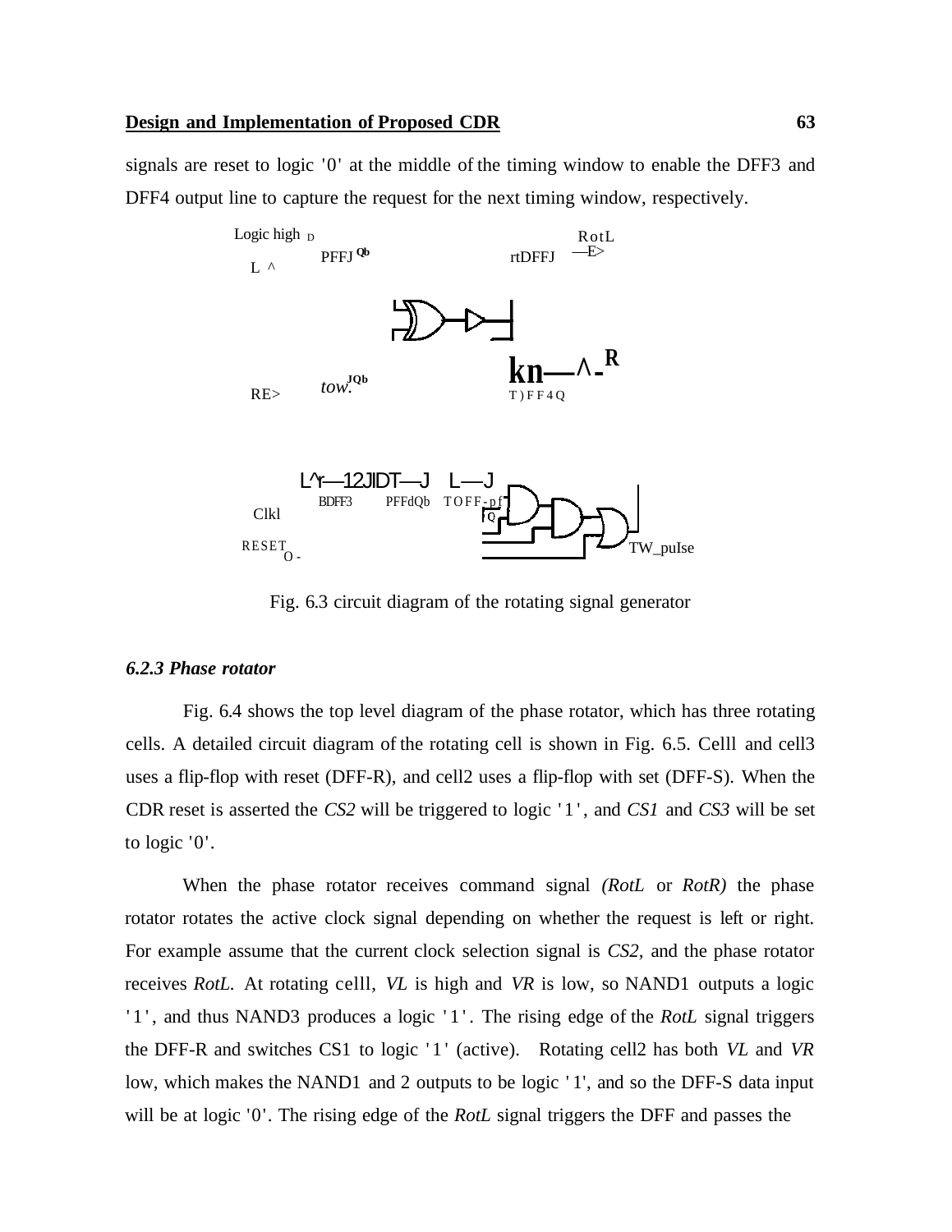logic '0' to its output, i.e. CS2 will turn to logic '0' (inactive). At Cell3, even though VR is high, outputs of NAND1 and 2 are still logic '0'. Therefore it produces the same result as cel!2. *CS3* will be kept unchanged at logic '0'. In this example, when the phase rotator receives a *RotL* signal, the active clock selection signal is switched from *CS2* to *CS1,*  i.e., rotated left.



Fig. 6.4 Block diagram of the phase rotator



Fig. 6.5 Circuit diagram of a rotating cell (Celll)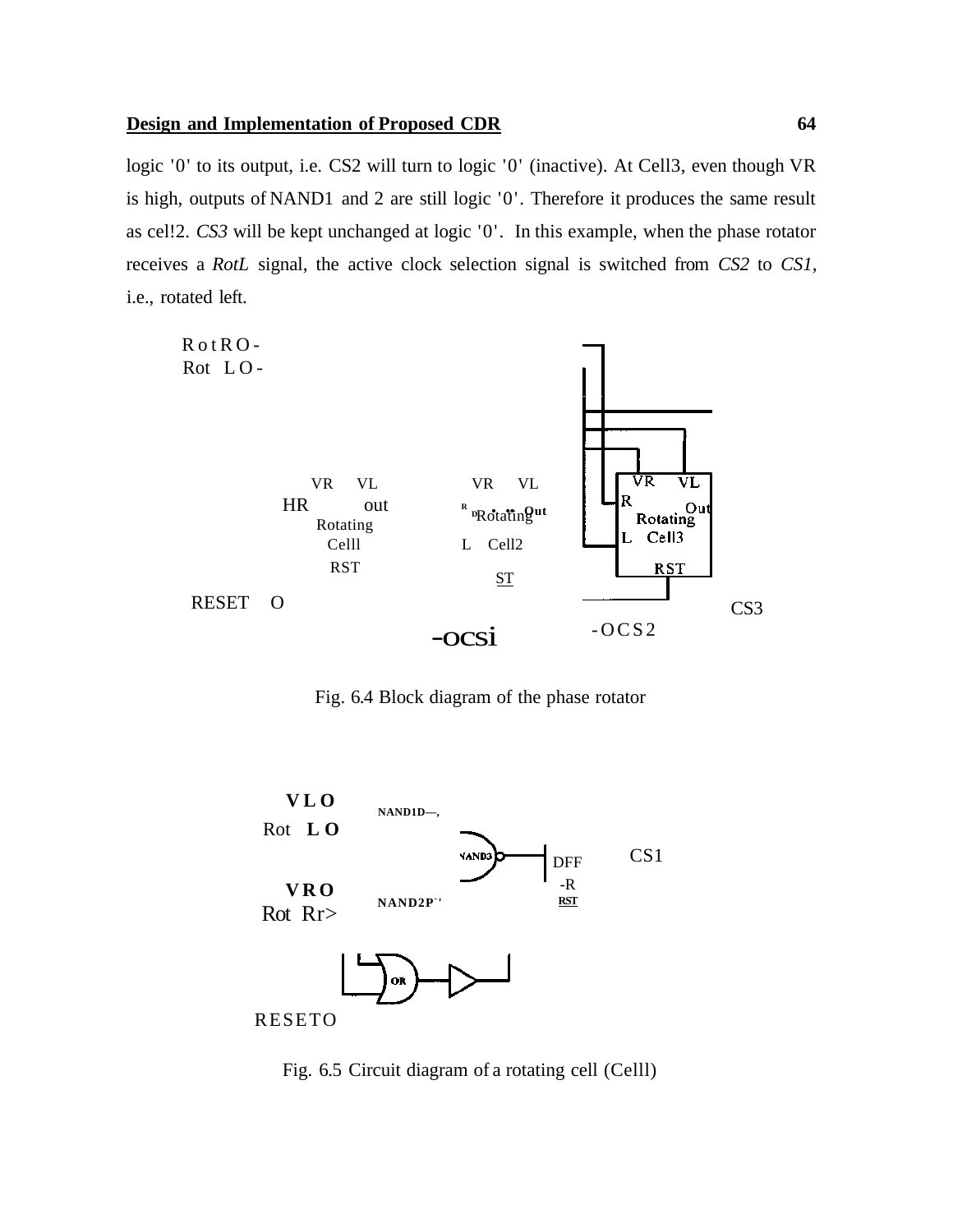The caption at Fig. 6.6 shows the post layout simulation result, where the top waveform *{TW\_pulse)* is the pulse that is generated at the beginning of each timing window. The other three waveforms are the phase rotator output. To observe the phase tracking behaviour, the frequency of the clock signal (5 GHz) and the data signal (4.77 Gbps) are set at slightly different values. It can be observed that the clock selection signal is continuously rotated.



Fig. 6.6 Rotation of the CDR phase

#### *6.2.4 MUX*

The CDR has two MUXs, one to extract the clock (ClkMUX), and one to recover the data (DMUX). The CML based transistor level MUX circuit is shown in Fig. 6.7. As a DMUX, all three pairs of differential data samples *(Dlp/Dln, D2p/D2n* and *D3p/D3n),*  from the phase detector are sent to the MUX inputs. The positive clock selection signals *(CSlp, CS2p* and *CS3p)* are used as the control signals. For example, if we assume that CS2 is active at a given Baud period, the corresponding transistor will turn on, and thus D2 will be passed to the output (Dout) as the recovered data. ClkMUX works in the same way as the DMUX, as it picks up the corresponding clock phase. For example, when *CS1*  is active, *Clkl* will be selected as the extracted clock.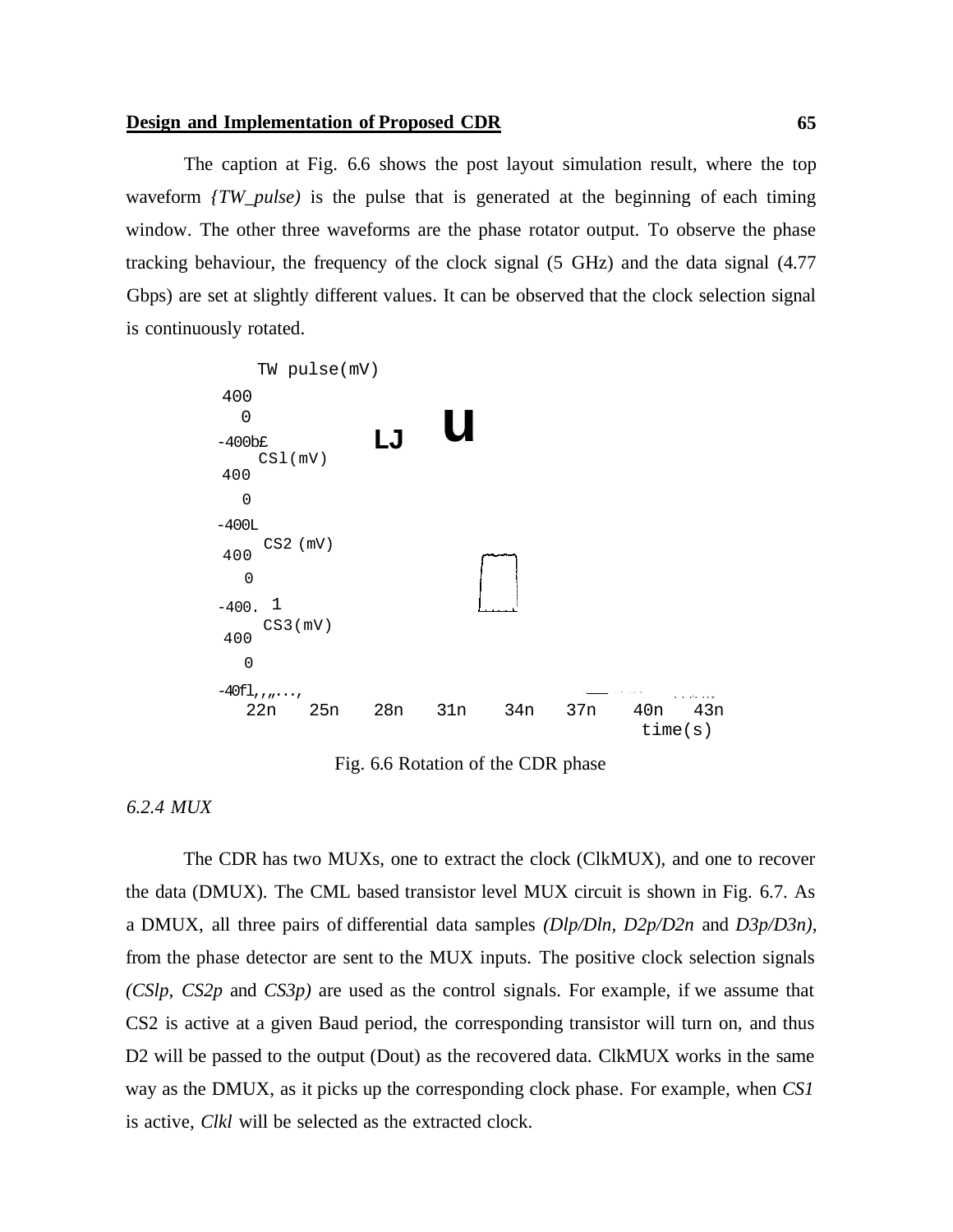

Fig. 6.7 Circuit diagram of CML based MUX

#### *6.2.5 PRBS generator*

The input data to the CDR is generated by a pseudo random bit sequence (PRBS) generator. The circuit diagram of the PRBS generator, as shown in Fig. 6.8, consists of flip-flops (DFF) and a XOR gate. All the flip-flops are clocked by buffered version of one of the clock phase signals *(Clkl).* The first DFF has a SET input, and the output of the first DFF is set to logic ' 1' by the CDR reset signal. The outputs of the first and last DFF are applied to the XOR input, initialling the sequence by logic and generating the PRBS data of length 127  $(2^7 - 1)$ . The PRBS does not generate only one sequence that is 00000000, because if all the DFF outputs are at logic '0' it stays at '0' forever and fails to generate a random bit sequence.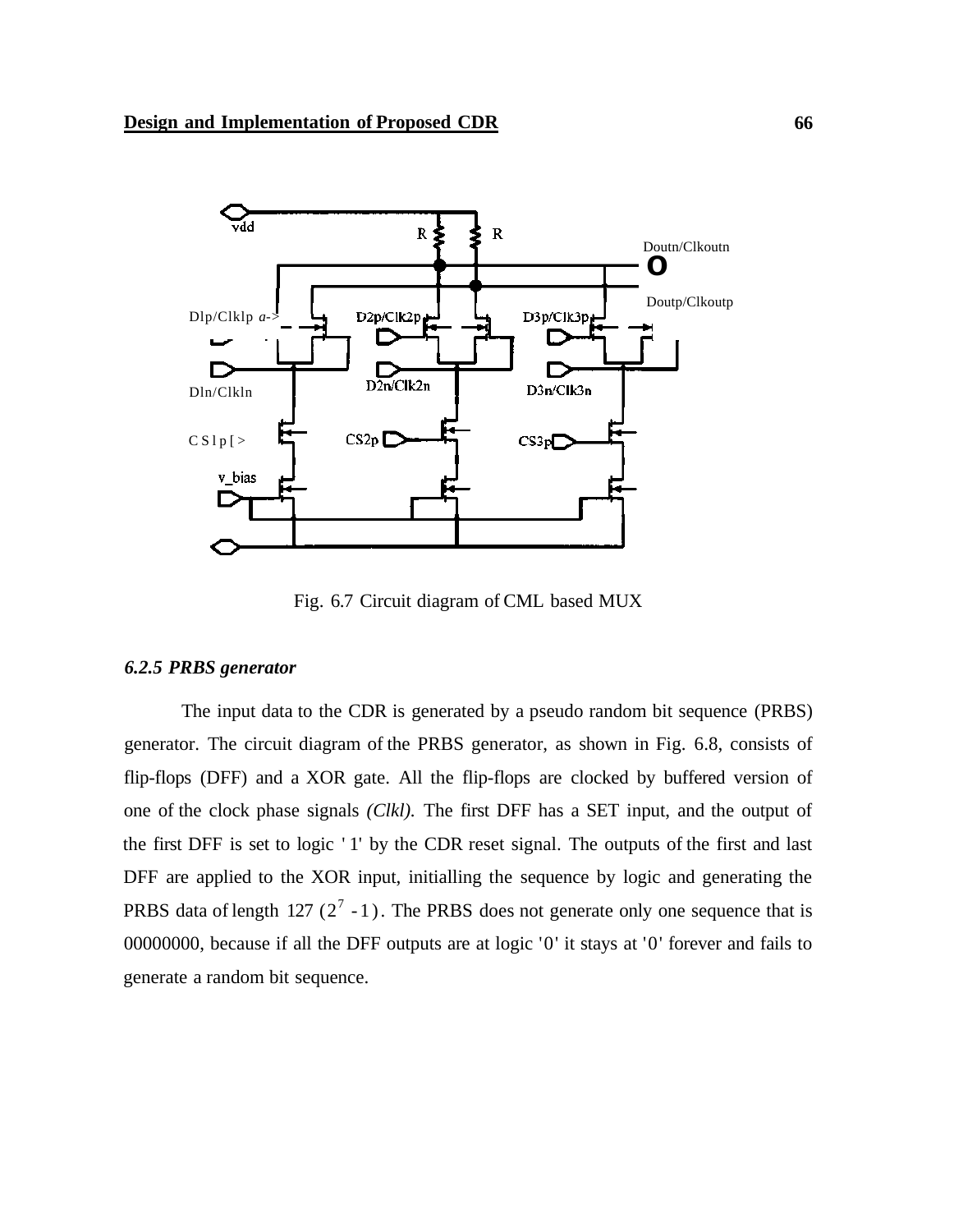

Fig. 6.8 Circuit diagram of the PRBS  $(2^7-1)$  generator

#### 6.3 Post-layout simulation results

The complete CDR layout and post-layout simulation are performed in 65nm CMOS with a supply voltage of 1.1V. Fig. 6.9 shows the layout of the CDR, which contains more than 400 transistors. Functionality of the CDR is verified by post layout simulation with the incoming PRBS data of  $2^7$ -1. The simulation results of incoming data, data, the extracted clock, Recov clock, and the recovered data, Recovdata at 5 Gbps, are presented in Fig 6.10. The CDR consumes 39 mW of power at 5 Gbps, and occupies a core area of 0.013 mml. Table 6.2 compares the important CDR performance parameters with recently reported digital CDRs.



Fig. 6.9 CDR Layout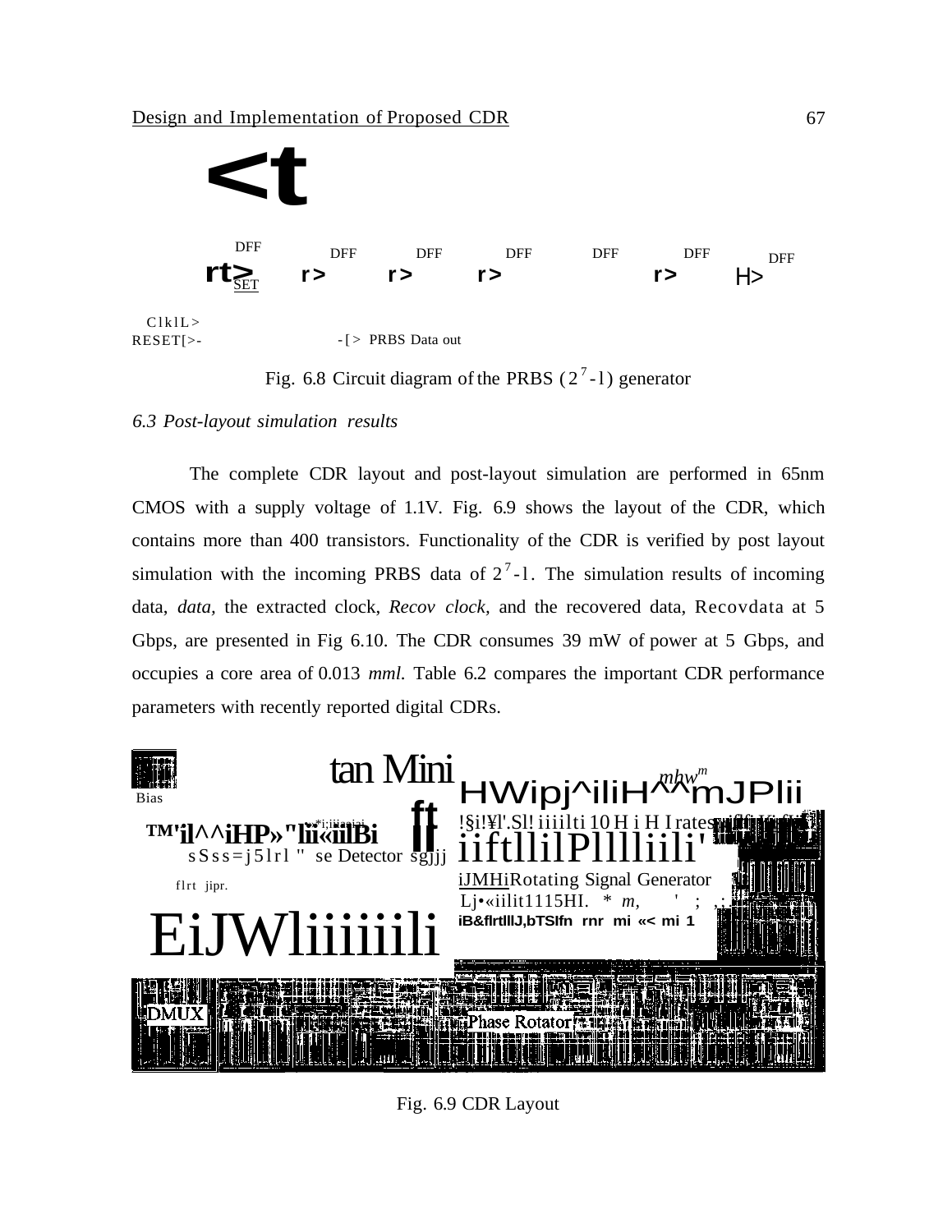

Fig. 6.10 Recovered data and clock

| descriptions                | [1]  | [4]      | [18]                    | [19]     | This<br>work |
|-----------------------------|------|----------|-------------------------|----------|--------------|
| $CMOS$ [nm]                 | 180  | 90       | 180                     | 130      | 65           |
| Supply [V]                  | 1.8  | 1.2      | 1.8                     | 1.2      | 1.1          |
| Data rate<br><u>robpsi</u>  | 2.5  | $2 - 3$  | 2.5, 1.25<br>0.62, 0.15 | 3.125    | $2 - 5$      |
| Power [raW]                 | 50   | 5        | 70                      | 49       | 39           |
| Jitter tolerance<br>[U]     | 0.7  | 0.8      |                         | 0.67     | 0.67         |
| Acquisition<br>time [bits]  | 16   | 1        | ${<}7$                  | 40 or 80 | 8            |
| area $\left[ mm^{2}\right]$ | 0.02 | $0.017*$ | $0.41*$                 | 1.95     | $0.013*$     |

Table 6.2 Comparison of CDR performance parameters

\* Core area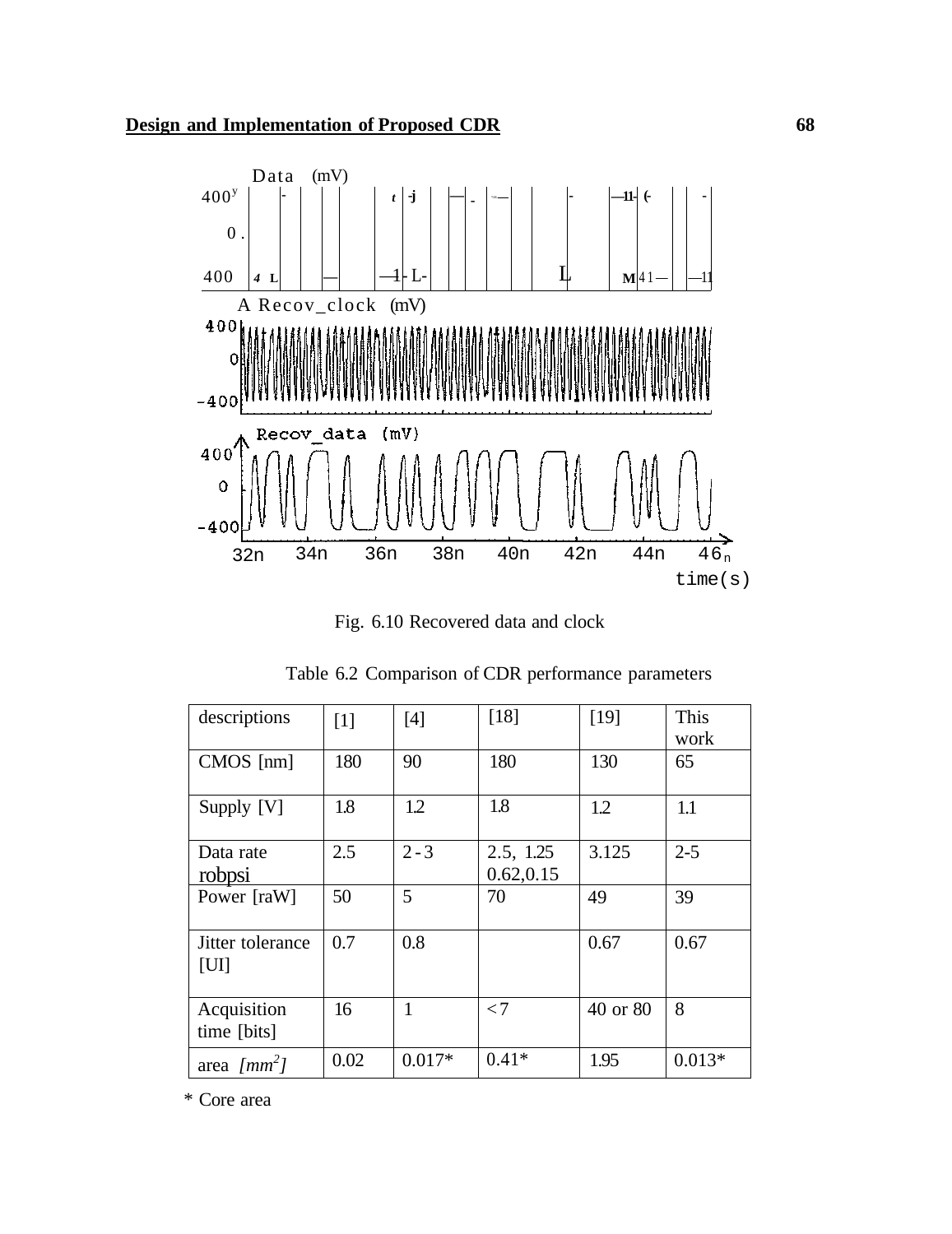#### *6.4 Critical path analysis of the CDR*

The proposed CDR functionality is verified from 2 to 5 Gbps. When the data rate is increased beyond 5 Gbps the CDR starts to fails; this may be due to a single node or multiple node failures. The node at which the signal starts to fail are considered to be a critical node. Along the data path, the node that has the highest capacitive load to drive the following gates is more likely to fail at first. Once a failure occurs along the data path at a front end of the CDR (for example phase detector), it is obvious that the logic does not propagate as expected along the data path to the back end of the CDR (phase rotator). So it is important to find the critical nodes from the front end to the back end of the CDR along the data travelling path. For example when the signal fails at a node in the phase detector, that node has to be fixed. Once it is fixed we need to find the next node at which the signal will fail along the data travelling path.

When the data was increased from 5 to 6.25 Gbps, and the first failure node was identified. The output nodes of the transition detector failed first, and caused the phase detector to fail. A failure is expected at this node at first since the transition signals have a pulse width of *T/2,* this time duration will not be enough to charge the capacitor to the final value. The time constant of the circuit is unchanged but the Baud period is reduced, which increases the ratio between the rise/fall time and the Baud period, and therefore the signal levels are degraded.

Fig. 6.11 shows the waveform of data signal (Dl) and the transition signal (T12) at the failing point. The charging curve of T12 is extended to find the time taken to charge the final value. Time taken to charge to the final value is found as 110 ps, which is close to  $2.5*RC$ . Since the T12 signal has the pulse width of only 100 ps so the signal level is degraded significantly and cause the following logic circuit to fail.

One of the major benefits of the CML circuit is that the speed can be traded for power to a certain limit. The failure nodes can be fixed by increasing the current through the CML circuit in transition detector block. Increased current allows the resistor value to reduce in order to keep the voltage swing unchanged, thus the time constant *(R.* Q will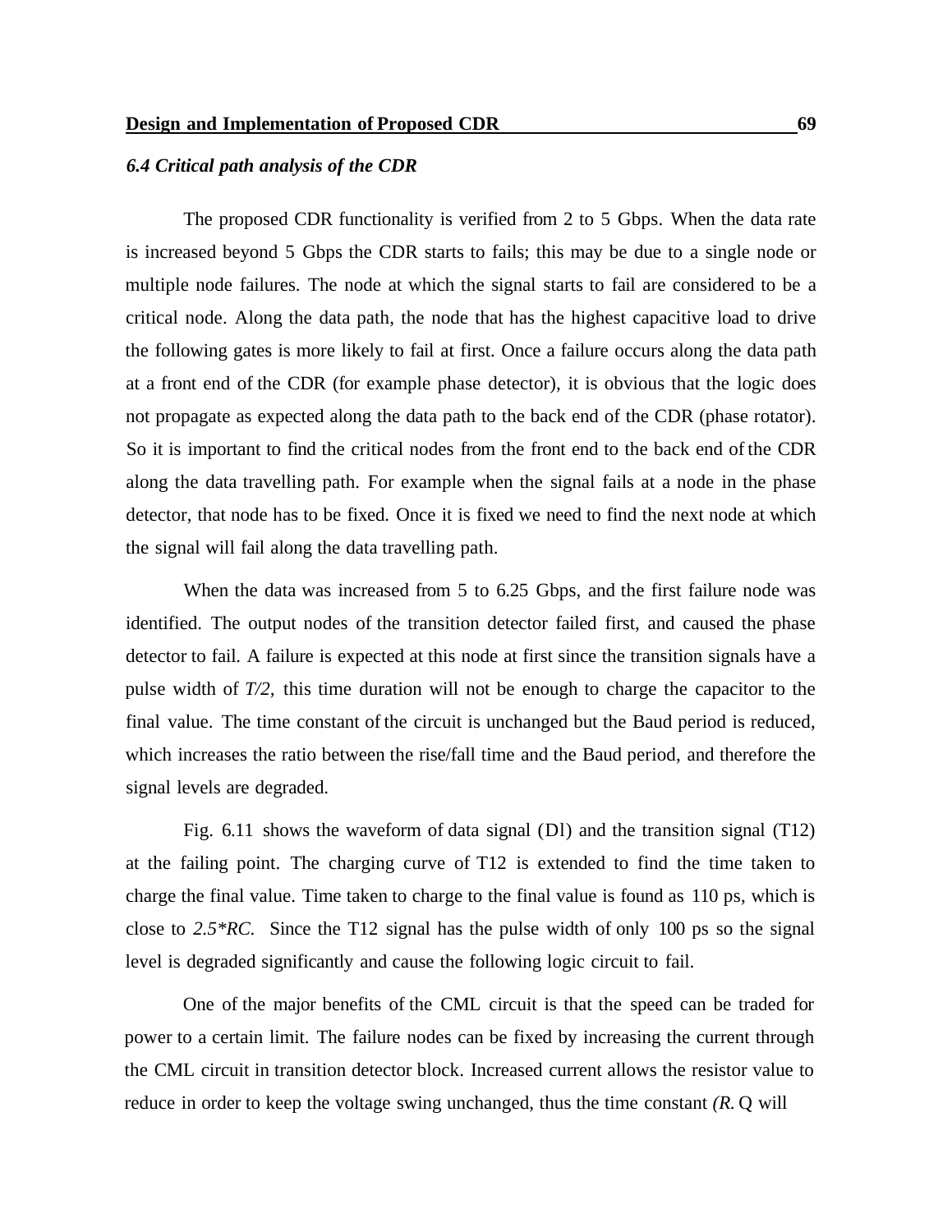also be reduced. In other words rise/fall time is reduced to keep the ratio between the rise/fall time and Baud period unchanged.



Fig. 6.11 Waveform of Transition signal and data signal at 6.25 Gbps

For example, when the data rate is increased by 25% i.e. data rate increased from 5 Gbps to 6.25 Gbps, therefore the Baud period is now reduced by 20%, from 200 ps to 160 ps. The current through the circuit is increased by 25%, from 0.5 to 0.625 mA. The transistor sizes are also increased by approximately 25% to handle the increased current. The resistance value (R) is reduced by 20% in order to keep the voltage swing *(I.R)*  unchanged. Since there is no change in the load, the time constant RC is reduced by 20%, and thus the ratio between the rise/fall time and the Baud period is kept unchanged.

However the result of the above procedure is successful up to a certain increment of current. Referring the variation of  $f<sub>T</sub>$  against the current of the transistor, as shown in Fig. 6.12, initially it is preferable to operate at point A to keep some room to allow to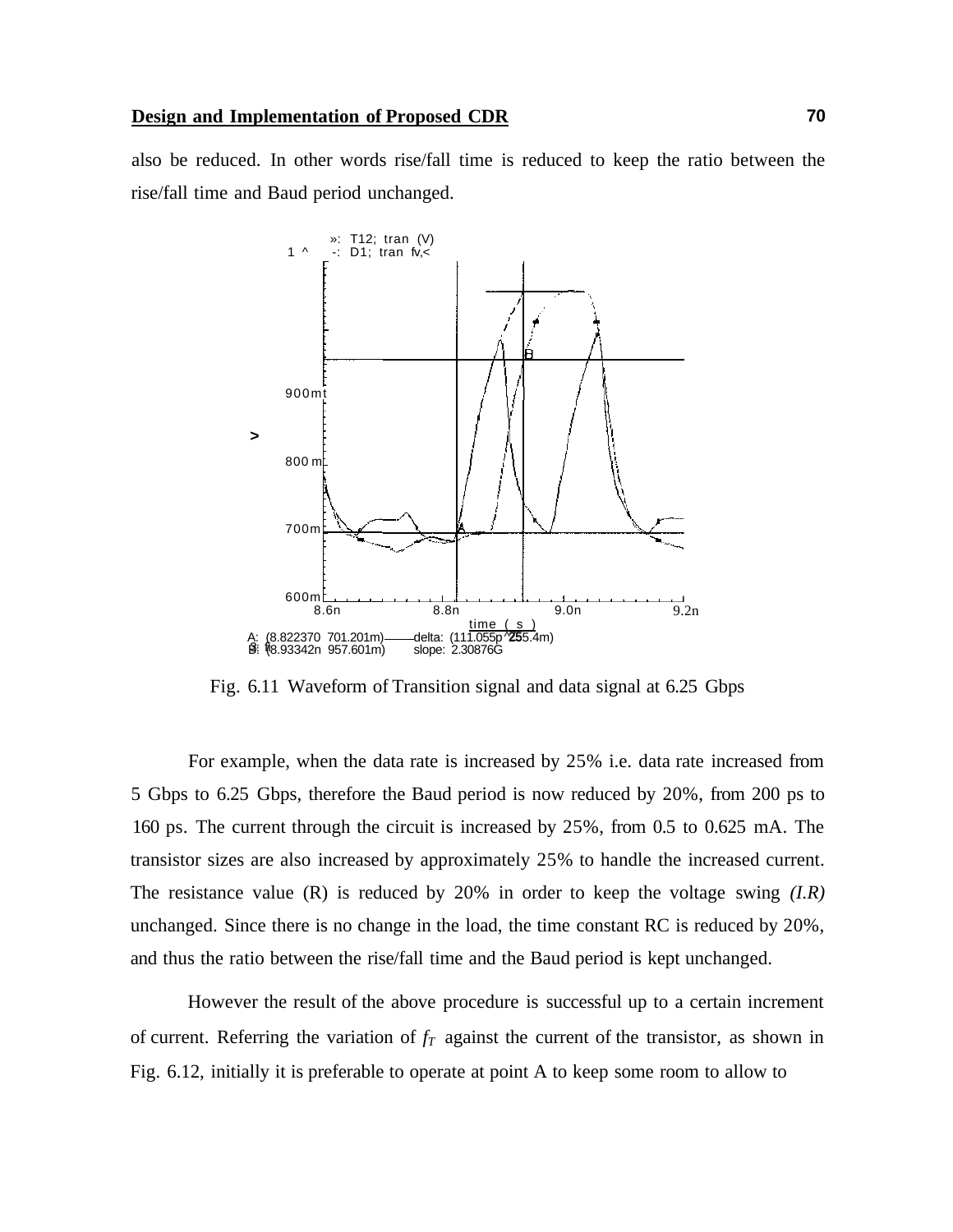trade speed for power. We have some room to increase the current until it reaches the maximum  $f_T$  point (B), but after reaching point B the  $f_T$  decreases when the current increases. Therefore only a certain amount of current can be increased (up to the point B) in order to increase the speed.



Fig. 6.12  $f<sub>T</sub>$  variation against current of a NMOS transistor *W 2/Jm 60nm*  in 65 nm CMOS

#### *6.5 CML circuit configuration for speed/power*

Some modifications needed to be made to the phase detector CML circuits to increase the current and reduce the resistance to avoid the critical node failures. These modifications can be done by using more than one approach. In the first approach an external signal can be used to turn on some transistors and modify the circuit, which may change the current and resistance according to the requirements. The modification can also be done to the layout by metal fix at higher metal layers that would modify the circuit to increase the current and reduce the effective resistor values. A metal fix may be expensive, however an increase in cost would be acceptable for a larger volume of products.

For example assume that the CDR operates at 5 Gbps. When the CDR is used for an application where the data rate is at 6.25 Gbps, some part (phase detector) of the CDR circuit has to be modified so that the critical node failures can be avoided. In other words, the current has to be increased by 25%, and the effective resistance has to be reduced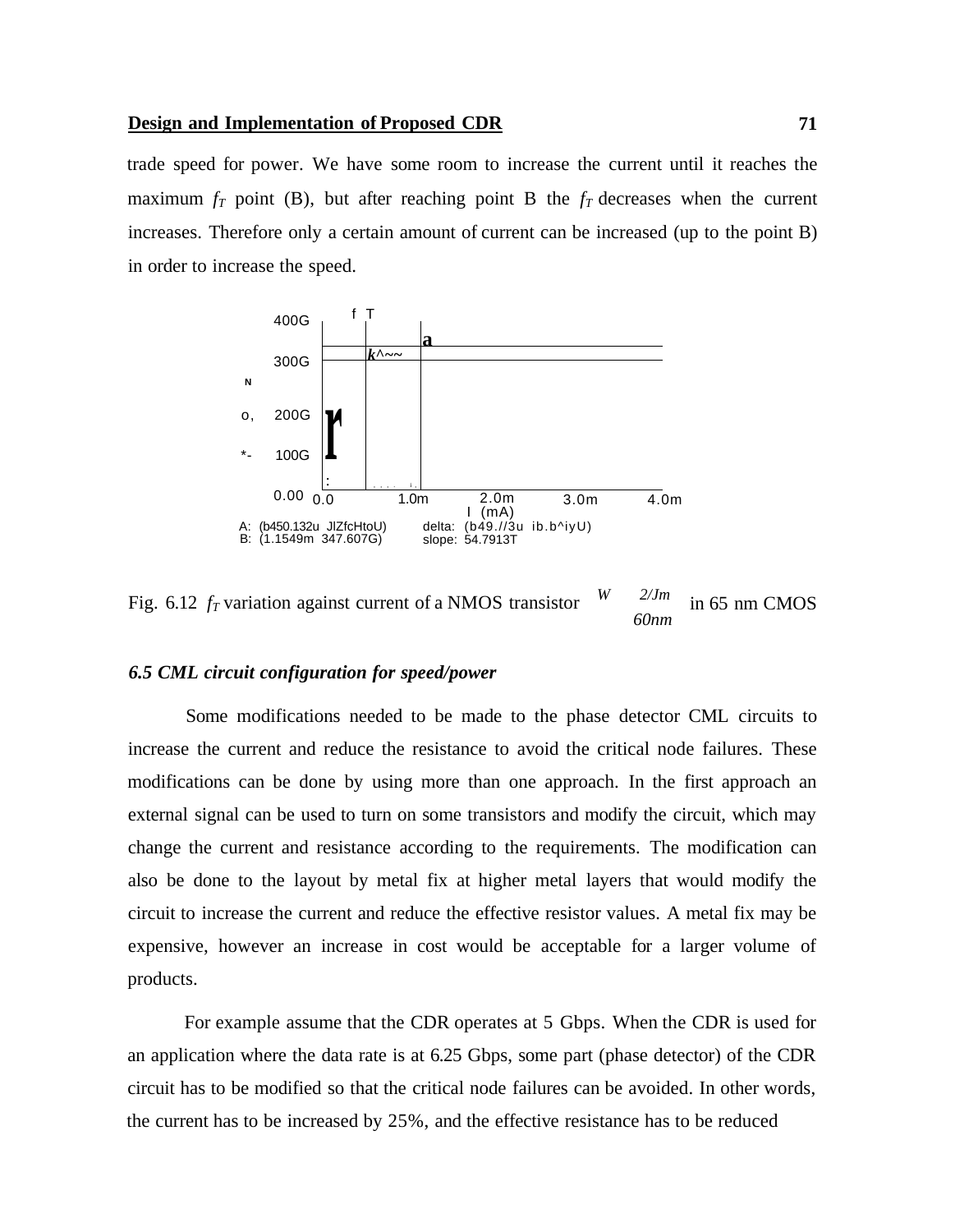by 20% in the circuits that encounter critical node failures.

In the first approach, as shown in Fig. 6.13, the PMOS transistors (Ml, M2) are turned on by the control signal *(Ctl).* Therefore the effective resistance of the differential pair would be *RlRl* • Here the resistance of the PMOS transistor is ignored as it is small compared to i?,. The *Ctl* signal will also turn on the PMOS transistor M3 that will pull extra current through the CML circuit. The number of parallel transistors are now increased by 25% so the current through the differential pair increases by 25 %.



Fig. 6.13 Modification of critical CML circuits using external signal

In the second approach, the idea is the same, but there is no external signal to change current or resistor values. When the original CDR design is performed it has to be pre-planned to adopt a circuit that would make the CDR to operate at a specified higher data rate. So in the second approach the CDR designed to work at 5 Gbps would be configured during design process to be able to avoid critical path failures at 6.25 Gbps. This configuration allows us to make the modifications by using metal fix at the higher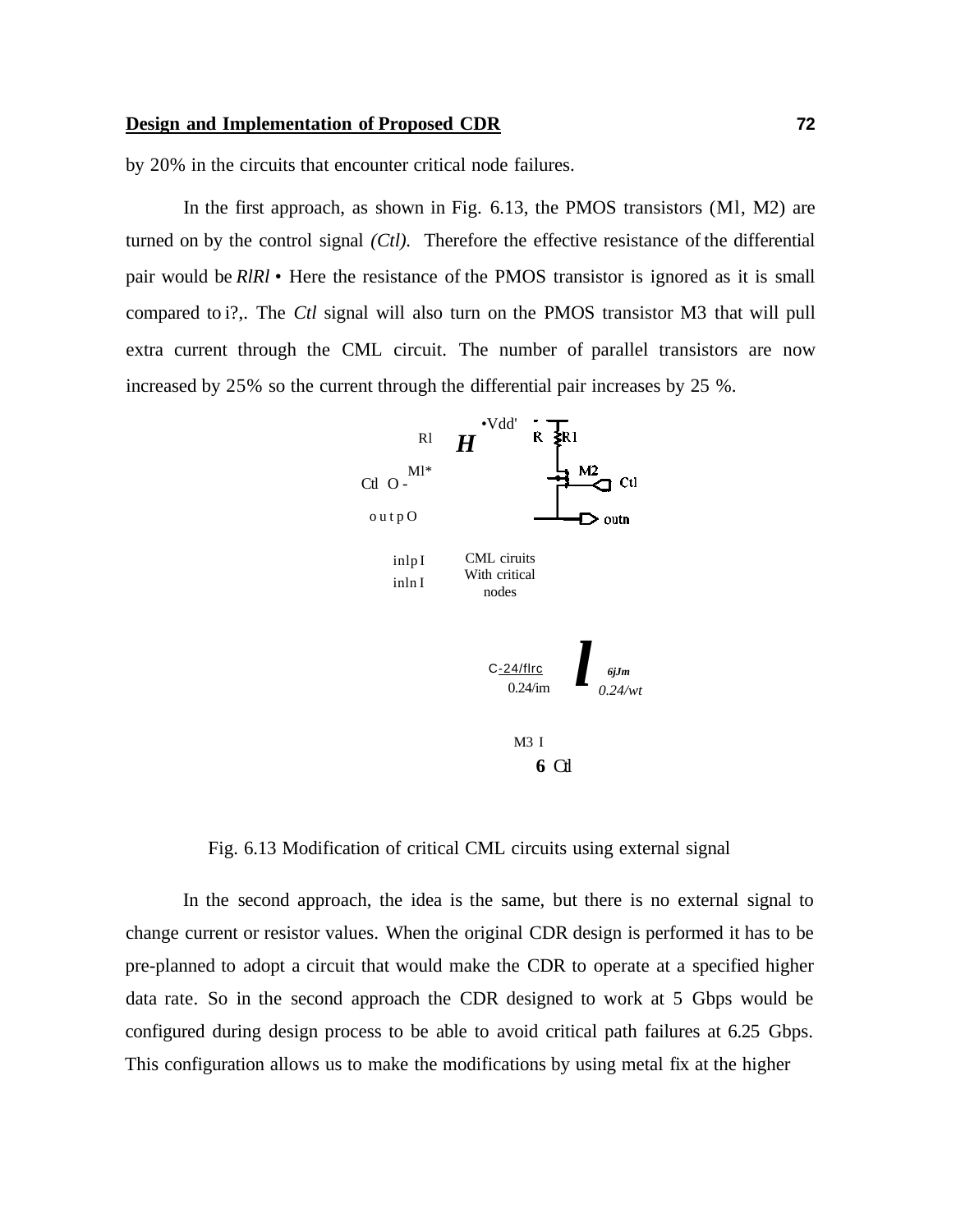metal layers to change the current and resistance. Fig. 6.14 shows the design configuration of the critical path. The current source transistor M5 is always used, the parallel transistor M6 is also connected same as M5 except its drain is not connected to the bias circuit, therefore the pull down current is only *I* (current drawn by M5 only). But if the connection X is made by the metal fix, M5 and M6 are in parallel, so now M6 also draw current (0.257). The total current through the CML circuit would be 1.25 times of *I.* 



Fig. 6.14 Modification of critical CML circuits using metal fix

The resistors *Rl* are placed parallel to *R* however there is no connection made between them for a normal operation. Connections are made at a higher metal layer (layer 3) where the resistors *Rl* and *R* are parallel. Thus the effective resistance would be *R.\\R\*, which is 0.8R. In both approaches the current is increased by 25%, which makes the new current 1.251, and the resistance is reduced by 20%, which makes the new resistor value 0.8R. Therefore the new time constant would be 0.8RC (20 % reduction), and the rise/fall time would be reduced by 20%. The Baud period is also reduced by 20%, and therefore the ratio between rise/fall time and Baud period is kept constant.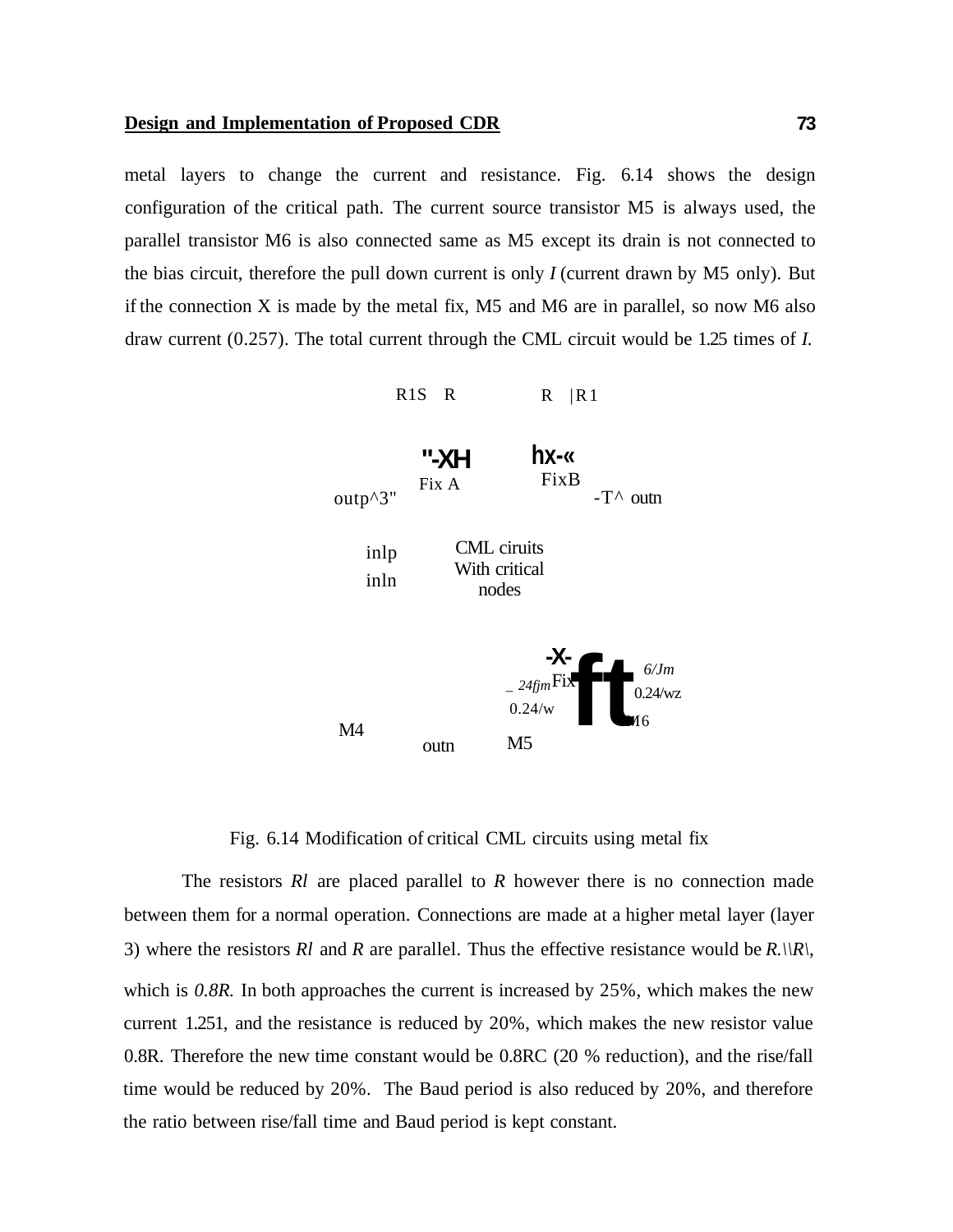### Chapter 7

## *Conclusion and Future Work*

#### *7.1 Conclusion*

In this paper a 2-5 Gbps fully differential 3X oversampling CDR is proposed for use in burst-mode serial data link applications. First the jitter tolerance and acquisition time of the proposed CDR are derived analytically and the theoretical values are presented. The jitter tolerance the CDR is evaluated by an event-driven simulation model developed in Matlab. The simulation result shows a close match to the theoretical values. The proposed CDR has a high frequency jitter tolerance of 0.67 UI and an acquisition time of an 8 Baud period. It was also found that event-driven simulation is 30 times faster than conventional simulation with a fixed-time-step of 1/100 of Baud period.

The most of the existing digital CDR are capable of working up to 3.25 Gbps and consumes more power, and also they have longer acquisition time that is not suitable for burst mode application. A fully differential architecture is employed in the proposed CDR design in order to achieve the speed up to 5 Gbps. Complete design flow for the CML based CDR is executed in 65 nm CMOS process technology. The functionality of the CDR is verified by post-layout simulation with  $2^7$  -1 PRBS data. The CDR consumes 39 mW of power from 1.1 V supply at 5 Gbps and occupies a core area of 0.013 *mrrd.* The proposed CDR performance parameters are compared with reported digital CDRs. The CDR has low power consumption than other reported CDR except the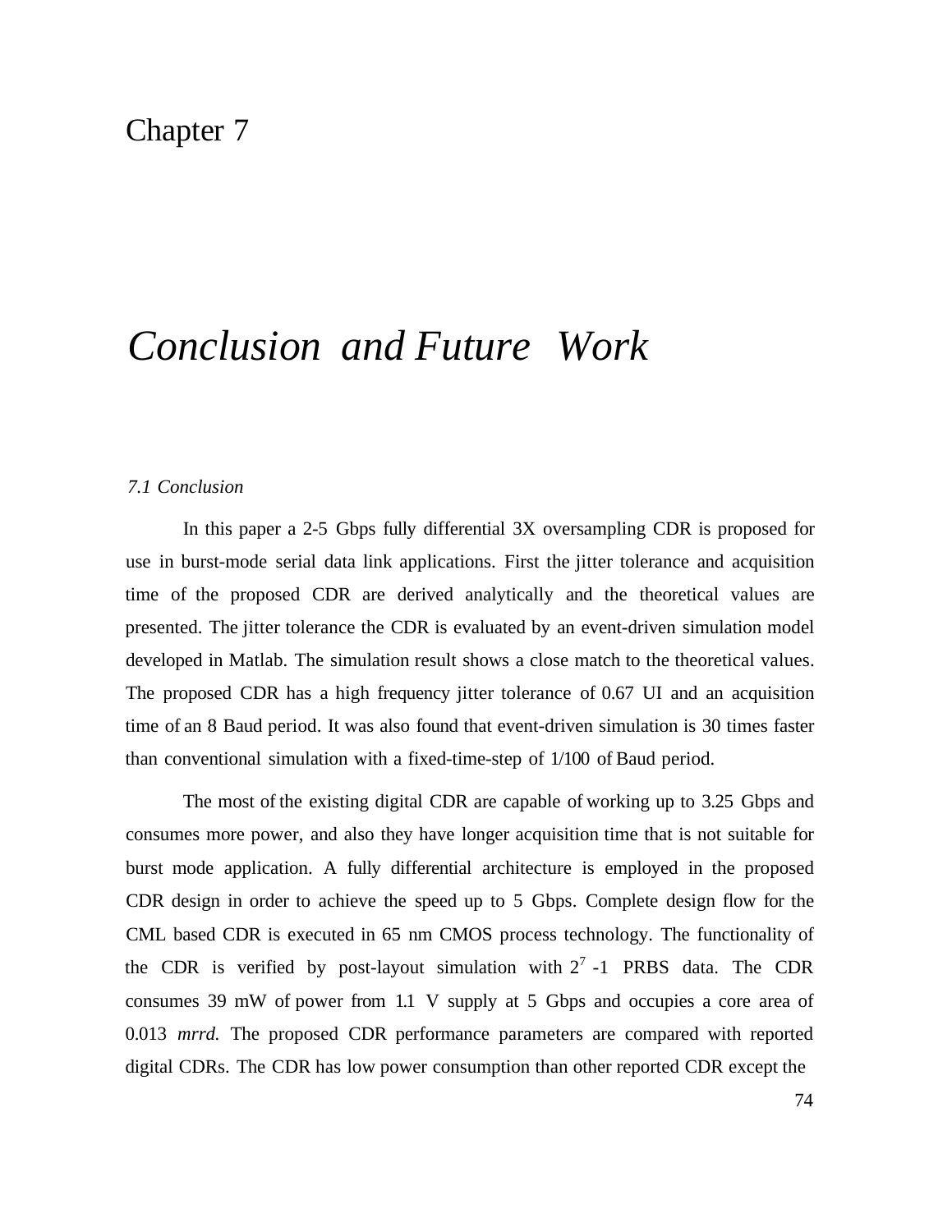CDR reported in [4], which can operate up to 3 Gbps. The acquisition time of the proposed CDR is shorter and satisfies the requirements for the GPON applications. Since the CDR is capable of operating at any data rate from 2- 5 Gbps, it may be used for different data rate applications and even different standards such as OC-48, OC 192. The following contributions have been made during this research studies,

- This work is an extension to the work done by Carleton's VLSI group [4]. There are a number of areas in which the CDR in this thesis is significantly different from the previous work. This CDR uses CML based fully differential architecture while previous work used standard CMOS technique, which allows to increase the speed up to 5 Gbps. Different circuit techniques are introduced, especially the rotating signal generator uses completely new technique to do phase rotation once in every 8 Baud period.
- Even though the reference [4] reported that event-driven simulation is used to obtain the jitter tolerance of the CDR no detail information was reported. First time, the details of event-driven modelling of an oversampling CDR is reported in this research work. As a result the following conference paper has been successfully published in IEEE conference proceedings,

[33] Nathan Kiddinapillai, Tad Kwasniewski, "Jitter tolerance estimation of 3X Oversampling CDR using event-driven simulation", 2nd Microsystems and Nano-electronics conference (MNRC), pp. 136 - 139, Oct. 2009.

• Design flow of a CML based 3X oversampling CDS is executed in modern CMOS process technology (65nm). The layout of the CDR, which contains more than 400 transistors, is successfully completed and the functionality of the CDR is verified by post layout simulations. The CDR is able to operate to at a higher data rate compared to the existing reported CDR, and consumes lower power than the reported CDR at data rate of 5 Gbps. The CDR has shorter acquisition time than most of reported CDR.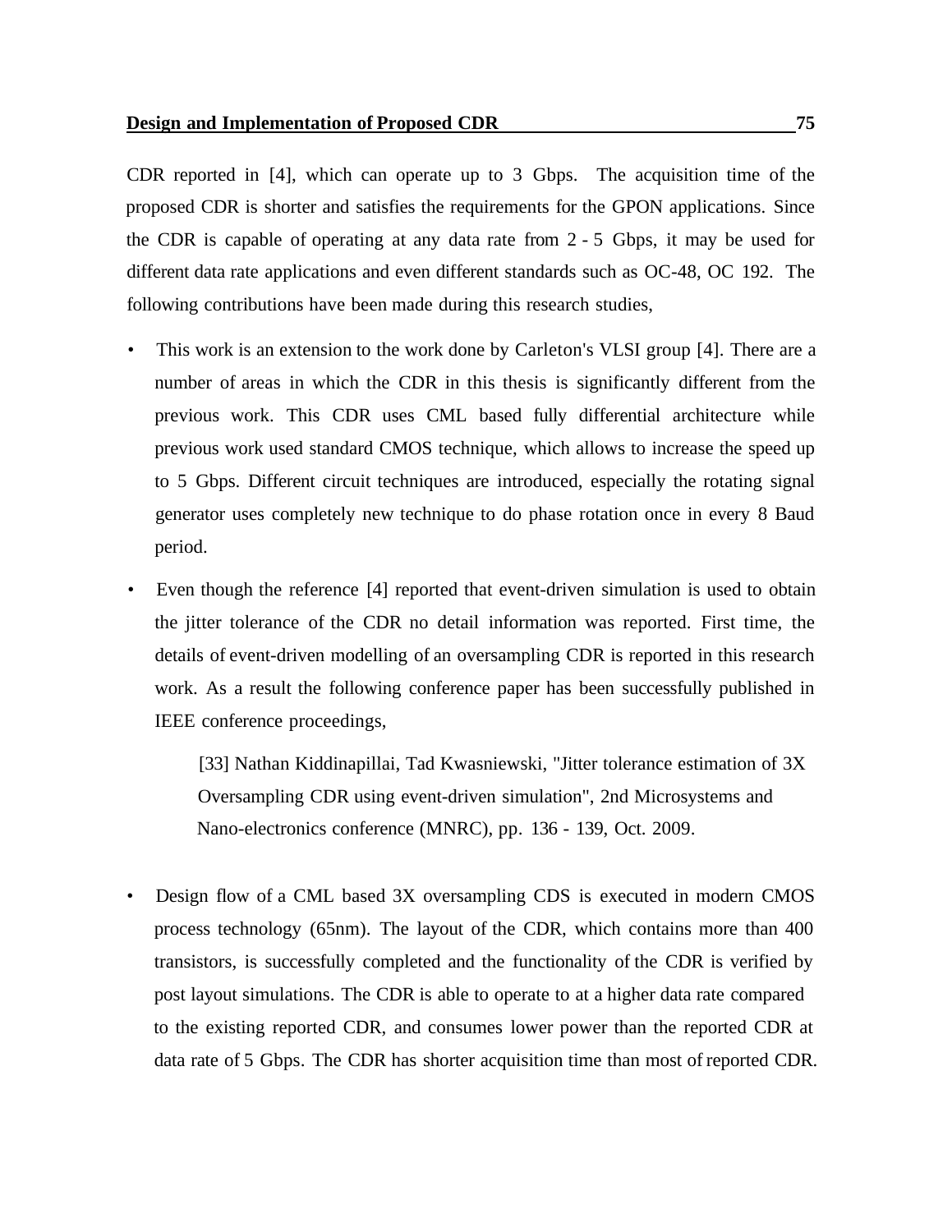This work has been has been successfully published in following IEEE conference proceedings,

[34] Nathan Kiddinapillai, Tad Kwasniewski, "A 2-5 Gb/s Fully Differential 3X Oversampling CDR for High-Speed Serial Data Link", Accepted for publication in Proceeding, 27th IEEE NORCHIP conference, Trondheim, Norway, Nov. 2009.

#### *7.2 Potential for future work*

This work can be further developed in a number of directions. Some suggestions for future works are listed below:

- continue with the fabrication of the CDR followed by test and measurements.
- explore some techniques to increase the operating speed of the CDR, passive or active inductors could be considered to increase the bandwidth
- explore some techniques that would switch off the CDR when it is idling when the CDR is targeted for burst mode applications to save some energy.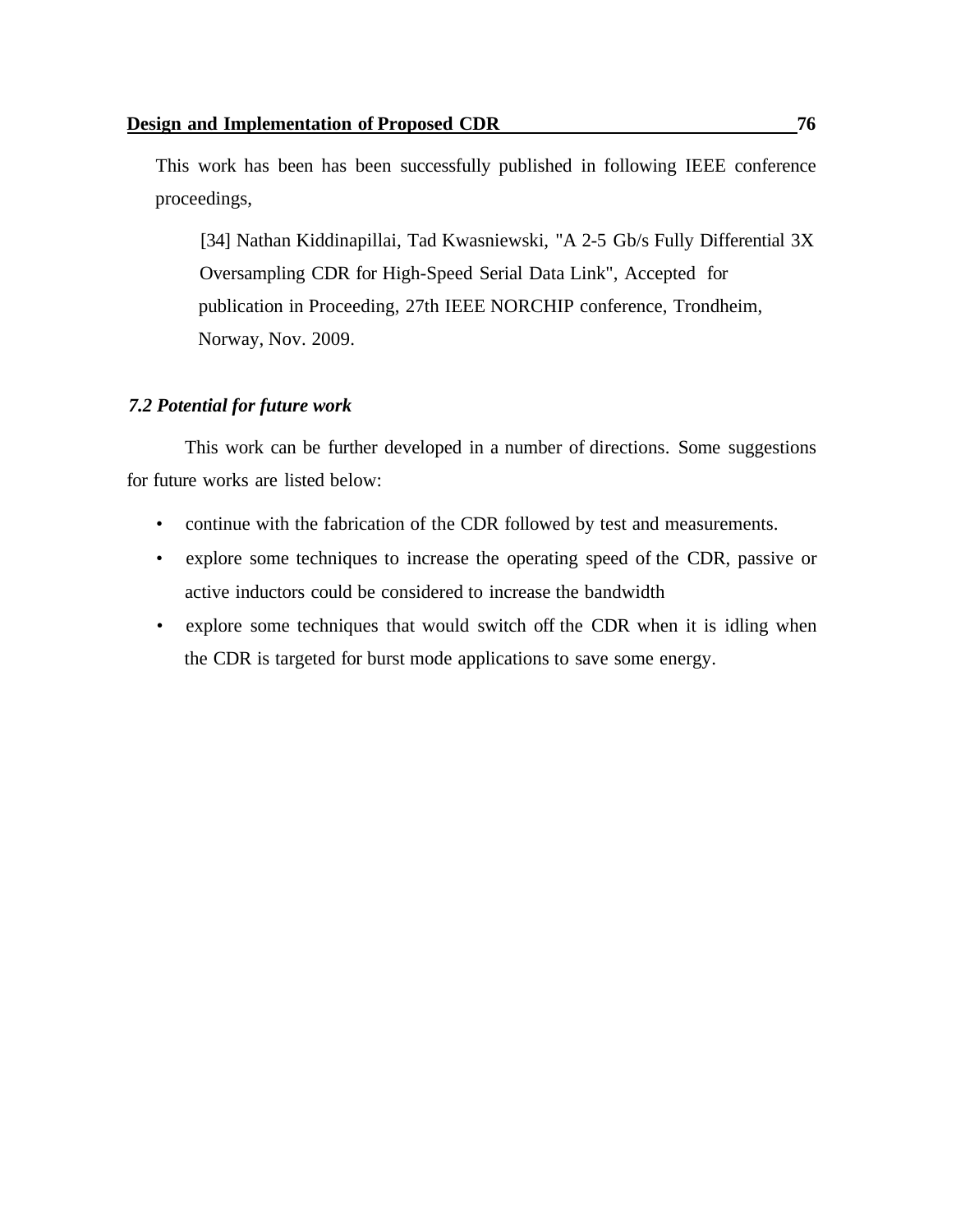### *References*

[1] Y. Miki, T. Saito, H. Yamashita, F. Yuki, T. Baba, A. Koyama, M. Sonehara, "A 50 mW/ch 2.5-Gb/s/ch Data Recovery Circuit for the SFI-5 Interface with Digital Eye-Tracking", IEEE J. of Solid State Circuits, Vol. 39, No.4, pp. 613-621, April 2004. [2] J. Sonntag, J. Stonick, "A Digital Clock and Data Recovery Architecture for Multi-Gigabit/s Binary Links", IEEE Custom Integrated Circuit Conference, pp 537-544, 2005. [3] R. Stephens, "Analysing jitter at high data rates", IEEE Communication magazine, vol. 42, pp. S6-10, Feb. 2004.

[4] Q. Du , "A CDR with digital threshold decision technique and a cyclic reference injected DLL frequency multiplier with a period error compensation loop", Ph.D. Thesis, Carleton University, Canada, 2008.

[5] J. Savoj, B. Razavi, "High-speed CMOS Circuits for optical receivers", New York, Kluwer2001.

[6] B. Razavi, "Challenges in the design high-speed clock and data recovery circuits", IEEE Communication magazine, Volume 40, Issue 8, pp. 94 - 101, Aug. 2002.

[7] J. Cao, M. Green, A. Momtaz, K. Vakilian, D. Chung, J. Keh-Chee, M. Caresosa, X. Wang, T. Wee-Guan, C. Yijun, L. Fujimori, A. Hairapetian, "OC-192 transmitter and receiver in standard 0.18-um CMOS", IEEE J. of Solid-State Circuits, Volume 37, Issue 12, pp. 1768 - 1780, Dec. 2002.

[8] J. Savoj, B. Razavi, "A 10-Gb/s CMOS clock and data recovery circuit with a halfrate linear phase detector", IEEE J. of Solid-State Circuits, Volume 36, Issue 5, pp. 761 - 768, May 2001.

[9] J. Savoj, B. Razavi, "A 10-Gb/s CMOS clock and data recovery circuit with a halfrate binary phase/frequency detector", IEEE J. of Solid-State Circuits, Volume 38, Issue l,pp. 13-21 , Jan. 2003.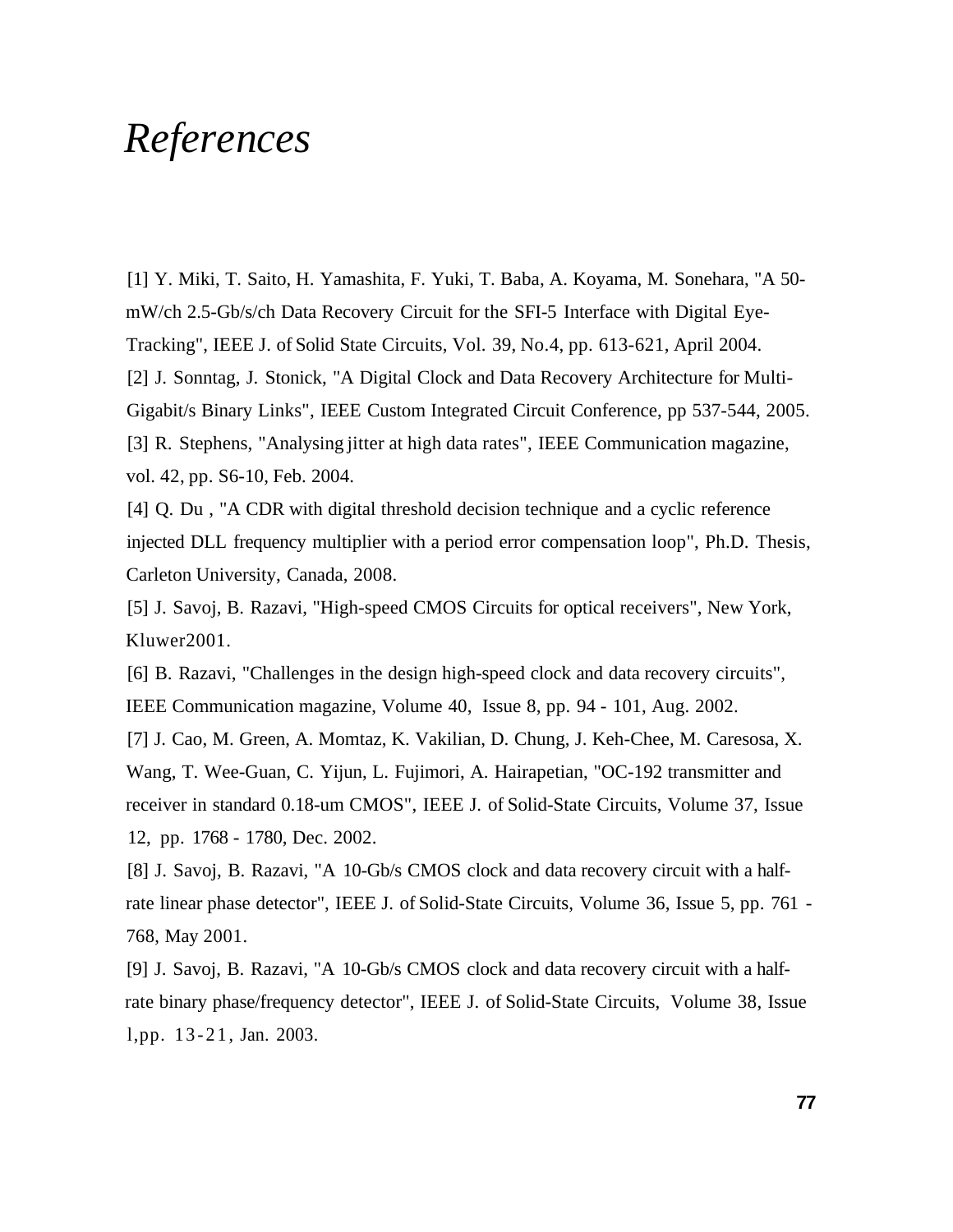[10] Rong-Jyi Yang, Shang-Ping Chen, Shen-Iuan Liu, "A 3.125-Gb/s clock and data recovery circuit for the 10-Gbase-LX4 Ethernet", IEEE J. of Solid-State Circuits, Volume 39, Issue 8, pp. 1356 - 1360, Aug. 2004.

[11] "G. 984-2 Gigabit-capable Passive Optical Networks (GPON)", Physical media dependent (PMD) layer specification, ITU-T, March 2003.

[12] K. Kishine and H. Onodera, "Acquisition-time estimation for over 10-Gbits/s clock and data recovery ICs", Electronics Letters, Vol. 41, No. 23, pp. 1273 - 1275, November 2005.

[13] S.-J. Jou, C.-H. Lin, " Design and analysis of digital data recovery circuit using oversampling", IET J. of Circuits, Devices and Systems, Volume 1, Issue 1, pp. 95-101, Feb. 2007.

[14] Pavan Kumar Hanumolu, Min Gyu Kim, Gu-Yeon Wei, and Un-ku Moon, "A 1.6 Gbps Digital Clock and Data Recovery Circuit", IEEE 2006 Custom Integrated Circuits Conference, pp. 603-606, Sept. 2006.

[15] J. Rogers, C. Plett, "Integrated circuit design for high-speed frequency synthesis", Artech House, Boston, USA, 2006.

[16] M. Van Ierssel, A. Sheikholeslami, H. Tamura, W.W. Walker, "A 3.2 Gb/s CDR Using Semi-Blind Oversampling to Achieve High Jitter Tolerance", IEEE J. of Solid-State Circuits, Volume 42, Issue 10, pp. 2224 - 2234, Oct. 2007.

[17] Jaeha Kim, Deog-Kyoon Jeong; "Multi-gigabit clock and data recovery using blind oversampling", IEEE Magazine of Communications, Volume 41, Issue 12, pp. 68-74, Dec. 2003.

[18] C. F. Liang, S. C. Hwu, "A Multi-band burst-mode Clock and Data Recovery circuit," *Trans.,* IEICE Electron, Vol. E90, pp. 802-810, April 2007.

[19] Bong-Joon Lee, Moon-Sang Hwang, Jaeha Kim, Deog-Kyoon Jeong, Wonchan Kim, "A quad 3.125 Gbps transceiver cell with all-digital data recovery circuits", IEEE Symposium of VLSI Circuits, pp. 384-387, June 2005.

[20] P. Heydari, R. Mohanavelu, "Design of ultrahigh-speed low-voltage CMOS CML buffers and latches", IEEE Trans, on VLSI Systems, Volume 12, Issue 10, pp. 1081-1093, Oct. 2004.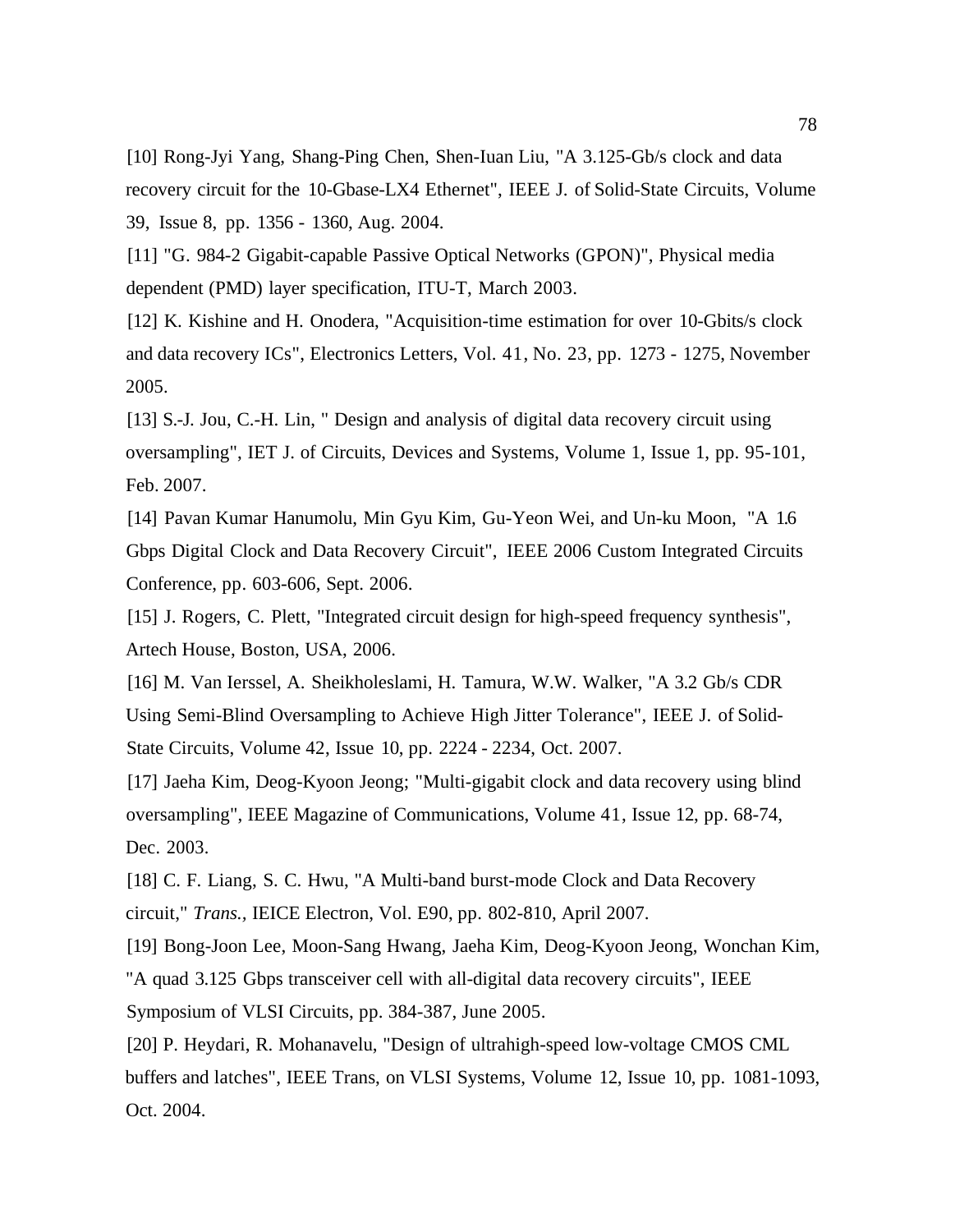[21] D. Rennie, M. Sachdev, "A 5-Gb/s CDR Circuit with automatically calibrated linear phase detector", IEEE Trans, on Circuits and Systems, Volume 55, Issue 3, pp. 796 - 803, April 2008.

[22] "Understanding Jitter and Wander Measurements and Standards", 2<sup>nd</sup> edition, Agilent technologies available online at <http://cp.literature.agilent.com/litweb/pdf/5988-> 6254EN.pdf.

[23] A. Kuo, R. Rosales, T. Farahmand, S. Tabatabaei, A. Ivanov, "Crosstalk bounded uncorrelated jitter (BUJ) for high-speed interconnects", IEEE Trans. On Instrumentaion and Measurements, Volume 54, Issue 5, pp. 1800-1810, Oct. 2005.

[24] "Jitter on PLL", Altera Corp., available at [http://www.altera.com/common/print/prt](http://www.altera.com/common/print/prt-)print.isp?page=/support/devices/ pllclock/ jitter/pll-jitter.

[25] B Razavi, "Monolithic PLL and CDR", IEEE press, New York, 1996;

[26] C. Pelard, E. Gebara, A.J. Kim, M.G. Vrazel, F. Bien, Y. Hur, Moonkyun Maeng, S. Chandramouli, C. Chun, S. Bajekal, S.E. Ralph, B. Schmukler, V.M. Hietala, J. Laskar, " Realization of multigigabit channel equalization and crosstalk cancellation integrated circuits", IEEE Journal of Sold-State Circuits, Vol. 39, Issue 10, pp. 1659 - 1670, Oct. 2004.

[27] J. Zhuang, Q. Du, T. Kwasniewski, "Event-Driven Modeling and Simulation of an Digital PLL", IEEE International Workshop in Behavioral Modelling and Simulation, pp 14-15, Sept. 2006.

[28] M. V. Ierssel, H. Yamaguchi, A. Sheikholeslami, H.Tamura, W.W. Walker, "Eventdriven modelling of CDR jitter induced by power-supply noise, finite decision-circuit bandwidth, and channel ISI", IEEE Transl. on Circuits and systems, Vol. 55, pp. 1306- 1315, June. 2008.

[29] Yehui Sun, Hui Wang, " Analysis of digital bang-bang clock and data recovery for multi-gigabit/s serial transceivers", IEEE 2009 Custom Integrated Circuits Conference (CICC), pp. 343-346, Sept. 2009.

[30] H. Ming-ta, G. Sobelman, "Architectures for multi-gigabit wire-linked clock and data recovery," IEEE Magazine on Circuits and systems, Vol. 8, pp. 45-57, 2008.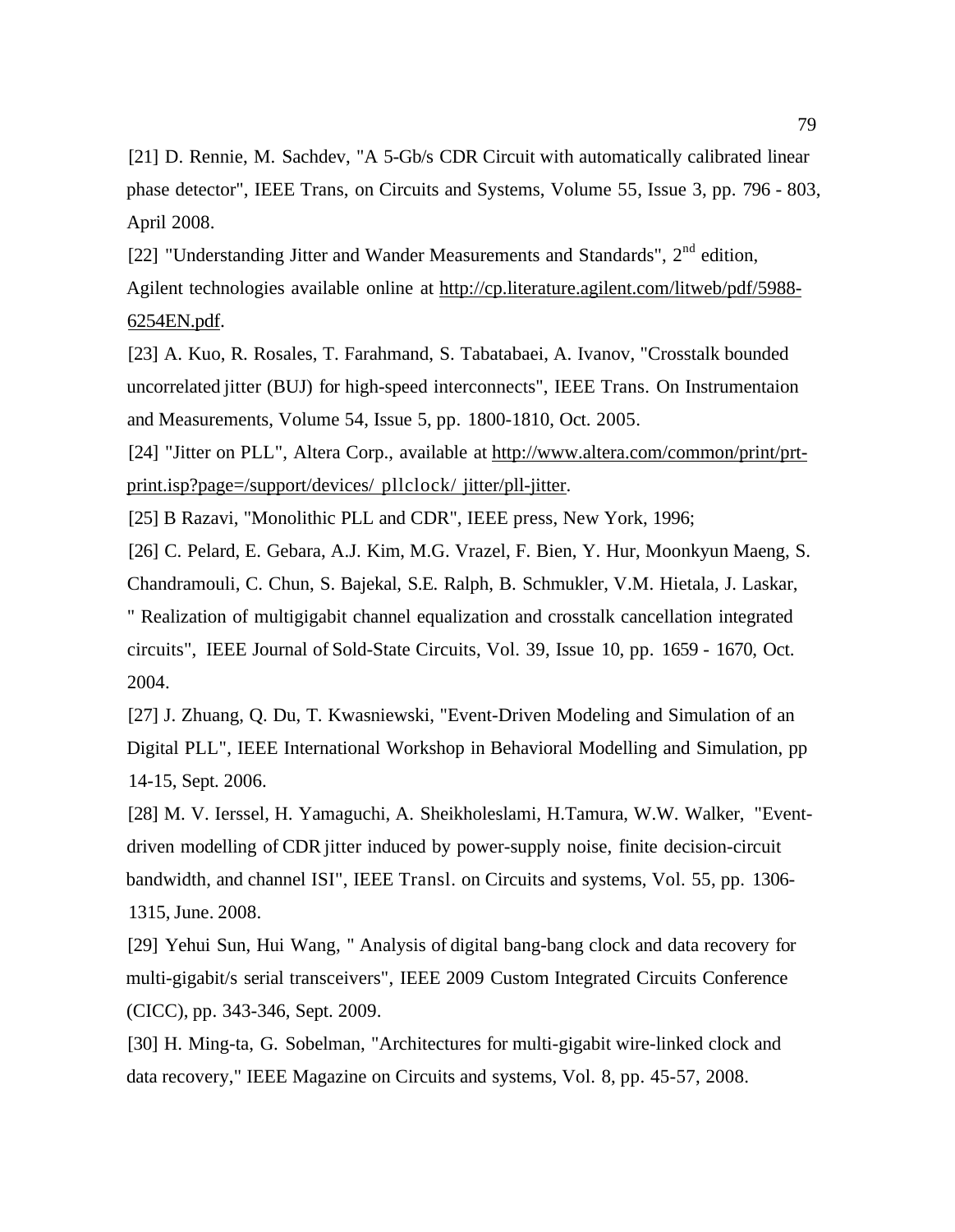[31] A. P. Chandrakasan, R. W. Brodersen, "Minimizing power consumption in digital CMOS circuits", IEEE Proceedings, Volume 83, Issue 4, pp. 498 - 523, April 1995. [32] J. M. Musicer, J. Rabaey, "MMOS current mode logic for low power, low noise CORDIC computation in mixed-signal environments", Proceedings of the International Symposium on Low Power Electronics and Design, pp. 102 - 107, 2000. [33] Nathan Kiddinapillai, Tad Kwasniewski, "Jitter tolerance estimation of 3X Oversampling CDR using event-driven simulation", 2nd Microsystems and Nanoelectronics conference (MNRC), pp. 136 - 139, Oct. 2009. [34] Nathan Kiddinapillai, Tad Kwasniewski, "A 2-5 Gb/s Fully Differential 3X Oversampling CDR for High-Speed Serial Data Link", Accepted for publication in Proceeding, 27th IEEE NORCHIP conference, Trondheim, Norway, Nov. 2009.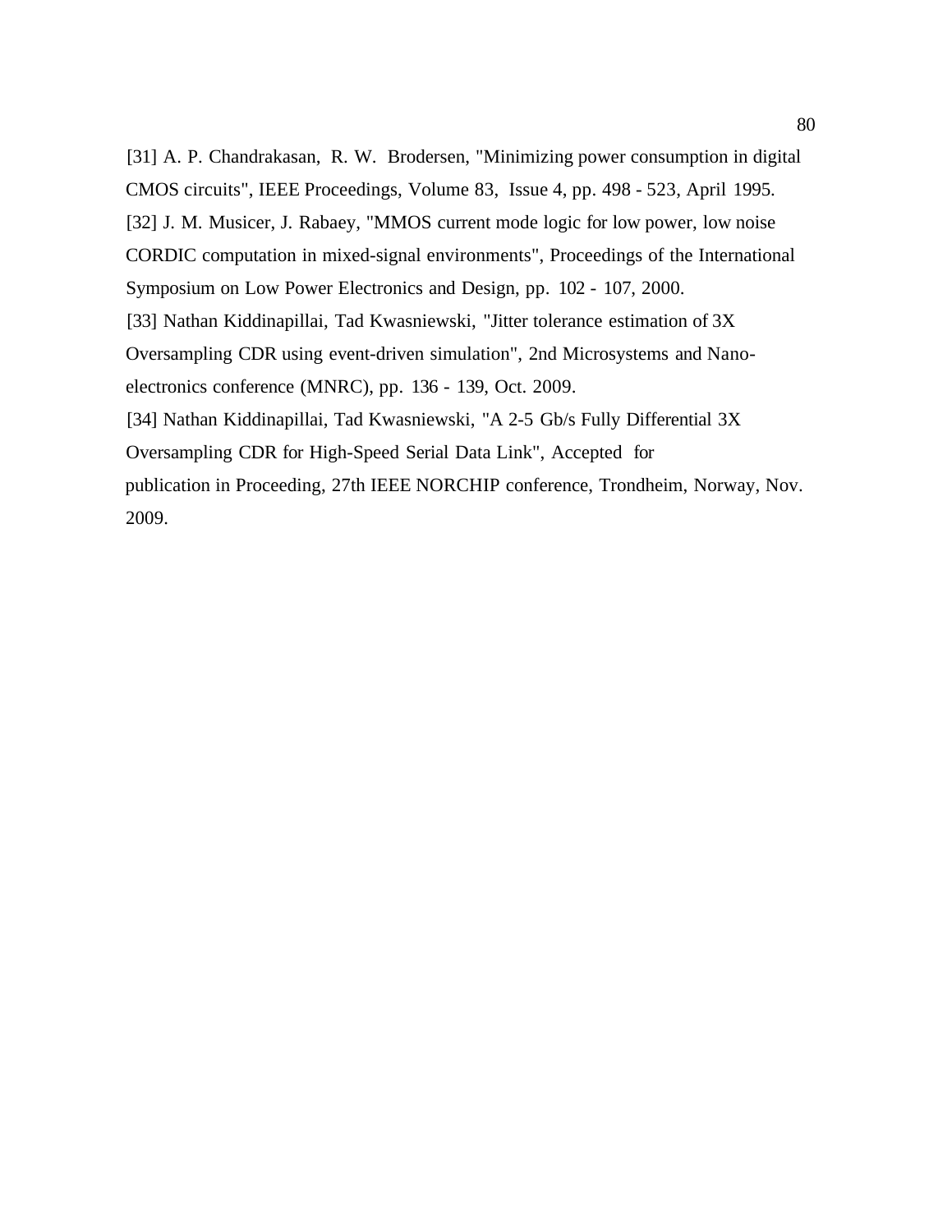# *Appendix*

#### *A.l Circuit Diagrams*



Fig. Al Top level diagram of proposed CDR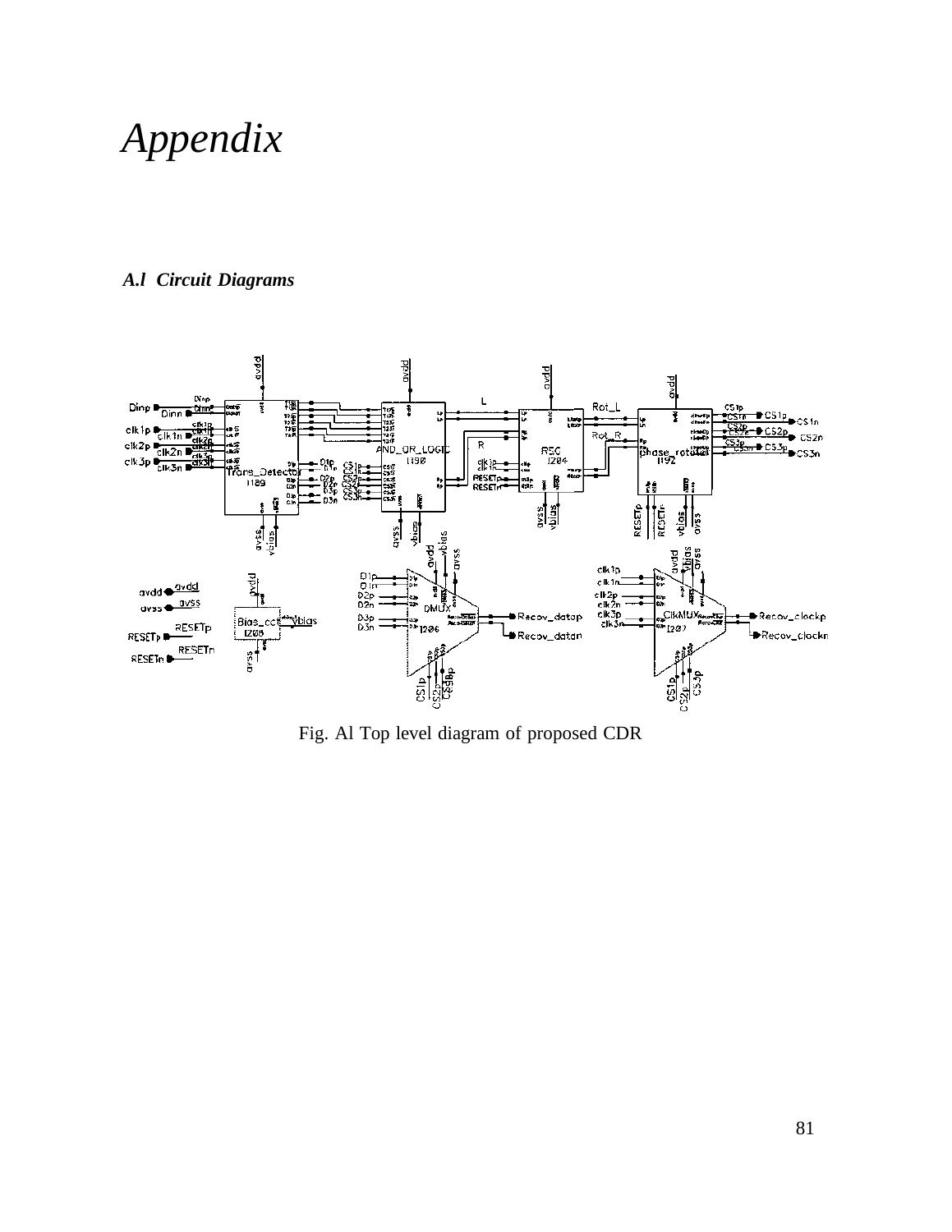

Fig. A2 Circuit diagram of the transition detector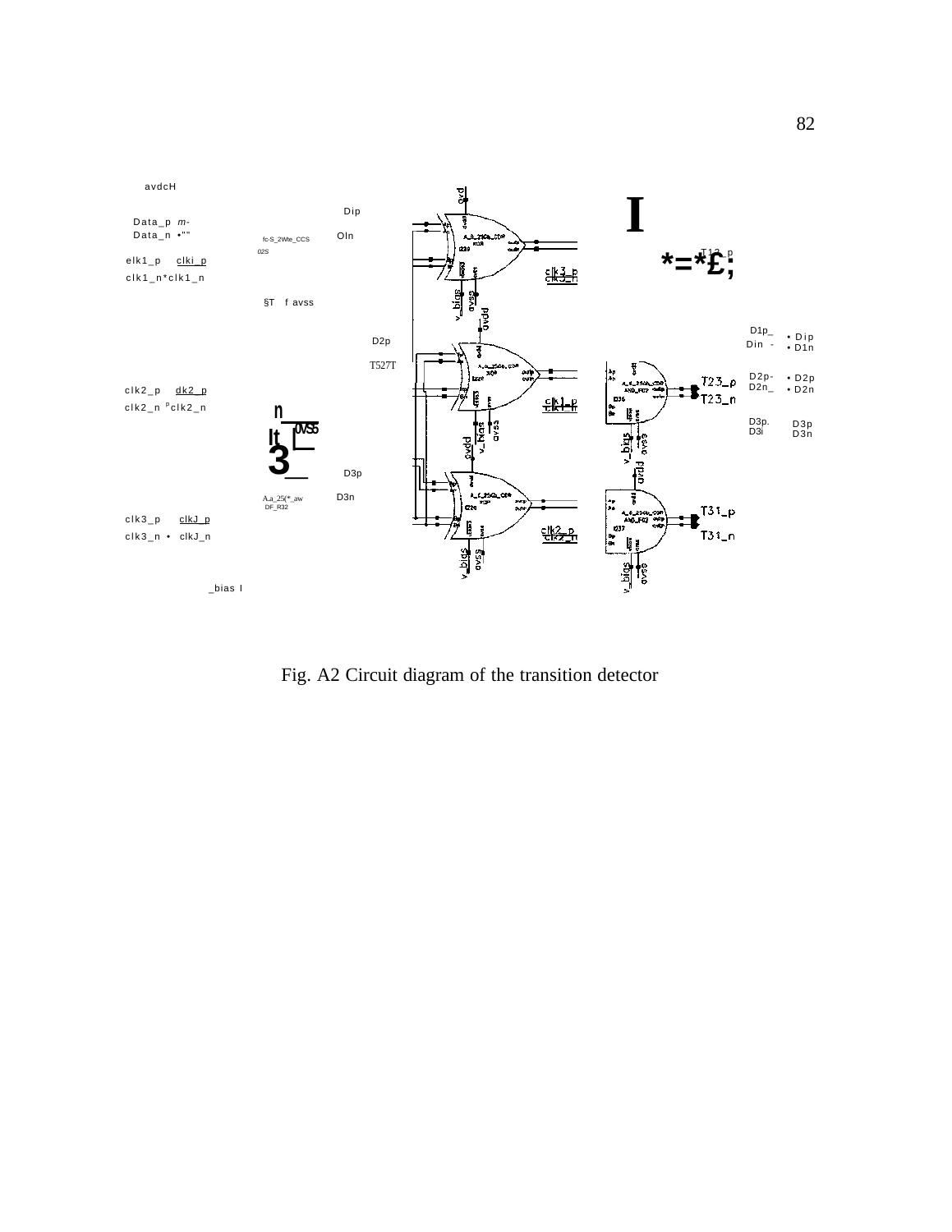

Fig. A3 Circuit diagram of the L-R generating logic



Fig. A4 Circuit diagram of the rotating signal generator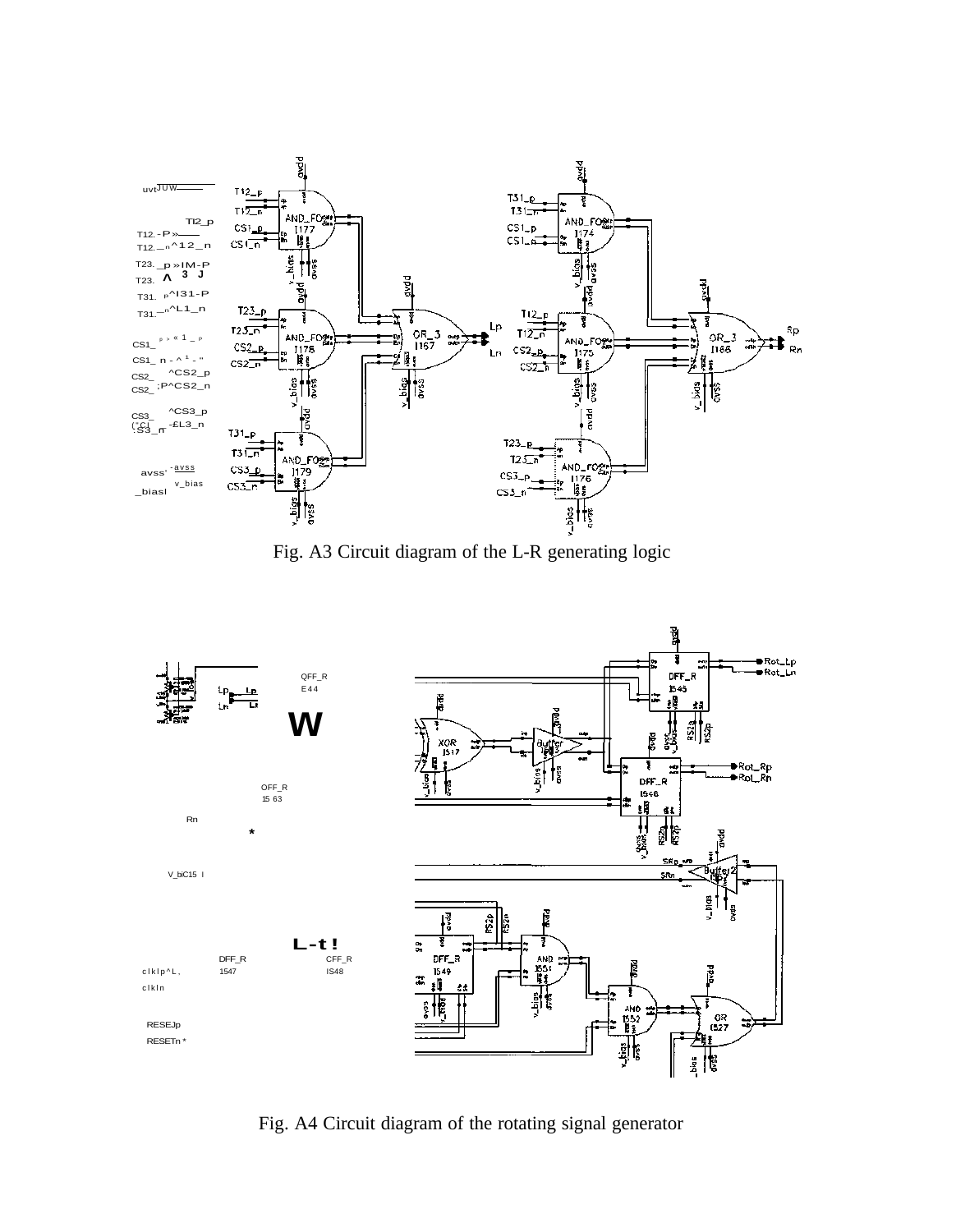

Fig. A5 Circuit diagram of the phase rotator



Fig. A6 Circuit diagram of the phase rotating cell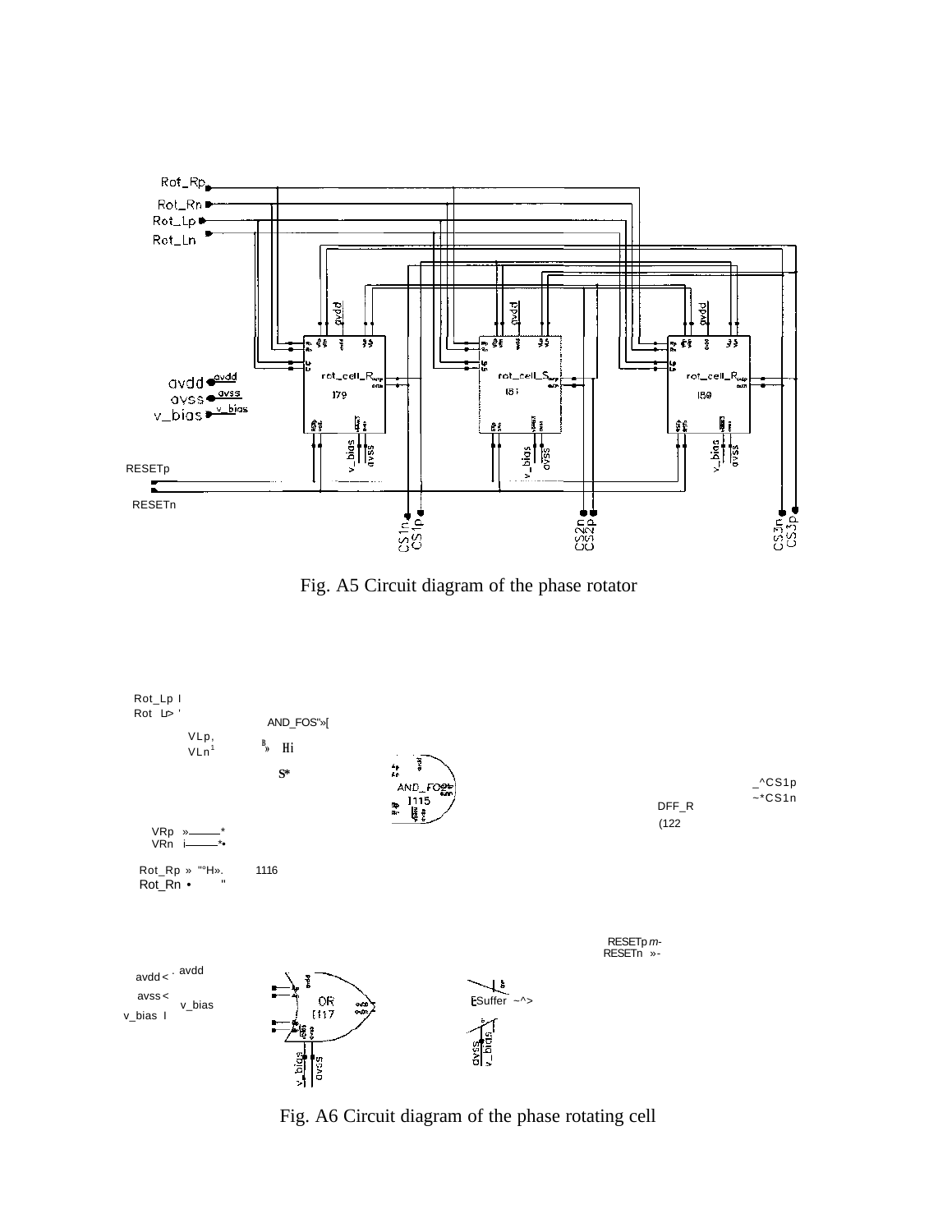

avss

avss Fig. A7 Circuit diagram of bias circuit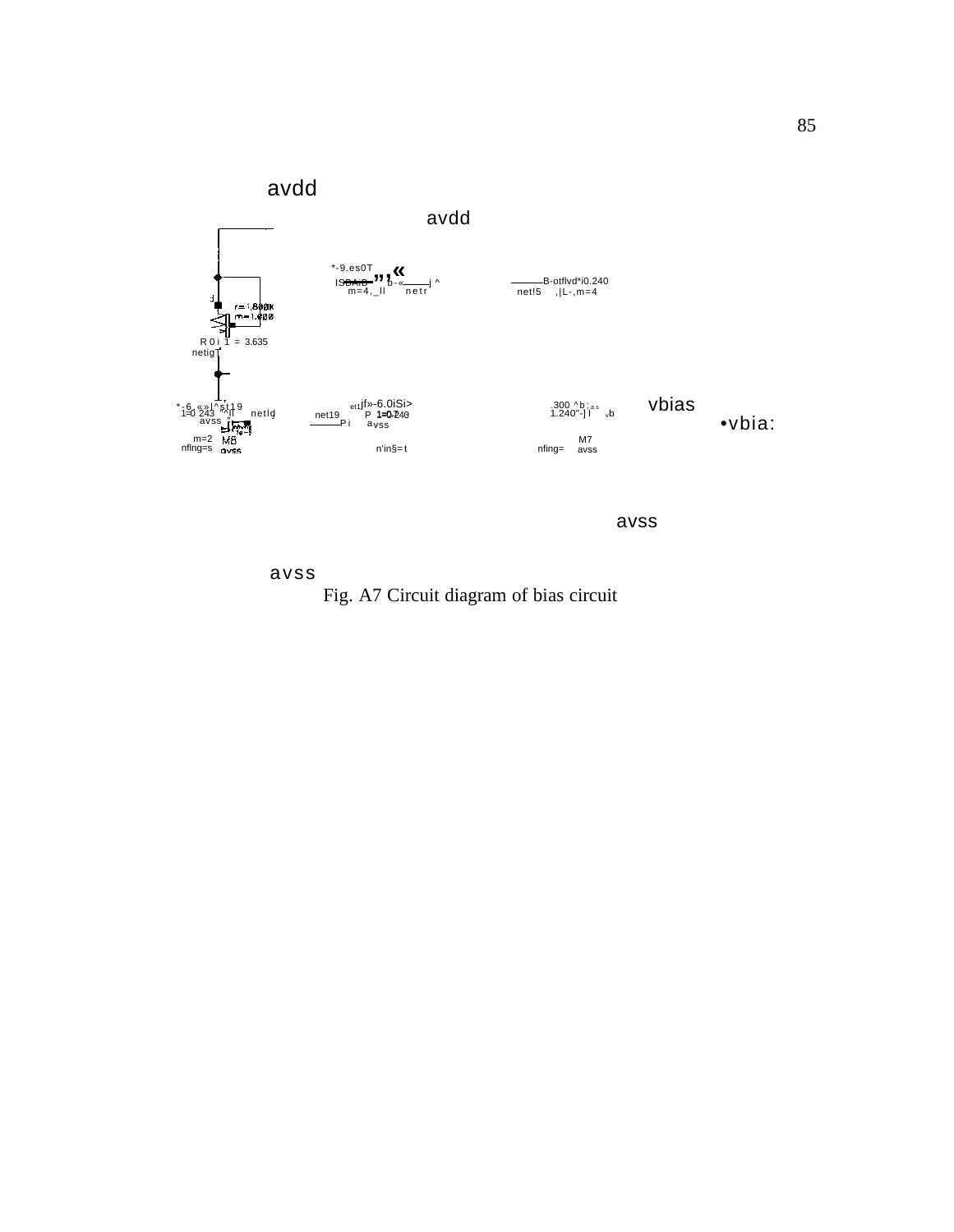#### A.2 Simulation waveforms at 5 Gbps and 6.25 Gaps



Fig. A8 Waveforms at 5 Gbps